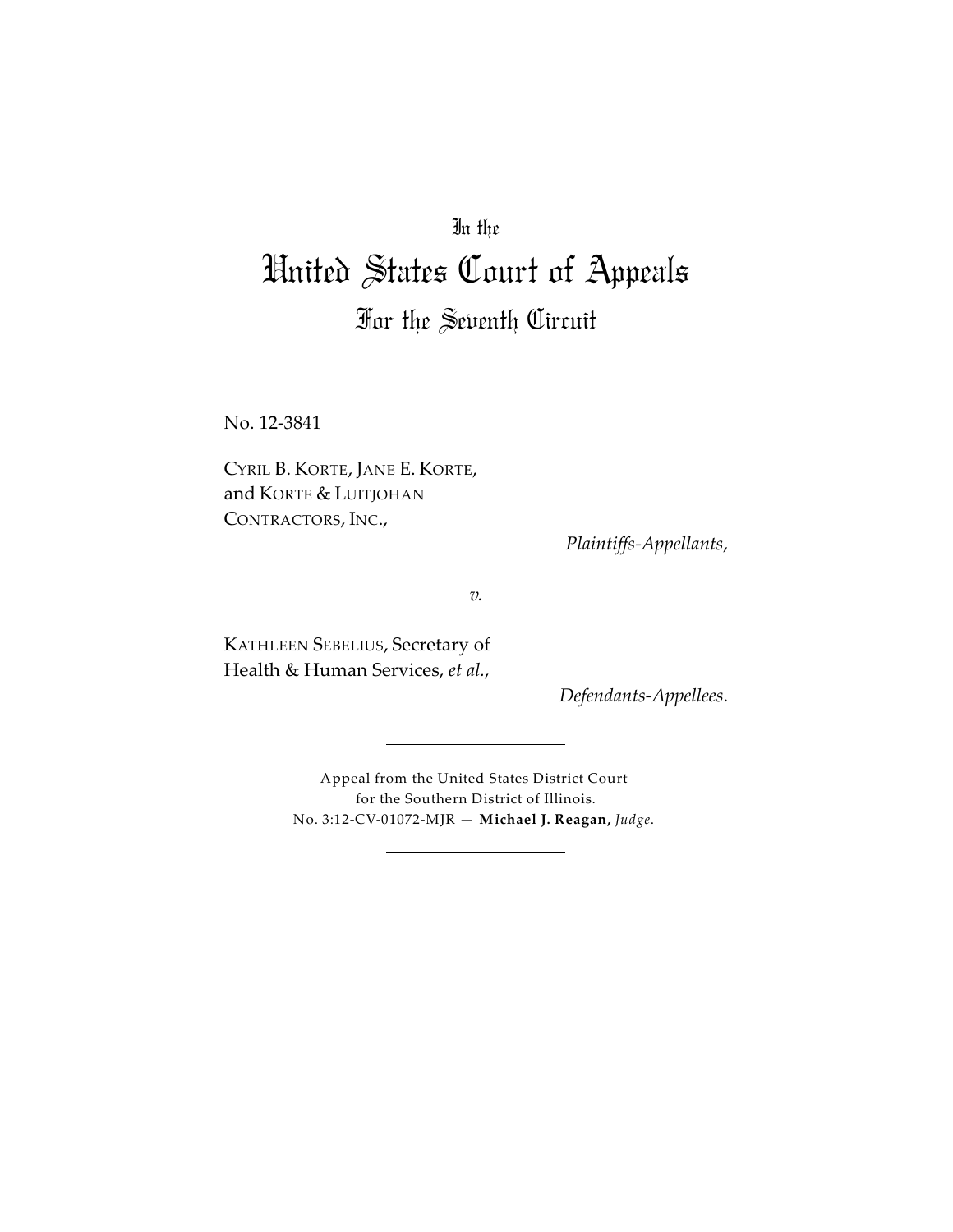No. 13-1077

WILLIAM D. GROTE, III; WILLIAM DOMINIC GROTE, IV; WALTER F. GROTE, JR.; MICHAEL R. GROTE; W. FREDERICK GROTE, III; JOHN R. GROTE; GROTE INDUSTRIES, LLC; and GROTE INDUSTRIES, INC.,

*Plaintiffs-Appellants*,

*v.*

KATHLEEN SEBELIUS, Secretary of Health & Human Services, *et al.*,

*Defendants-Appellees*.

Appeal from the United States District Court for the Southern District of Indiana, New Albany Division. No. 4:12-cv-00134-SEB-DML — **Sarah Evans Barker,** *Judge*.

ARGUED MAY 22, 2013 — DECIDED NOVEMBER 8, 2013

Before FLAUM, ROVNER, and SYKES, *Circuit Judges*.

SYKES, *Circuit Judge*. These consolidated appeals challenge the federal government's "contraception mandate," a regulatory requirement imposed by the Department of Health and Human Services ("HHS") to implement the terms of the 2010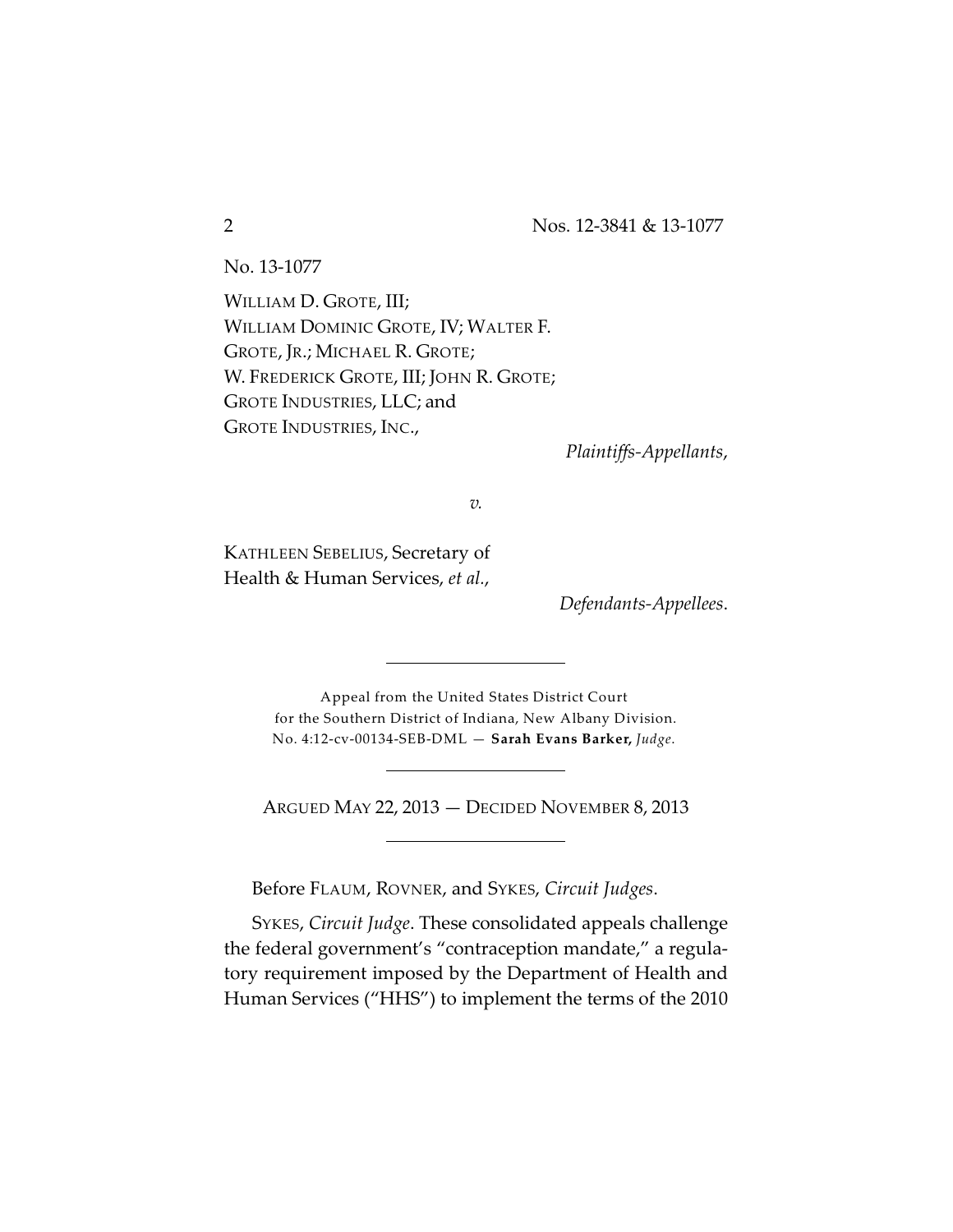Patient Protection and Affordable Care Act. The mandate requires employers to provide coverage for contraception and sterilization procedures in their employee health-care plans on a no-cost-sharing basis. Noncompliance carries heavy financial penalties and the risk of enforcement actions.

The plaintiffs are two Catholic families and their closely held corporations—one a construction company in Illinois and the other a manufacturing firm in Indiana. The businesses are secular and for profit, but they operate in conformity with the faith commitments of the families that own and manage them. The plaintiffs object for religious reasons to providing the mandated coverage. They sued for an exemption on constitutional and statutory grounds.

Center stage at this juncture is the Religious Freedom Restoration Act of 1993 ("RFRA"), 42 U.S.C. §§ 2000bb *et seq*., which prohibits the federal government from placing substantial burdens on "a person's exercise of religion," *id.* § 2000bb-1(a), unless it can demonstrate that applying the burden is the "least restrictive means of furthering … [a] compelling governmental interest," *id.* § 2000bb-1(b). Focusing primarily on their RFRA claims, the plaintiffs in each case moved for a preliminary injunction. The district judges denied relief, holding that the claims were not likely to succeed. We provisionally disagreed and enjoined enforcement of the mandate pending appeal.

The appeals have now been briefed and argued and are ready for decision. Plenary review has confirmed our earlier judgment. These cases—two among many currently pending in courts around the country—raise important questions about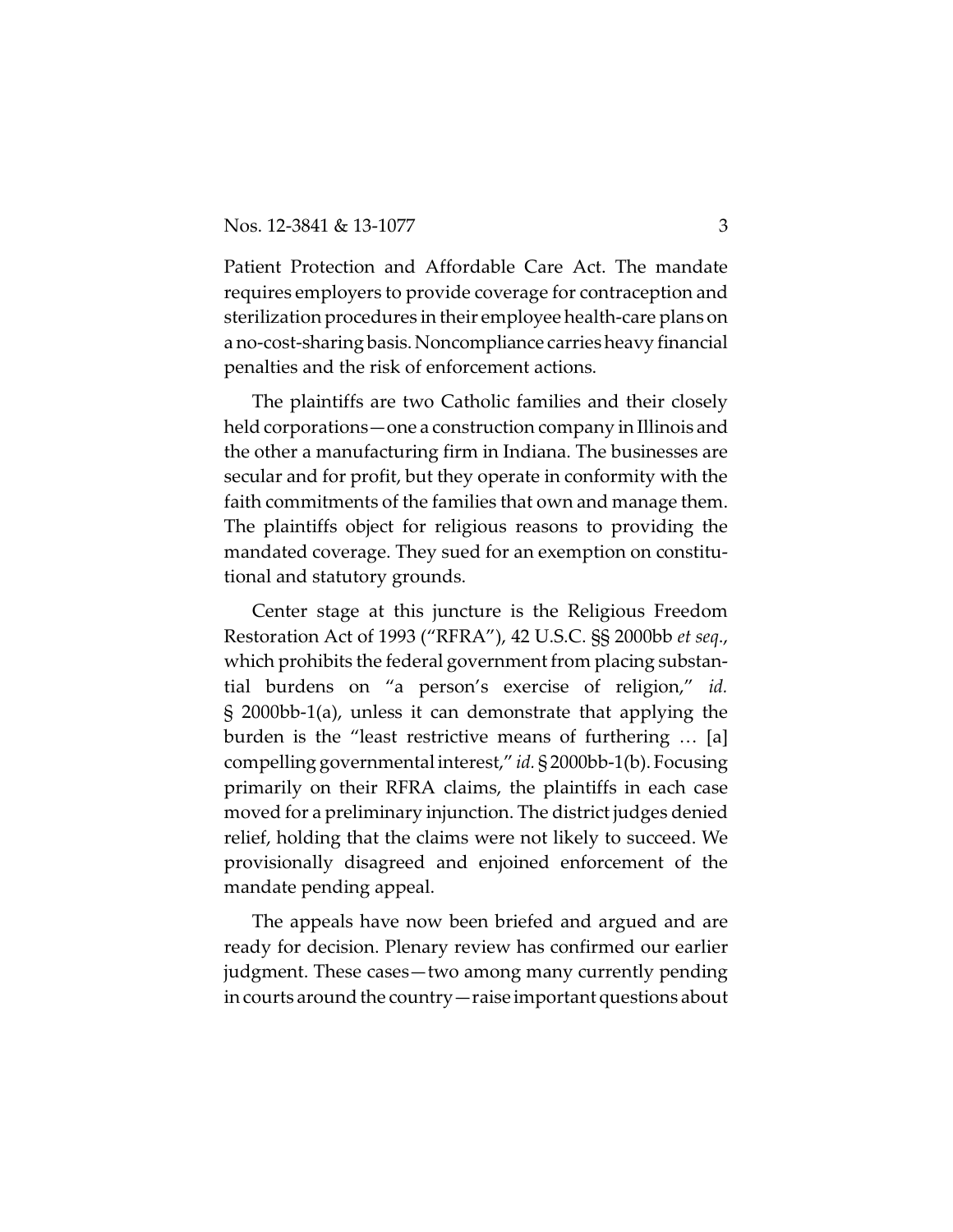whether business owners and their closely held corporations may assert a religious objection to the contraception mandate and whether forcing them to provide this coverage substantially burdens their religious-exercise rights. We hold that the plaintiffs—the business owners *and* their companies—may challenge the mandate. We further hold that compelling them to cover these services substantially burdens their religiousexercise rights. Under RFRA the government must justify the burden under the standard of strict scrutiny. So far it has not done so, and we doubt that it can. Because the RFRA claims are very likely to succeed and the balance of harms favors protecting the religious-liberty rights of the plaintiffs, we reverse and remand with instructions to enter preliminary injunctions barring enforcement of the mandate against them.

#### **I. Background**

#### **A. The Contraception Mandate**

On March 23, 2010, Congress adopted the Affordable Care Act, a sweeping legislative and regulatory overhaul of the nation's health-care system. The Act "aims to increase the number of Americans covered by health insurance and decrease the cost of health care." *Nat'l Fed'n of Indep. Bus. v. Sebelius* (*"NFIB"*), 132 S. Ct. 2566, 2580 (2012). One feature of the Act is a requirement that employee health-care plans governed by  $ERISA<sup>1</sup>$  provide certain minimum levels of coverage to plan participants and beneficiaries. *See* 29 U.S.C.

The Employment Retirement Income Security Act, 29 U.S.C. §§ 1001 *et seq.* 1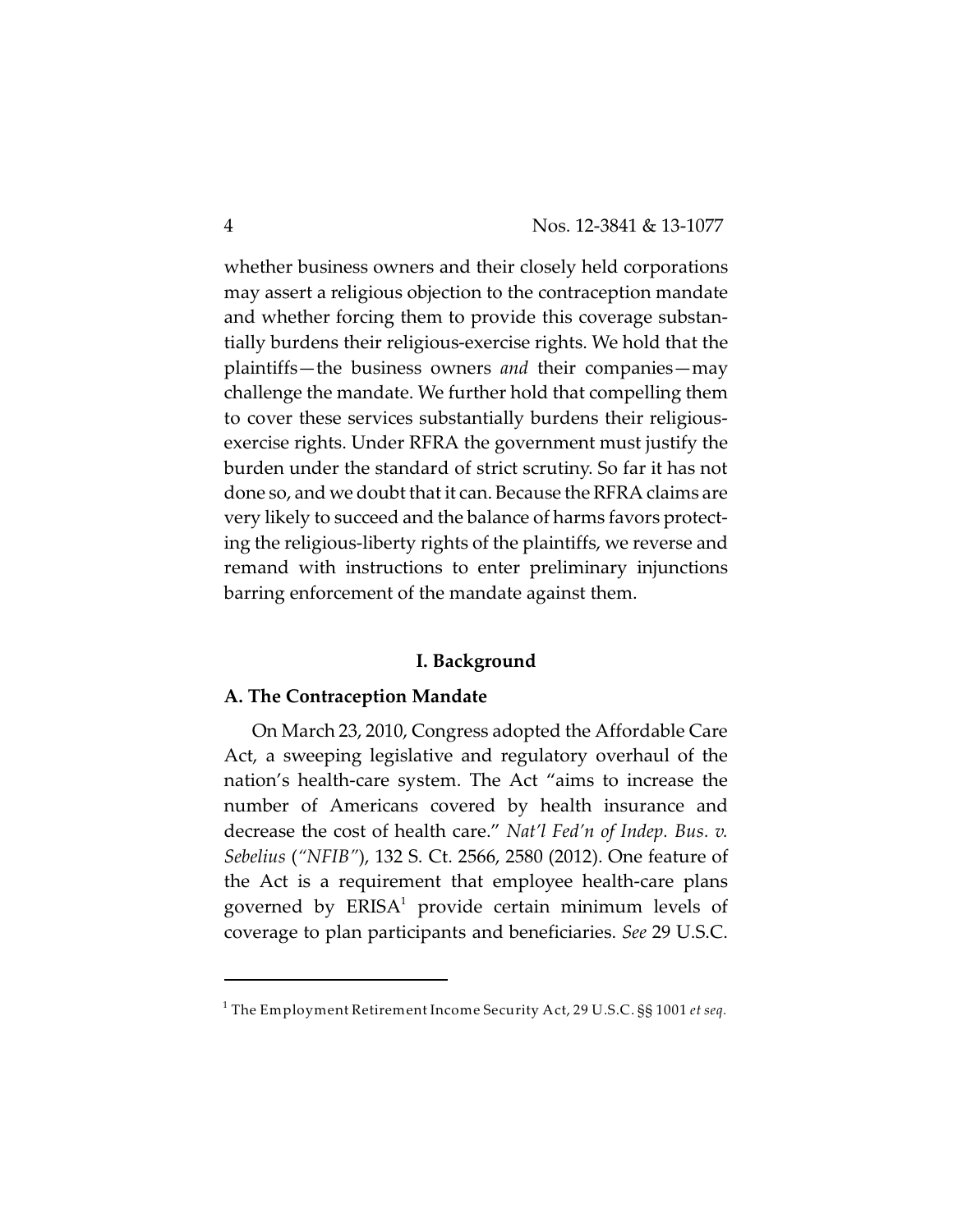§ 1185d (applying the requirements of part A of Title XXVII of the Public Health Services Act as amended by the Affordable Care Act to ERISA-governed group health plans). More specifically, the Affordable Care Act establishes a general requirement that employer-sponsored group health-care plans cover "preventive care and screenings" for women on a no-cost-sharing basis; Congress instructed HHS to fill in the details:

> A group health plan and a health insurance issuer offering group or individual health insurance coverage shall, at a minimum provide coverage for and shall not impose any cost sharing requirements for—

…

**(4)** with respect to women, such additional preventive care and screenings not described in paragraph (1) as provided for in comprehensive guidelines supported by the Health Resources and ServicesAdministration["HRSA," an agency within HHS] for purposes of this paragraph.

42 U.S.C. § 300gg-13(a); *see also* 29 U.S.C. § 1185d.

Before promulgating regulations pursuant to this statutory directive, the HRSA sought advice from the Institute of Medicine at the National Academy of Science about what services to include in the preventive-care mandate. Based on the Institute's recommendations, the HRSA issued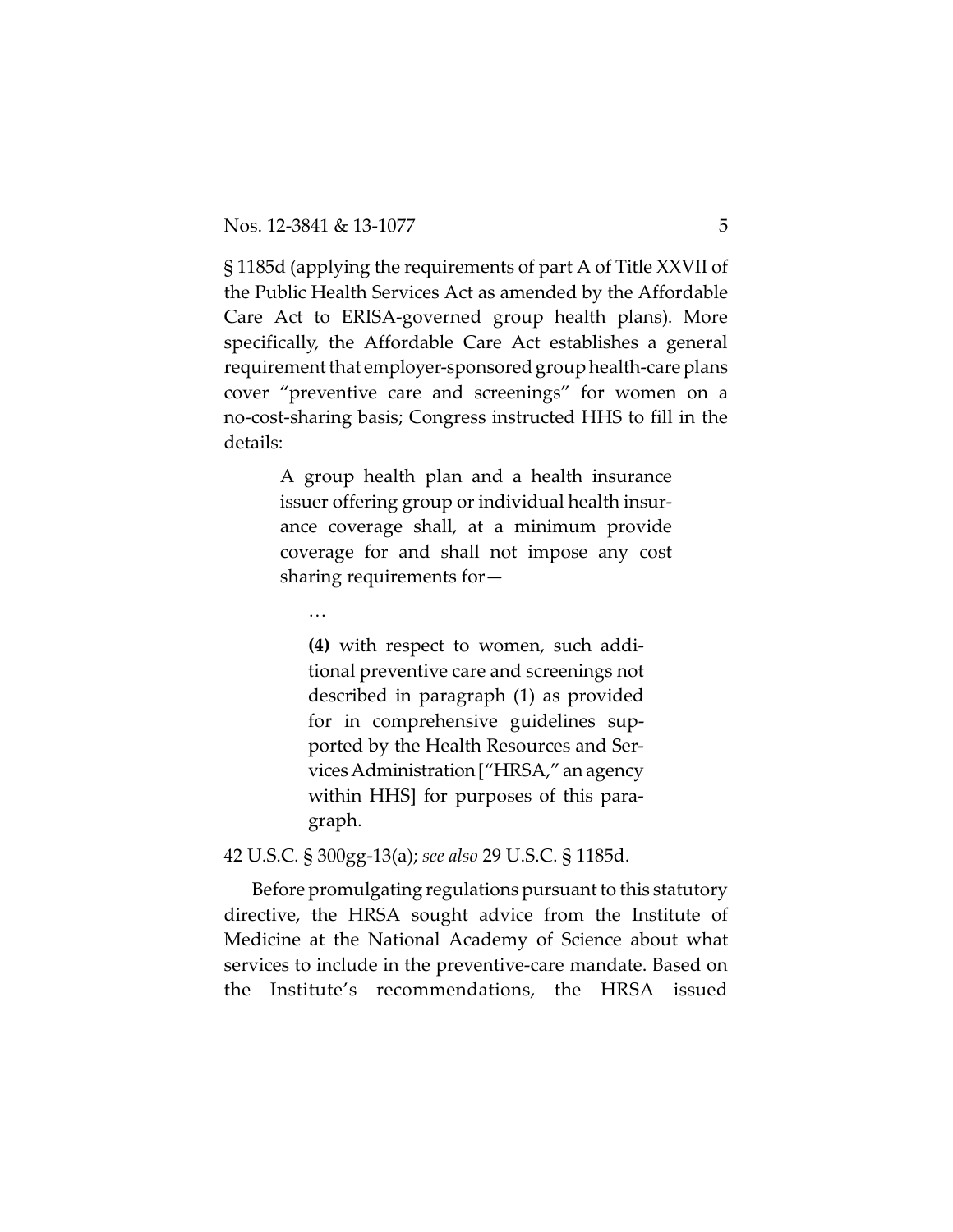comprehensive guidelines requiring coverage of (among other things) "[a]ll Food and Drug Administration ["FDA"] approved contraceptive methods, sterilization procedures, and patient education and counseling for all women with reproductive capacity." Health Res. & Servs. Admin., *Women's Preventive Services Guidelines: Affordable Care Act Expands Prevention Coverage for Women's Health and Well-Being*, http://www.hrsa. gov/womensguidelines/ (last visited Nov. 7, 2013). These include oral contraceptives ("the pill"), barrier methods, implants and injections, emergency oral contraceptives ("Plan  $B''$  and "Ella"), and intrauterine devices.<sup>2</sup> On February 15, 2012, HHS published final regulations incorporating the HRSA guidelines. *See* Group Health Plans and Health Insurance Issuers Relating to Coverage of Preventive Services, 77 Fed. Reg. 8725 (Feb. 15, 2012). The agency made the mandate effective in the first plan year on or after August 1, 2012. *See* 45 C.F.R. § 147.130(b)(1). <sup>3</sup>

*See* FDA, BIRTH CONTROL: MEDICINES TO HELP YOU, http://www.fda.gov/ 2 ForConsumers/ByAudience/ForWomen/FreePublications/ucm313215.htm (last visited Nov. 7, 2013).

 $^3$  In July the Treasury Department announced a one-year delay in the implementation of the so-called employer mandate. *See* Mark J. Mazur, *Continuing to Implement the ACA in a Careful, Thoughtful Manner*, TREASURY NOTES (July 2, 2013), http://www.treasury.gov/connect/blog/pages/ continuing-to-implement-the-aca-in-a-careful-thoughtful-manner-.aspx. The announcement did not mention the contraception mandate, which was already in effect. We assume that the postponement of the employer mandate has no effect on the contraception mandate; the government has not advised otherwise.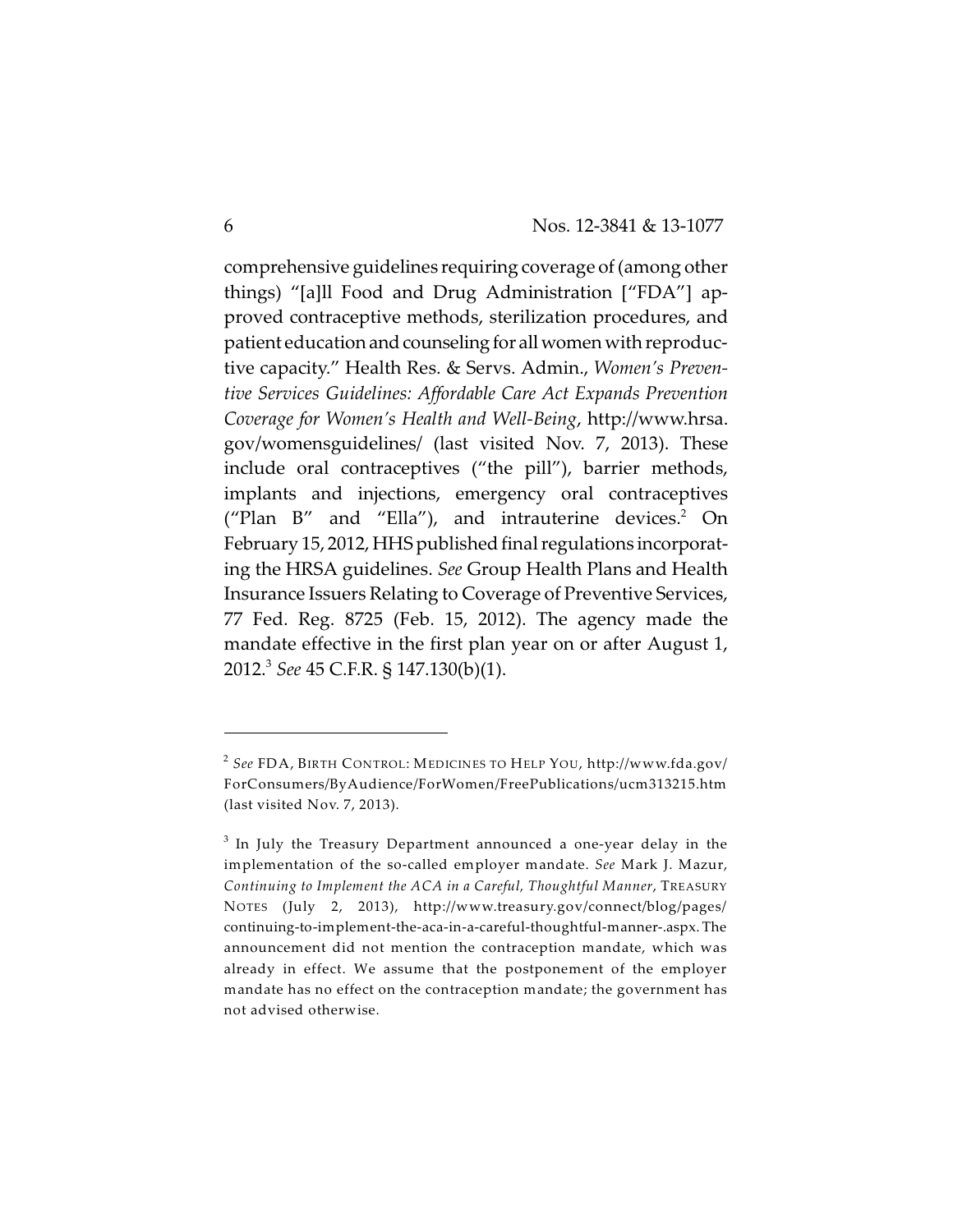Noncompliance with the contraception mandate is punished by steep financial penalties and other civil remedies. For example, failure to provide the mandated coverage brings a tax penalty of \$100 per day per employee—\$36,500 per year per employee. *See* 26 U.S.C. § 4980D(a), (b)(1). If an employer discontinues offering a health plan altogether, the penalty is \$2,000 per year per employee. *See id.* § 4980H(a), (c). In addition, noncomplying employers face potential enforcement actions by the Secretary of Labor and plan participants and beneficiaries under ERISA. *See* 29 U.S.C. §§ 1132, 1185d.

Like many of the other employer mandates in the Affordable Care Act, the contraception mandate applies to employers with 50 or more full-time employees. *See* 26 U.S.C. § 4980H. Smaller employers—those with fewer than 50 full-time employees—are not required to provide a health plan for their employees and apparently are not subject to the coverage minimums, including the contraception mandate. *See id*. We say "apparently" because it's not entirely clear that the mandate is categorically inapplicable to small employers; the government takes the position that if a small employer not otherwise required to provide an employee health-care plan nonetheless chooses to do so, the regulatory scheme requires inclusion of the mandated contraception coverage.

Health plans in existence when the Act was adopted are "grandfathered" and do not need to comply with the coverage minimums—including the contraception mandate—unless the plan sponsor makes certain changes to the terms of the plan. *See* 42 U.S.C. § 18011. Grandfathering is a transitional measure; this category will shrink as employer-based plans existing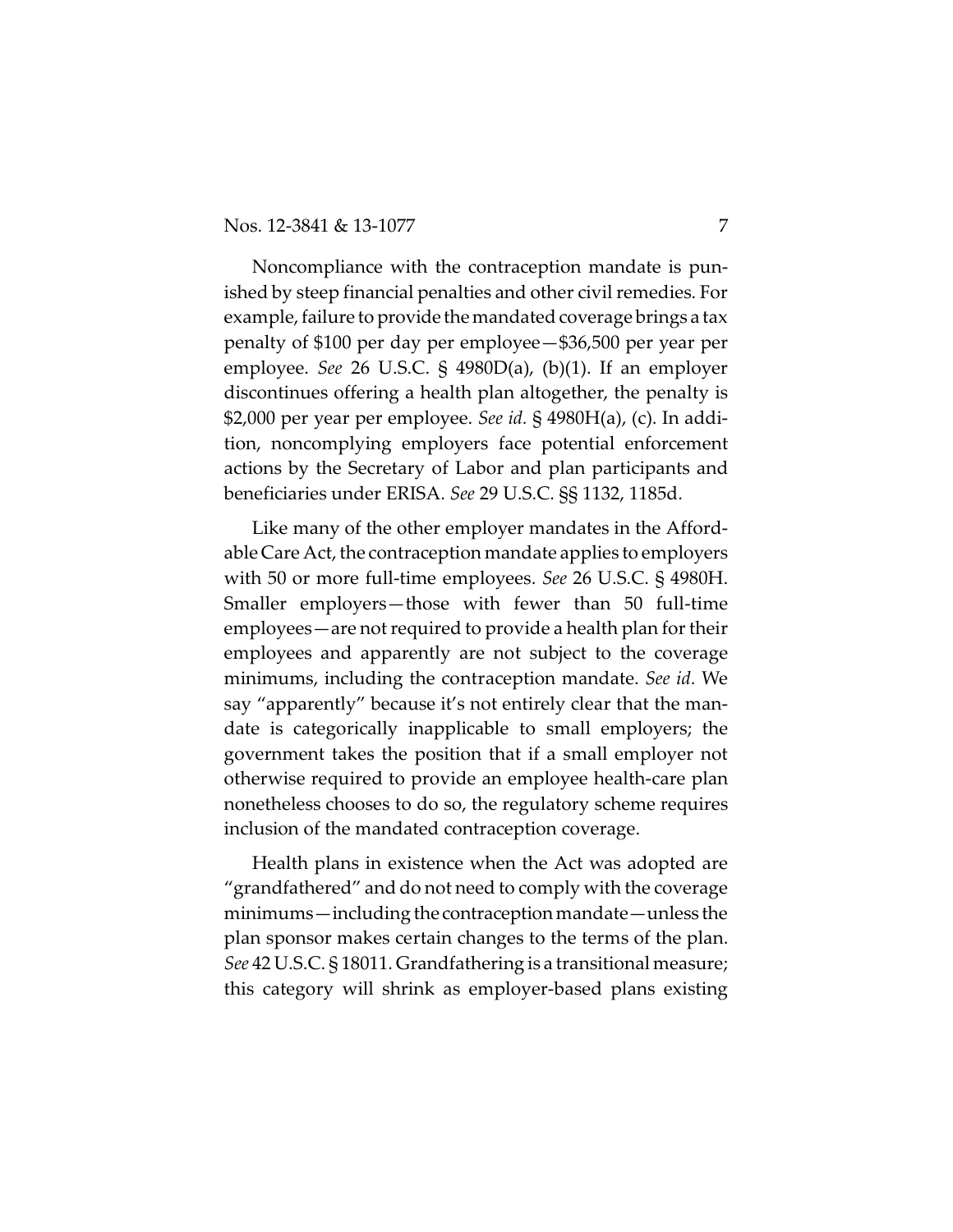prior to March 23, 2010, undergo changes. The government estimates that the number of plans in grandfathered status will dwindle fairly rapidly as older health-care plans are updated and renewed. *See* Interim Final Rules for Group Health Plans and Health Insurance Coverage Relating to Status as a Grandfathered Health Plan, 75 Fed. Reg. 34,538, 34,552 (June 17, 2010).

Finally, some religious employers are exempt from the contraception mandate,*see* 45 C.F.R. § 147.130(a)(1)(iv)(A), but "religious employer" was initially defined quite narrowly:

> [A] "religious employer" [for purposes of an exemption from the contraception mandate] is an organization that meets all of the following criteria:

(1) The inculcation of religious values is the purpose of the organization.

(2) The organization primarily employs persons who share the religious tenets of the organization.

(3) The organization serves primarily persons who share the religious tenets of the organization.

(4) The organization is a nonprofit organization as described in section 6033(a)(1) and section  $6033(a)(3)(A)(i)$  or (iii) of the Internal Revenue Code of 1986, as amended [covering the tax status of churches and their integrated auxiliaries,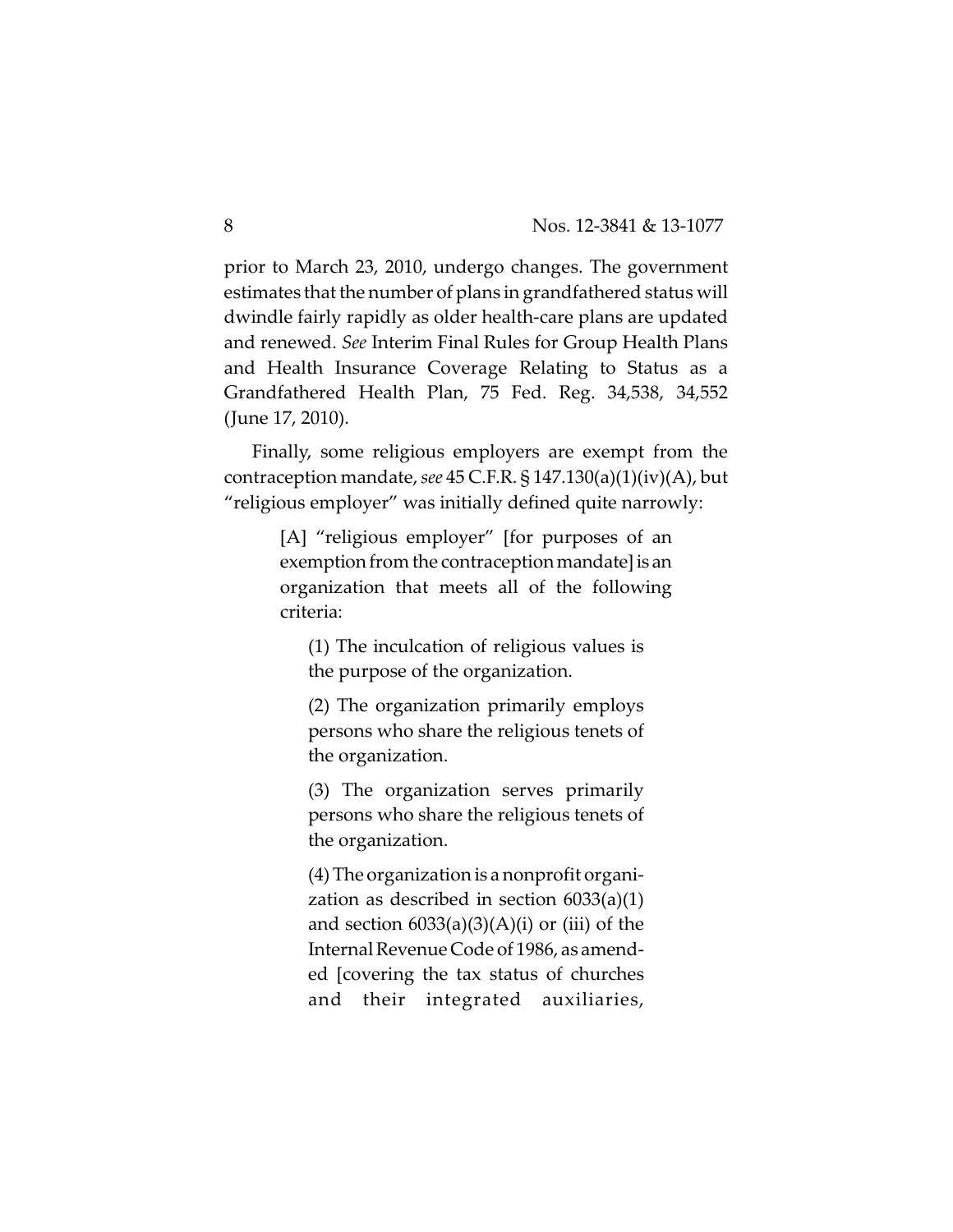conventions or associations of churches, and the exclusively religious activities of religious orders].

*Id.* § 147.130(a)(1)(iv)(B).

# **B. The Religious-Employer Controversy**

The contraception mandate was instantly controversial.<sup>4</sup> The religious-employer exemption did not leave room for conscientious religious objectors other than houses of worship, their integrated affiliate organizations, and religious orders acting as such. In other words, the definition of "religious employer" was so circumscribed that it left out religious colleges and universities; religious hospitals and clinics; religious charities and social-service organizations; other faithbased nonprofits; and for-profit, closely held businesses managed in accordance with a religious mission or creed.

HHS responded to the outcry fromthese left-out employers by establishing a temporary "safe harbor" for certain nonprofit religious organizations not covered by the exemption. *See* Group Health Plans and Health Insurance Issuers Relating to Coverage of Preventive Services, 77 Fed. Reg. at 8728. Eventually the agency proposed a revised definition of "religious employer" and an "accommodation" of a broader class of

 $^{\rm 4}$  The mandate prompted a proliferation of lawsuits by employers seeking exemptions on religious-liberty grounds. By one count more than 70 suits challenging the mandate are currently pending. *See* The Becket Fund for Religious Liberty, *HHS Mandate Information Central*, THEBECKETFUND.ORG, http://www.becketfund.org/hhsinformationcentral.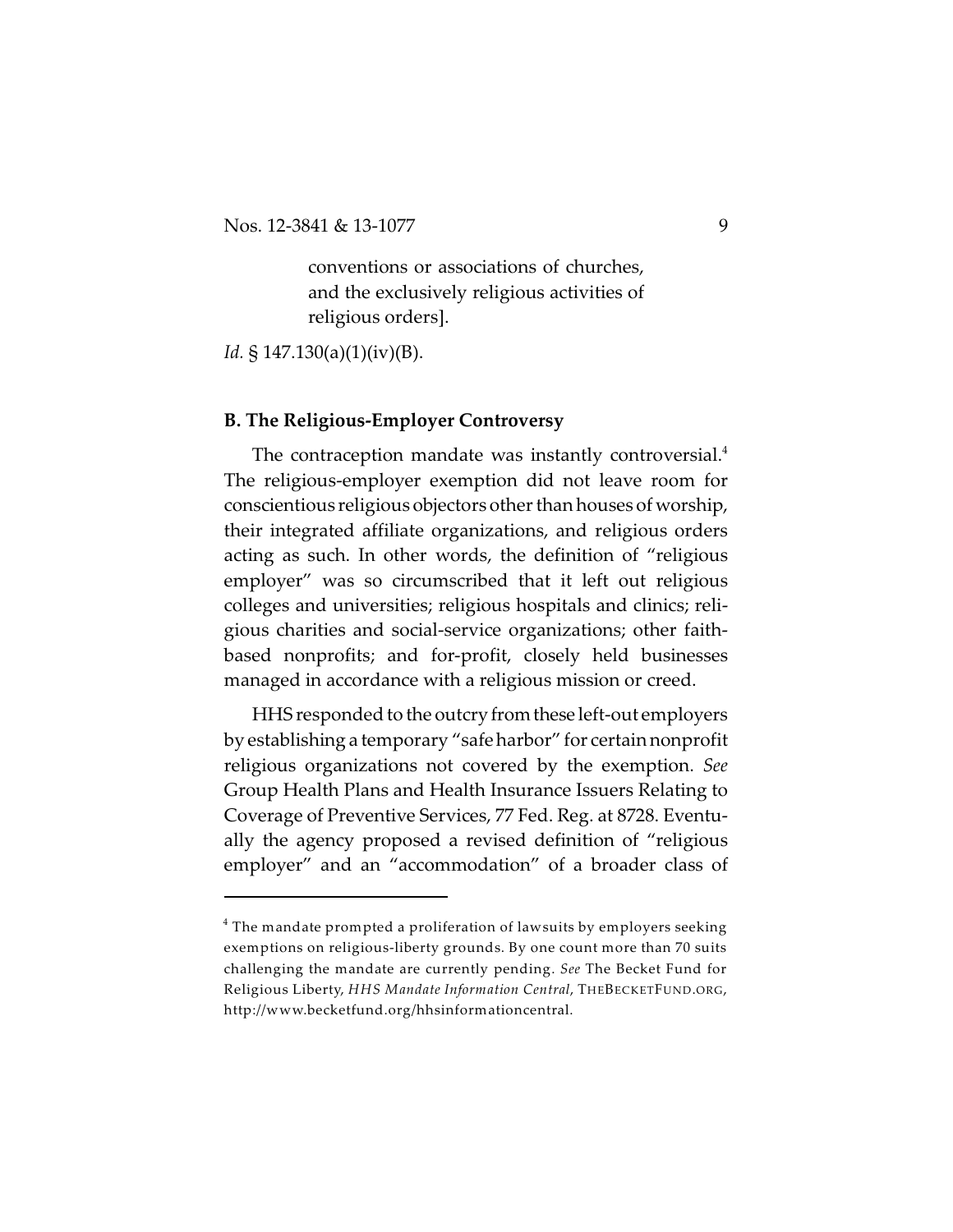nonprofit religious organizations with objections to the mandated coverage. The new rules were proposed in final form on February 6, 2013, *see* Coverage of Certain Preventive Services, 78 Fed. Reg. 8456, published in final form on July 2, 2013, *see* 78 Fed. Reg. 39,870, and became effective August 1, 2013, *see id.*

As revised, the exemption drops the first three requirements of the earlier definition of "religious employer," but the change is not intended to alter the exemption's scope. "Religious employer" is now defined as "an organization that is organized and operates as a nonprofit entity and is referred to in section 6033(a)(3)(A)(i) or (iii) of the Internal Revenue Code of 1986, as amended." 45 C.F.R. § 147.131(a). The crossreference is the tax exemption for churches and their integrated auxiliaries, conventions or associations of churches, and the exclusively religious activities of religious orders. *See* 26 U.S.C.  $\S 6033(a)(3)(A)(i)$ , (iii). HHS has explained that "the simplified and clarified definition of religious employer does not expand the universe of religious employers that qualify for the exemption beyond that which was intended in the 2012 final regulations." Coverage of Certain Preventive Services, 78 Fed. Reg. at 39,874. In other words, the exemption remains limited to "[h]ouses of worship and their integrated auxiliaries." *Id.*

Under the revised rule, certain nonprofit religiously affiliated employers may receive an "accommodation"—essentially, an attempted workaround whereby the objecting employer gives notice to its insurance carrier and the insurer issues a separate policy with the mandated coverage.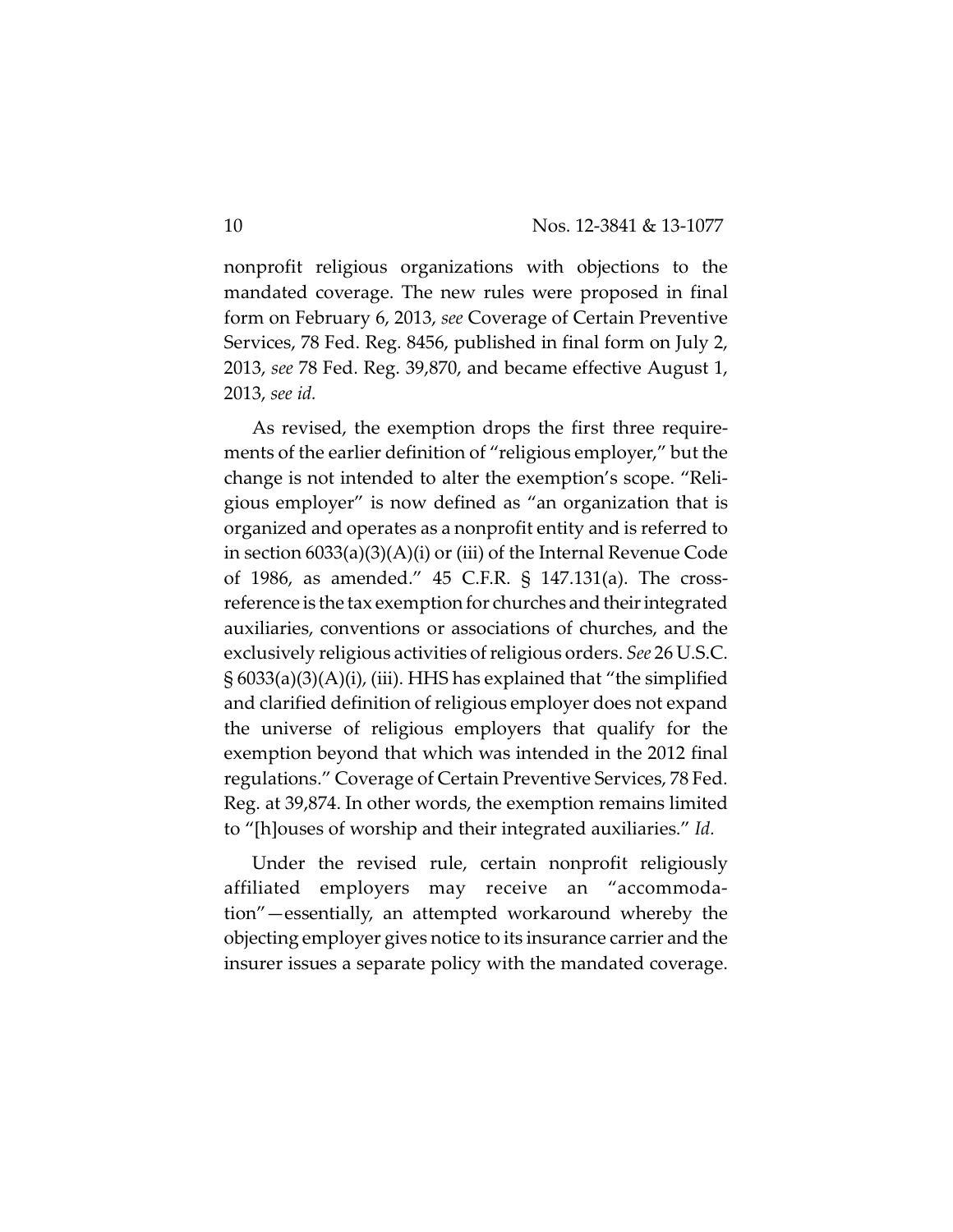The accommodation is limited to organizations that meet the following requirements:

> (1)The organization opposes providing coverage for some or all of any contraceptive services required to be covered under  $\S 147.130(a)(1)(iv)$ on account of religious objections.

> (2) The organization operates as a nonprofit entity.

> (3) The organization holds itself out as a religious organization.

> (4) The organization self-certifies, in a form and manner specified by the Secretary, that it satisfies the criteria in paragraphs  $(b)(1)$  through  $(3)$  of this section … .

45 C.F.R. § 147.131(b). Notably for our purposes, neither the final religious-employer exemption nor the accommodation applies to for-profit employers with conscientious religious objections to providing the mandated coverage.

# **C. The Plaintiffs**

# **1.** *The Kortes and K & L Contractors*

Cyril and Jane Korte own and operate Korte & Luitjohan Contractors, Inc. ("K & L Contractors"), a construction company located in Highland, Illinois. K & L Contractors has approximately 90 full-time employees, 70 of whom belong to a union that sponsors their health-insurance plan. The company provides a health-care plan for the remaining 20 or so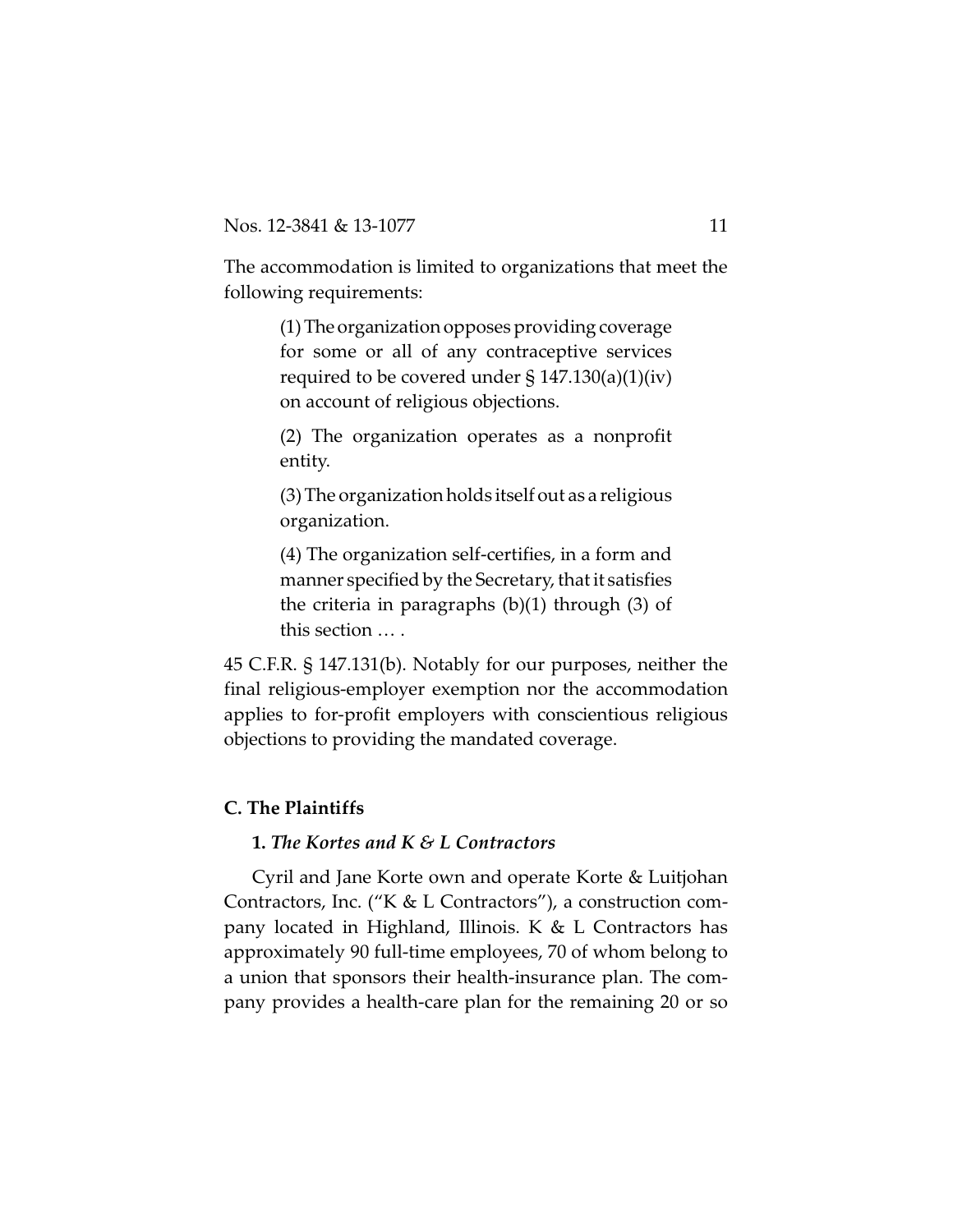nonunion employees. Together, Cyril and Jane own about 87% of the stock of the corporation and are its only directors. Cyril is the president and Jane is the secretary of the company. As officers and directors, they set all company policy.

The Kortes are Catholic and follow the teachings of the Catholic Church regarding the sanctity of human life from conception to natural death and the moral wrongfulness of abortion, sterilization, and the use of abortifacient drugs and artificial means of contraception. They seek to manage their company in accordance with their faith commitments. In August 2012 when the contraception mandate was finalized, the Kortes discovered that their then-existing health plan covered sterilization and contraception—coverage that they did not realize they were carrying. Because providing this coverage conflicts with their religious convictions, they began to investigate alternative health-care plans with the intention of terminating their existing plan and substituting one that conforms to the requirements of their faith.

The contraception mandate stood in their way. The company's existing health-care plan was set to renew on January 1, 2013, triggering the requirements of the mandate and the large financial penalties and possible enforcement actions if they did not comply. As the Kortes understand their religious obligations, providing the mandated coverage would facilitate a gravemoralwrong. On the other hand, following the teachings of their faith and refusing to comply would financially devastate K & L Contractors and the Kortes as its owners; at \$100 per day per employee, the monetary penalties would total \$730,000 per year.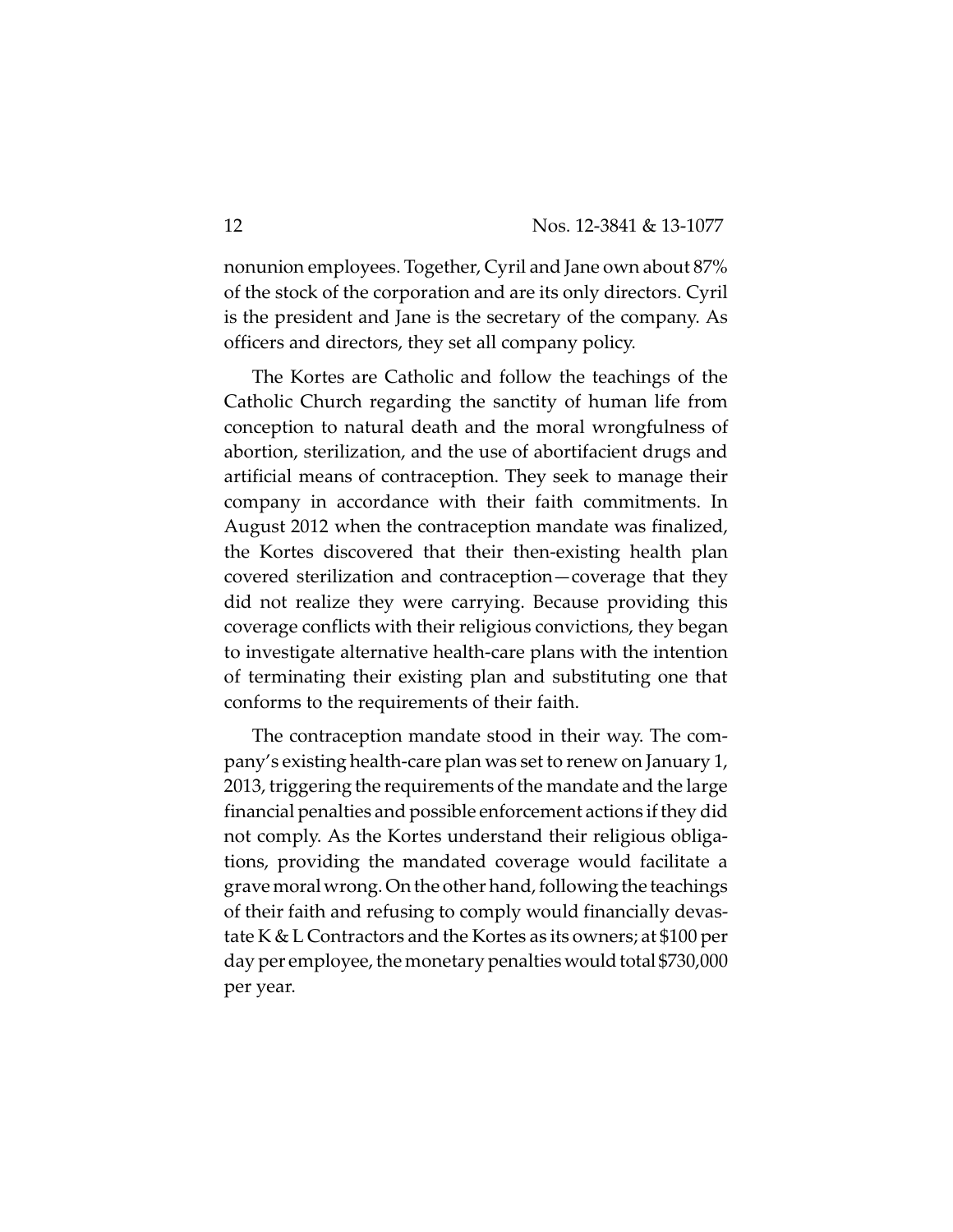The Kortes responded to the conflict between their legal and religious duties in two ways. First, they promulgated ethical guidelines for K  $&$  L Contractors memorializing the faith-informed moral limitations on the company's provision of health-care benefits, including its inability to provide insurance coverage for abortion, abortifacient drugs, artificial contraception, and sterilization. $^5$  Second, the Kortes and K & L

2. As equal shareholders who together own a controlling interest in Korte & Luitjohan Contractors, Inc., we wish to conduct the business … in a manner that does not violate our religious faith and values.

3. Accordingly, we and Korte & Luitjohan Contractors, Inc. cannot arrange for, pay for, provide, facilitate, or otherwise support employee health plan coverage for contraceptives, sterilization, abortion, abortion-inducing drugs, or related education and counseling, except in the limited circumstances where a physician certifies that certain sterilization procedures or drugs commonly used as contraceptives are being prescribed with the intent to treat certain medical conditions, not with the intent to prevent or terminate pregnancy, without violating our religious beliefs.

 $^5$  The company's ethical guidelines are as follows:

<sup>1.</sup> As adherents of the Catholic faith, we hold to the teachings of the Catholic Church regarding the sanctity of human life from conception to natural death. We believe that actions intended to terminate an innocent human life by abortion, including abortion-inducing drugs, are gravely sinful. We also adhere to the Catholic Church's teaching regarding the immorality of artificial means of contraception and sterilization.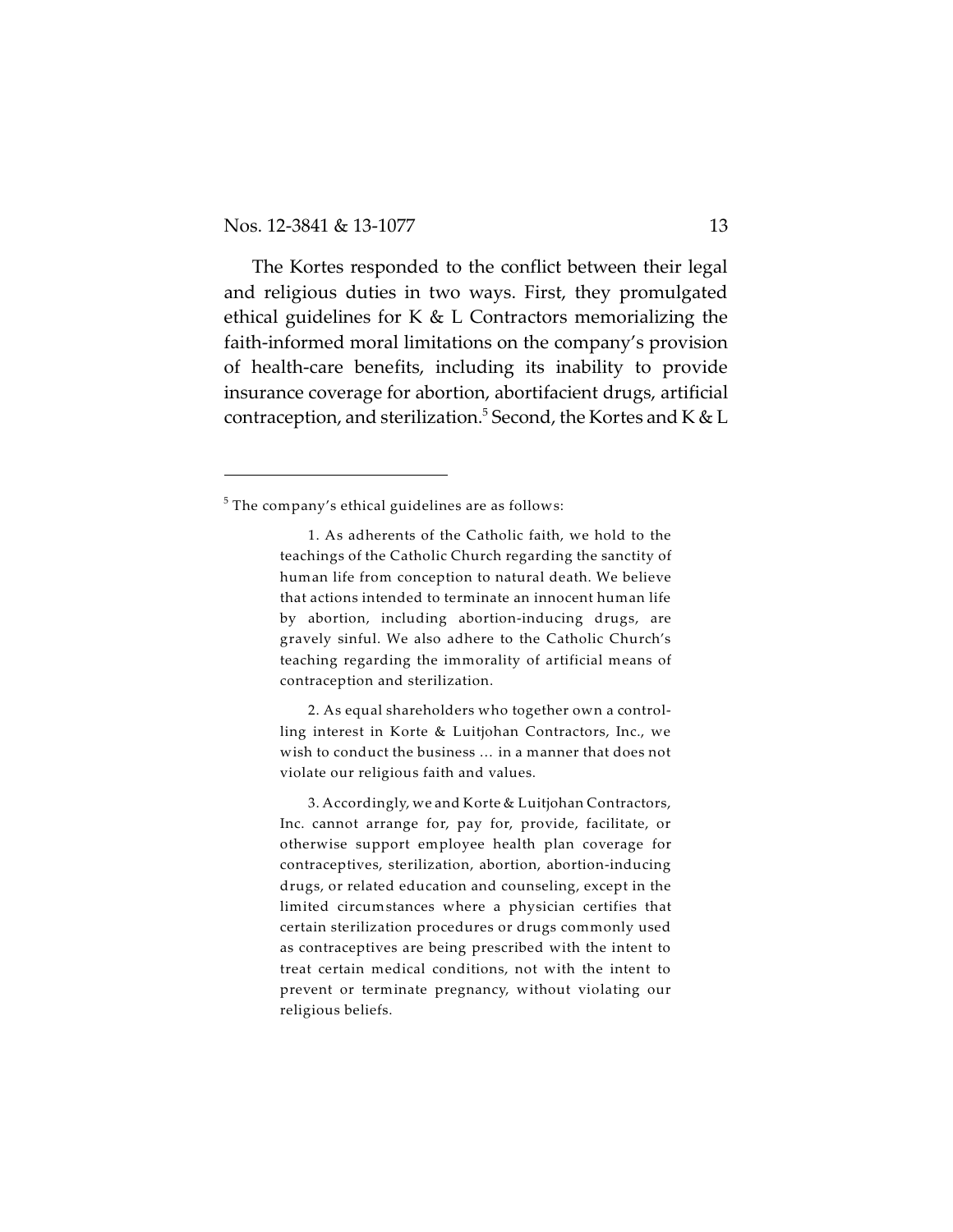Contractors filed suit in the Southern District of Illinois for a religious exemption from the mandate.

## **2.** *The Grotes and Grote Industries*

The Grote Family owns and manages Grote Industries, Inc., a manufacturer of vehicle safety systems headquartered in Madison, Indiana.<sup>6</sup> Like the Kortes, the members of the Grote Family are Catholic and they manage Grote Industries in accordance with their religious commitments, including Catholic moral teaching regarding the sanctity of human life and the wrongfulness of abortion, abortifacient drugs, artificial contraception, and sterilization.

Grote Industries has 1,148 full-time employees at various locations, including 464 in the United States. The company provides a health-care plan that is self-insured and renews annually on the first of every year. Consistent with the Grote Family's Catholic faith, prior to January 1, 2013, the employee health-care plan did not cover contraception and sterilization

 $^6$  The Grote Family includes individual plaintiffs William D. Grote, III; William Dominic Grote, IV; Walter F. Grote, Jr.; Michael R. Grote; W. Frederick Grote, III; and John R. Grote. Together with other family members not named as plaintiffs, they fully own Grote Industries, Inc., which in turn is the managing member of Grote Industries, LLC, the manufacturing firm. For ease of reference, we refer to the two companies as "Grote Industries." William D. Grote, III is Chairman and CEO; William Dominic Grote, IV is President and Chief Operating Officer; Walter F. Grote, Jr. is a board member; Michael R. Grote is the Assistant Treasurer; W. Frederick Grote, III is the Secretary; and John R. Grote is the Assistant Secretary.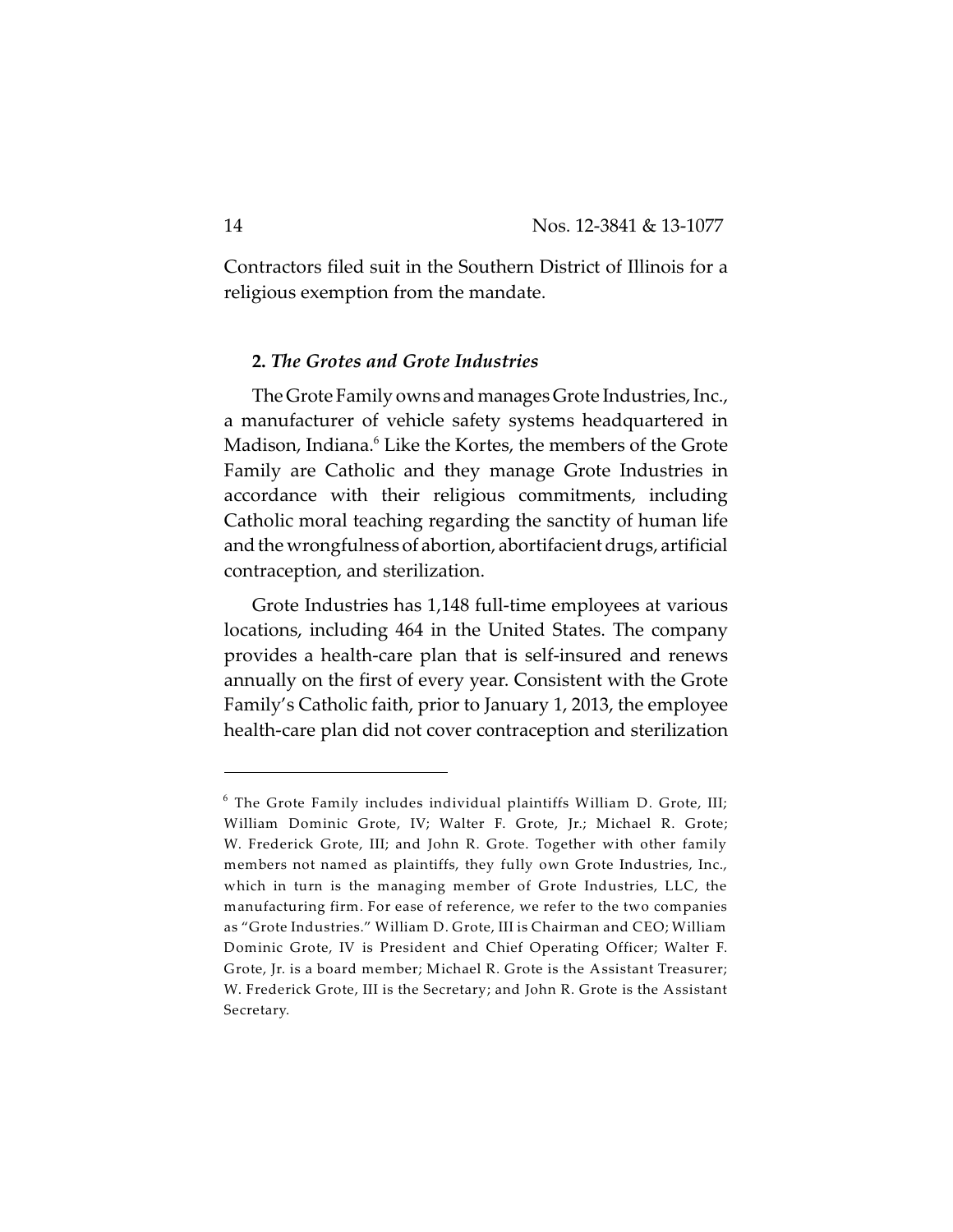procedures. Starting on that date, however, the requirements of the contraception mandate kicked in.

Like the Kortes and K & L Contractors, the Grote Family and Grote Industries object on religious grounds to providing coverage for contraception, abortion-inducing drugs, and sterilization procedures. But with its large full-time workforce, the company faced an annual penalty of almost \$17 million if it did not comply with the mandate. The Grotes and Grote Industries filed suit in the Southern District of Indiana for a religious exemption from the mandate.

#### **D. The Litigation**

Both complaints name the Secretaries of HHS, Labor, and the Treasury as defendantsand seek declaratory and injunctive relief against the contraception mandate. Both sets of plaintiffs allege that the mandate violates their rights under RFRA; the Free Exercise Clause, the Establishment Clause, and the Free SpeechClause of the First Amendment; and the Administrative Procedure Act. The Grote complaint adds a due-process claim. In both cases the plaintiffs moved for a preliminary injunction the day after filing suit, focusing primarily though not exclusively on their RFRA claims.

In *Korte* the district court in Southern Illinois denied the motion, concluding that the Kortes and K & L Contractors had not demonstrated a likelihood of success on the merits. Regarding the RFRA claim in particular, the judge held that although the Kortes and K  $&$  L Contractors are "persons" within the meaning of RFRA and may invoke the statute's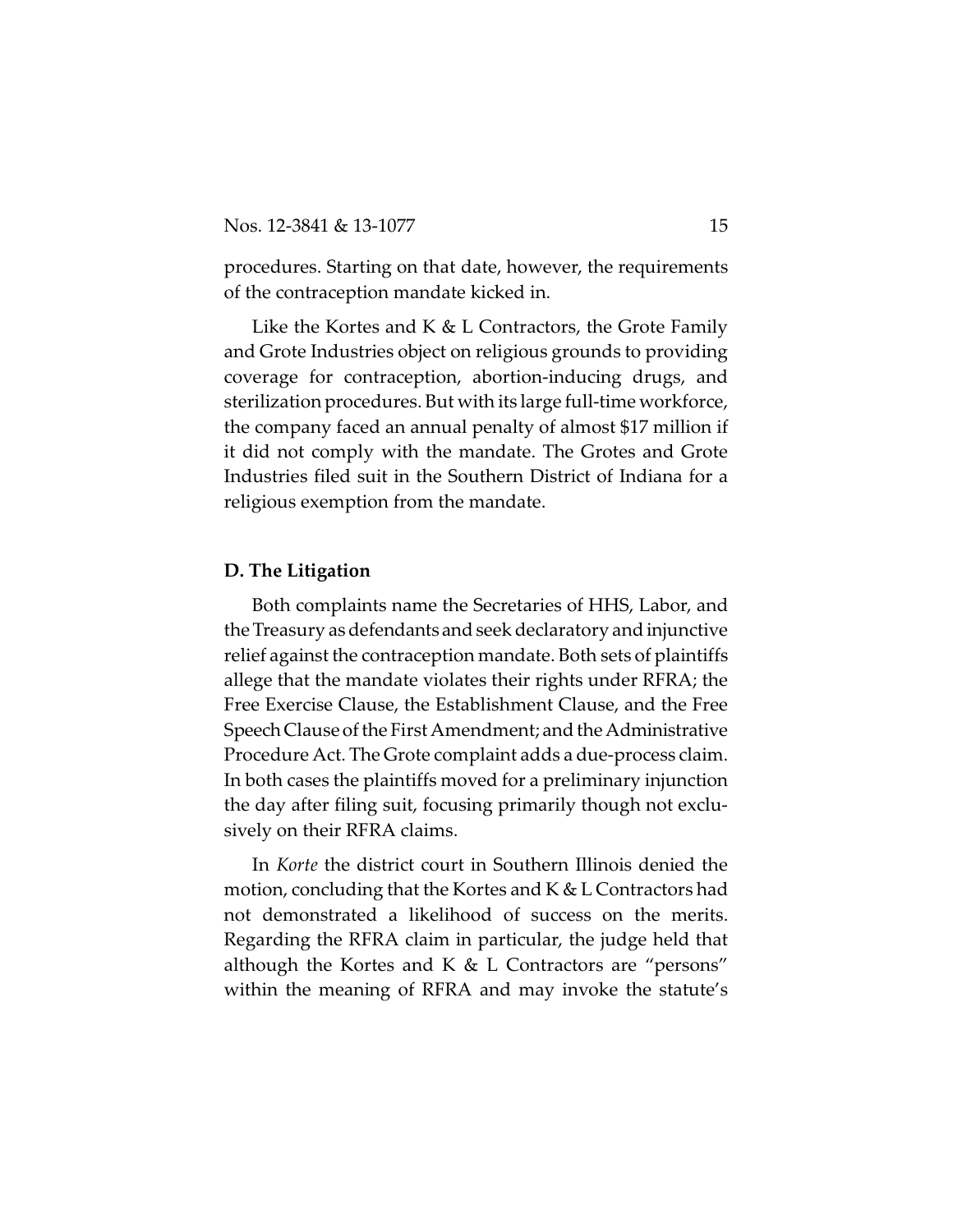protection, the contraception mandate does not substantially burden their religious-exercise rights. This is so, the judge held, because the link between the mandated coverage and the acts condemned by the Kortes' religion is too attenuated. In other words, the burden on religious exercise is insubstantial because the compelled provision of contraception coverage is too far removed from the independent decisions by plan participants and beneficiaries to use contraception. The court also found the free-exercise claim unlikely to succeed.

In *Grote* the district court in Southern Indiana likewise denied the motion, also concluding that the plaintiffs were not likely to succeed on their RFRA claim. Unlike her colleague in Southern Illinois, however, the Indiana judge doubted that a secular, for-profit corporation like Grote Industries has religious-exercise rights under RFRA. The judge did not decide the question, however, concluding instead that any burden on theGrotes *or*Grote Industries is insignificant because too many independent decisions separate the provision of the mandated coverage and the practices deemed immoral by the Catholic Church. The court also found the constitutional and Administrative Procedure Act claims unlikely to succeed.

The case from Southern Illinois reached us first, just before the January 1, 2013 deadline for compliance with the mandate. The plaintiffs sought an injunction pending appeal. In a brief order and based on our early review of the merits, we provisionally held that the RFRA claim is likely to succeed and the balance of harms weighs in favor of the religious-liberty rights of the plaintiffs. *See Korte v. Sebelius*, No. 12-3841, 2012 WL 6757353, \*4–5 (7th Cir. Dec. 28, 2012). We enjoined enforcement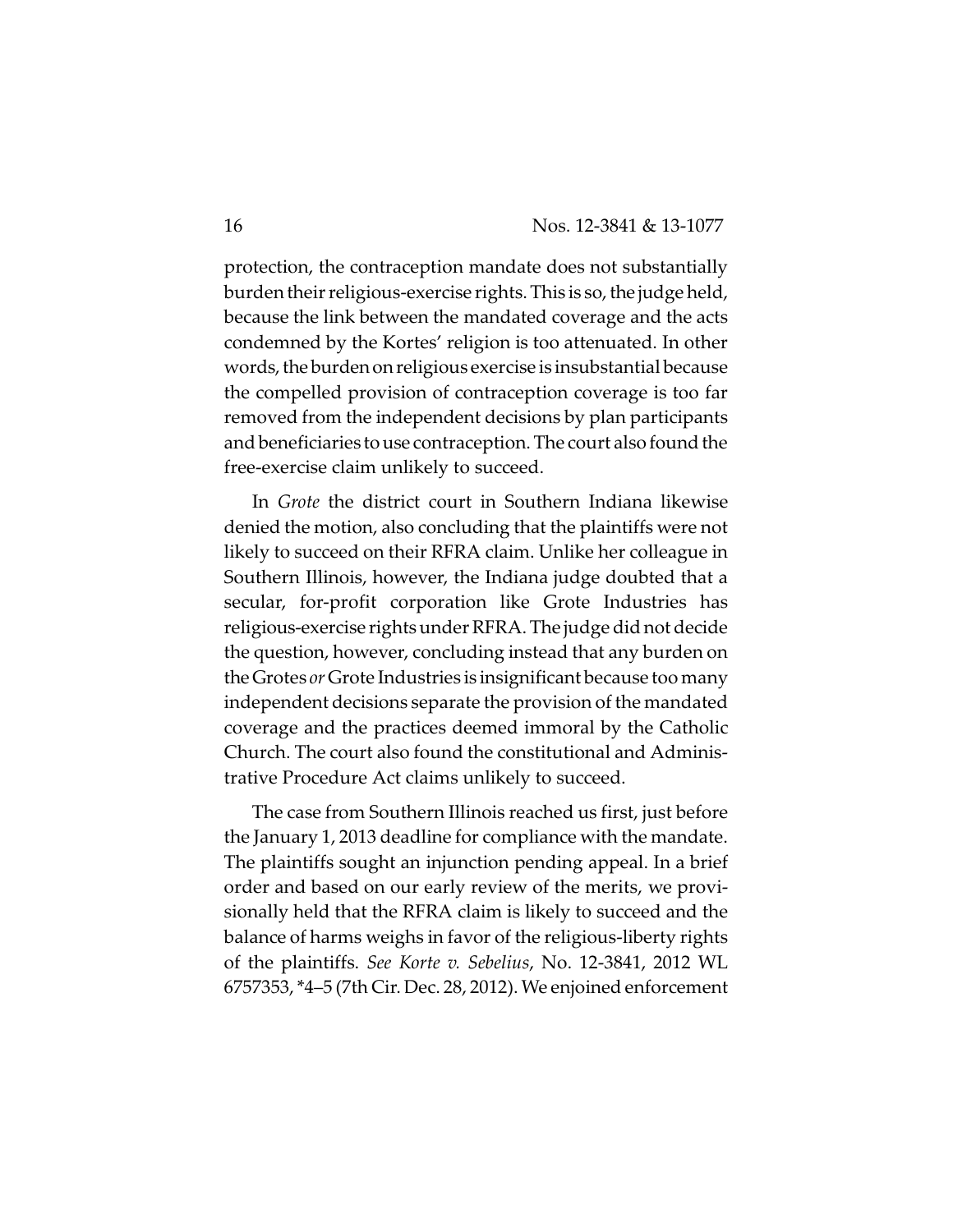of the mandate pending appeal. *Id.* at \*5. Our colleague dissented. *Id.* at \*5–6 (Rovner, J., dissenting).

On the strength of our provisional decision in *Korte*, the Grotes and Grote Industries returned to the district court in Southern Indiana and asked for reconsideration. The judge acknowledged the similarity between the two cases but declined to reconsider because our order in *Korte* had no precedential effect. The plaintiffs appealed and asked for an injunction pending appeal. Tracing our analysis in *Korte,* we granted the request and enjoined enforcement of the mandate pending appeal. *Grote v. Sebelius*, 708 F.3d 850, 853–55 (7th Cir. 2013). Again, our colleague disagreed, filing a thoughtful dissent explaining her contrary position. *Id.* at 855–67 (Rovner, J., dissenting).

The appeals proceeded to full briefing, and we heard argument at the end of May. Since then, four circuits have reached decision in similar cases. The Tenth Circuit held that two closely held, for-profit businesses and their owners are likely to succeed on a claim for an exemption from the mandate under RFRA. *Hobby Lobby Stores, Inc. v. Sebelius*, 723 F.3d 1114 (10th Cir. 2013). The Sixth and Third Circuits disagree. *Autocam Corp. v. Sebelius*, 730 F.3d 618 (6th Cir. 2013)*; Conestoga Wood Specialties Corp. v. Sec'y of the U.S. Dep't of Health & Human Servs.*, 724 F.3d 377 (3d Cir. 2013). The D.C. Circuit recently held that the owners of two closely held, forprofit businesses are likely to succeed on a RFRA challenge to the mandate, although their companies are not. *Gilardi v. U.S. Dep't of Health & Human Servs.*, No. 13-5069, 2013 WL 5854246 (D.C. Cir. Nov. 1, 2013).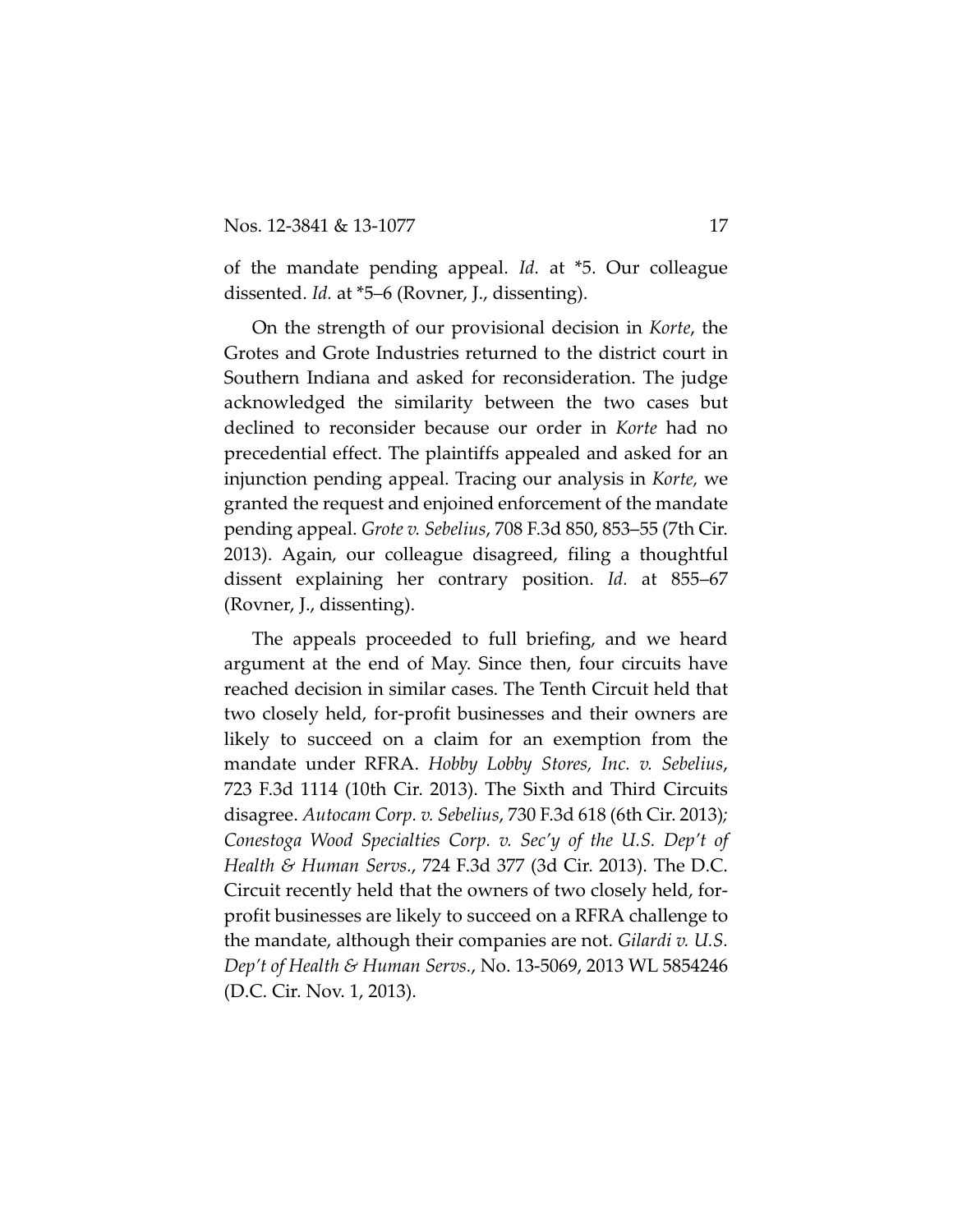#### **II. Analysis**

These cases come to us on appeals from orders denying preliminary injunctive relief. *See* 28 U.S.C. § 1291. To win a preliminary injunction, the moving party must demonstrate that (1) it has no adequate remedy at law and will suffer irreparable harm if a preliminary injunction is denied; and (2) there is some likelihood of success on the merits of the claim. *See Ezell v. City of Chicago*, 651 F.3d 684, 694 (7th Cir. 2011). If the moving party meets this threshold burden, the court weighs the competing harms to the parties if an injunction is granted or denied and also considers the public interest. *See Planned Parenthood of Ind., Inc. v. Comm'r of the Ind. State Dep't of Health*, 699 F.3d 962, 972 (7th Cir. 2012); *Ezell*, 651 F.3d at 694. This equitable balancing proceeds on a sliding-scale analysis; the greater the likelihood of success on the merits, the less heavily the balance of harms must tip in the moving party's favor. *See Planned Parenthood*, 699 F.3d at 972. The aim is to minimize the costs of a wrong decision. *See Stuller, Inc. v. Steak N Shake Enters., Inc.*, 695 F.3d 676, 678 (7th Cir. 2012). Our review proceeds on a split standard of review: We review legal conclusions de novo, findings of fact for clear error, and equitable balancing for abuse of discretion. *Ezell*, 651 F.3d at 694.

Here, the analysis begins and ends with the likelihood of success on the merits of the RFRA claim. On the strength of that claim alone, preliminary injunctive relief is warranted; there is no need to remand for the district courts to weigh the injunction equities. Although the claim is statutory, RFRA protects First Amendment free-exercise rights, and "in First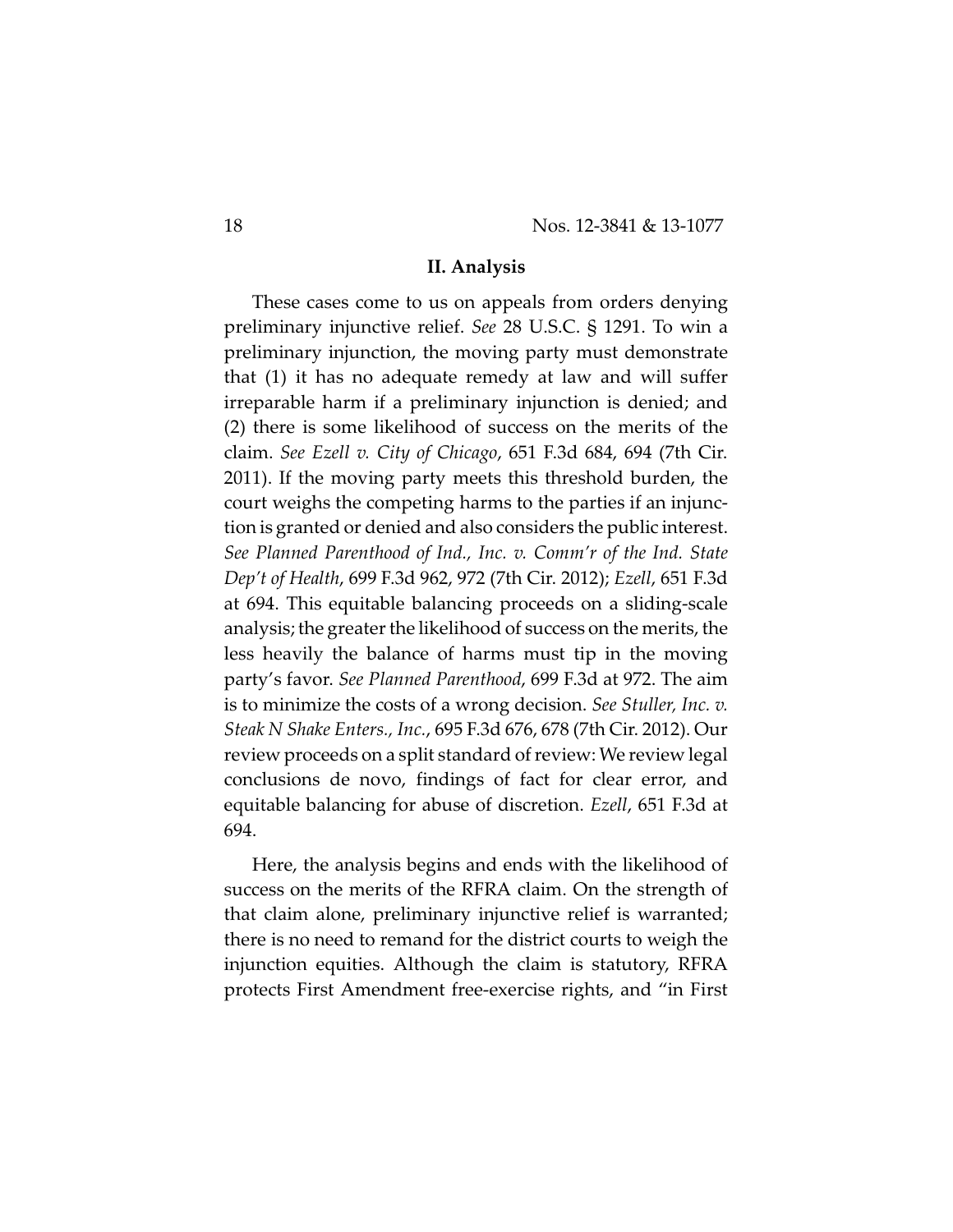Amendment cases, 'the likelihood of success on the merits will often be the determinative factor.' " *ACLU of Ill. v. Alvarez*, 679 F.3d 583, 589 (7th Cir. 2012) (quoting *Joelner v. Village of Washington Park, Ill.*, 378 F.3d 613, 620 (7th Cir. 2004)). "This is because the 'loss of First Amendment freedoms … unquestionably constitutes irreparable injury … .' " *Id.* (quoting *Elrod v. Burns*, 427 U.S. 347, 373 (1976) (plurality opinion)). Moreover, once the moving party establishes a likelihood of success on the merits, the balance of harms "normally favors granting preliminary injunctive relief" because " 'injunctions protecting First Amendment freedoms are always in the public interest.' " *Id.* at 590 (quoting *Christian Legal Soc'y v. Walker*, 453 F.3d 853, 859 (7th Cir. 2006)). The government hasn't addressed equitable balancing, conceding the point to the plaintiffs. So the appeals turn entirely on whether the plaintiffs' RFRA claims are likely to succeed.

Two legal questions are contested: (1) is a secular, for-profit corporation a "person" under RFRA; and (2) does the contraception mandate substantially burden the religious-exercise rights of *any* of the plaintiffs, individual *or* corporate? If the answer to these questions is "yes," the government must discharge its burden of justifying the mandate under strict scrutiny. We conclude as follows: The corporate plaintiffs are "persons" under RFRA and may invoke the statute's protection; the contraception mandate substantially burdens the religious-exercise rights of all of the plaintiffs; and the government has not carried its burden under strict scrutiny.

First, however, we clear away some possible jurisdictional objections.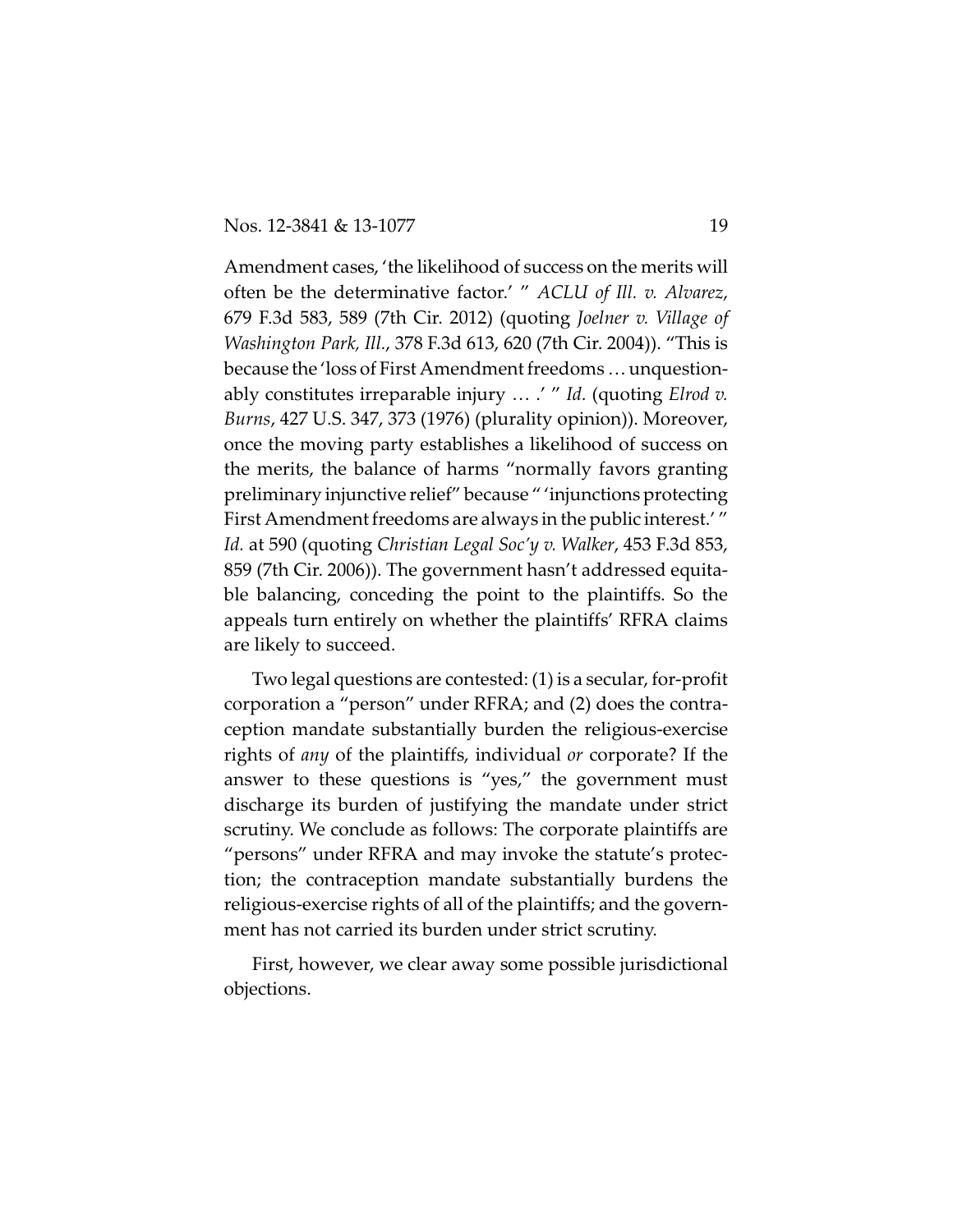#### **A. Jurisdiction**

Although the government never challenged jurisdiction, either in the district court or here, we have an independent obligation to satisfy ourselves that jurisdiction is secure before proceeding to the merits. *See Minn-Chem, Inc. v. Agrium Inc.*, 683 F.3d 845, 853 (7th Cir. 2012) (en banc); *Carroll v. Stryker Corp.*, 658 F.3d 675, 680 (7th Cir. 2011). There are two arguable jurisdictional issues lurking here: standing and the Anti-Injunction Act.<sup>7</sup>

 $^7$  Just before oral argument, the government filed a "Notice of Supplemental Briefing on Jurisdictional Issues," drawing our attention to a brief it filed in response to a jurisdictional order from the Tenth Circuit in *Hobby Lobby*. The plaintiffs moved to strike this "notice." Although the government's approach is unorthodox, we have reviewed its supplemental brief in the Tenth Circuit case. In it the government argued that the corporate plaintiffs in *Hobby Lobby* have standing but the owners of the corporations do not. Supplemental Brief for Appellees at 3–9, *Hobby Lobby Stores, Inc. v. Sebelius*, 723 F.3d 1114 (10th Cir. 2013), 2013 WL 1790515 at \*3–9. The government also took the position that the Anti-Injunction Act does not apply. *Id.* at 12–15, 2013 WL 1790515 at \*12–15. The Tenth Circuit, sitting en banc, unanimously held that the corporations have standing and that the Anti-Injunction Act does not apply; four members of the court also concluded that the individual plaintiffs have standing. *See Hobby Lobby*, 723 F.3d at 1121, 1126 (Tymkovich, J.); *id.* at 1154–56 (Gorsuch, J., concurring); *id.* at 1184–89 (Matheson, J., concurring in part and dissenting in part). We have conducted our own jurisdictional analysis and find no jurisdictional impediments to reaching the merits. Accordingly, the government's "Notice of Supplemental Briefing" is inconsequential, and we deny the plaintiffs' motion to strike.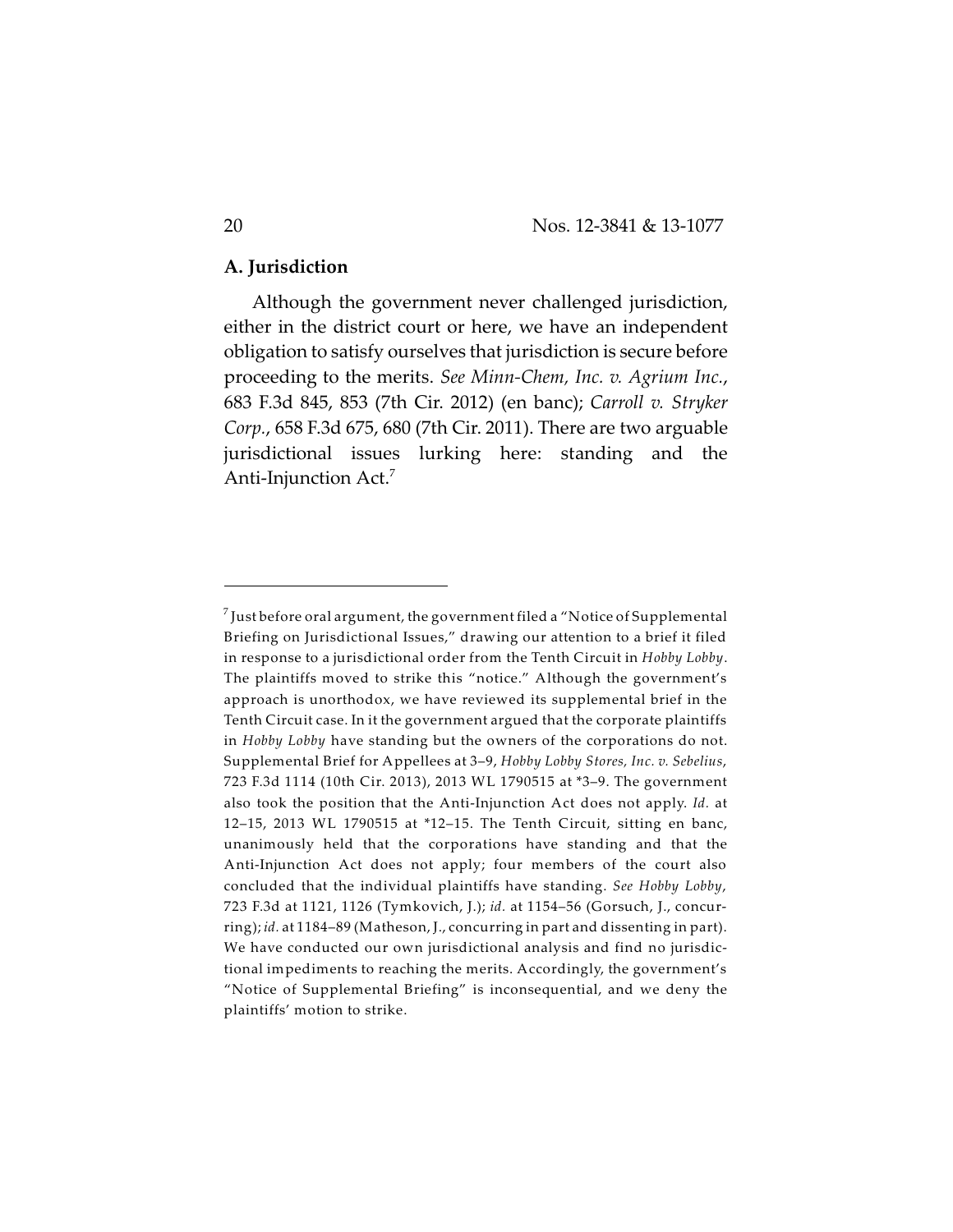#### **1.** *Standing*

Article III of the Constitution limits the judicial power to "Cases" and "Controversies," U.S. CONST. art. III, § 2, cl. 1; *Clapper v. Amnesty Int'l USA*, 133 S. Ct. 1138, 1146 (2013), a limitation understood to confine the federal courts to "the traditional role of Anglo-American courts, which is to redress or prevent actual or imminently threatened injury to persons caused by private or official violation of law," *Summers v. Earth Island Inst.*, 555 U.S. 488, 492 (2009). The doctrine of standing enforces this limitation. *Id.*; *Lujan v. Defenders of Wildlife*, 504 U.S. 555, 560 (1992). To invoke the authority of a federal court, a litigant must have "an injury that is concrete, particularized, and actual or imminent; fairly traceable to the defendant's challenged action; and redressable by a favorable ruling." *Horne v. Flores*, 557 U.S. 433, 445 (2009).

The contraception mandate inflicts a concrete and particularized injury on all of the plaintiffs. $<sup>8</sup>$  The mandate operates</sup> directly on K & L Contractors and Grote Industries, forcing them to provide contraception coverage in their employee health-care plans on pain of onerous financial penalties and the possibility of enforcement actions by federal regulators

 $^8$  We note that "[w]here at least one plaintiff has standing, jurisdiction is secure and the court will adjudicate the case whether the additional plaintiffs have standing or not." *Ezell v. City of Chicago*, 651 F.3d 684, 696 n.7 (7th Cir. 2011) (citing *Village of Arlington Heights v. Metro. Hous. Dev. Corp.*, 429 U.S. 252, 264 (1977)).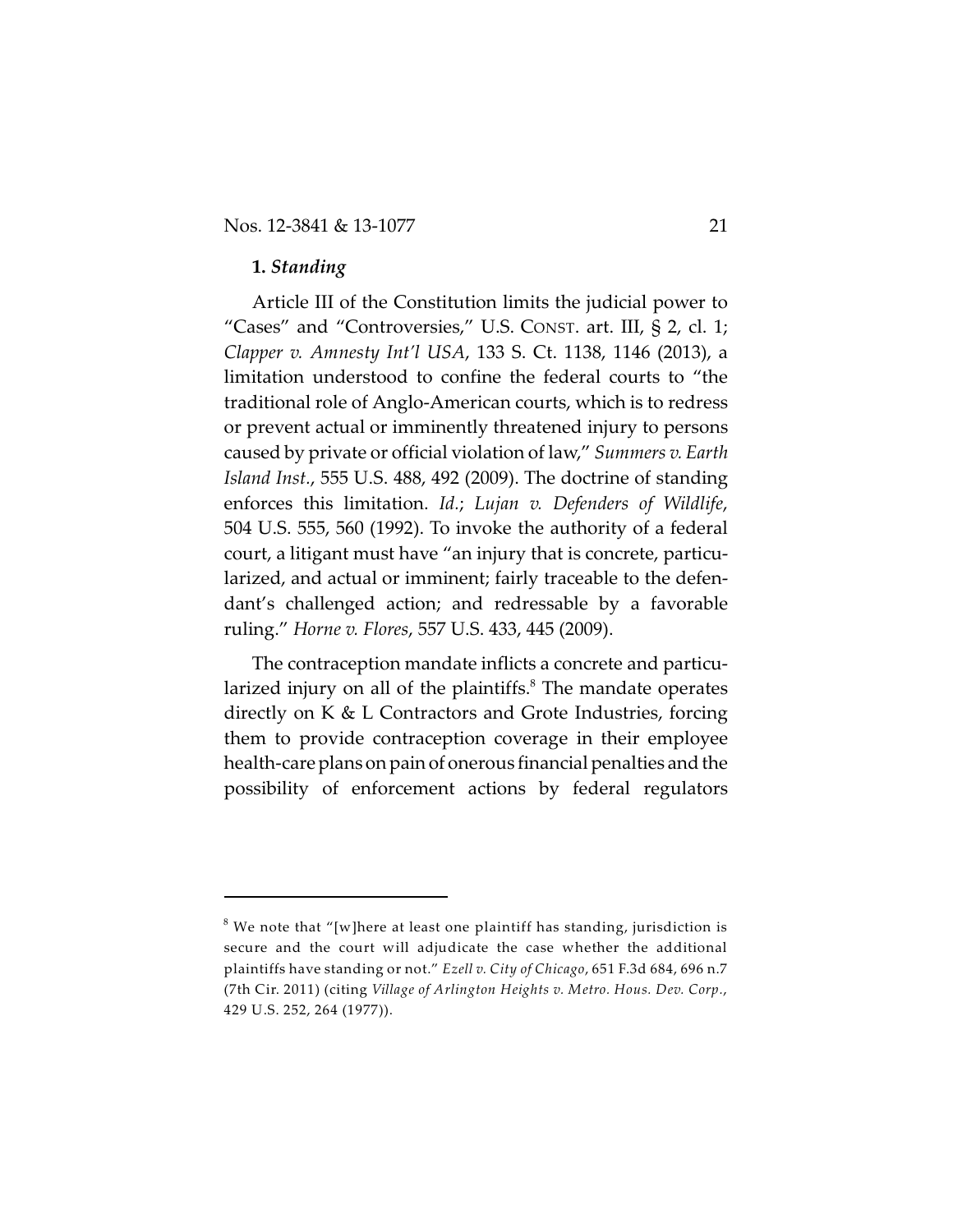charged with implementing the Affordable Care Act.<sup>9</sup> The threat of financial penalty and other enforcement action is easily sufficient to establish standing to challenge the mandate prior to its enforcement. The companies need not violate the mandate and risk enforcement of the regulatory scheme before bringing suit. *See Wis. Right to Life State Political Action Comm. v. Barland*, 664 F.3d 139, 147 (7th Cir. 2011). The "existence of a statute implies a threat to prosecute, so pre-enforcement challenges are proper [under Article III] because a probability of future injury counts as 'injury' for purposes of standing." *Bauer v. Shepard*, 620 F.3d 704, 708 (7th Cir. 2010).

The Kortes and Grotes also have Article III standing, although this conclusion requires a bit more elaboration. The contraception mandate injures the individual plaintiffs in two concrete ways. First, because corporate ownership is closely held, the mandate's indirect effect on the financial interests of the Kortes and Grotes as controlling shareholders is a concrete injury sufficient to support Article III standing under Supreme Court and circuit precedent. *See Franchise Tax Bd. of Calif. v. Alcan Aluminum Ltd.*, 493 U.S. 331, 336 (1990) (indirect sole shareholders have Article III standing to challenge taxes assessed against their wholly owned subsidiaries); *Rawoof v. Texor Petroleum Co.*, 521 F.3d 750, 756 (7th Cir. 2008) (sole shareholder of a corporation operating a branded petroleum

 $^9$  Whether the corporate plaintiffs are "persons" with religious-exercise rights within the meaning of RFRA is a merits question, not a jurisdictional question. *See Chafin v. Chafin,* 133 S. Ct. 1017, 1024 (2013); *Steel Co. v. Citizens for a Better Env't*, 523 U.S. 83, 102–03 (1998); *Minn-Chem, Inc. v. Agrium Inc.*, 683 F.3d 845, 852–53 (7th Cir. 2012) (en banc).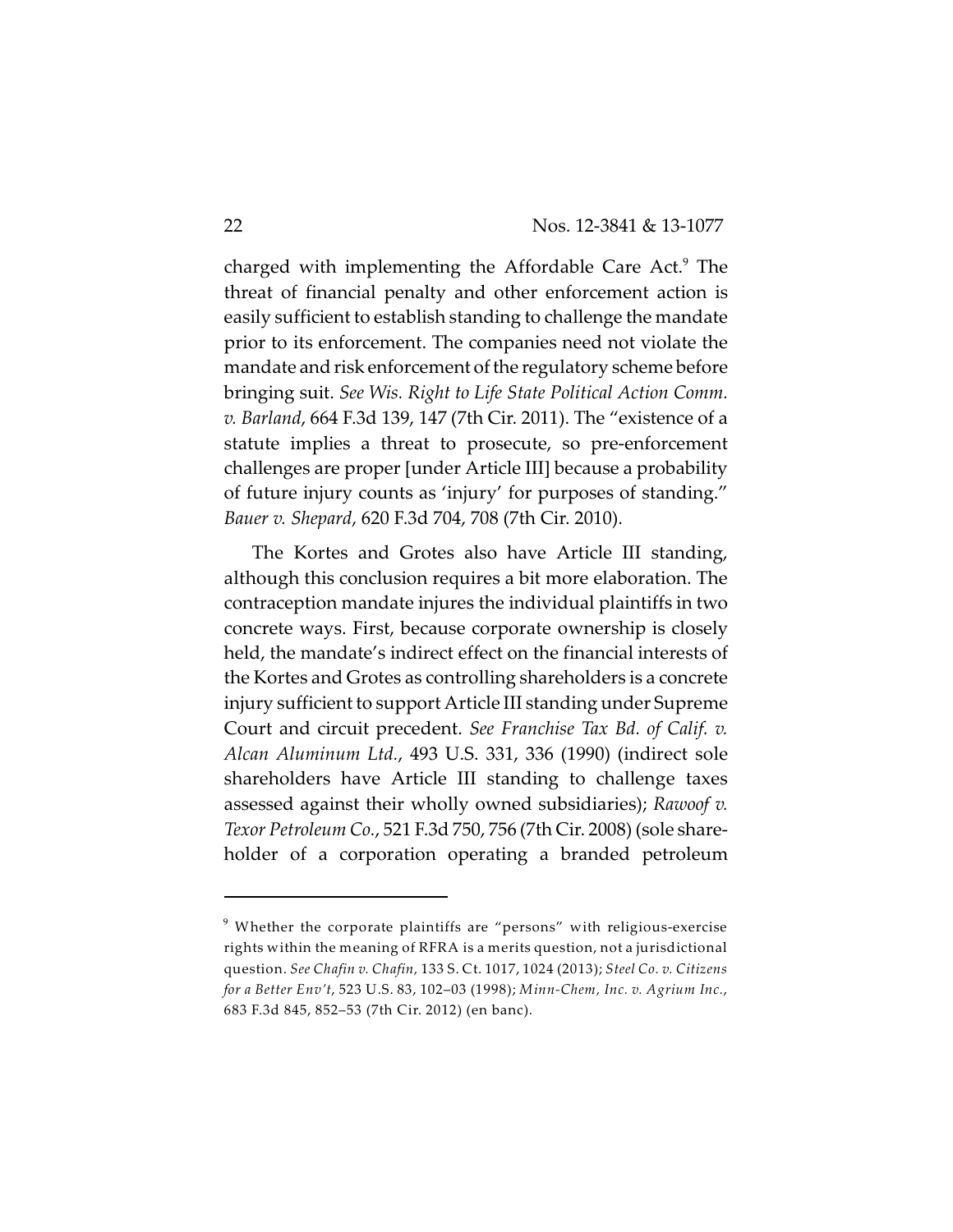franchise has Article III standing to challenge franchisor's termination of the franchise under the Petroleum Marketing Practices Act).

Second, the Kortes and the Grotes face an intangible but no less concrete injury to their religious-exercise rights. It is axiomatic that organizational associations, including corporations, act only through human agency. *See Reich v. Sea Sprite Boat Co.*, 50 F.3d 413, 417 (7th Cir. 1995) ("incorporeal abstractions act through agents"). As owners, officers, and directors of their closely held corporations, the Kortes and Grotes set all company policy and manage the day-to-day operationsoftheir businesses. Complying with the mandate requires them to purchase the required contraception coverage (or self-insure for these services), albeit as agents of their companies and using corporate funds. But this conflicts with their religious commitments; as they understand the requirements of their faith, they must refrain from putting this coverage in place because doing so would make them complicit in the morally wrongful act of another.

Compelling a person to do an act his religion forbids, or punishing himfor an act his religion requires, are paradigmatic religious-liberty injuries sufficient to invoke the jurisdiction of the federal courts. *See, e.g.*, *Gonzales v. O Centro Espirita Beneficente Uniao Do Vegetal*, 546 U.S. 418, 428 (2006); *Church of the Lukumi Babalu Aye, Inc. v. City of Hialeah*, 508 U.S. 520 (1993); *United States v. Lee*, 455 U.S. 252 (1982); *Thomas v. Review Bd. of the Ind. Emp't Sec. Div.*, 450 U.S. 707 (1981); *Wisconsin v. Yoder*, 406 U.S. 205 (1972); *Sherbert v. Verner*, 374 U.S. 398 (1963).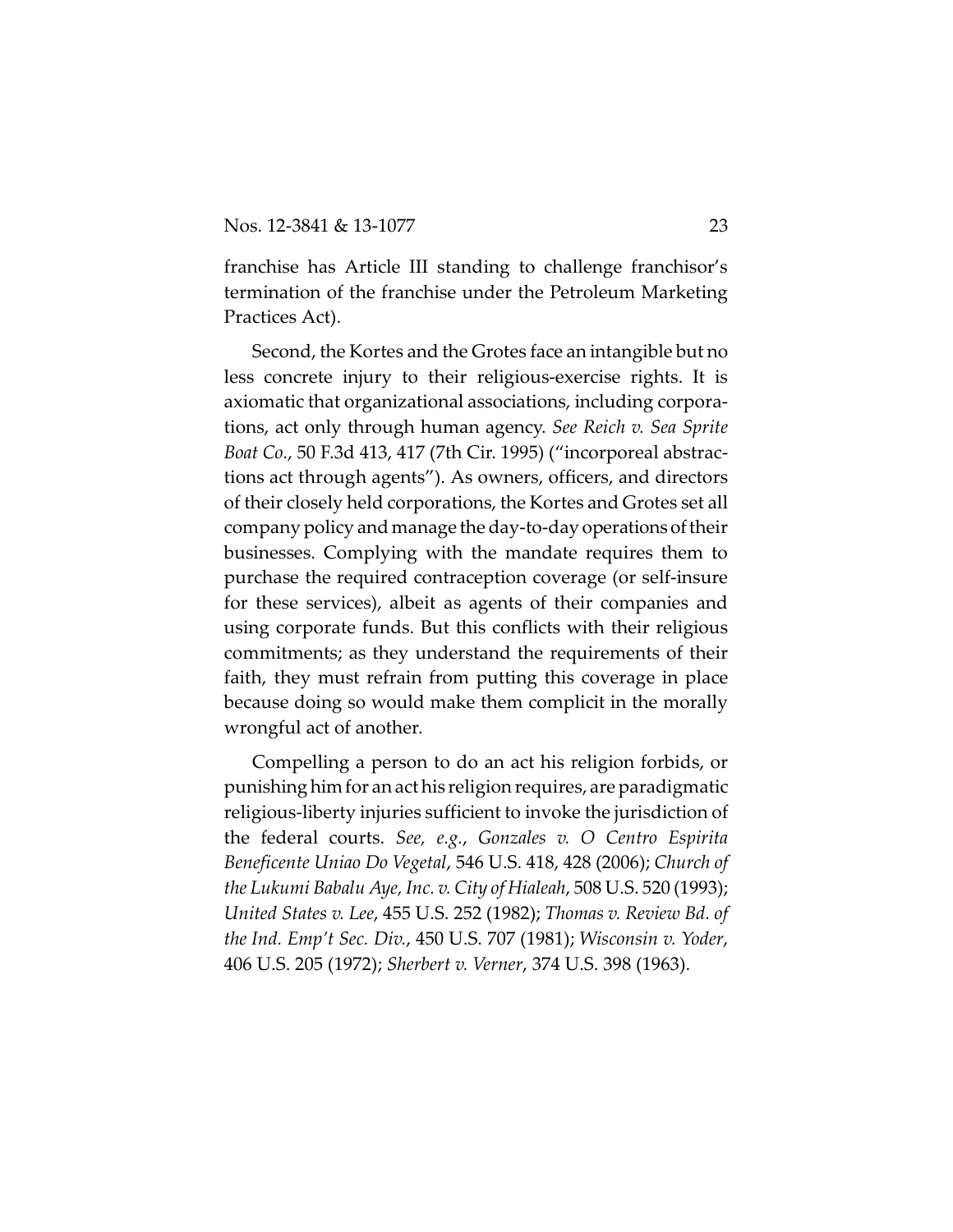Finally, we note that the shareholder-standing rule doesnot block the Kortes and Grotes from challenging the mandate. The rule is an aspect of third-party standing doctrine, which implements the general principle that litigants may not sue in federal court to enforce the rights of others. *See Franchise Tax Bd.*, 493 U.S. at 336; *Warth v. Seldin*, 422 U.S. 490, 498 (1975); *Rawoof*, 521 F.3d at 757; *MainStreet Org. of Realtors v. Calumet City*, 505 F.3d 742, 745 (7th Cir. 2007). Subject to certain exceptions, the rule "holds that a shareholder generally cannot sue for indirect harm he suffers as a result of an injury to the corporation." *Rawoof*, 521 F.3d at 757 (citing *Franchise Tax Bd.*, 493 U.S. at 336).

Like other rules of third-party standing, however, the shareholder-standing rule is a prudential limitation and does not affect the court's authority to hear the case. "Prudentialstanding doctrine 'is not jurisdictional in the sense that Article III standing is.' " *Id.* at 756 (quoting *MainStreet Realtors*, 505 F.3d at 747). Unlike true jurisdictional rules, prudential limitations on standing can be waived. *See G & S Holdings LLC v. Cont'l Cas. Co.*, 697 F.3d 535, 540 (7th Cir. 2012); *MainStreet Realtors*, 505 F.3d at 747. By failing to raise the shareholderstanding rule in the district court or here, the government waived it. Although we have the discretion to overlook the waiver, *see Rawoof*, 521 F.3d at 756–57; *MainStreet Realtors*, 505 F.3d at 747, doing so here would be pointless. A wellestablished exception allows "a shareholder with a direct, personal interest in a cause of action to bring suit even if the corporation's rights are also implicated." *Franchise Tax Bd.*, 493 U.S. at 336. The Kortes and the Grotes fall comfortably within the exception; they have a direct and personal interest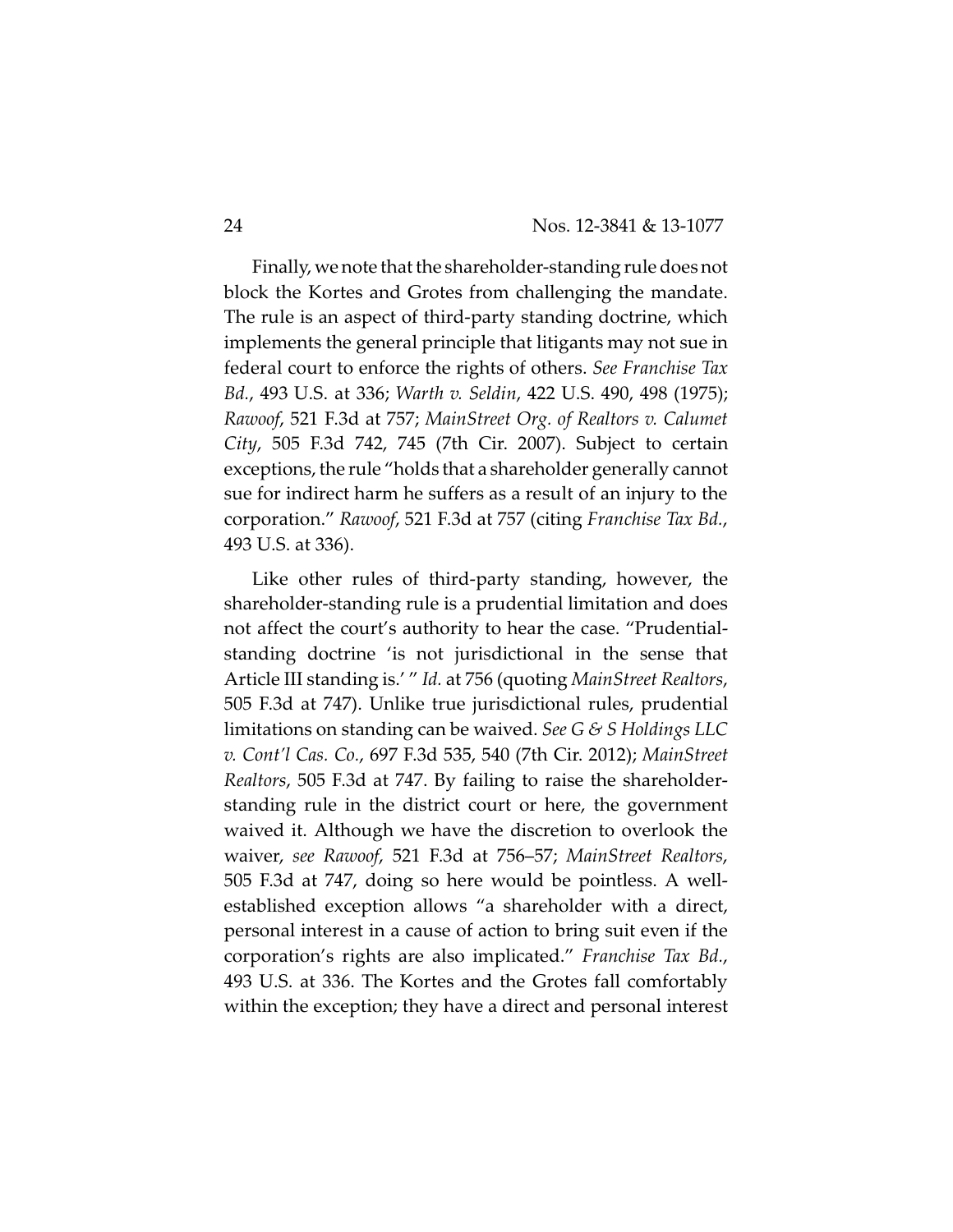in vindicating their individual religious-liberty rights, even though the rights of their closely held corporations are also at stake.

### **2.** *The Anti-Injunction Act*

The Anti-Injunction Act provides that "no suit for the purpose of restraining the assessment or collection of any tax shall be maintained in any court by any person, whether or not such person is the person against whom such tax was assessed." 26 U.S.C. § 7421(a). The Act "protects the Government's ability to collect a consistent stream of revenue[] by barring litigation to enjoin or otherwise obstruct the collection of taxes." *NFIB*, 132 S. Ct. at 2582; *see also Hibbs v. Winn*, 542 U.S. 88, 103 (2004); *Bob Jones Univ. v. Simon*, 416 U.S. 725, 736 (1974); *Enochs v. Williams Packing & Navigation Co.*, 370 U.S. 1, 7 (1962). By operation of the Act, a tax ordinarily may be challenged only in a suit for a refund after it is paid. *NFIB*, 132 S. Ct. at 2582; *Bob Jones Univ.*, 416 U.S. at 736–37.

The Anti-Injunction Act does not apply here.<sup>10</sup> These are not suits "for the purpose of" restraining the assessment or collection of a tax. The suits seek relief from a regulatory mandate that exists separate and apart from the assessment or collection of taxes. The contraception mandate is not itself a tax

 $^{\rm 10}$  The Anti-Injunction Act is generally assumed to be a jurisdictional bar. *See Enochs v. Williams Packing & Navigation Co.*, 370 U.S. 1, 6–8 (1962). That may be incorrect. *See Hobby Lobby*, 723 F.3d at 1157–59 (Gorsuch, J., concurring).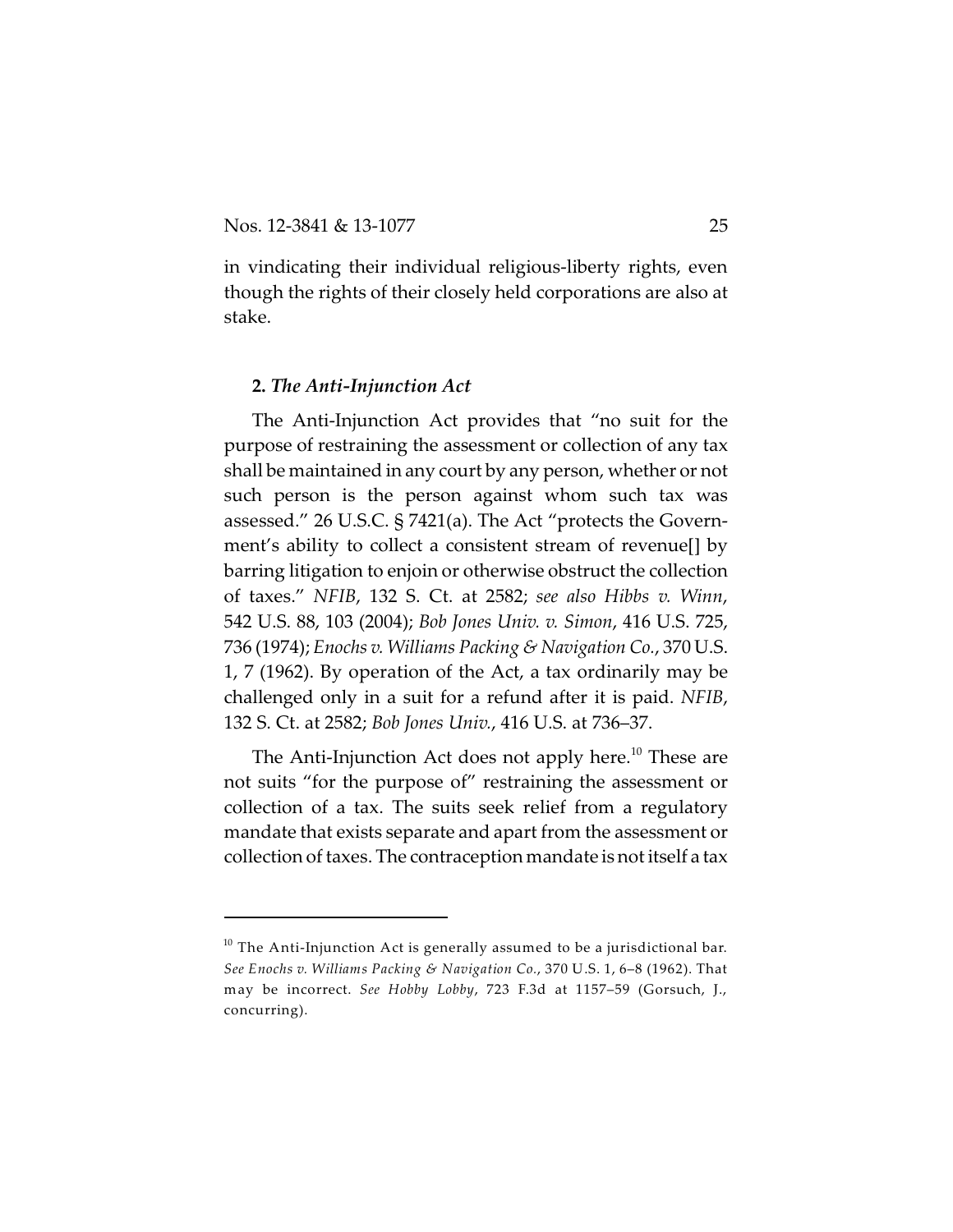provision; its location within the United States Code and corresponding HHS regulations underscores as much.

The mandate was promulgated by HHS pursuant to authority delegated to it by a section of the Affordable Care Act that amends the Public Health Services Act. *See* 42 U.S.C. § 300gg-13(a)(4). The statutory component of the mandate imposes a general preventive-care requirement on all group health-care plans (including employer-sponsored plans) and issuers of individual and group health-insurance policies. *See id.* The mandate is situated in the public-welfare title of the Code of Federal Regulations—more specifically, in the part containing regulations governing the group and individual health-insurance markets. *See* 45 C.F.R. § 147.130. The mandate is backed by stiff tax penalties against employers that fail to comply, *see* 26 U.S.C. §§ 4980D, 4980H, but there are additional consequences for noncompliance, including ERISA enforcement actions by the Secretary of Labor and plan participants and beneficiaries, *see* 29 U.S.C. §§ 1132, 1185d. Noncompliant health insurers are subject to the enforcement authority of the Secretary of HHS as well as the states in which they operate. *See* 42 U.S.C. § 300gg-22.

It should be clear from this description that the contraception mandate is not structured as a predicate to the imposition of a tax but is instead an independent regulatory mandate. These lawsuits target the mandate itself.

It is true that the complaints name the Treasury Secretary as a defendant in addition to the Secretaries of HHS and Labor, and the plaintiffs have asked the court to enjoin the enforcement of the mandate by *any* of them. If the plaintiffs win an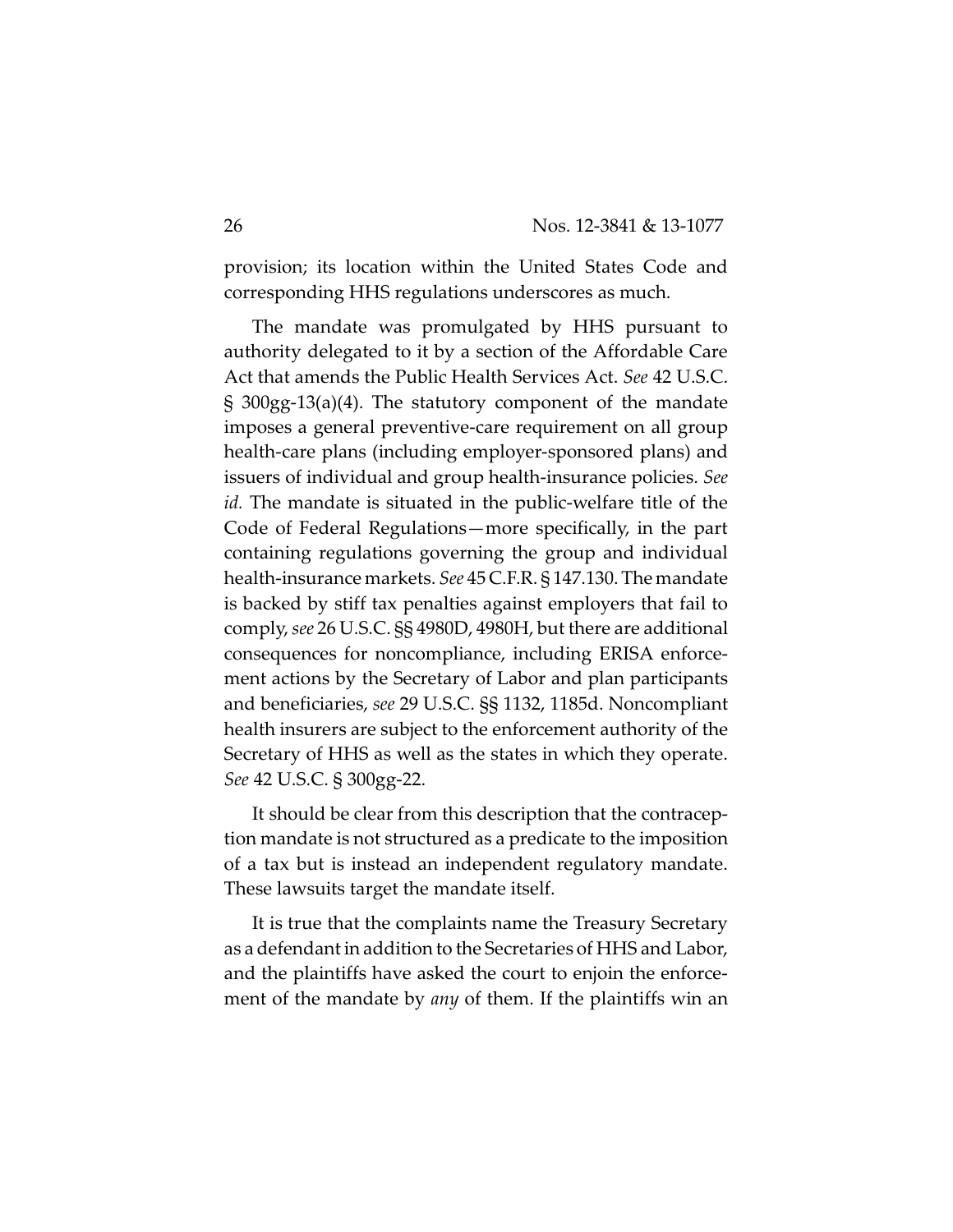exemption from the mandate, they will not be liable for the tax penalty under § 4980D and will be insulated from other means of enforcement as well. In that sense these lawsuits, if successful, will incidentally affect the corporate plaintiffs' tax liability. But the Anti-Injunction Act does not reach "all disputes tangentially related to taxes." *Cohen v. United States*, 650 F.3d 717, 727 (D.C. Cir. 2011); *see also Pendleton v. Heard*, 824 F.2d 448, 451–52 (5th Cir. 1987) (restraining the assessment or collection of a tax must be the primary purpose of the lawsuit, not an incidental effect of it, for the Anti-Injunction Act to apply); *Linn v. Chivatero*, 714 F.2d 1278, 1282 (5th Cir. 1983) (same).

Still, there is no doubt that § 4980D, a provision in the Internal Revenue Code, is implicated in the remedial sweep of these cases, so we think it best to address whether it is properly classified as a "tax" within the meaning of the Anti-Injunction Act. It is not.

We acknowledge that Congress used the term "tax" in the text of § 4980D (and also in § 4980H, the alternative "shared responsibility payment" for employers that drop or otherwise go without an employee health-care plan). The language Congress uses to describe an exaction is ordinarily the best evidence of whether it meant the Anti-Injunction Act to apply. *See NFIB*, 132 S. Ct. at 2582–83. But Congress also called the payment specified in § 4980D a "penalty." The statute was originally adopted as part of the Health Insurance Portability and Accountability Act of 1996, Pub. L. No. 104-191, 110 Stat. 1936, and was titled "*Penalty* on Failure to Meet Certain Group Health Plan Requirements," *see id.* § 402, 110 Stat. 1936, 2084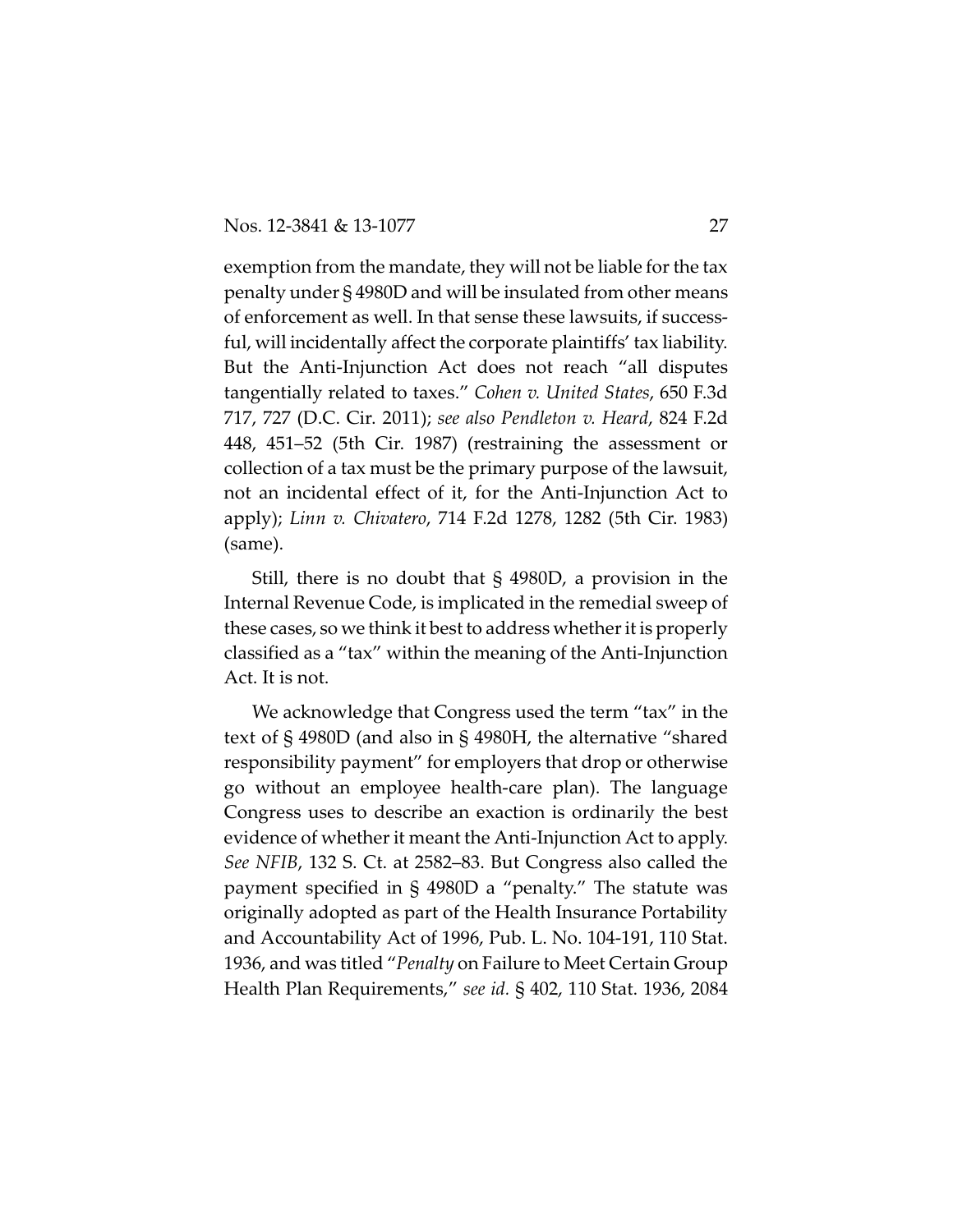(emphasis added). The language Congress used is contradictory and thus inconclusive.

Other features of § 4980D confirm that the provision is meant to penalize employers for noncompliance with the various mandates in the Affordable Care Act and its implementing regulations. The sheer size of the required payment fairly screams "penalty." Any failure to provide the mandated minimum coverage—no matter how significant the deviation costs the employer a whopping \$100 per day per employee. *See* 26 U.S.C. § 4980D(b). Exacting such a high price for noncompliance suggests that the congressional objective is punitive. *See Empress Casino Joliet Corp. v. Balmoral Racing Club, Inc.*, 651 F.3d 722, 729 (7th Cir. 2011) ("[A] tax might be so totally punitive in purpose and effect that, since nomenclature is unimportant, it should be classified as a fine rather than a tax.") (applying the parallel Tax Injunction Act, which protects the collection of state taxes).

When Congress regulates private conduct and makes noncompliance painful by exacting severe and disproportionate monetary consequences, the primary purpose of the scheme must be understood as regulatory and punitive rather than revenue raising. *See Robertson v. United States*, 582 F.2d 1126, 1128 (7th Cir. 1978) (the Anti-Injunction Act does not apply to "the exaction of a purely regulatory tax"). The obvious aim of § 4980D is not to raise revenue but to achieve broad compliance with the regulatory regime through deterrence and punishment. This is so even though the exaction generates some revenue because "deterrence is never perfect." *Empress Casino*, 651 F.3d at 728–29; *see also Retail Indus. Leaders*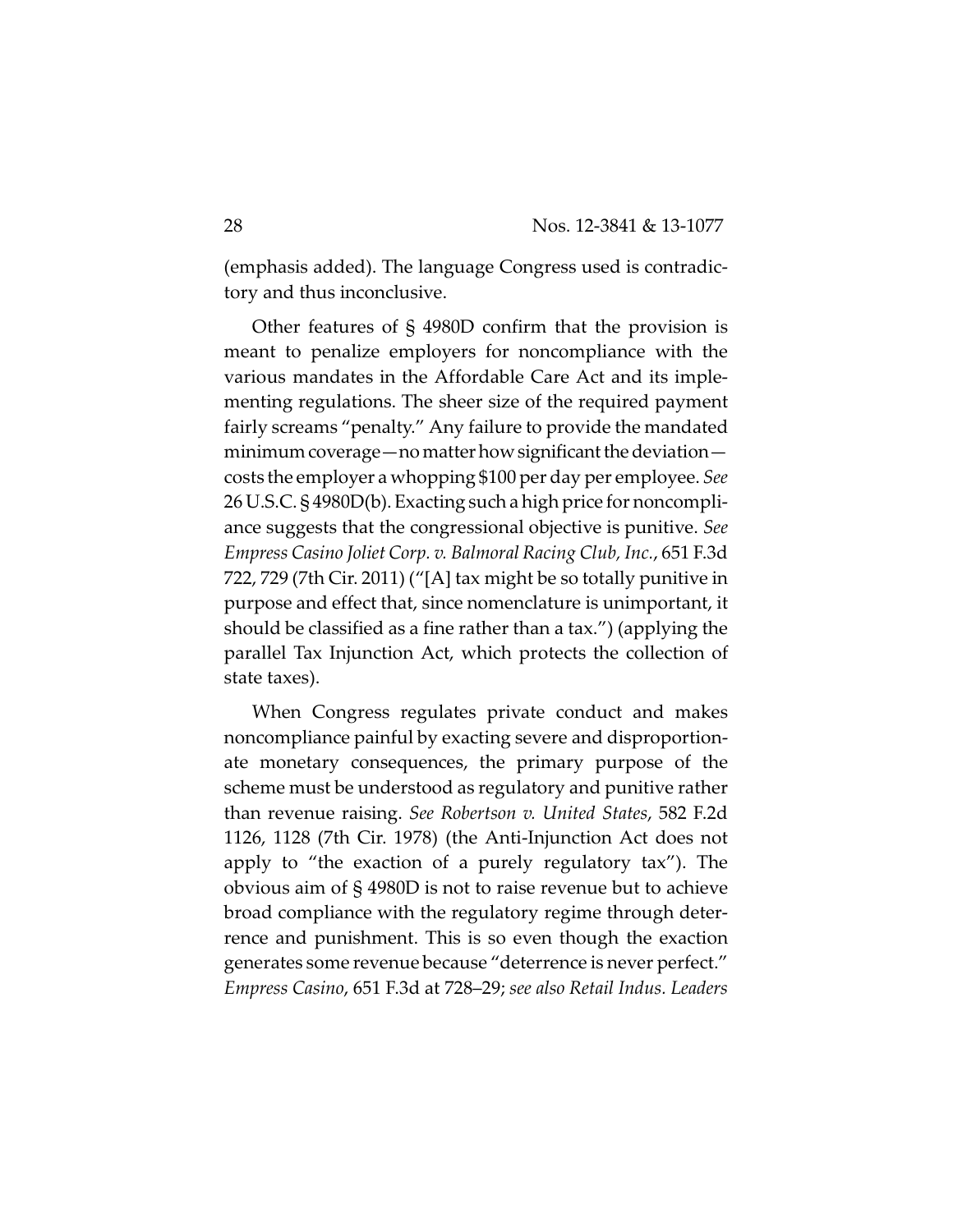*Ass'n v. Fielder*, 475 F.3d 180, 189 (4th Cir. 2007) (the Tax Injunction Act does not apply to a challenge to Maryland's "Fair Share Act" requiring a minimum level of spending on employee health-care benefits).

The statute also contains several exceptions based on the employer's scienter, *see* 26 U.S.C. § 4980D(c), a key indication that the payment is a penalty, not a tax. *See NFIB*, 132 S. Ct. at 2595 ("[S]cienter requirements are typical of punitive statutes, because Congress often wishes to punish only those who intentionally break the law."); *Bailey v. Drexel Furniture Co.* (*Child Labor Tax Case*), 259 U.S. 20, 37 (1922) ("Scienter[] [is] associated with penalties, not with taxes."). Finally, the \$100-per-day-per-employee formula is repeated verbatim in 42U.S.C. § 300gg-22(b)(2)(C)(ii), which authorizes the Secretary of HHS to impose the same sort of penalty on noncompliant insurers that § 4980D(b)(1) imposes on noncompliant employers.

Together, these aspects of the regulatory scheme all point in the same direction: Section 4980D is a penalty for noncompliance with the regulatory mandates on employer-based health-care plans. It is not a tax for purposes of the Anti-Injunction Act. By parallel reasoning the same is true of the alternative payment in § 4980H. This conclusion comportswith the Supreme Court's decision in *NFIB*, which held that the Affordable Care Act's "shared responsibility payment" for noncompliance with the individual insurance mandate is not a tax for purposes of the Anti-Injunction Act. 132 S. Ct. at 2582–84. Here, as in *NFIB*, the Anti-Injunction Act does not block a decision on the merits.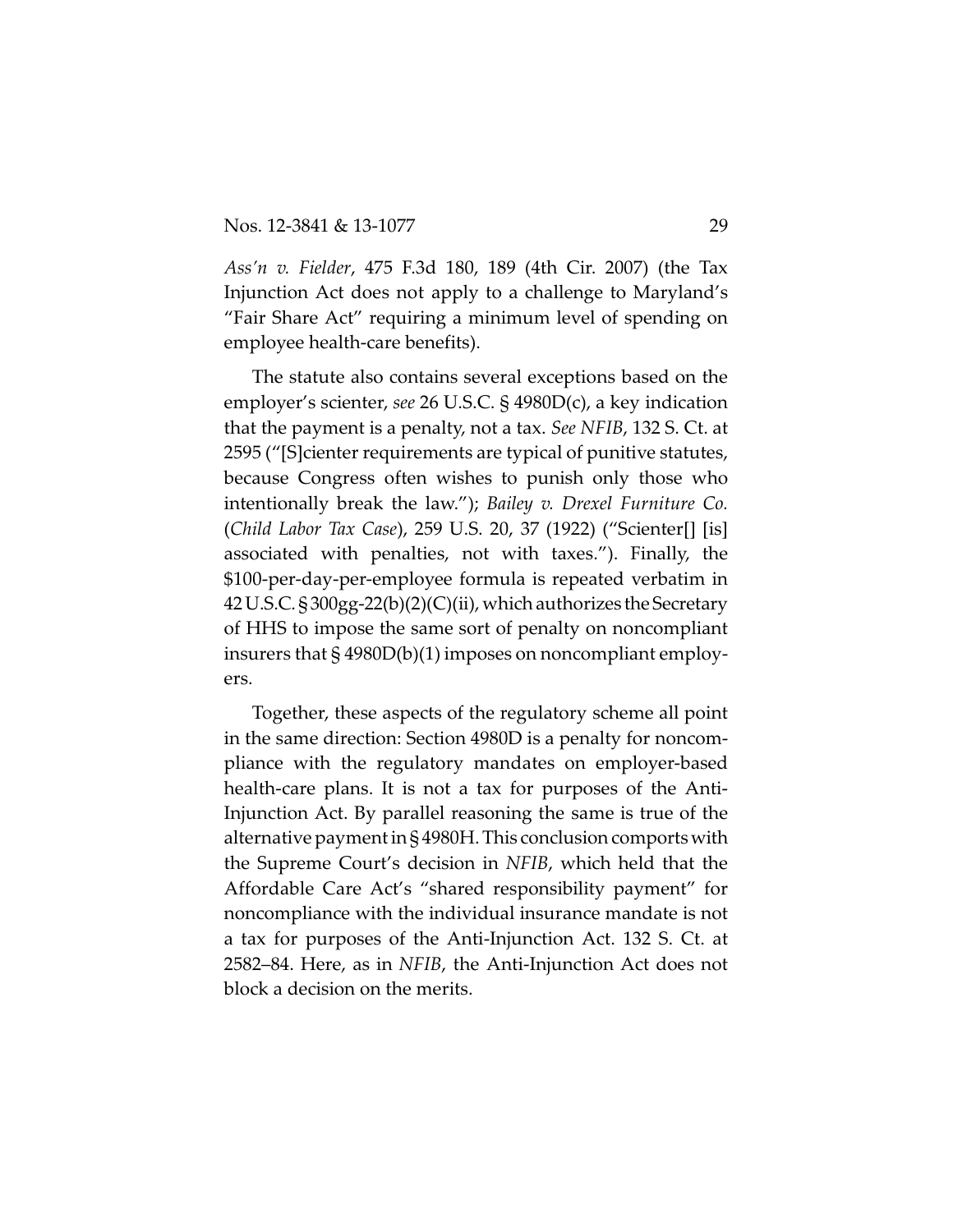#### **B. The RFRA Claim**

In *Employment Division, Department of Human Resources of Oregon v. Smith*, 494 U.S. 872, 883–90 (1990), the Supreme Court held that the religious freedom guaranteed by the Free Exercise Clause of the First Amendment does not require religious exemptions from facially neutral laws of general applicability. $^{\rm 11}$ *Smith* altered the then-prevailing standard of *Sherbert v. Verner*, 374 U.S. at 406–07, and *Wisconsin v. Yoder*, 406 U.S. at 220–21, which applied strict scrutiny to laws that had the effect of burdening religious practices. Under *Sherbert* and *Yoder*, a substantial burden on religious exercise—even one arising from the application of a religion-neutral, generally applicable law—was unconstitutional unless the government could show that the burden was the least restrictive means of furthering a compelling public interest. *Smith* changed that understanding of the free-exercise right. The Court held that neutral laws of general applicability need only satisfy the basic test for rationality that applies to all laws; if a law incidentally burdens the exercise of religion, the Constitution does not require an exemption. *Smith*, 494 U.S. at 878–79, 888–90.

Congress responded to this shift in free-exercise doctrine by enacting RFRA, "a statutory rule comparable to the constitutional rule rejected in *Smith.*" *O Centro Espirita*, 546 U.S. at 424; *see also Cutter v. Wilkinson*, 544 U.S. 709, 714–15 (2005); *City of Boerne v. Flores*, 521 U.S. 507, 512 (1997). RFRA creates a broad

 $^{\rm 11}$  The First Amendment provides, in pertinent part: "Congress shall make no law respecting an establishment of religion, or prohibiting the free exercise thereof … ." U.S. CONST. amend. I.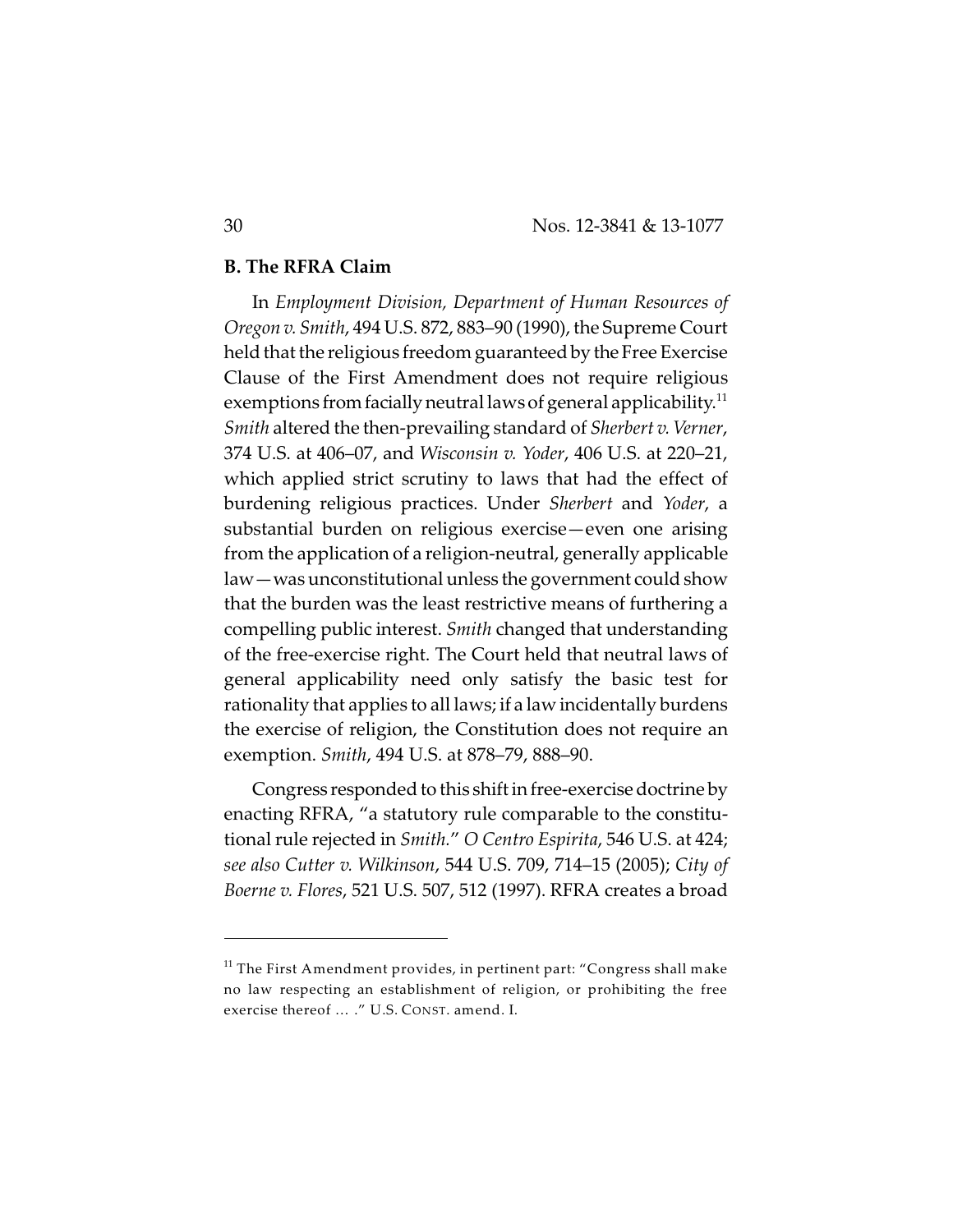statutory right to case-specific exemptions from laws that substantially burden religious exercise *even if* the law is neutral and generally applicable, *unless* the government can satisfy the compelling-interest test. RFRA represents a congressional judgment that the rule of *Smith* is insufficiently protective of religious liberty.<sup>12</sup> Congress filled the gap by expressly

#### **(a) Findings**

The Congress finds that—

**(1)** the framers of the Constitution, recognizing free exercise of religion as an unalienable right, secured its protection in the First Amendment to the Constitution;

**(2)** laws "neutral" toward religion may burden religious exercise as surely as laws intended to interfere with religious exercise;

**(3)** governments should not substantially burden religious exercise without compelling justification;

**(4)** in Employment Division v. Smith, 494 U.S. 872 (1990)[,] the Supreme Court virtually eliminated the requirement that the government justify burdens on religious exercise imposed by laws neutral toward religion; … .

#### **(b) Purposes**

The purposes of this chapter are—

**(1)** to restore the compelling interest test

(continued...)

 $^{12}$  Congress's findings and purposes in enacting RFRA are as follows: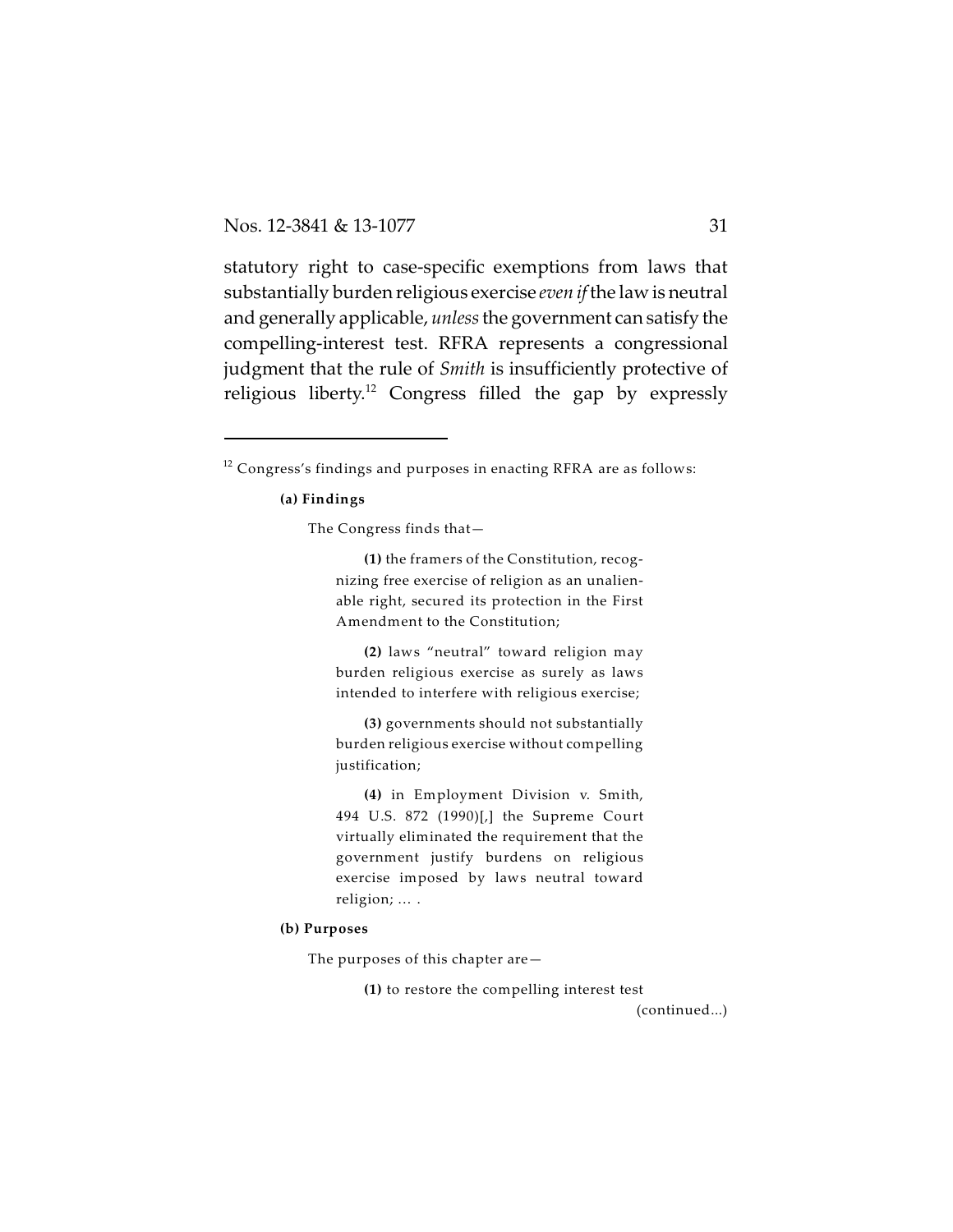"requir[ing]accommodation rather than neutrality." *O'Bryan v. Bureau of Prisons*, 349 F.3d 399, 401 (7th Cir. 2003)*.*

RFRA's general rule is as follows:

# **Free exercise of religion protected**

### **(a) In general**

Government shall not substantially burden a person's exercise of religion even if the burden results from a rule of general applicability, except as provided in subsection (b) of this section.

42 U.S.C. § 2000bb-1. The exception is as follows:

# **(b) Exception**

Government may substantially burden a person's exercise of religion only if it demonstrates that application of the burden to the person—

**(2)** to provide a claim or defense to persons whose religious exercise is substantially burdened by government.

42 U.S.C. § 2000bb.

 $12$  (...continued)

as set forth in Sherbert v. Verner, 374 U.S. 398 (1963)[,] and Wisconsin v. Yoder, 406 U.S. 205 (1972)[,] and to guarantee its application in all cases where free exercise of religion is substantially burdened; and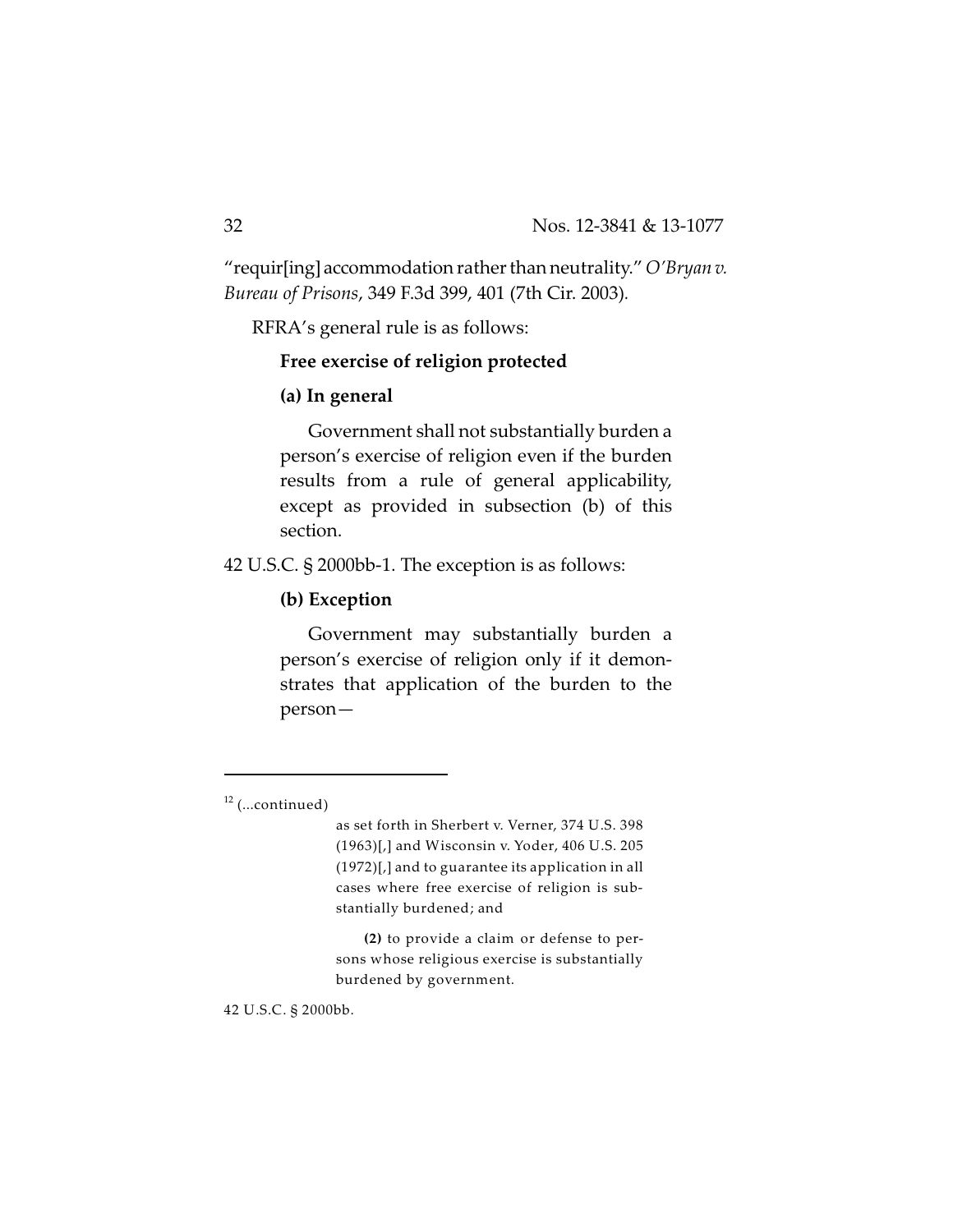**(1)** is in furtherance of a compelling governmental interest; and

**(2)** is the least restrictive means of furthering that compelling governmental interest.

Id.<sup>13</sup> Any "person whose religious practices are burdened in violation of RFRA 'may assert that violation as a claim or defense in a judicial proceeding and obtain appropriate relief.' " *O Centro Espirita*, 546 U.S. at 424 (quoting 42 U.S.C. § 2000bb-1(c)).

RFRA applies retrospectively and prospectively to "all Federal law, and the implementation of that law, whether statutory or otherwise, and whether adopted before or after" its effective date. 42 U.S.C. § 2000bb-3(a). Prospective application is qualified by the rule that "statutes enacted by one Congress cannot bind a later Congress, which remains free to repeal the earlier statute, to exempt the current statute from the earlier statute, to modify the earlier statute, or to apply the earlier statute as modified." *Dorsey v. United States*, 132 S. Ct. 2321, 2331 (2012). RFRA accounts for this principle too; the statute does not apply to a subsequently enacted law if it

In *City of Boerne v. Flores*, 521 U.S. 507, 532–36 (1997), the Supreme Court 13 held that as applied to the States, RFRA exceeded Congress's legislative authority under § 5 of the Fourteenth Amendment. This did not call into question Congress's authority to "determine how the national government will conduct its own affairs," *O'Bryan v. Bureau of Prisons*, 349 F.3d 399, 401 (7th Cir. 2003), so RFRA remains in full force against the federal government, *see Gonzales v. O Centro Espirita Beneficente Uniao Do Vegetal*, 546 U.S. 418 (2006); *see also O'Bryan*, 349 F.3d at 401.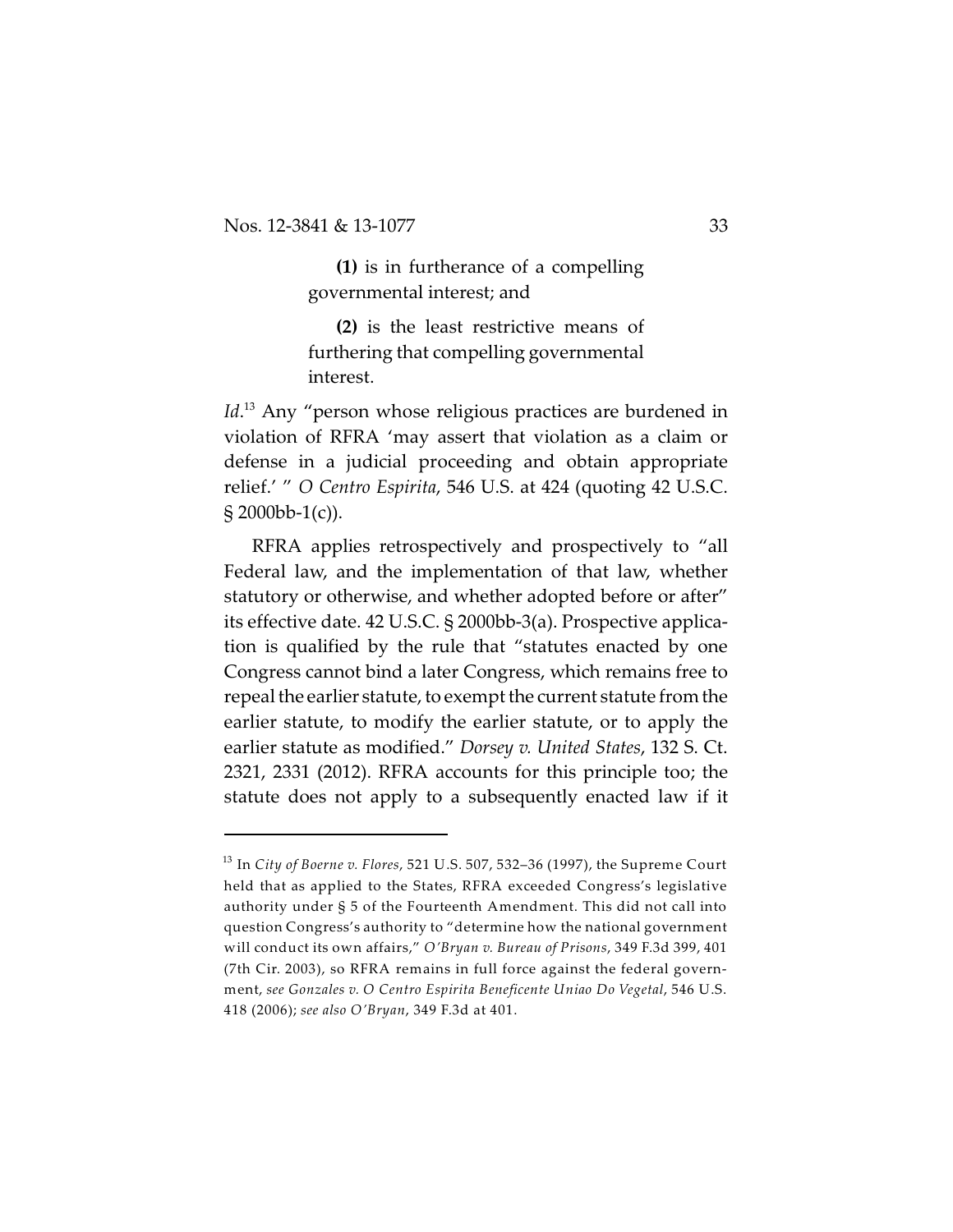"explicitly excludes such application by reference to this chapter." 42 U.S.C. § 2000bb-3(b). We note the qualifier only to explain how RFRA works; it has no bearing here. The Affordable Care Act does not explicitly exclude application of RFRA.

**\* \* \***

Congress's protective stance in favor of religious accommodation could not be clearer. RFRA's statement of purpose explicitly reaffirms our national commitment to the "free exercise of religion as an unalienable right," *id.* § 2000bb(a)(1), existing prior to and above ordinary law. RFRA is structured as a "sweeping 'super-statute,' cutting across all other federal statutes (now and future, unless specifically exempted) and modifying their reach." Michael Stokes Paulsen, *A RFRA Runs Through It: Religious Freedom and the U.S. Code*, 56 MONT.L.REV. 249, 253 (1995). It is "both a rule of interpretation" and "an exercise of general legislative supervision over federal agencies, enacted pursuant to each of the federal powers that gives rise to legislation or agencies in the first place." Douglas Laycock & Oliver S. Thomas, *Interpreting the Religious Freedom Restoration Act*, 73 TEX.L.REV. 209, 211 (1994); *see also* Nicholas Quinn Rosenkranz, *Federal Rules of Statutory Interpretation,* 115 HARV. L.REV. 2085, 2110 (2002) (explaining the function of generally applicable statutory rules of interpretation).

In short, RFRA operates as a kind of utility remedy for the inevitable clashes between religious freedom and the realities of the modern welfare state, which regulates pervasively and touches nearly every aspect of social and economic life. *See* Thomas C. Berg, *WhatHath Congress Wrought? An Interpretative*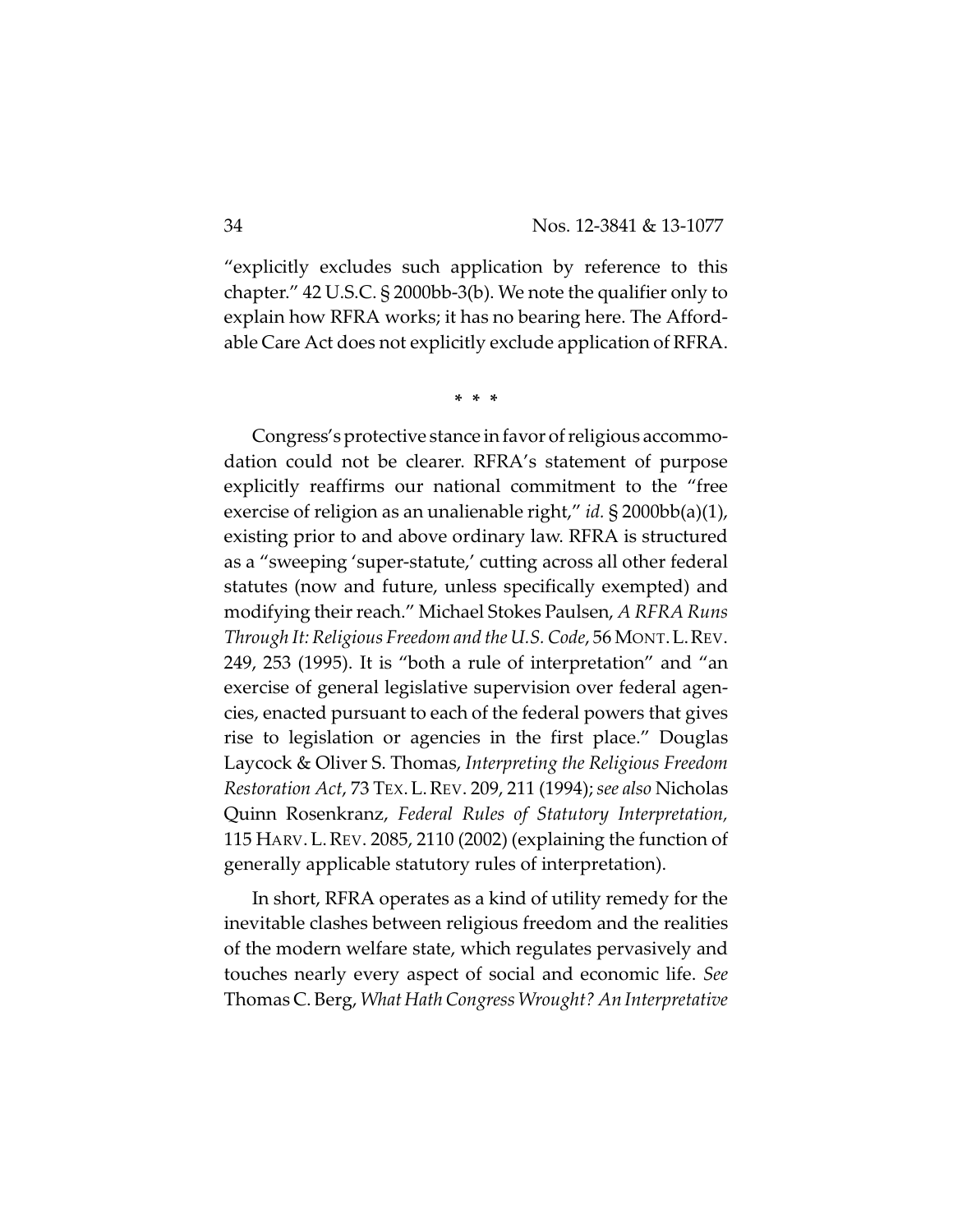*Guide to the Religious Freedom Restoration Act*, 39 VILL. L.REV. 1, 25–26 (1994). Judges are assigned the task of mediating these conflicts. RFRA makes that role clear, "mandating consideration, under the compelling interest test, of exceptions to rules of general applicability." *O Centro Espirita*, 546 U.S. at 436 (internal quotation marks and alteration marks omitted). Congress has instructed the judiciary to hold the entire federal regulatory apparatus to the standard of *Sherbert*, unless a statute specifically says otherwise.

**\* \* \***

Once a RFRA claimant makes a prima facie case that the application of a law or regulation substantially burdens his religious practice, the burden shifts to the government to justify the burden under strict scrutiny. *O Centro Espirita*, 546 U.S. at 428. "Congress's express decision to legislate the compelling interest test indicates that RFRA challenges should be adjudicated in the same manner as constitutionally mandated applications of the test … ." *Id.* at 430. Thus, in RFRA litigation, as in First Amendment litigation, "the burdens at the preliminary injunction stage track the burdens at trial." *Id.* at 429.

#### **1.** *For-Profit Corporations as RFRA "Persons"*

RFRA's general rule prohibits the federal government from placing substantial burdens on *"a person's* exercise of religion" absent compelling justification, and only then if the burden is the least restrictive means of furthering the compelling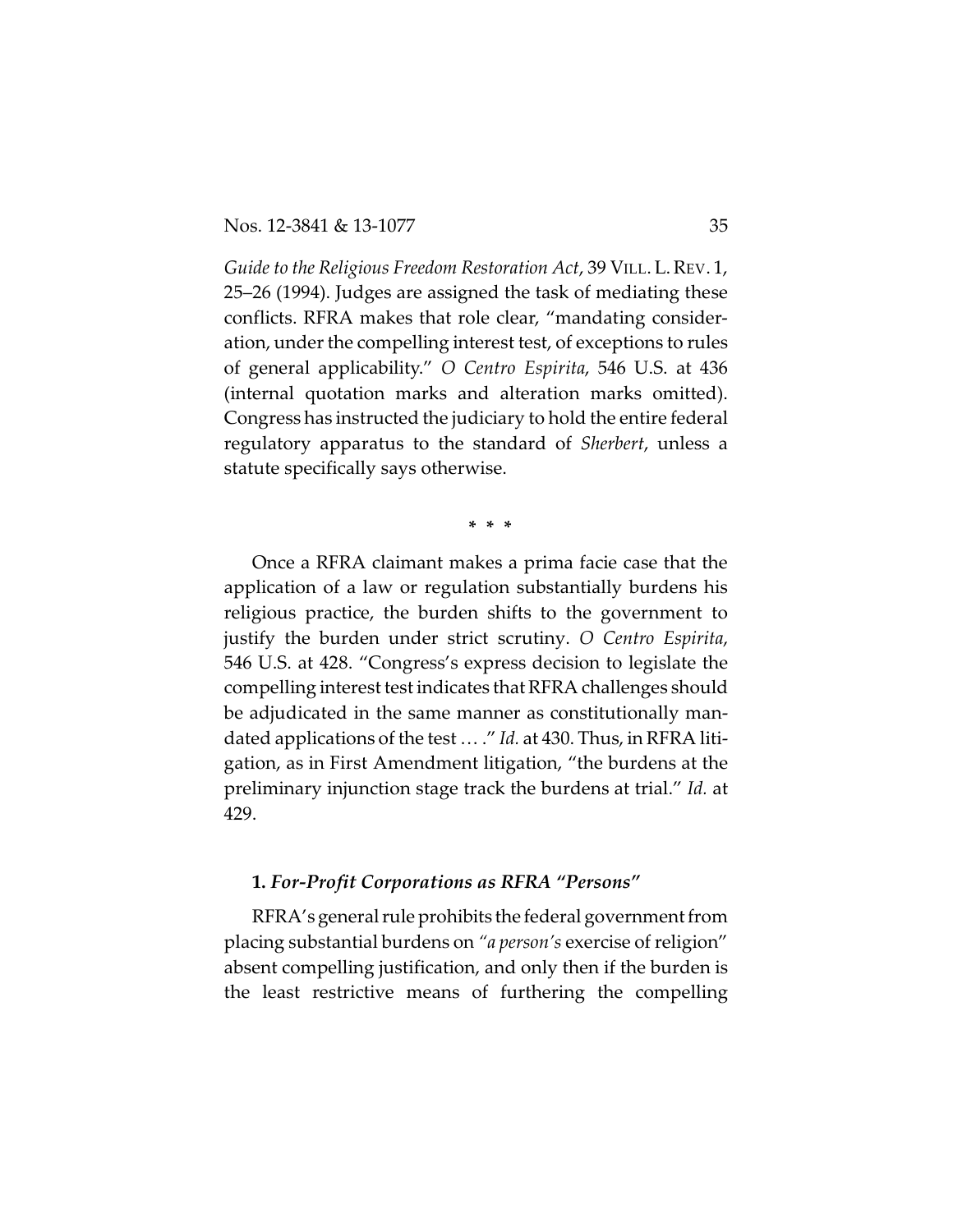governmental objective. As originally enacted, RFRA defined "exercise of religion" as "the exercise of religion under the First Amendment to the Constitution." Pub. L. No. 103-141, § 5, 107 Stat. 1488, 1489 (1993). Congress amended the definition in 2000 with the enactment of the Religious Land Use and Institutionalized Persons Act ("RLUIPA"), 42 U.S.C. §§ 2000cc *et seq.*, making the definitions in the two statutes uniform. The term "exercise of religion" in RFRA is now defined by crossreference to the definition of "religious exercise" in RLUIPA: "The term 'religious exercise' includes any exercise of religion, whether or not compelled by, or central to, a system of religious belief." *Id.* §§ 2000cc-5(7)(A), 2000bb-2(4). This definition is undeniably very broad, so the term "exercise of religion" should be understood in a generous sense.

RFRA does not define "person." This brings the Dictionary Act into play.<sup>14</sup> The definition there expressly includes corporations: "In determining the meaning of any Act of Congress, unless the context indicates otherwise[,] … the word[] 'person' … include[s] *corporations*, companies, associations, firms, partnerships, societies, and joint stock companies, as well as individuals … ." 1 U.S.C. § 1 (emphasis added). By operation of this omnibus definition, the term "person" in RFRA includes corporations, unless the context indicates otherwise.

 $^{\rm 14}$  The Dictionary Act is notable for its breadth. It contains general definitions and rules of construction that apply across the United States Code, prospectively and retrospectively unless otherwise indicated. *See* Nicholas Quinn Rosenkranz, *Federal Rules of Statutory Interpretation*, 115 HARV.L.REV. 2085, 2110 (2002).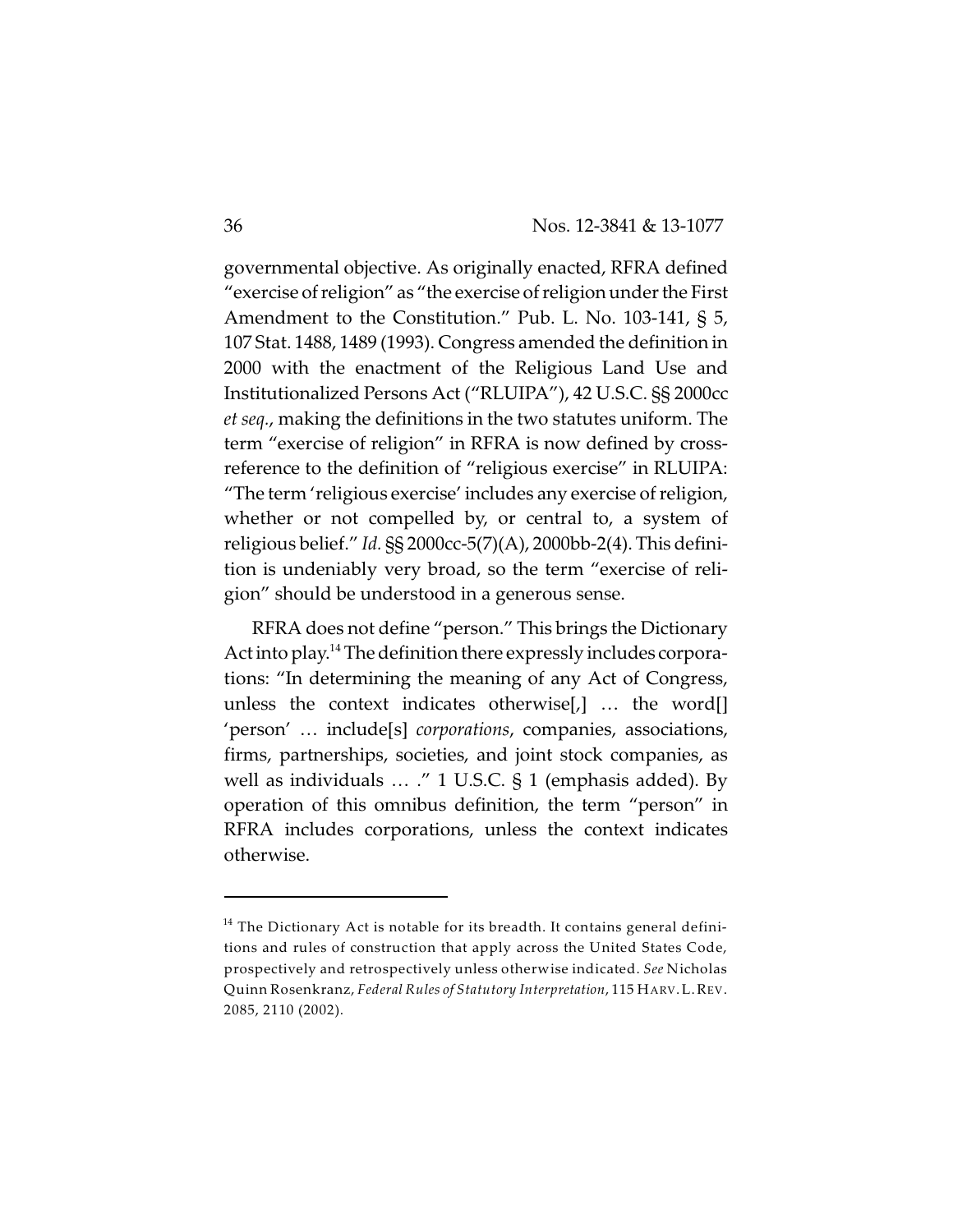To determine whether the context "indicates otherwise," the Supreme Court has instructed us not to stray too far from the statutory text. *See Rowland v. Calif. Men's Colony, Unit II Men's Advisory Council*, 506U.S. 194, 199–200 (1993). " 'Context' here means the text of the Act of Congress surrounding the word at issue, or the texts of other related congressional Acts … ." *Id.* at 199. The inquiry basically asks whether the definition in the Dictionary Act is a "poor fit" with the text of the statute:

> Where a court needs help is in the awkward case where Congress provides no particular definition, but the definition in 1 U.S.C. § 1 seems not to fit. There it is that the qualification "unless the context indicates otherwise" has a real job to do, in excusing the court from forcing a square peg into a round hole.

> The point at which the indication of particular meaning becomes insistent enough to excuse the poor fit is of course a matter of judgment … .

### *Id.* at 200.

Nothing in RFRA suggests that the Dictionary Act's definition of "person" is a "poor fit" with the statutory scheme. To use the Supreme Court's colloquialism, including corporations in the universe of "persons" with rights under RFRA is not like "forcing a square peg into a round hole." *Id.* A corporation is just a special form of organizational association. No one doubts that organizational associations can engage in religious practice. The government accepts that *some* corporations—religious nonprofits—have religious-exercise rights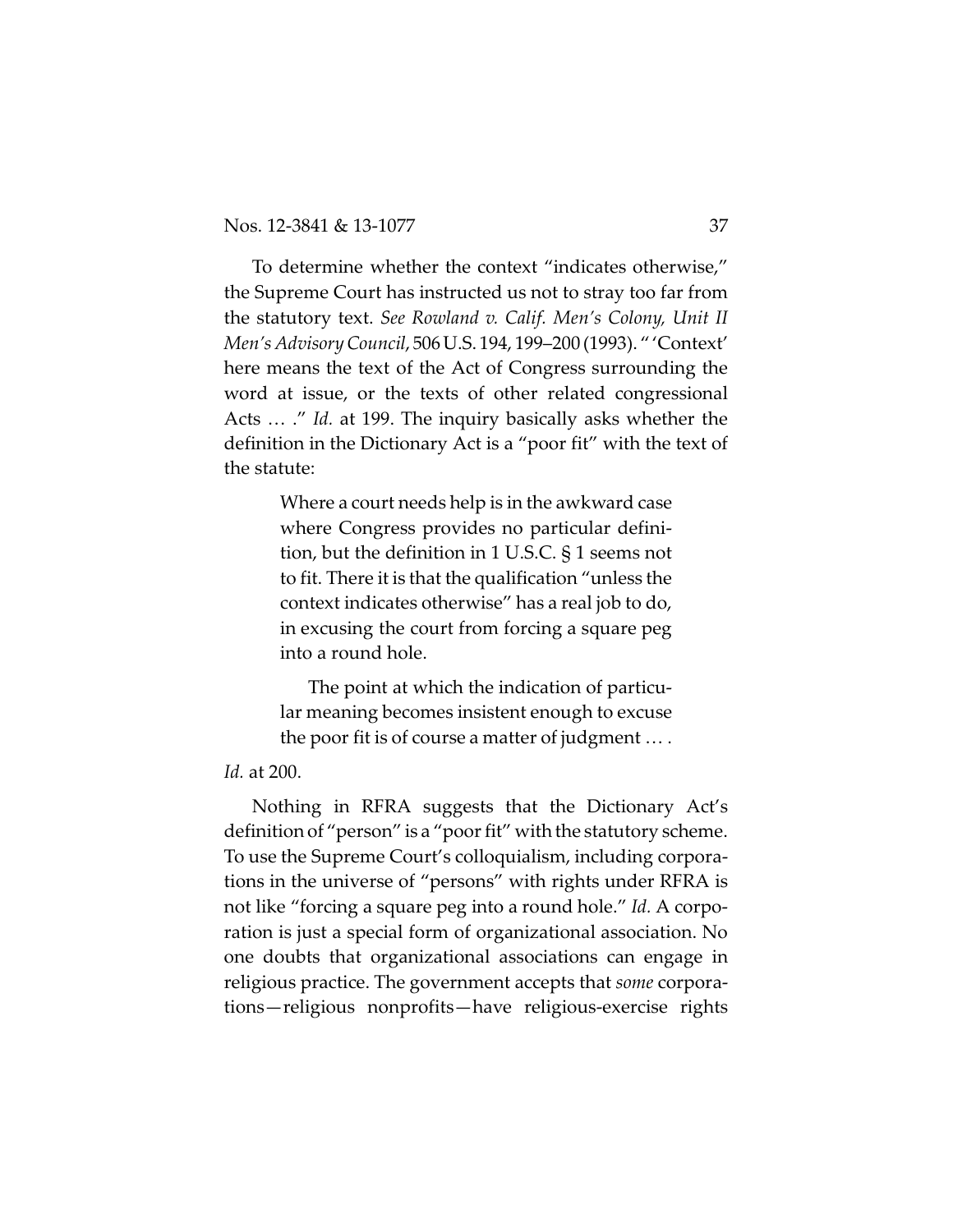under both RFRA and the Free-Exercise Clause. As evidence of this, the contraception mandate exempts a class of religious organizations—i.e., churches and their integrated auxiliaries, *see* 45 C.F.R. § 147.131(a)—*whether or not* they conduct their activities in the corporate form (as many of them do). HHS also extends its "accommodation" to a broader set of religiously affiliated nonprofit corporations. *See id.* § 147.131(b).

Indeed, the Supreme Court has enforced the RFRA rights of an incorporated religious sect, *see O Centro Espirita*, 546 U.S. at 439, *aff'g* 389 F.3d 973, 973 (10th Cir. 2004) (en banc) (identifying the plaintiff church as "a New Mexico corporation"), and the free-exercise rights of an incorporated church, *see Lukumi*, 508 U.S. at 525, 547. The church corporations in these cases were not in court solely asserting the rights of their members based on associational standing; they were asserting their own rights, too.<sup>15</sup> Accordingly, we take it as both conceded and noncontroversial that the use of the corporate form and the associated legal attributes of that status—think separate legal personhood, limitations on owners' liability, special tax treatment—do not disable an organization from engaging in the exercise of religion within the meaning of RFRA (or the Free Exercise Clause, for that matter).

The government draws the line at religiously affiliated nonprofit corporations. That line is nowhere to be found in the

For the rules of associational standing, see *United Food & Commercial* 15 *Workers Union Local 751 v. Brown Group, Inc.*, 517 U.S. 544, 553 (1996); *Hunt v. Washington State Apple Advertising Commission*, 432 U.S. 333, 343 (1977); and *Ezell v. City of Chicago*, 651 F.3d 684, 696 (7th Cir. 2011).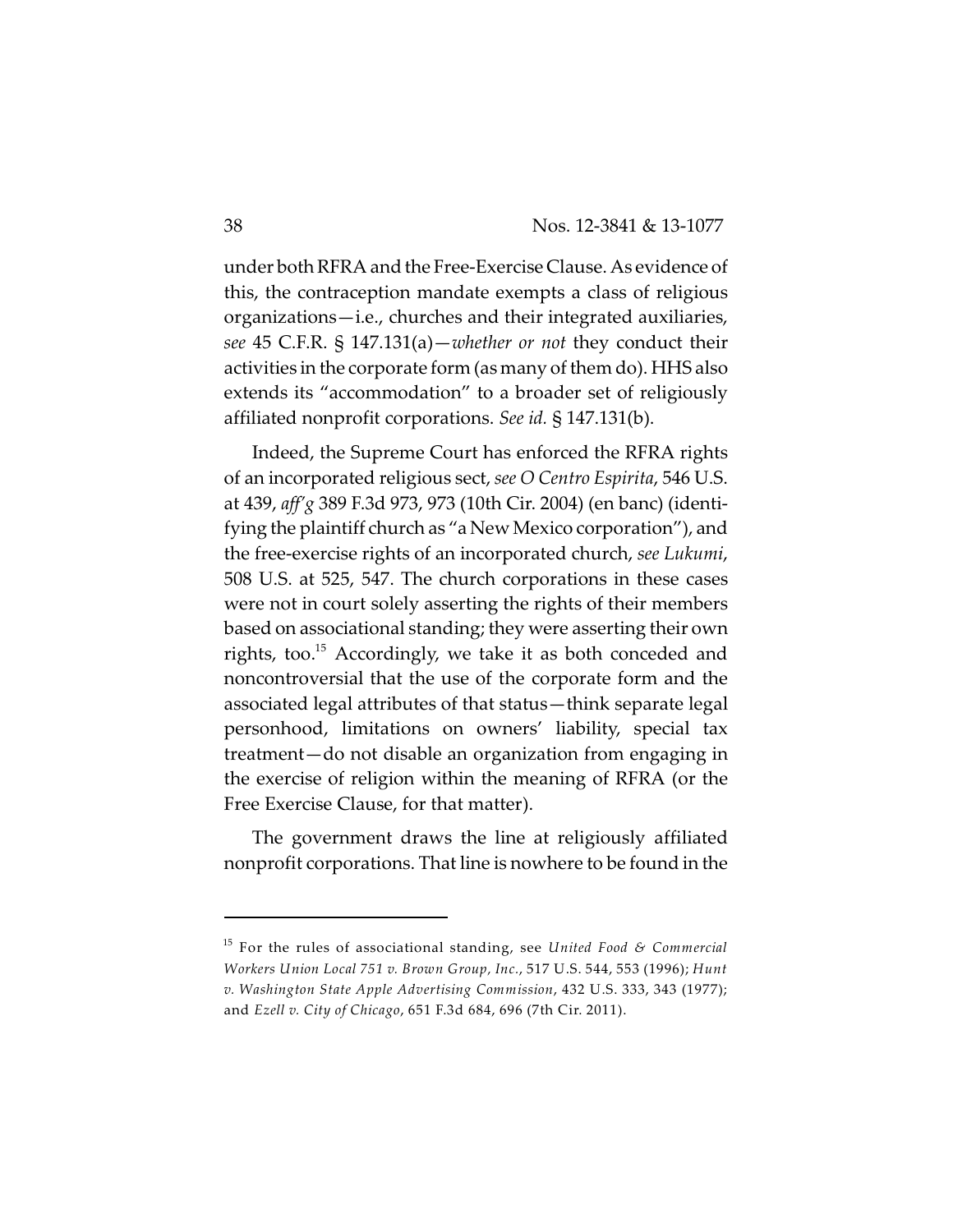text of RFRA or any related act of Congress. Nor can it be found in the statute's broader contextual purpose, assuming we were to venture beyond the textual inquiry envisioned by the Supreme Court for resolving Dictionary Act questions. The government argues that a religious/nonprofit limitation can be found by implication from judicial interpretations of two unrelated employment-discrimination statutes—namely, Title VII and the Americans with Disabilities Act ("ADA") both of which contain targeted exemptions for religious employers. We are not convinced.

Title VII of the Civil Rights Act of 1964 prohibits employment discrimination on the basis of religion. *See* 42 U.S.C. § 2000e-2. Certain religious employers are exempt from this part of Title VII and may take religion into account in making employment decisions: "This subchapter shall not apply … to a religious corporation, association, educational institution, or society with respect to the employment of individuals of a particular religion … ." *Id.* § 2000e-1(a). The ADA,which prohibits employment discrimination on the basis of disability, contains a similar exemption for religious employers. *See id.* § 12113(d)(1)–(2). Some lower courts have developed multifactor tests to determine when Title VII's religiousemployer exemption applies; the nonprofit status of the employer is considered a relevant factor. *See, e.g.*, *Spencer v. World Vision, Inc.*, 633 F.3d 723, 727 (9th Cir. 2011) (en banc) (per curiam); *LeBoon v. Lancaster Jewish Cmty. Ctr. Ass'n*, 503 F.3d 217, 226 (3d Cir. 2007); *Univ. of Great Falls v. NLRB*, 278 F.3d 1335, 1343–44 (D.C. Cir. 2002) (applying a religiousemployer exemption implied by the Supreme Court as a matter of constitutional avoidance to limit the reach of the National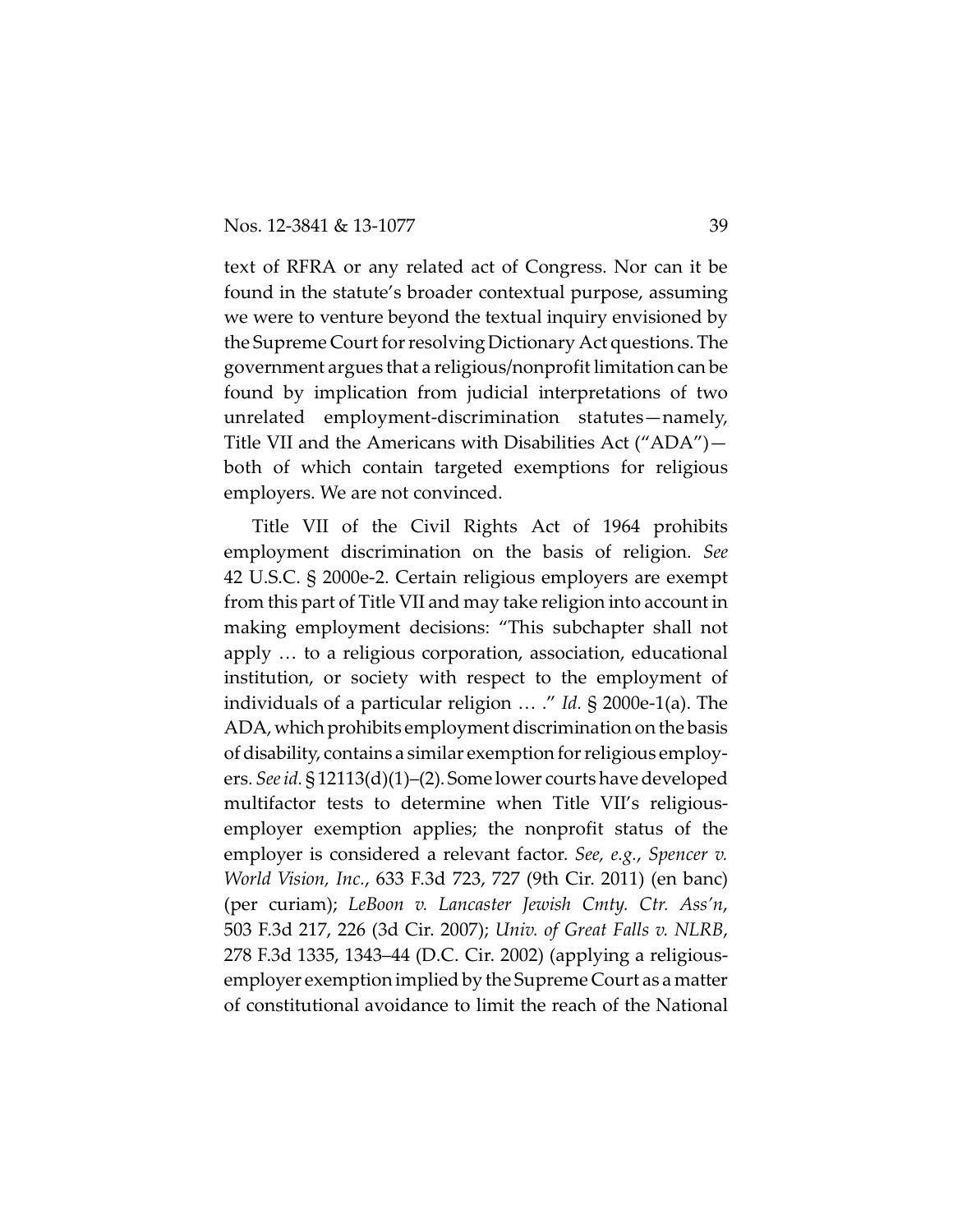Labor Relations Act); *Killinger v. Samford Univ.*, 113 F.3d 196, 198–99 (11th Cir. 1997); *EEOC v. Townley Eng'g & Mfg. Co.,* 859 F.2d 610, 618–19 (9th Cir. 1988). Relying on this line of cases, the government argues that Congress "carried forward" a nonprofit limitation when it enacted RFRA.

Never mind that much of this caselaw postdates the enactment of RFRA. The more important point is that a handful oflower-court decisions applying an interpretive gloss to Title VII's religious-employer exemption hardly implies that Congress meant to limit RFRA in the same way. As the Tenth Circuit noted in *Hobby Lobby*, the government asks us to infer from congressional silence that a "similar narrowing construction[] should be imported into" RFRA. 723 F.3d at 1130. The Tenth Circuit found this argument "strained," *id.*, and so do we. If Congress intended a nonprofit limitation in RFRA, surely there would be some hint of it in the statutory text.

The government also relies on the Supreme Court's decision in *Corporation of the Presiding Bishop of the Church of Jesus Christ of Latter-day Saints v. Amos*, 483 U.S. 327 (1987). We do not understand why. *Amos* rejected an Establishment Clause challenge to Title VII's religious-employer exemption. *Id.* at 335–39. The case does not advance the government's position here.

To the contrary, the church labor-relations cases illuminate a fundamental flaw in the government's argument—its failure to recognize that RFRA protects religious liberty more broadly than the religious-employer exemptions in Title VII and the ADA. To see how, it's helpful to return to some first principles of free-exercise doctrine.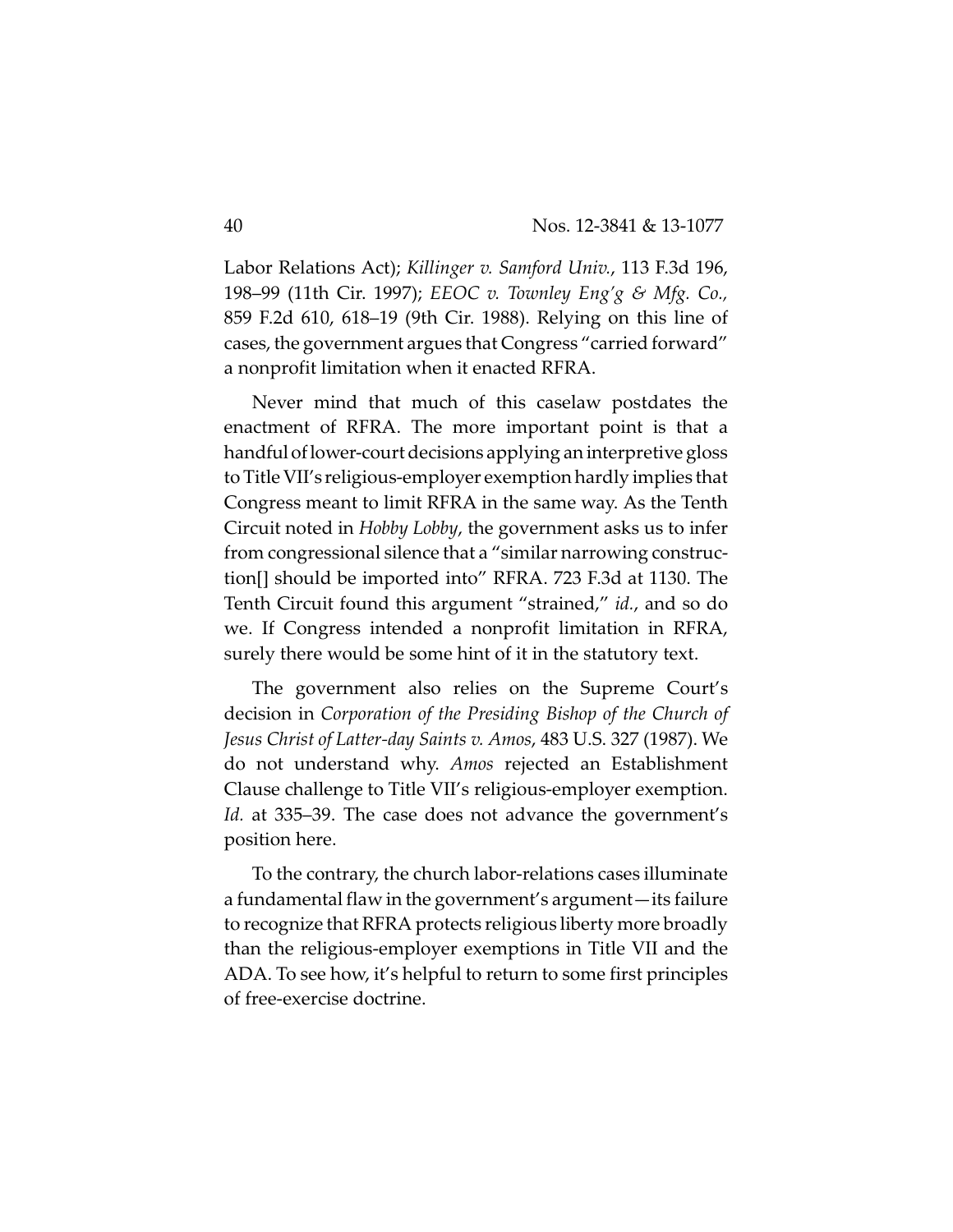It's well understood that the Free Exercise Clause protects "first and foremost, the right to believe and profess," but also the right to engage in religiously motivated conduct. *Smith*, 494 U.S. at 877. ("The 'exercise of religion' often involves not only belief and profession but the performance of (or abstention from) physical acts … ."); *see also Bob Jones Univ. v. United States*, 461 U.S. 574, 603 (1983) ("[T]he Free Exercise Clause provides substantial protection for lawful conduct grounded in religious belief … ."); *Cantwell v. Connecticut*, 310 U.S. 296, 303 (1940) (The "[First] Amendment embraces two concepts[]—[the] freedom to believe and freedom to act."). This doctrine reflects the original understanding of the right. *See* Michael W.McConnell,*TheOrigins and Historical Understanding of Free Exercise of Religion*, 103 HARV. L. REV. 1409, 1488 (1990) ("[T]he term 'free exercise' makes clear that the clause protects religiously motivated conduct as well as belief.").

The right to believe and profess is absolute. *See Bob Jones Univ. v. United States*, 461 U.S. at 603 (the Free Exercise Clause is "an absolute prohibition against governmental regulation of religious beliefs"); *Sherbert*, 374 U.S. at 402 ("The door of the Free Exercise Clause stands tightly closed against any governmental regulation of religious *beliefs* as such … ." (emphasis added)); *W. Va. State Bd. of Educ. v. Barnette*, 319 U.S. 624, 642 (1943) ("If there is any fixed star in our constitutional constellation, it is that no official, high or petty, can prescribe what shall be orthodox in politics, nationalism, religion, or other matters of opinion or force citizens to confess by work or act their faith therein."). Religiously motivated conduct is necessarily subject to some regulation for the essential public good. *Sherbert*, 374 U.S. at 403 (religiously motivated conduct may be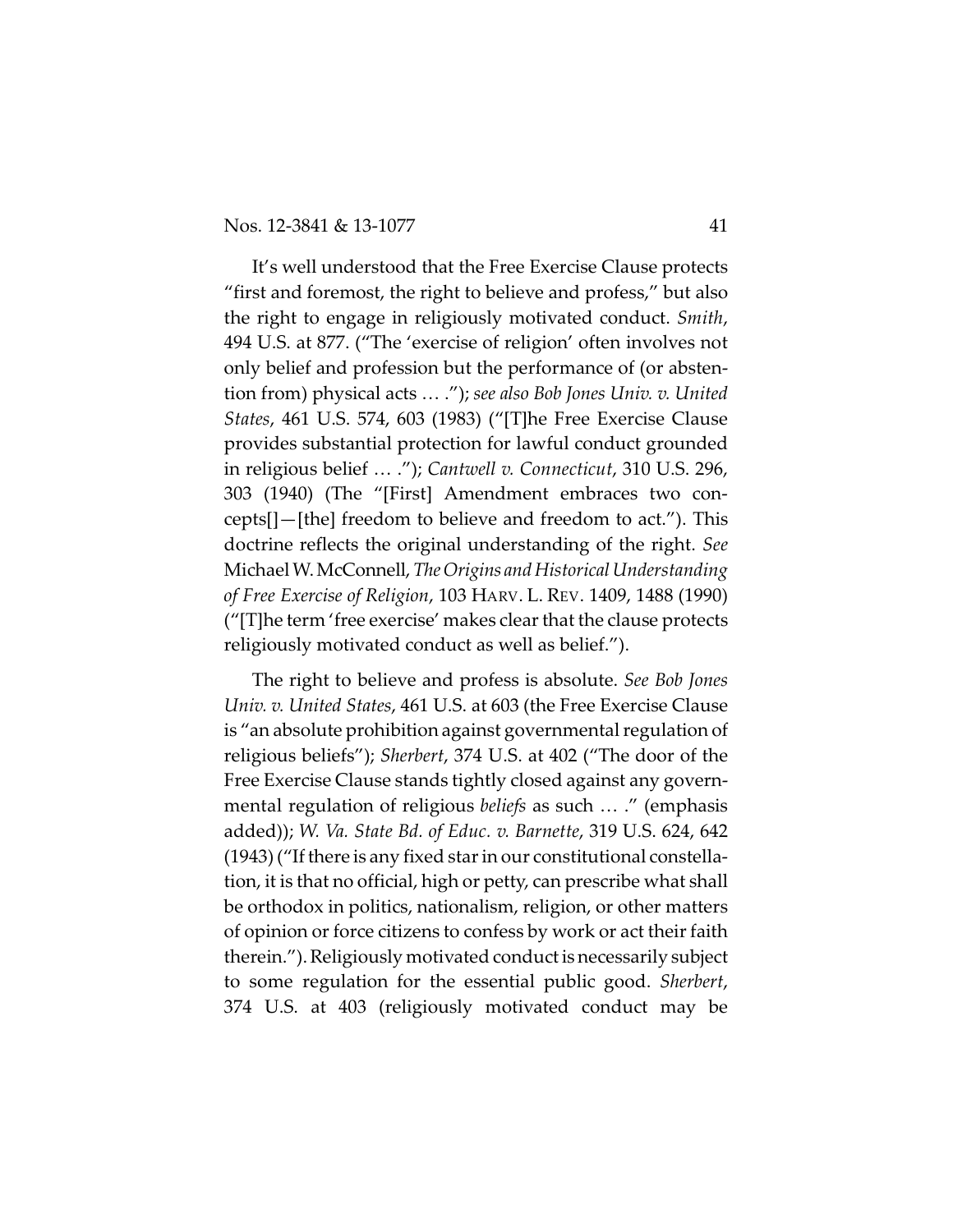regulated to prevent "substantial threat[s] to public safety, peace or order").

Free-exercise problems usually arise when a law, regulation, or some action of a public official interferes with a religiously motivated practice, forbearance, or other conduct. These claims present in distinct ways, reflecting different dimensions of the right. *See generally* Douglas Laycock, *Towards a General Theory of the Religion Clauses: The Case of Church Labor Relations and the Right to Church Autonomy*, 81 COLUM. L. REV. 1373, 1388–89 (1981); Eugene Volokh, *A Common-Law Model for Religious Exemptions*, 46 UCLA L. REV. 1465, 1505–08 (1999).

One obvious and intuitive aspect of religious liberty is the right of conscientious objection to laws and regulations that conflict with conduct prescribed or proscribed by an adherent's faith. *Sherbert*, *Yoder*, and *Thomas* are the paradigm cases in this category. In *Sherbert* a Seventh-day Adventist was denied unemployment compensation benefits after she lost her job for refusing to work on her Sabbath day. 374 U.S. at 399–400. In *Yoder* Amish families challenged the application of a state compulsory-education law requiring their children to attend public school through age 16. 406 U.S. at 207–09. In *Thomas* a Jehovah's Witness was denied unemployment compensation benefits after he was fired for declining a job transfer to a department that produced war materials. 450 U.S. at 709–12. In all three cases, the claimants asserted a conscientious objection to legal burdens placed on their religiously motivated conduct. In all three the Supreme Court held that the Free Exercise Clause required an exemption. *See id.* at 718–19; *Yoder*, 406 U.S. at 234–36; *Sherbert*, 374 U.S. at 398–99.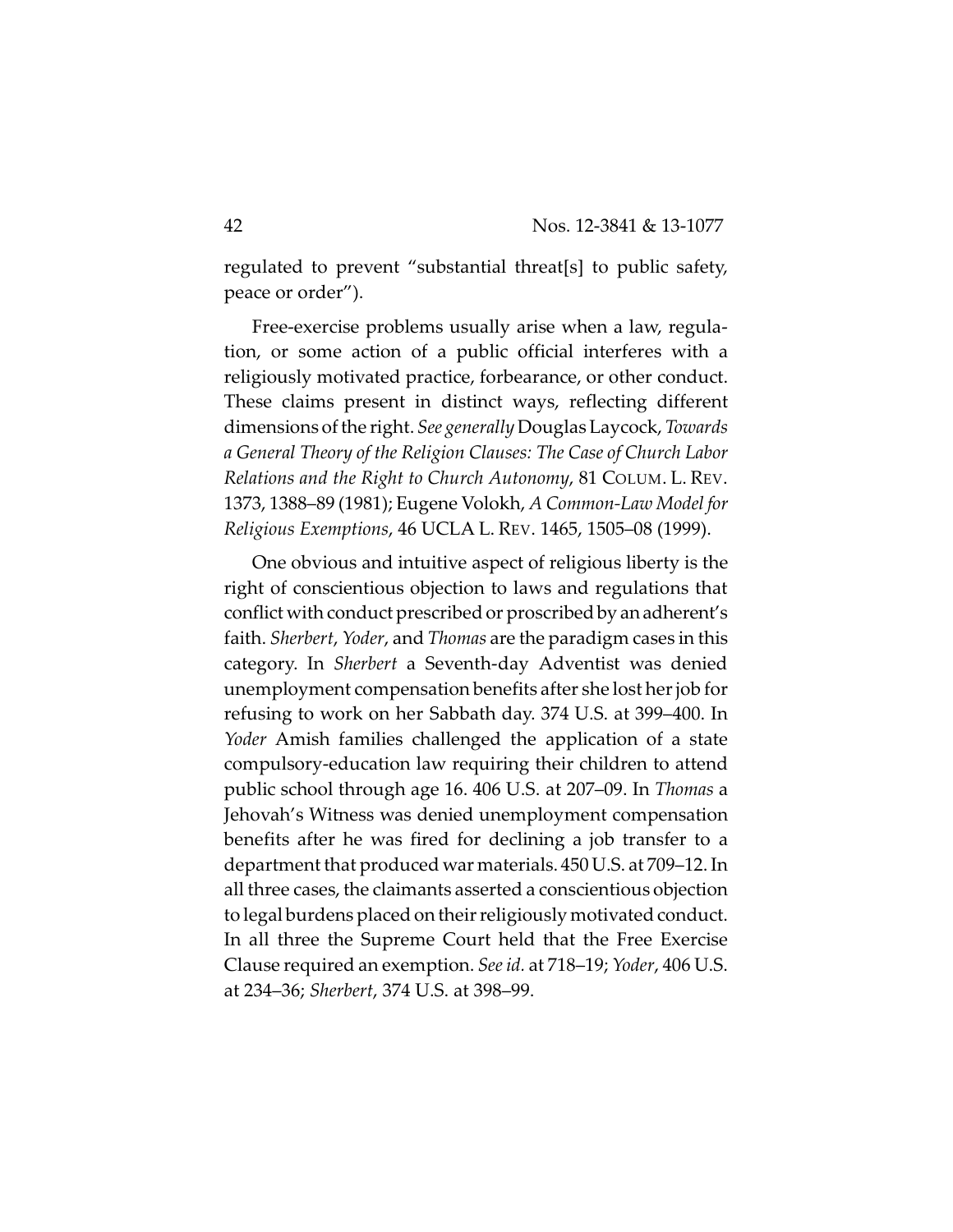A different aspect of religious liberty protects, broadly speaking, the autonomy of the church. As the Supreme Court explained in *Hosanna-Tabor Evangelical Lutheran Church & School v. EEOC*, 132 S. Ct. 694, 706 (2012), this strand of religious-liberty doctrine "gives special solicitude to the rights of religious organizations" *as* religious organizations, respecting their autonomy to shape their own missions, conduct their own ministries, and generally govern themselves in accordance with their own doctrines as religious institutions. *Id.* at 704–06. The paradigm cases in this category are *Hosanna-Tabor* itself, which recognized the right of churches to choose their own ministers (broadly understood) and adopted a constitutional ministerial exception to laws regulating employment discrimination, *see id.* at 705–06, and the church-property cases, *see Serbian E. Orthodox Diocese for the U.S. & Can. v. Milivojevich*, 426 U.S. 696 (1976); *Presbyterian Church in the U.S. v. Mary Elizabeth Blue Hull Mem'l Presbyterian Church*, 393 U.S. 440 (1969); *Kedroff v. St. Nicholas Cathedral of Russian Orthodox Church in N. Am.*, 344 U.S. 94 (1952).

The church-autonomy doctrine respects the authority of churches to "select their own leaders, define their own doctrines, resolve their own disputes, and run their own institutions" free from governmental interference. Laycock, *Towards a General Theory of the Religion Clauses, supra,* at 1389. This dimension of religious liberty has a foothold in both Religion Clauses, *see Hosanna-Tabor*, 132 S. Ct. at 702, and is perhaps best understood as marking a boundary between two separate polities, the secular and the religious, and acknowledging the prerogatives of each in its own sphere. For example, in *Milivojevich*, a church-property case, the Court explained that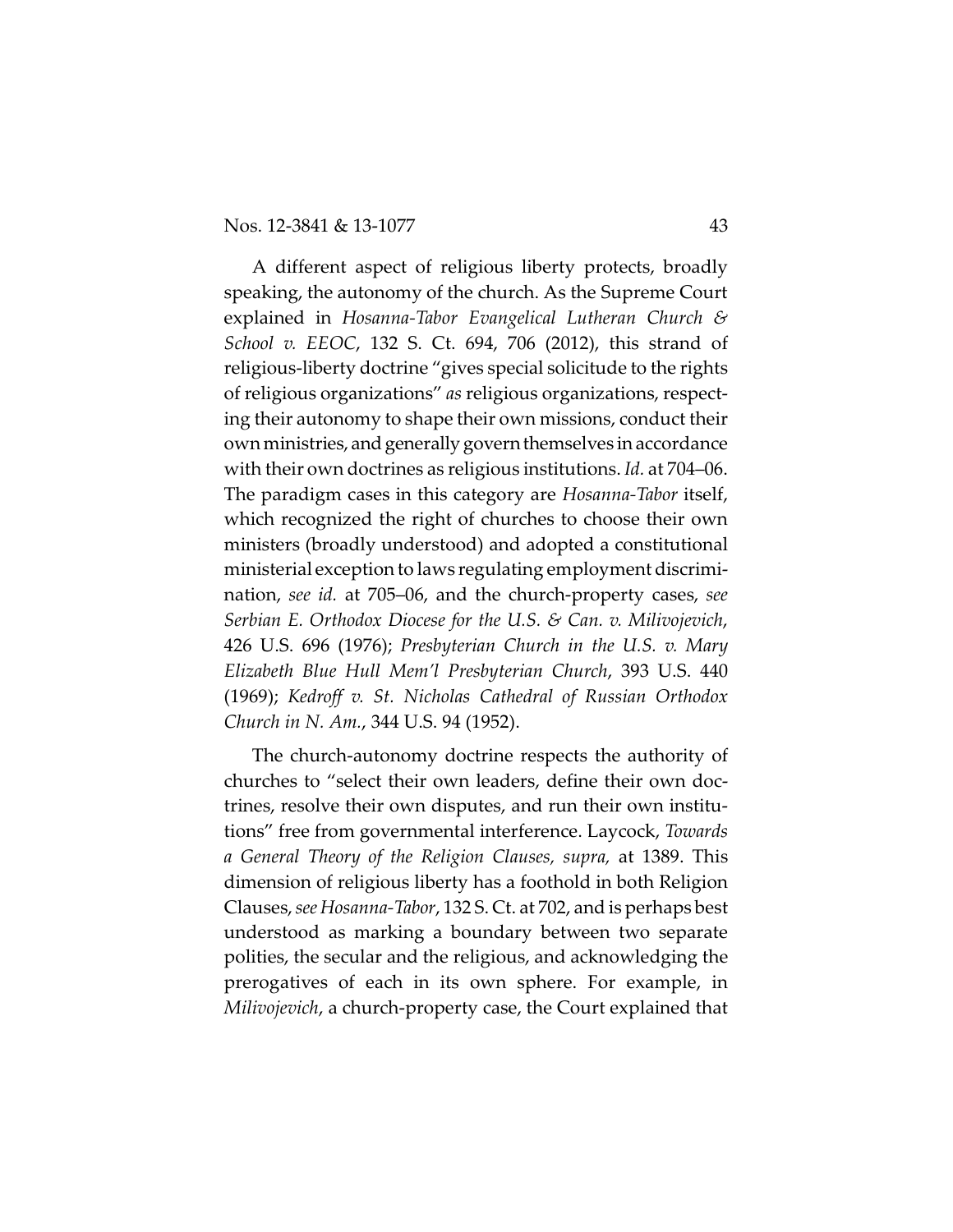the First Amendment "permit[s] hierarchical religious organizations to establish their own rules and regulations for internal discipline and government, and to create tribunals for adjudicating disputes over these matters." 426 U.S. at 724. When a church tribunal or other religious authority decides an internal dispute, "the Constitution requires … civil courts [to] accept th[at] decision[] as binding." *Id.* at 725; *see also* Richard W. Garnett, *A Hands-Off Approach to Religious Doctrine: What Are We Talking About?*, 84 NOTRE DAME L. REV. 837, 861 (2009) (explaining that the church-autonomy doctrine recognizes that secular tribunals "lack the power to answer some questions—religious questions—whose resolution is, under an appropriately pluralistic political theory, left to other institutions").

Two related principles are at work in these cases. First, civil authorities have no say over matters of religious governance; and second, secular judges must defer to ecclesiastical authorities on questions properly within their domain. These limitations arise from the justification for the different aspects of religious liberty secured by the Religion Clauses*. See* Douglas Laycock, *Church Autonomy Revisited*, 7 GEO. J.L. & PUB. POL'Y 253, 260–65 (2009). As the Supreme Court explained in *Hosanna-Tabor*:

> Requiring a church to accept or retain an unwanted minister, or punishing a church for failing to do so, intrudes upon more than a mere employment decision. Such action interferes with the internal governance of the church, depriving the church of control over the selection of those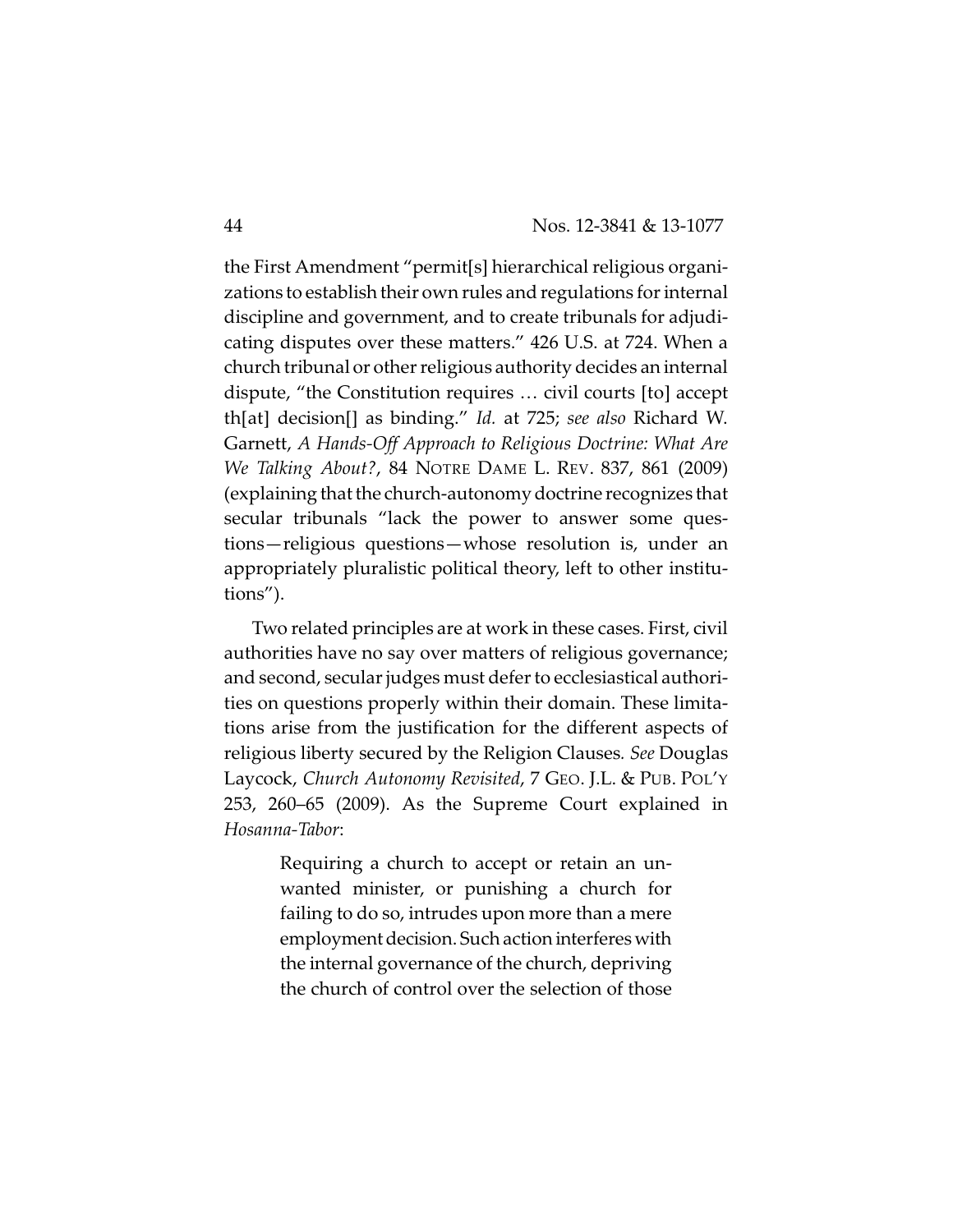who will personify its beliefs. By imposing an unwanted minister, the state infringes the Free Exercise Clause, which protects a religious group's right to shape its own faith and mission through its appointments. According the state the power to determine which individuals will minister tothe faithful also violates the Establishment Clause, which prohibits governmental involvement in such ecclesiastical decisions.

# 132 S. Ct. at 706.

In this way the Religion Clauses work together to protect the institutional freedom of the church "for itself, and not simply as a proxy for the religious-liberty rights of individuals," in light of the Constitution's ordering of the relationship between religion and government. Richard W. Garnett, *Standing, Spending, and Separation: How the No-Establishment Rule Does (and Does Not) Protect Conscience*, 54 VILL.L.REV. 655, 674 (2009); *see also* Paul Horwitz, *Churches as First Amendment Institutions: Of Sovereignty and Spheres*, 44 HARV. C.R.-C.L. L. REV. 79, 116–22 (2009).<sup>16</sup>

*See also* Thomas C. Berg, *The Voluntary Principle and Church Autonomy,* 16 *Then and Now*, 2004 BYU L. REV. 1593 (2004); Gerard V. Bradley, *Church Autonomy in the Constitutional Order: The End of Church and State?*, 49 LA. L. REV. 1057 (1989); Kathleen A. Brady, *Religious Organizations and Free Exercise: The Surprising Lessons of Smith*, 2004 BYU L. REV. 1633 (2004); Richard W. Garnett, *Do Churches Matter? Towards an Institutional Understanding of the Religion Clauses*, 53 VILL. L. REV. 273 (2008); Christopher C. Lund, *In Defense of the Ministerial Exception*, 90 N.C. L. REV. 1 (2011); Howard M. Wasserman, *Prescriptive Jurisdiction, AdjudicativeJurisdiction, and* (continued...)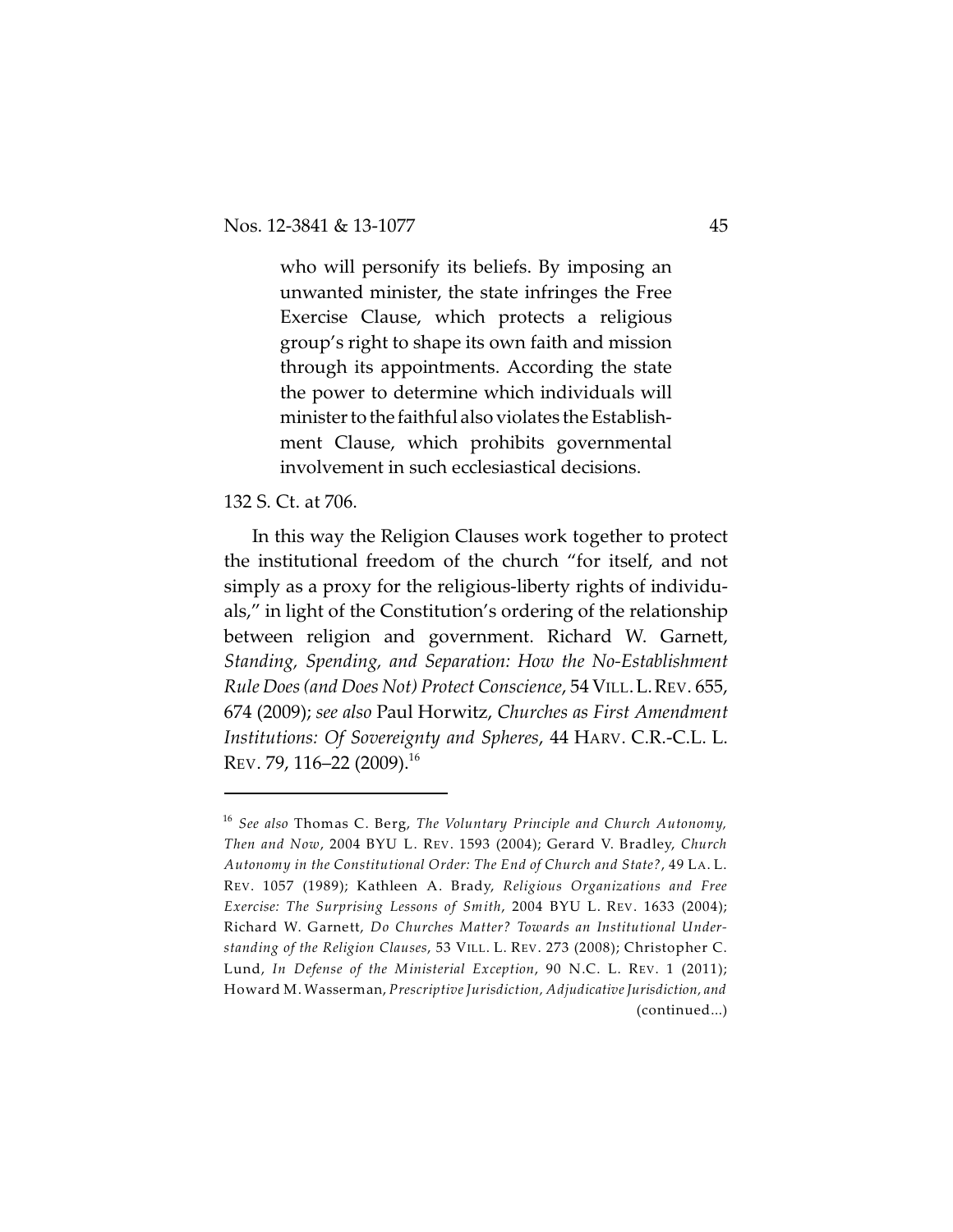The religious-employer exemptions in Title VII and the ADA are legislative applications of the church-autonomy doctrine. By their terms the exemptions are limited to religiously affiliated employers, a limitation that makes sense in light of the rationale for the rule. The exemption is categorical, not contingent; there is no balancing of competing interests, public or private. In other words, where it applies, the churchautonomy principle operates as a complete immunity, or very nearly so. Such a strong hands-off principle isn't justified for organizational associations that are not religiously affiliated.

In contrast, the judicial remedy in RFRA is both broader and more flexible. It covers religious organizations as such, but it does not stop there. The remedy is available to *any* sincere religious objector—individuals and organizations alike—and its organizational applications are not limited to religiously affiliated organizations. The exemption is comprehensive in that it applies across the United States Code and Code of Federal Regulations and restrains the conduct of all federal officials. But it can be overridden by a sufficiently strong governmental interest.

For these reasons, the cases interpreting the Title VII and ADA exemptions do not shed light on the scope of the RFRA exemption. The government's proposed exclusion of secular, for-profit corporations finds no support in the text or relevant context of RFRA or any related statute.

 $16$  (...continued)

*the Ministerial Exemption*, 160 U. PA. L. REV. PENNUMBRA 289 (2012).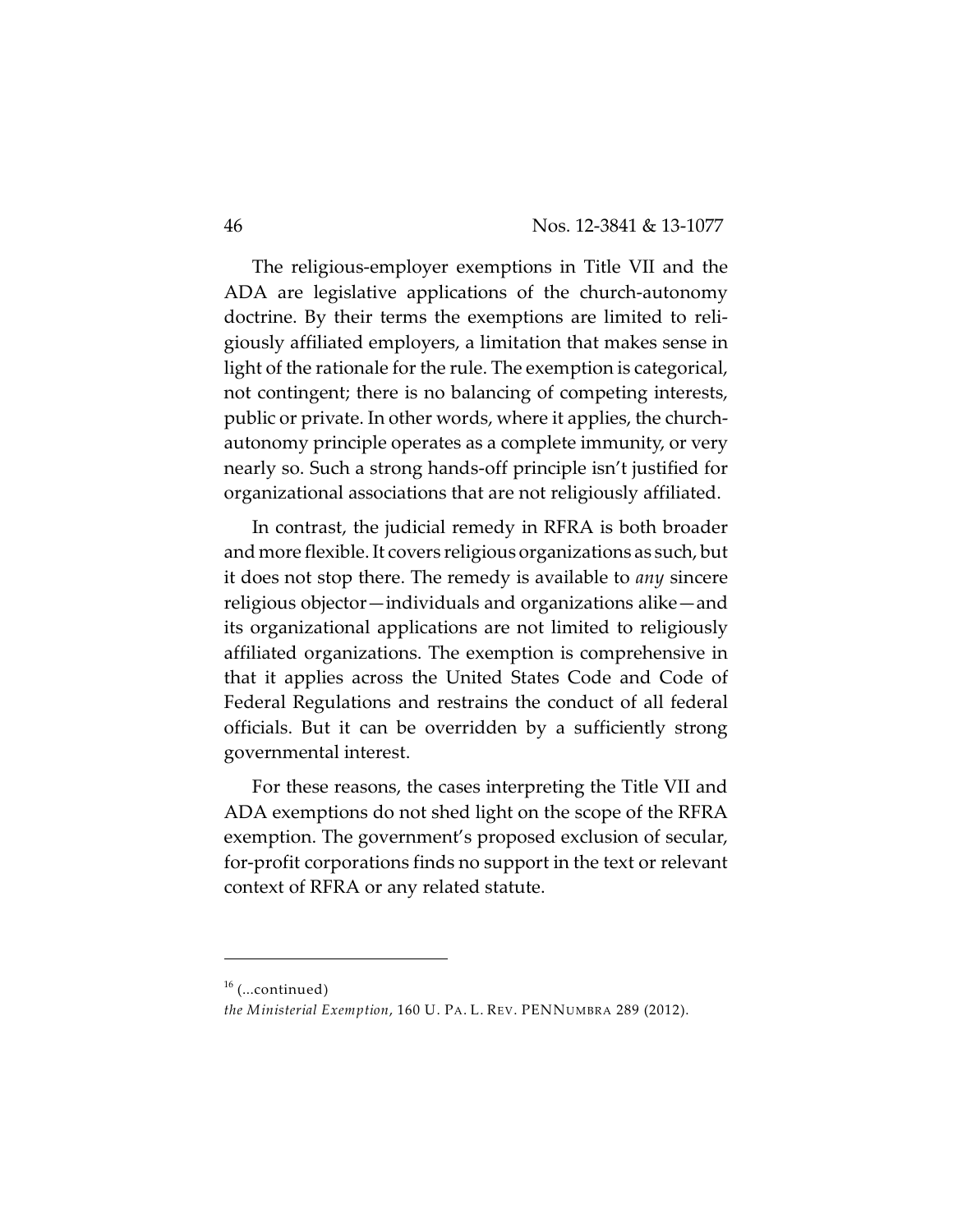Nos. 12-3841 & 13-1077 47

#### **\* \* \***

That's enough to resolve the matter, but it's worth briefly exploring whether RFRA's animating purpose provides a clue that it is not meant to apply to secular, for-profit corporations. Congress was clear that RFRA codifies pre-*Smith* free-exercise jurisprudence—in particular, the rule of *Sherbert* and *Yoder—*so if the Supreme Court's pre-*Smith* free-exercise cases categorically excluded secular, for-profit corporations, then perhaps RFRA should be understood that way, too.

We begin by reiterating two doctrinal points we made a moment ago: (1) the Free Exercise Clause protects not just belief and profession but also religiously motivated conduct; and (2) individuals *and* organizations—whether incorporated or not—can exercise religion. It's common ground that *nonprofit* religious corporations exercise religion in the sense that their activities are religiously motivated. So unless there is something disabling about mixing profit-seeking and religious practice, it follows that a faith-based, for-profit corporation can claim free-exercise protection to the extent that an aspect of its conduct is religiously motivated.

We acknowledge the novelty of the question; the Supreme Court has never considered whether a for-profit corporation may assert a free-exercise claim. *See Hobby Lobby Stores, Inc. v. Sebelius*, 133 S. Ct. 641, 643 (Sotomayor, Circuit Justice 2012) ("This Court has not previously addressed similar RFRA or free exercise claims brought by closely held for-profit corporations and their controlling shareholders … ."). But the Court has on several occasions addressed the free-exercise rights of individuals engaged in commercial or profit-making activity.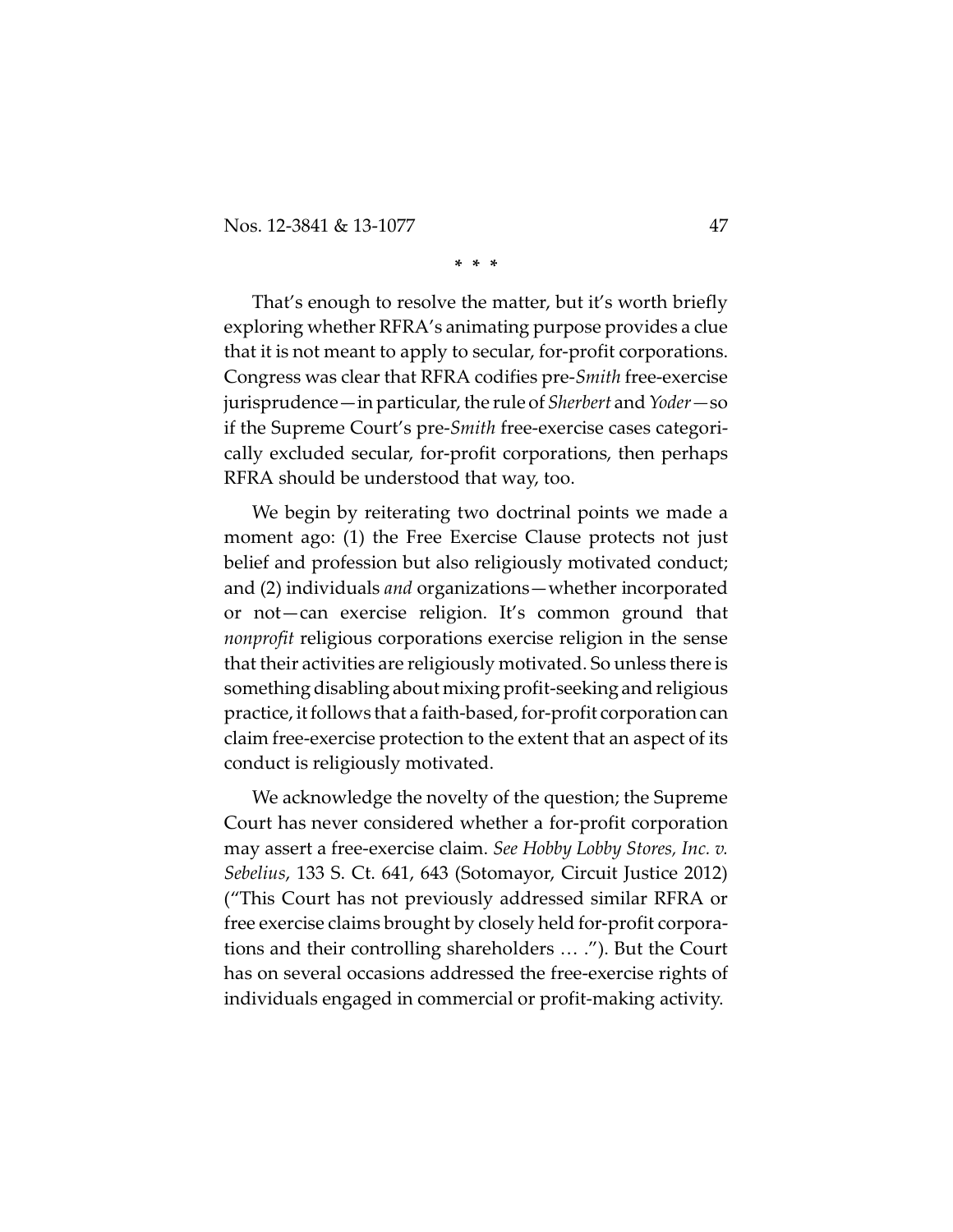We have already mentioned *Thomas* and *Sherbert*, both of which involved claimants who lost their jobs for refusing to work on days or in ways that would violate their faith. *See Thomas*, 450 U.S. at 709–11; *Sherbert*, 374 U.S. at 399–400. The cases challenged the denial of unemployment compensation benefits, but the background facts involved the loss of remunerative employment at a foundry and a mill. In other words, Eddie Thomas and Adell Sherbert were working for money yet they retained their free-exercise rights and were permitted to assert them against the denial of unemployment benefits. The Court held that Thomas and Sherbert could not be compelled to choose between their livelihoods and their faith. *See Thomas*, 450 U.S. at 717 ("Here, as in *Sherbert*, the employee was put to a choice between fidelity to religious belief or cessation of work; the coercive impact on Thomas is indistinguishable from *Sherbert* … ."); *Sherbert*, 374 U.S. at 404 ("The [unemployment compensation] ruling forces [Adell Sherbert] to choose between following the precepts of her religion and forfeiting benefits, on the one hand, and abandoning one of the precepts of her religion in order to accept work, on the other hand."). If the government is correct that entering the marketplace and earning money forfeits free-exercise rights, then *Thomas* and *Sherbert* would have been decided differently.

In *Braunfeld v. Brown*, 366 U.S. 599, 600–02 (1961), Jewish merchantsbrought a free-exercise challenge against Pennsylvania's Sunday-closing law, which put them at a competitive disadvantage based on their Sabbath. Again, if profit-making alone was enough to disqualify the merchants from bringing the claim, the Court surely would have said so. It did not.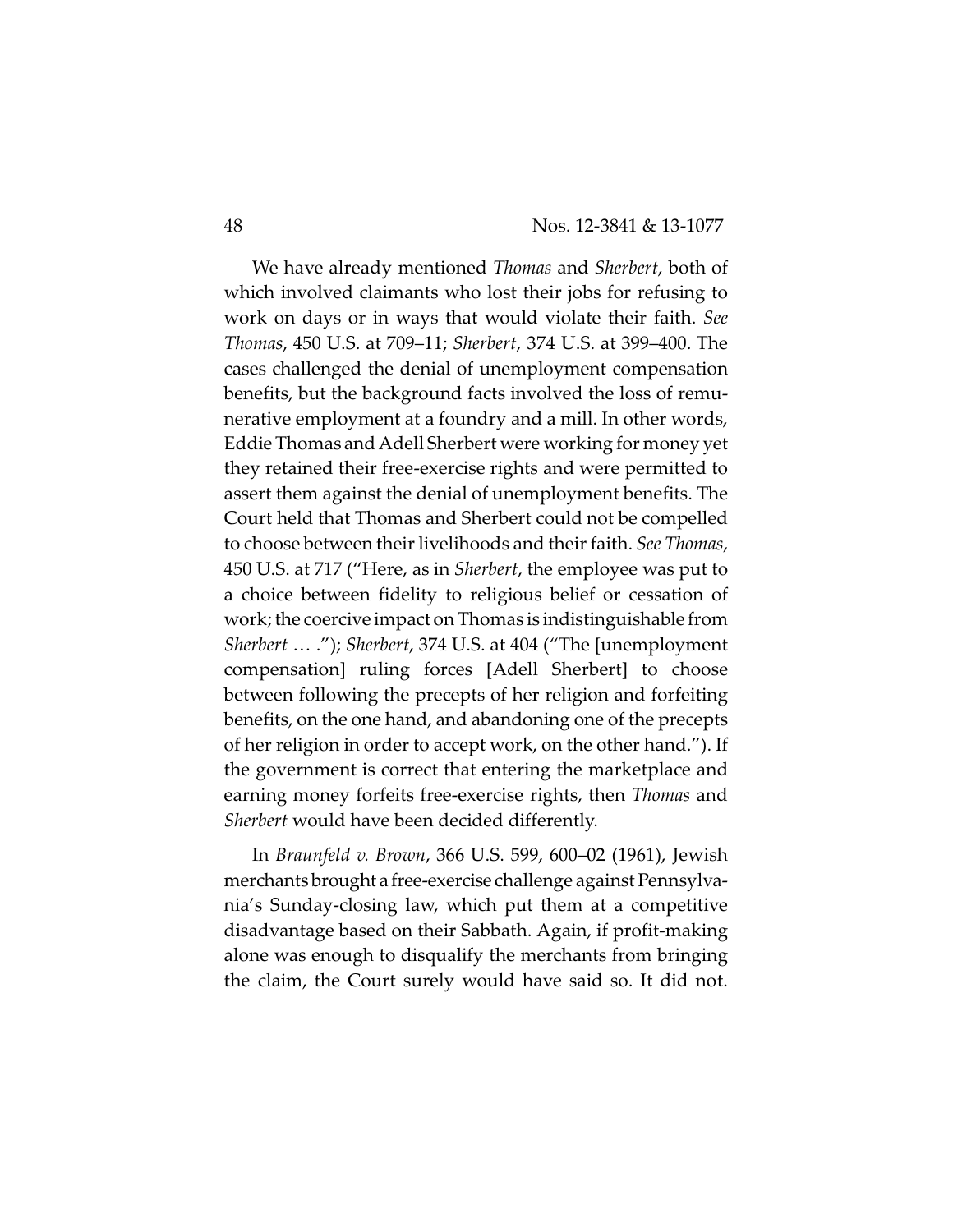Instead, the Court addressed and rejected their free-exercise claim on the merits. *Id.* at 608–09.

In *United States v. Lee*, 455 U.S. 252 (1982), an Amish farmer sought a religious exemption from the obligation to withhold and pay Social Security taxes for his employees, coreligionists who worked on his farm and in his carpentry shop. *Id.* at 254–55. The Amish religion holds that members of the religious community must provide for their own needy and elderly*. Id.* The Social Security system exempts self-employed religious objectors but not employers, so the farmer asserted a constitutional right to an exemption. *Id.* at 255–56. The Court held that "compulsory participation in the social security system interferes with the[] free exercise rights" of the Amish. *Id.* at 257. But the Court concluded that the strong public interest in the financial soundness of the Social Security system was enough to defeat the farmer's claim for an exemption:

> The tax system could not function if denominations were allowed to challenge the … system because tax payments were spent in a manner that violates their religious belief[s]. … Because the broad public interest in maintaining a sound tax system is of such a high order, religious belief in conflict with the payment of taxes affords no basis for resisting the tax.

## *Id.* at 260.

Like the merchants in *Braunfeld*, the Amish farmer in *Lee* was engaged in farming and furniture-making not for subsistence but for profit. If moneymaking were enough to foreclose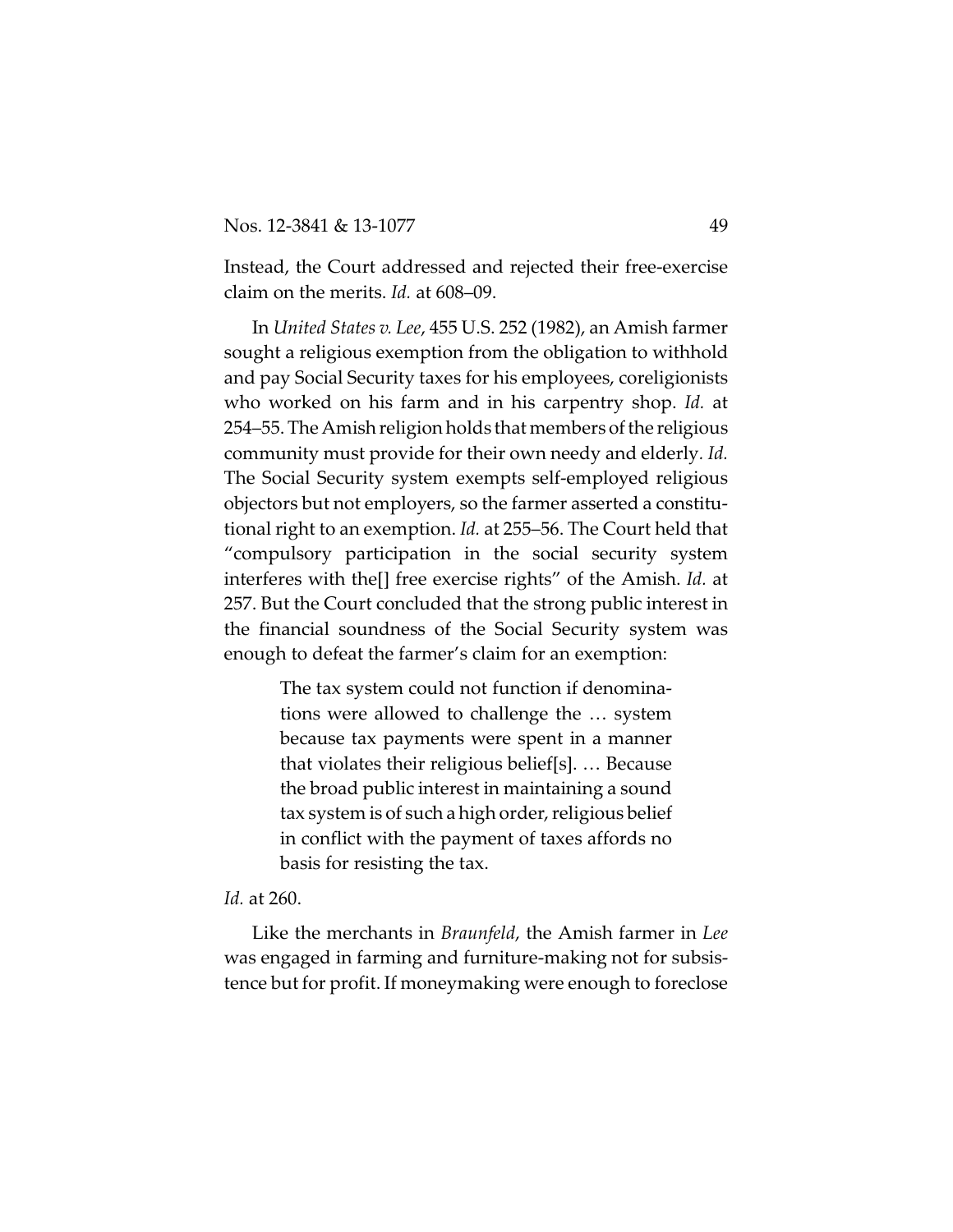the claim, the Court would not have addressed the burden on his free-exercise rights or the public interest in the sound administration of the Social Security system. Instead, the Court gave the claim plenary review and found a compelling reason to deny an exemption.

These cases show that far from categorically excluding profit-seekers from the scope of the free-exercise right, the Supreme Court has considered their claims on the merits, granting exemptions in some and not others based on the compelling-interest test.

The government relies on a concluding statement in *Lee* as support for its position that profit-making is incompatible with free-exercise rights:

> Congress and the courts have been sensitive to the needs flowing from the Free Exercise Clause, but every person cannot be shielded from all the burdens incident to exercising every aspect of the right to practice religious beliefs. *When followers of a particular sect enter into commercial activity as a matter of choice, the limits they accept on their own conduct as a matter of conscience and faith are not to be superimposed on the statutory schemes which are binding on others in that activity*.

Id. at 261 (emphasis added).

The government apparently reads this passage as foreclosing all religious-exercise claims arising in the course of commercial activity *merely because* the context is commercial. That reading is both unsound and extraordinary. Unsound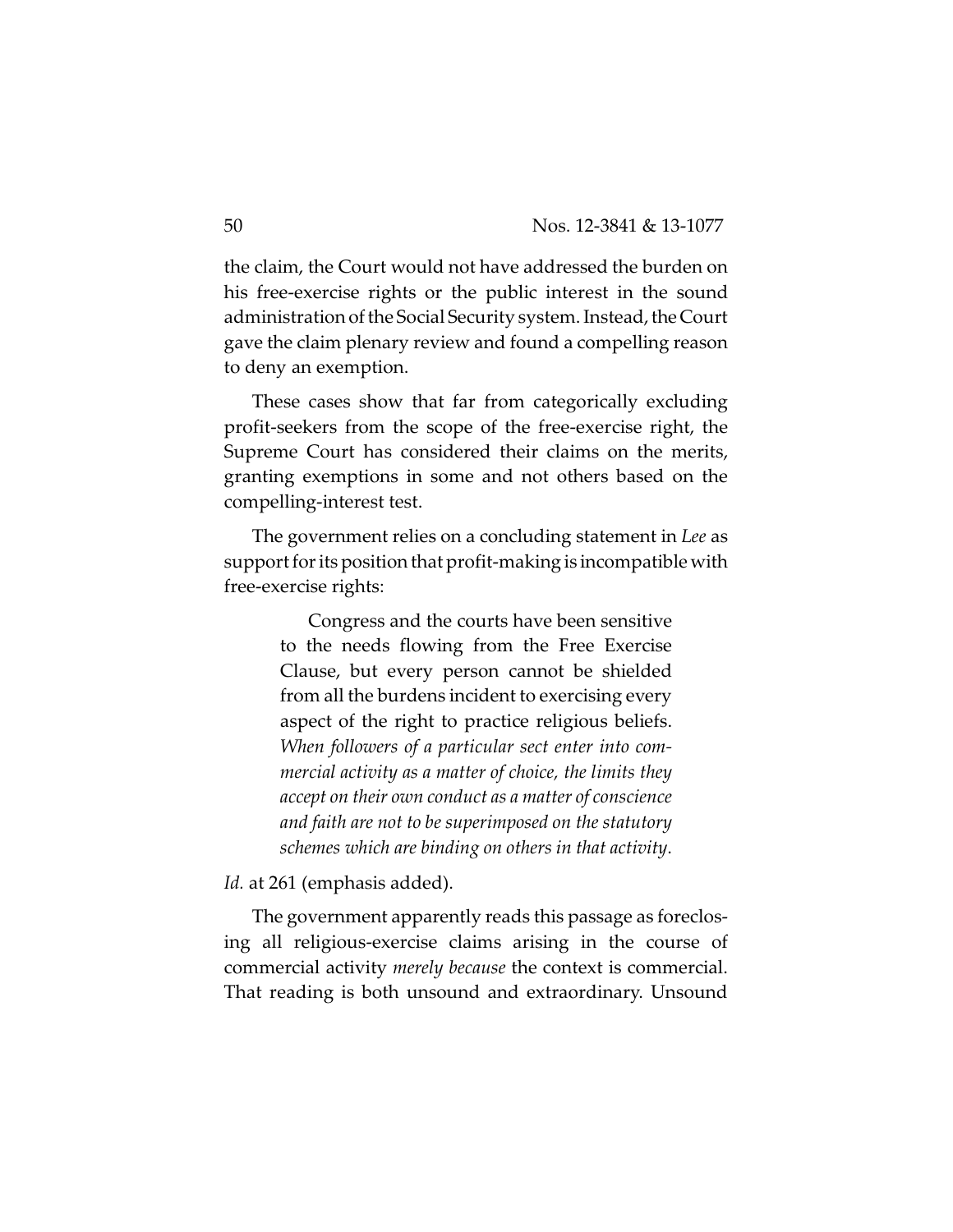because it would nullify the rest of the Court's opinion, which considered the Amish farmer's claim on the merits even though his activities were for profit; the commercial context did not defeat the claim. And extraordinary because it would leave religious exercise wholly unprotected in the commercial sphere. At bottom, the government's argument is premised on a far-too-narrow view of religious freedom: Religious exercise is protected in the home and the house of worship but not beyond. Religious people do not practice their faith in that compartmentalized way; free-exercise rights are not so circumscribed.

If the government's view is correct, commonplace religious practices normally thought protected would fall outside the scope of the free-exercise right. The Jewish deli is the usual example. On the government's understanding of religious liberty, a Jewish restaurant operating for profit could be denied the right to observe Kosher dietary restrictions. That cannot be right. There is nothing inherently incompatible between religious exercise and profit-seeking. The better reading of the concluding dictum in *Lee* is that it foreshadowed the coming holding in *Smith* eight years later. The references to "incidental burdens" and "statutory schemes binding on others" suggest as much.

In short, nothing in the Supreme Court's free-exercise jurisprudence prior to *Smith* categorically forecloses RFRA claims by profit-seeking entities.

**\* \* \***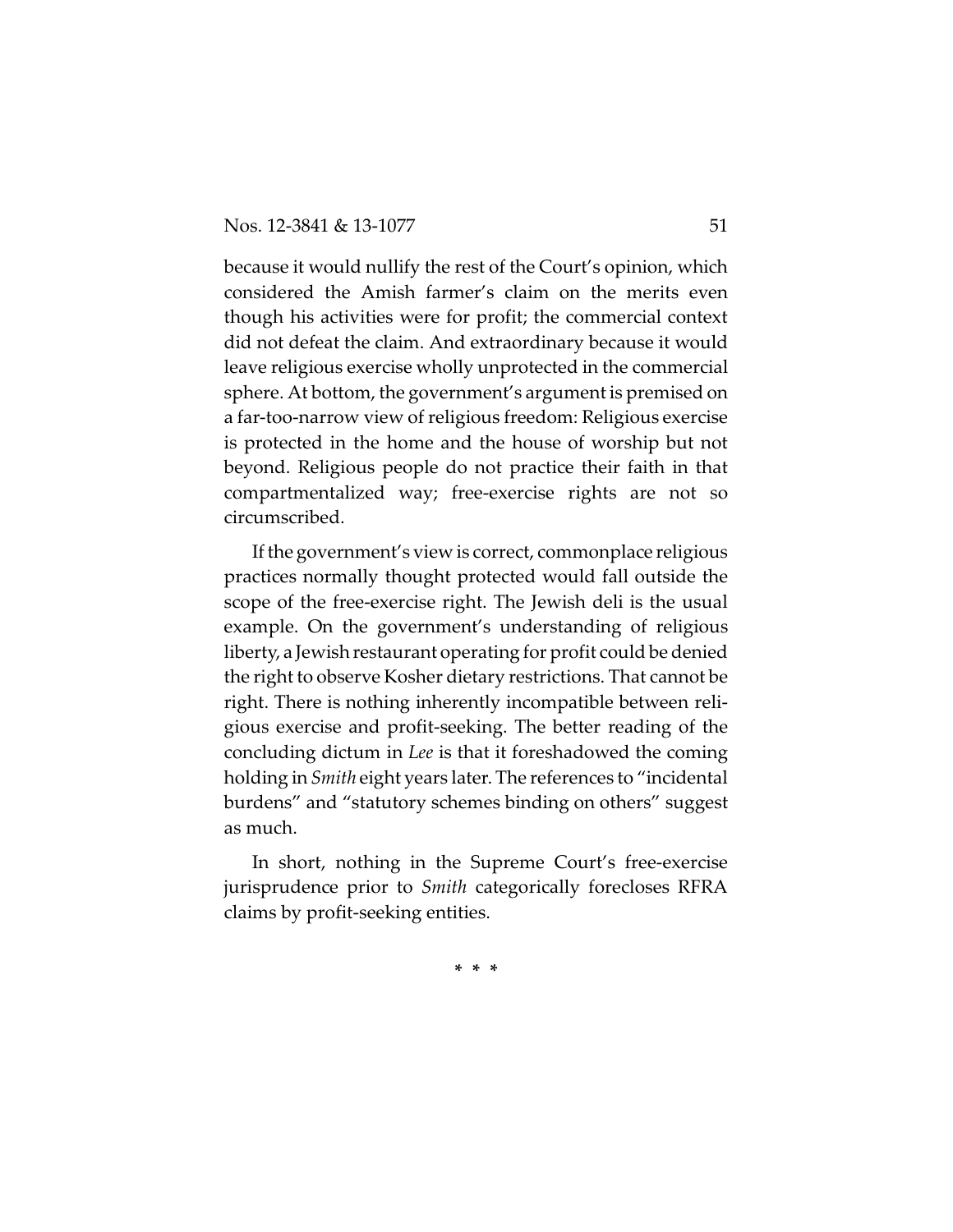For the sake of completeness, we note as well that nothing intheCourt's general jurisprudence of corporate constitutional rights suggests a nonprofit limitation on organizational freeexercise rights. Prior to *Smith,* and continuing to the present day, the Court has held that corporations may claim some but not all constitutional rights. *See* Darrell A. H. Miller, *Guns, Inc.:* CitizensUnited*,*McDonald*, and the Future of Corporate Constitutional Rights*, 86 N.Y.U. L. REV. 887, 908–11 (2011) (collecting cases).

For example, long before *Citizens United* reinvigorated the political-speech rights of corporations, *see Citizens United v. FEC*, 558 U.S. 310 (2010), the Court confirmed that corporations have free-speech rights, *see, e.g.*, *Bd. of Trs. of the State Univ. of N.Y. v. Fox*, 492 U.S. 469 (1989); *Pac. Gas & Elec. Co. v. Pub. Utils. Comm'n of Cal.*, 475 U.S. 1, 8 (1986) (plurality opinion); *Central Hudson Gas & Elec. Corp. v. Pub. Serv. Comm'n of N.Y.*, 447 U.S. 557 (1980); *First Nat'l Bank of Bos. v. Bellotti*, 435 U.S. 765, 776 (1978); *N.Y. Times Co. v. Sullivan*, 376 U.S. 254 (1964). Prior to *Smith* the Court held that the Fourth Amendment protected corporations from unreasonable searches and seizures. *See Silverthorne Lumber Co. v. United States*, 251 U.S. 385, 392 (1920); *Hale v. Henkel*, 201 U.S. 43, 76 (1906), *overruled on other grounds by Murphy v. Waterfront Comm'n of N.Y. Harbor*, 378 U.S. 52 (1964). Corporations qualify as persons for at least some purposes under the Due Process and Equal Protection Clauses of the Fourteenth Amendment. *See Grosjean v. Am. Press Co.*, 297 U.S. 233, 244 (1936); *Covington & Lexington Tpk. Rd. Co. v. Sandford*, 164 U.S. 578, 592 (1896). *But see Nw. Nat'l Life Ins. Co. v. Riggs,* 203 U.S. 243, 255 (1906) ("The liberty referred to in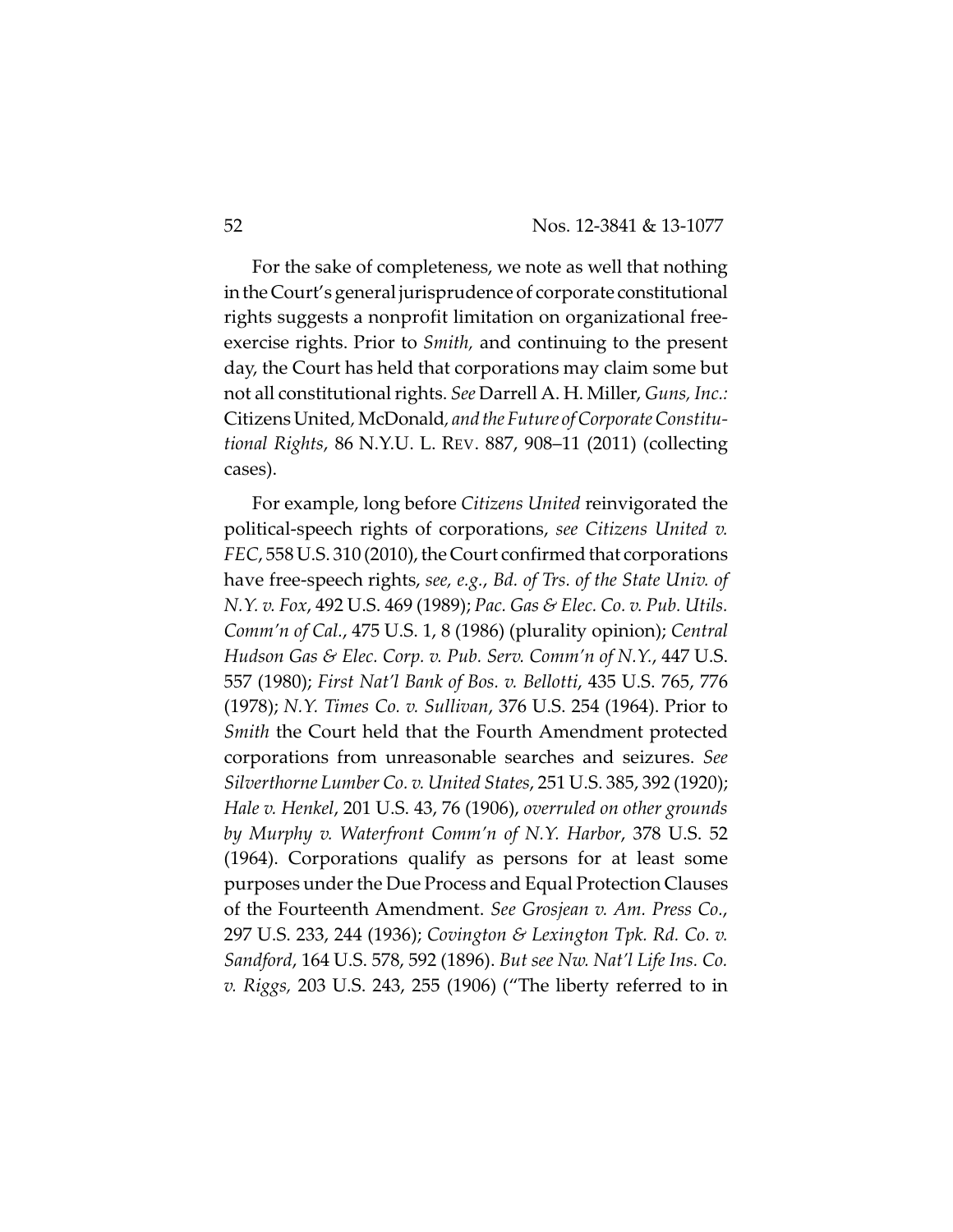th[e] [Fourteenth] Amendment is the liberty of natural, not artificial, persons."). On the other hand, prior to *Smith* the Court excluded corporations from the Fifth Amendment privilege against self-incrimination, *see Wilson v. United States*, 221 U.S. 361, 383–84 (1911), and the emerging right of privacy, *see United States v. Morton Salt Co.*, 338 U.S. 632, 652 (1950).

These cases do not yield a unifying theory of corporate constitutional rights, but *Bellotti* contains some language that might be read to suggest a general decisional approach: "Certain 'purely personal' guarantees, such as the privilege against compulsory self-incrimination, are unavailable to corporations and other organizations because the 'historic function' of the particular guarantee has been limited to the protection of individuals." 435 U.S. at 778 n.14 (quoting *United States v. White*, 322 U.S. 694, 698–701 (1944)). And this: "Whether or not a particular guarantee is 'purely personal' or is unavailable to corporations for some other reason depends upon the nature, history, and purpose of the particular constitutional provision." *Id.* But the Court has never elaborated.

Ultimately, we don't need to parse the cases on corporate constitutional rights too finely. We are confronted here with a question of statutory interpretation. Our task is to determine whether prior to *Smith* it was established that a closely held, for-profit corporation could *not* assert a free-exercise claim. It was not so established. We conclude that K & L Contractors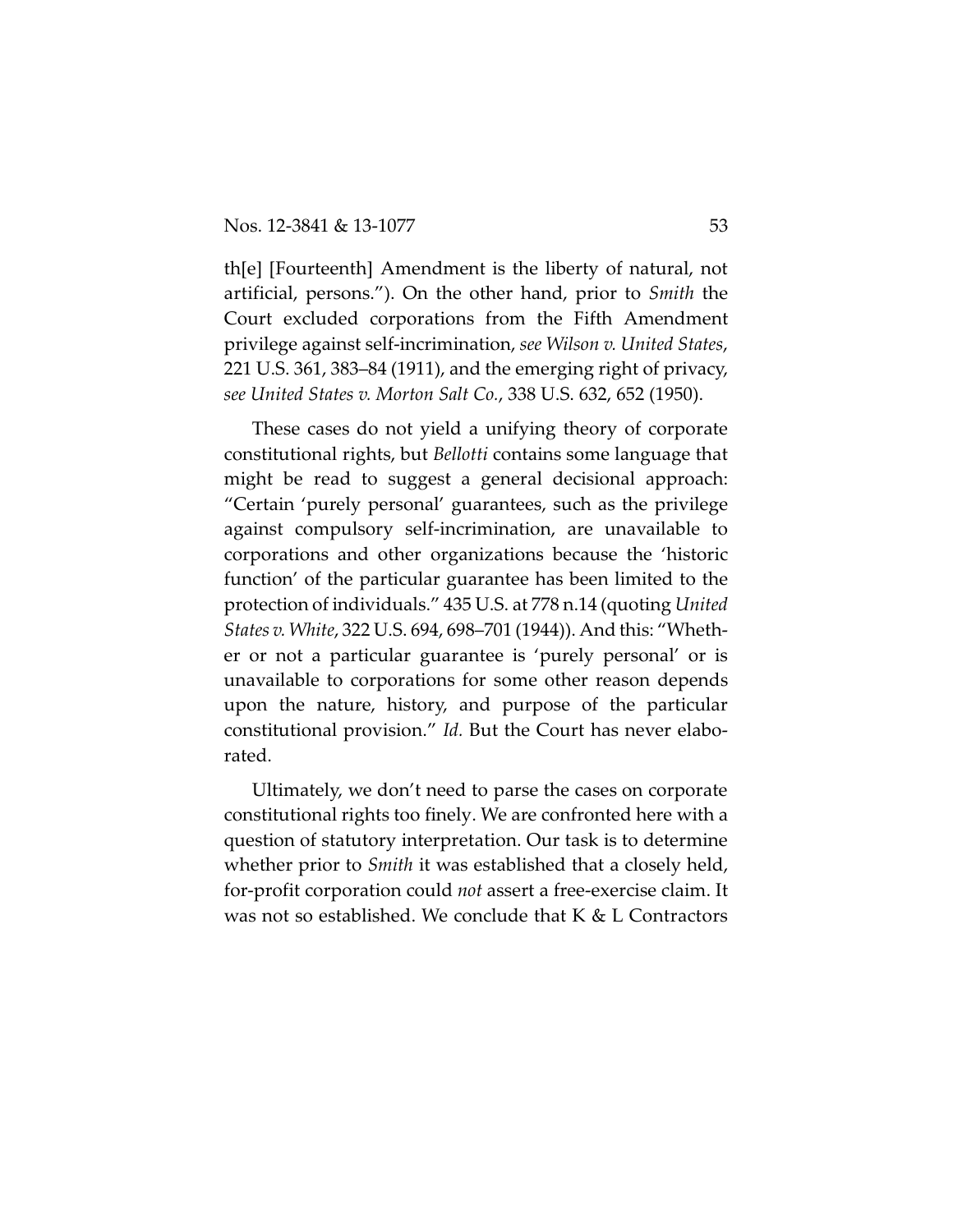and Grote Industries are "persons" within the meaning of RFRA. 17

### **2.** *Substantial Burden*

Our next question is whether the contraception mandate substantially burdens the plaintiffs' exercise of religion. Recall that "exercise of religion" means "*any* exercise of religion, *whether or not compelled by, or central to*, a system of religious belief." 42 U.S.C. § 2000cc-5(7)(A) (emphases added). At a minimum, a substantial burden exists when the government compels a religious person to "perform acts undeniably at odds with fundamental tenets of [his] religious beliefs." *Yoder*, 406 U.S. at 218. But a burden on religious exercise also arises when the government "put[s] substantial pressure on an adherent to modify his behavior and to violate his beliefs." *Thomas*, 450 U.S. at 718; *see also Nelson v. Miller*, 570 F.3d 868, 878 (7th Cir. 2009); *Koger v. Bryan*, 523 F.3d 789, 799 (7th Cir. 2008). Construing the parallel provision in RLUIPA, we have held that a law, regulation, or other governmental command

 $17$  We deal here with two corporations that are both closely held and managed by the families that own them. As we have explained, the Kortes and Grotes as controlling shareholders and directors set all company policy and personally direct the activities of their corporations; as such, they are in a position to operate their businesses in a manner that conforms to their religious commitments. The same normally will not be the case when it comes to large publicly traded corporations, two hallmarks of which are the separation of ownership from control and multimember boards of directors. *See* 1A WILLIAM MEADE FLETCHER, FLETCHER CYCLOPEDIA OF THE LAW OF CORPORATIONS § 70.10 (2006 rev.).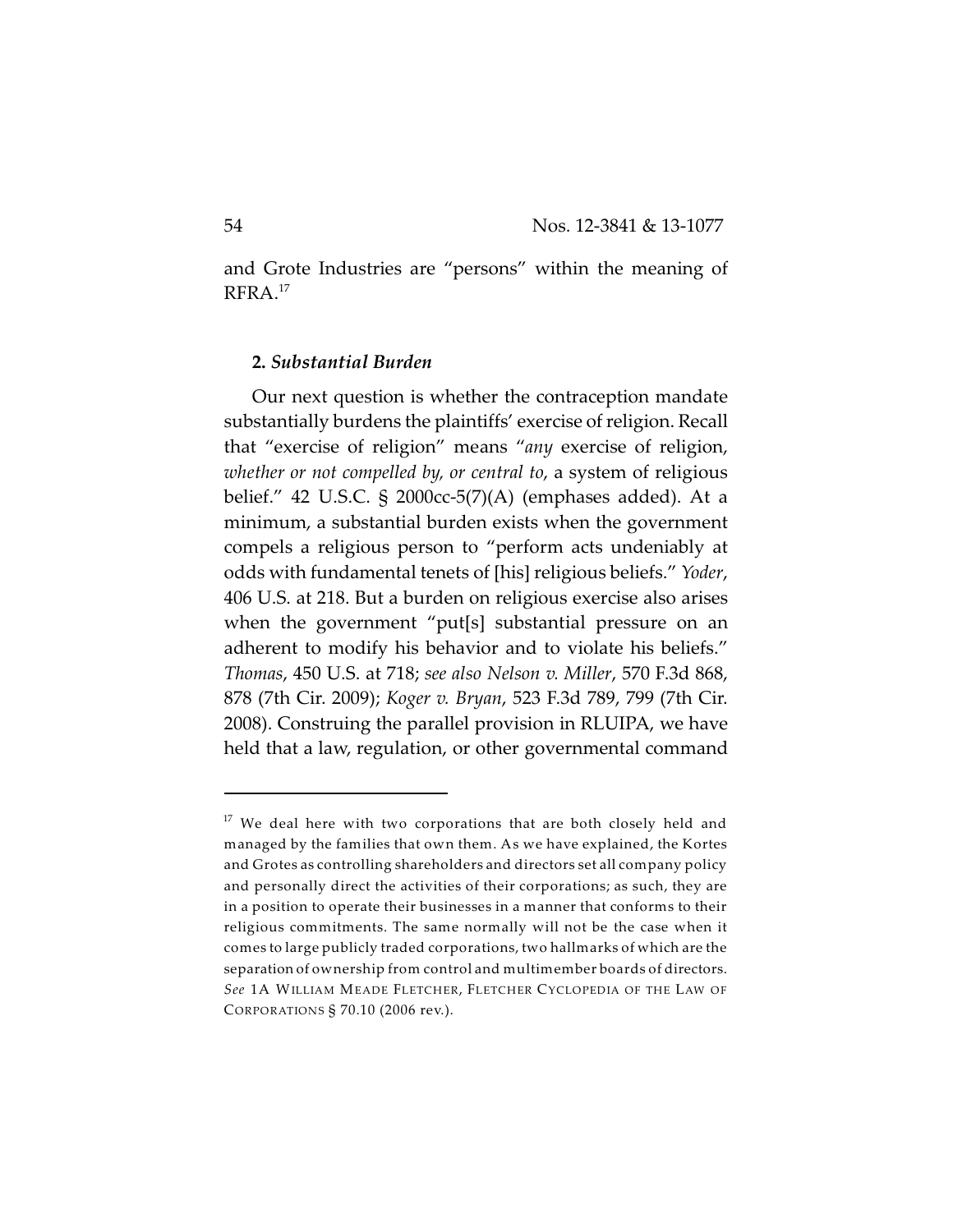substantially burdens religious exercise if it "bears direct, primary, and fundamental responsibility for rendering [a] religious exercise…effectively impracticable." *Civil Liberties for Urban Believers v. City of Chicago*, 342 F.3d 752, 761 (7th Cir. 2003). The same understanding applies to RFRA claims.

Importantly, the substantial-burden inquiry does *not* invite the court to determine the centrality of the religious practice to the adherent's faith; RFRA is explicit about that. And freeexercise doctrine makes it clear that the test for substantial burden does not ask whether the claimant has correctly interpreted his religious obligations. *See Lee*, 455 U.S. at 257; *Thomas*, 450 U.S. at 715–16. Indeed, that inquiry is prohibited. "[I]n this sensitive area, it is not within the judicial function and judicial competence to inquire whether the [adherent has] … correctly perceived the commands of [his] … faith. Courts are not arbiters of scriptural interpretation." *Thomas*, 450 U.S. at 716. It is enough that the claimant has an "honest conviction" that what the government is requiring, prohibiting, or pressuring him to do conflicts with his religion. *Id.*; *see also id.* at 715 ("Thomas drew a [religious] line, and it is not for us to say that the line he drew was an unreasonable one.").

Checking for sincerity and religiosity is important to weed out sham claims. The religious objection must be both sincere and religious in nature. *Cf. United States v. Seeger*, 380 U.S. 163, 184–86 (1965) (military-conscription exemption applies only to objections based on sincerely held religious beliefs as opposed to philosophical views or a personal moral code). These are factual inquiries within the court's authority and competence. But we agree with our colleagues in the Tenth Circuit that the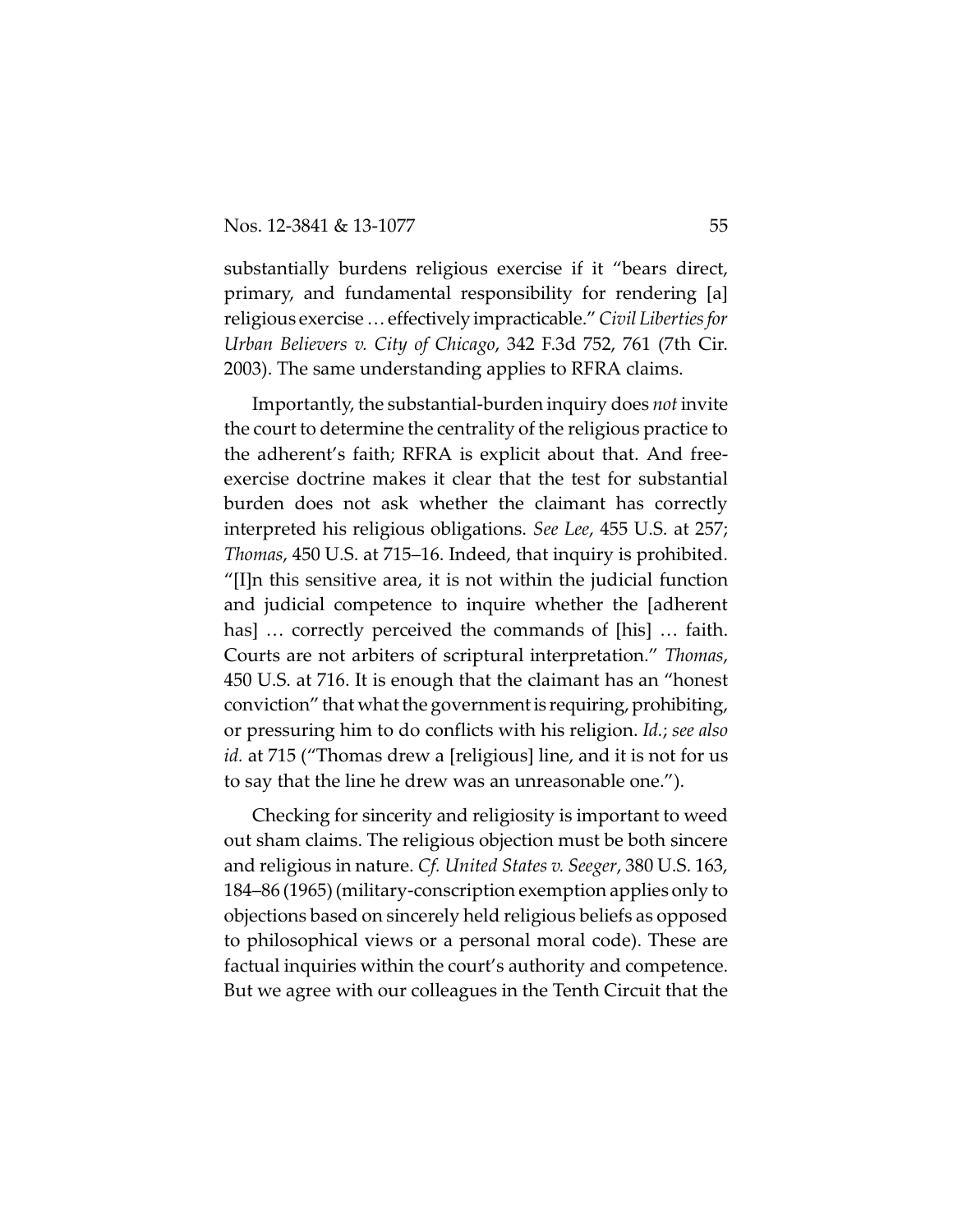substantial-burden test under RFRA focuses primarily on the "*intensity of the coercion* applied by the government to act contrary to [religious] beliefs." *Hobby Lobby*, 723 F.3d at 1137. Put another way, the substantial-burden inquiry evaluates the coercive effect of the governmental pressure on the adherent's religious practice and steers well clear of deciding religious questions.

On this understanding of substantial burden, there can be little doubt that the contraception mandate imposes a substantial burden on the plaintiffs' religious exercise. K & L Contractors and Grote Industries must pay \$100 per day per employee if they do not include coverage for contraception and sterilization in their employee health-care plans. The Kortes and the Grotes as corporate owners and managers must arrange for their companies to provide the mandated coverage. They object on religious grounds to doing so, explaining that providing this coverage would make them complicit in a grave moral wrong and would undermine their ability to give witness to the moral teachings of their church. No one questions their sincerity or the religiosity of their objection.<sup>18</sup>

 $18$  The Catholic Church's teaching on the sanctity of human life and the moral wrongfulness of contraception, abortion-inducing drugs, and sterilization is well documented, as is its doctrine of moral complicity and the requirements of Christian witness. *See* Pope John Paul II, *Evangelium Vitae* [The Gospel of Life] ¶¶ 58–62 (1995), *available at* http://www.vatican.va/ holy\_father/john\_paul\_ii/encyclicals/documents/hf\_jp-ii\_enc\_25031995\_ evangeliumvitae\_en.html; CATECHISM OF THE CATHOLIC CHURCH ¶¶ 2258, 2270–75, 2284–87, 2366, 2370, 2399 (2d ed. 1997); Pontifical Council for Justice and Peace, *Compendium of the Social Doctrine of the Church* ¶¶ 62–64, (continued...)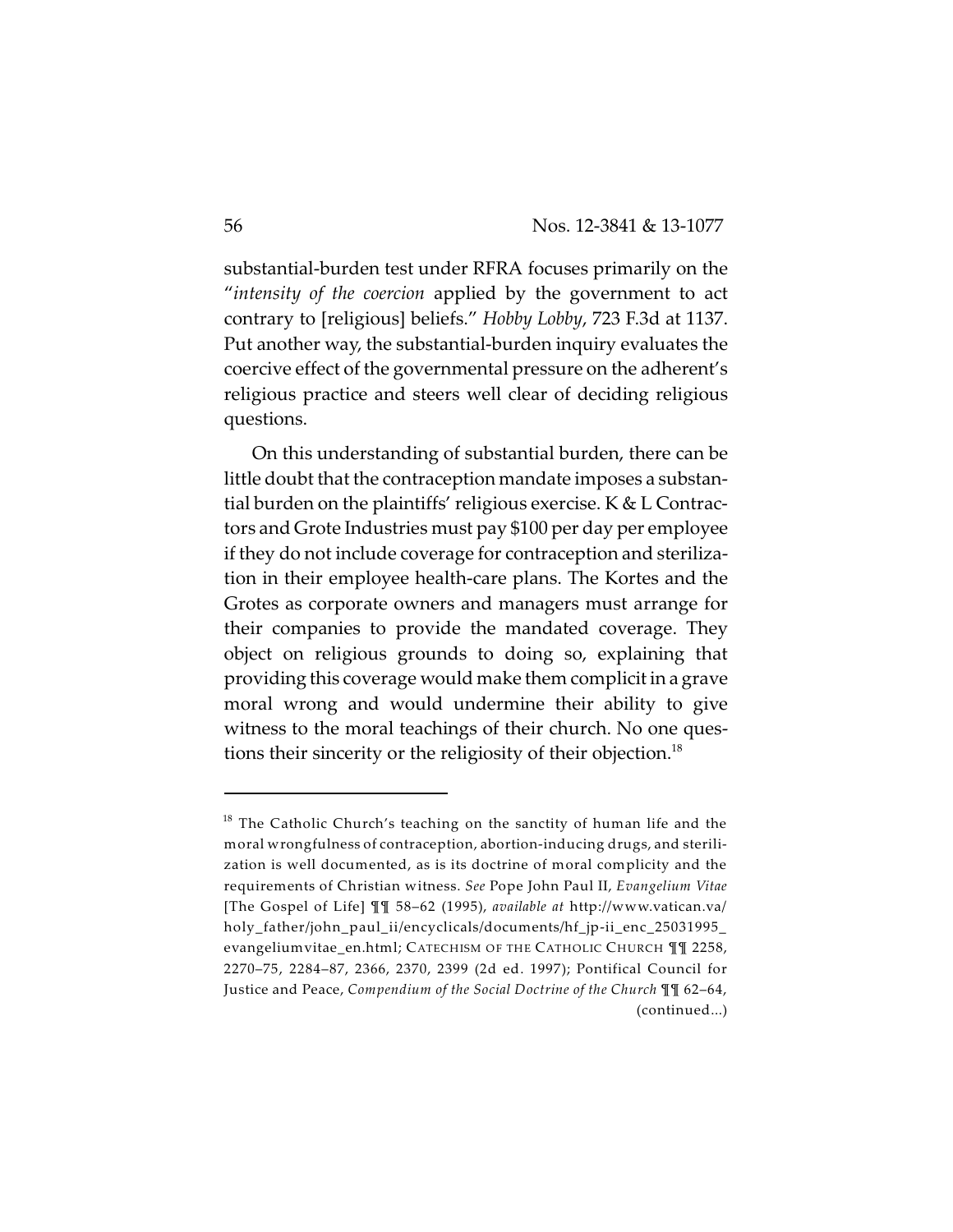In short, the federal government has placed enormous pressure on the plaintiffs to violate their religious beliefs and conform to its regulatory mandate. Refusing to comply means ruinous fines, essentially forcing the Kortes and Grotes to choose between saving their companies and following the moral teachings of their faith. This is at least as direct and substantial aburdenas the denial of unemployment compensation benefits in *Sherbert* and *Thomas*, and the obligation to withhold and pay Social Security taxes in *Lee*.

The government takes a different tack on this question, arguing that the mandate's burden on religious exercise is insubstantial because an employee's decision to use her insurance coverage to purchase contraception or sterilization services "cannot be attributed to" the Kortes or Grotes. In a different twist on the same argument, the government also insists that any burden on the plaintiffs' religious exercise is too "attenuated" to count as "substantial" because the provision of contraception coverage is several steps removed from an employee's independent decision to use contraception. For support the government relies on *Zelman v. Simmons-Harris*, 536 U.S. 639 (2002), and *Board of Regents of the University of Wisconsin System v. Southworth*, 529 U.S. 217 (2000). Neither case is relevant here.

 $18$  (...continued)

<sup>66–68,</sup> 230–33 (2005), *available at* www.vatican.va/roman\_curia/pontifical\_ councils/justpeace/documents/rc\_pc\_justpeace\_doc\_20060526\_compendiodott-soc\_en.html.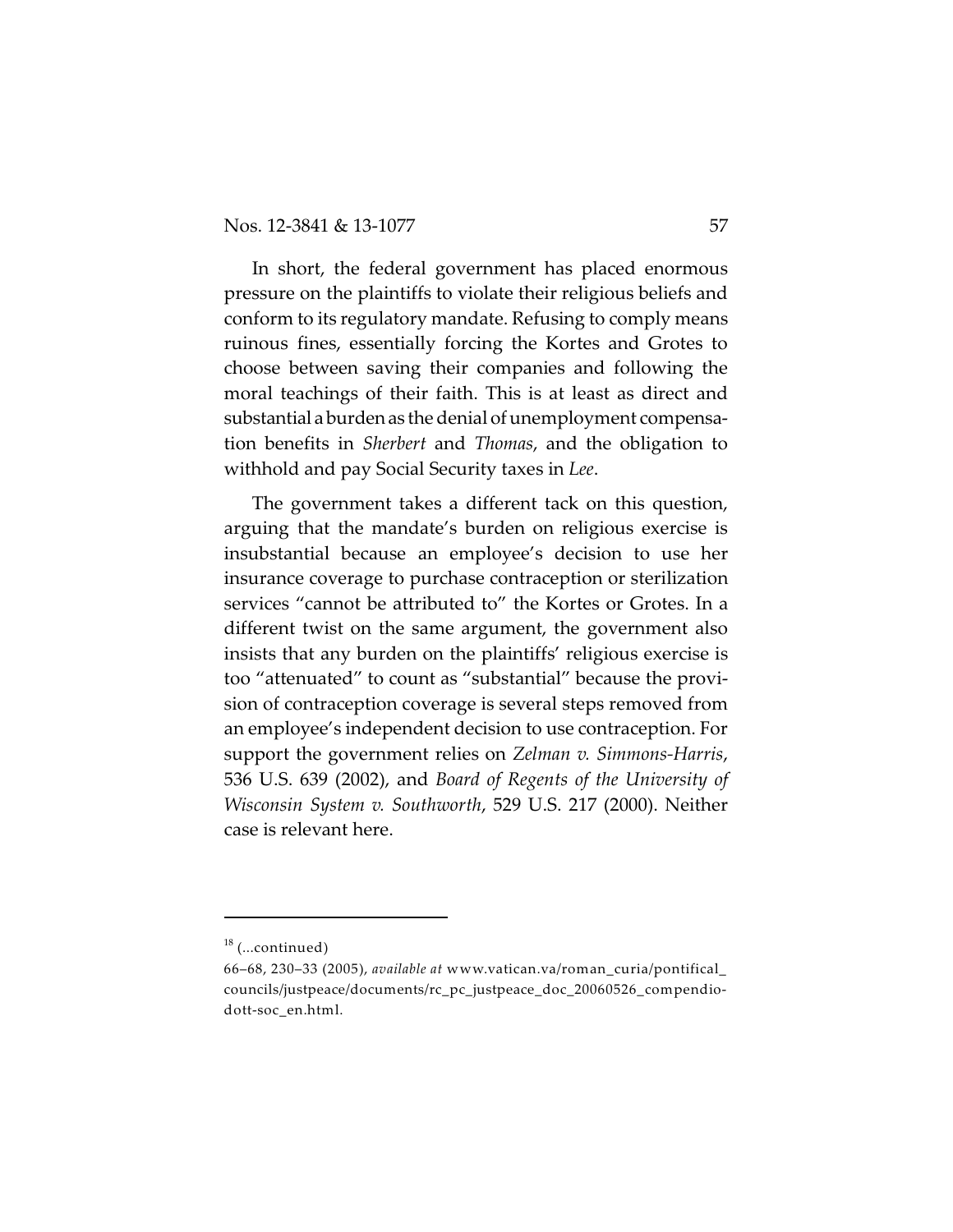*Zelman* upheld Ohio's school-voucher program against an Establishment Clause challenge because the public funds flowed to religious schools only through the private choice of the students' parents. 536 U.S. at 651–52. *Southworth* rejected a free-speech challenge to a public university's student-activity fee because the funds collected were allocated to student groupsonaviewpoint-neutral basis, removing " 'any mistaken impression that the [student groups] speak for the [u]niversity'" or the objecting student. 529 U.S. at 233 (quoting *Rosenberger v. Rector & Visitors of Univ. of Va.*, 515 U.S. 819, 841 (1993)). These cases raised questions about governmental endorsement of religion (*Zelman*) and unwanted speech (*Southworth*). The degree of separation between the government and the use of the funds was important to the constitutional analysis in each case, but it's not a relevant consideration here. $19$ 

Aside from its misplaced reliance on *Zelman* and *Southworth*, the government's insistence that the burden is trivial or nonexistent simply misses the point of this religious-

 $^{\rm 19}$  At oral argument the government suggested for the first time that granting a preliminary injunction against the contraception mandate might create Establishment Clause concerns. That was far too late in the litigation to raise the argument. The Supreme Court has rejected a facial Establishment Clause challenge to RLUIPA, the parallel—albeit narrower—statutory religious exemption applicable to the States. *See Cutter v. Wilkinson*, 544 U.S. 709, 720 (2005) ("[W]e hold that § 3 of RLUIPA fits within the corridor between the Religion Clauses: On its face, the Act qualifies as a permissible legislative accommodation of religion that is not barred by the Establishment Clause."). The government has not advanced an argument that applying RFRA in this context violates the Establishment Clause.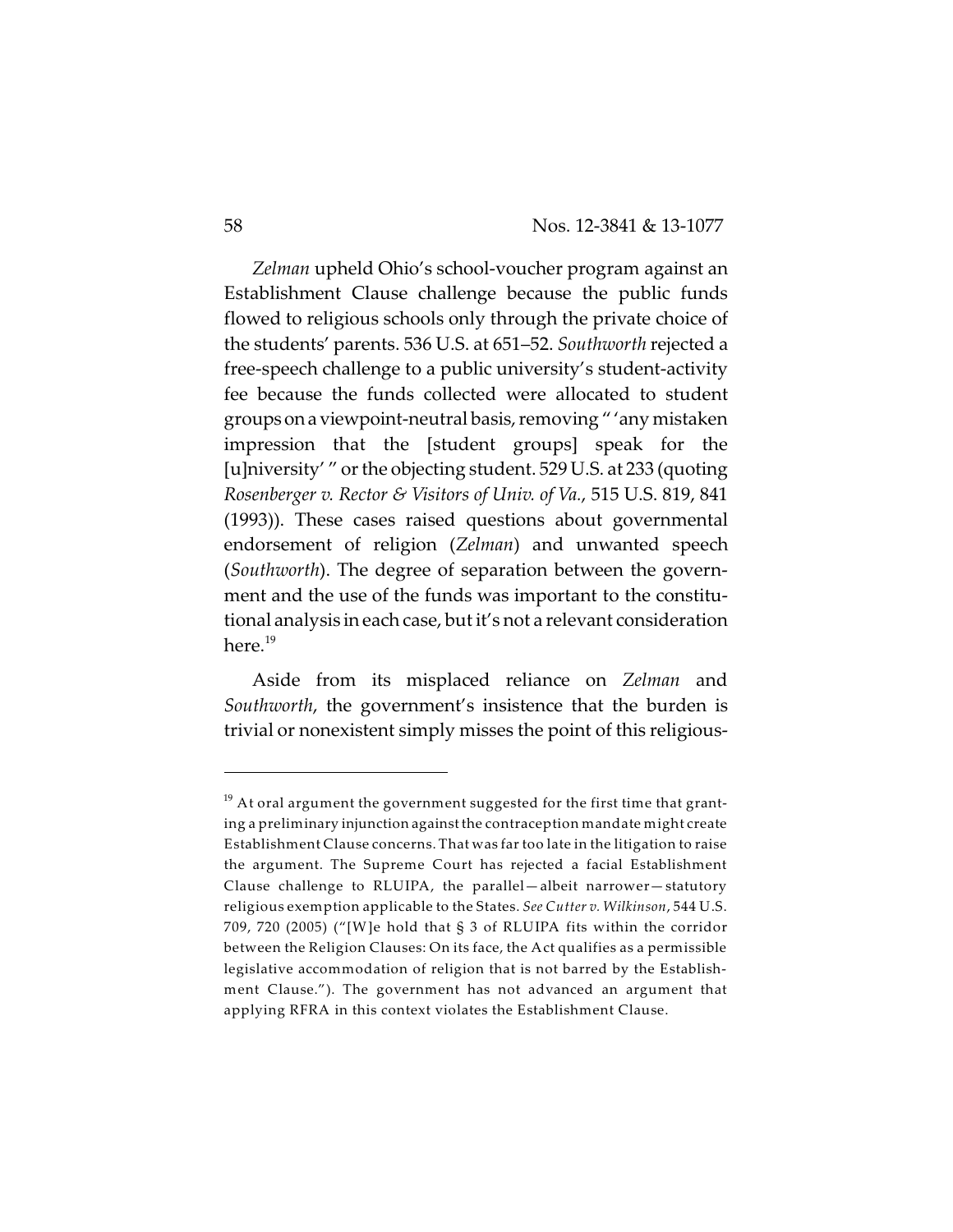liberty claim. The government focuses on the wrong thing—the employee's use of contraception—and addresses the wrong question—how many steps separate the employer's act of paying for contraception coverage and an employee's decision to use it.

To the first point: Although the plaintiffs object on religious grounds to the use of contraception, abortifacient drugs, and sterilization, it goes without saying that they may neither inquire about nor interfere with the private choices of their employees on these subjects. They can and do, however, object to being forced to provide insurance coverage for these drugs and services in violation of their faith. As we explained in our order granting an injunction pending appeal, "[t]he religiousliberty violation at issue here inheres in the *coerced coverage* of contraception, abortifacients, sterilization, and related services, *not*—or perhaps more precisely, *not only*—in the later purchase or use of contraception or related services." *Korte*, 2012 WL 6757353, at \*3.

The government's "attenuation" argument posits that the mandate is too loosely connected to the use of contraception to be a substantial burden on religious exercise. Because several independent decisions separate the employer's act of providing the mandated coverage from an employee's eventual use of contraception, any complicity problem is insignificant or nonexistent. This argument purports to resolve the religious question underlying these cases: Does providing this coverage impermissibly assist the commission of a wrongful act in violation of the moral doctrines of the Catholic Church? No civil authority can decide that question.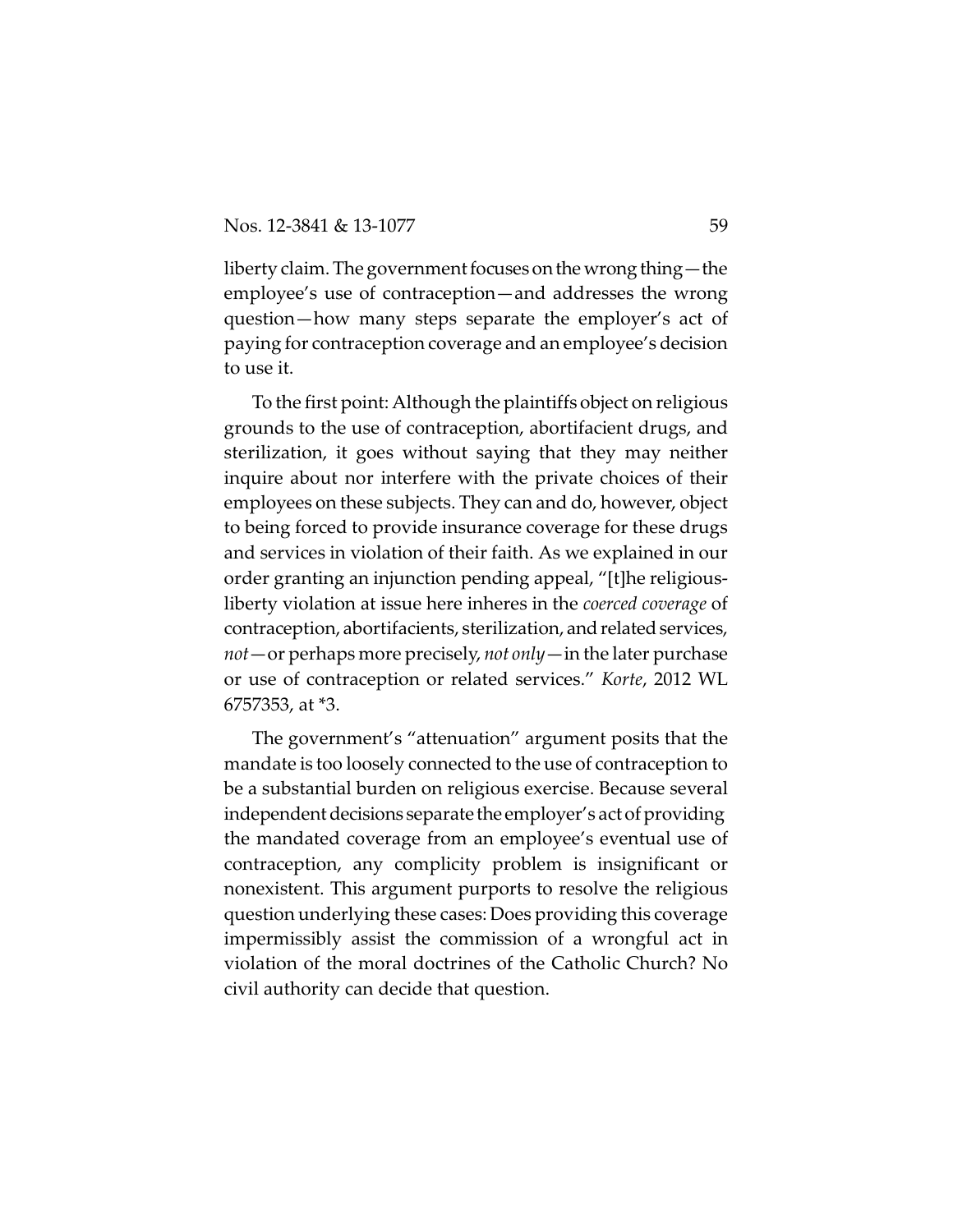To repeat, the judicial duty to decide substantial-burden questions under RFRA does not permit the court to resolve religious questions or decide whether the claimant's understanding of his faith is mistaken. *Lee*, 455 U.S. at 257; *Thomas*, 450 U.S. at 715–16. The question for us is not whether compliance with the contraception mandate can be reconciled with the teachings of the Catholic Church. That's a question of religious conscience for the Kortes and the Grotes to decide. They have concluded that their legal and religious obligations are incompatible: The contraception mandate forces them to do what their religion tells them they must not do. That qualifies as a substantial burden on religious exercise, properly understood.

The plaintiffs have established a prima facie case under RFRA. The government must justify the mandate under the compelling-interest test.

### **3.** *Compelling-Interest Test*

RFRA requires the government to shoulder the burden of demonstrating that applying the contraception mandate "is the least restrictive means of furthering [a] compelling governmental interest." 42 U.S.C. § 2000bb-1(b). The Supreme Court has instructed us to look beyond "broadly formulated interests justifying the general applicability of government mandates" and "scrutinize[] the asserted harm of granting specific exemptions to particular religious claimants." *O CentroEspirita*, 546 U.S. at 431. In other words, under RFRA's version of strict scrutiny, the government must establish a compelling and specific justification for burdening *these* claimants.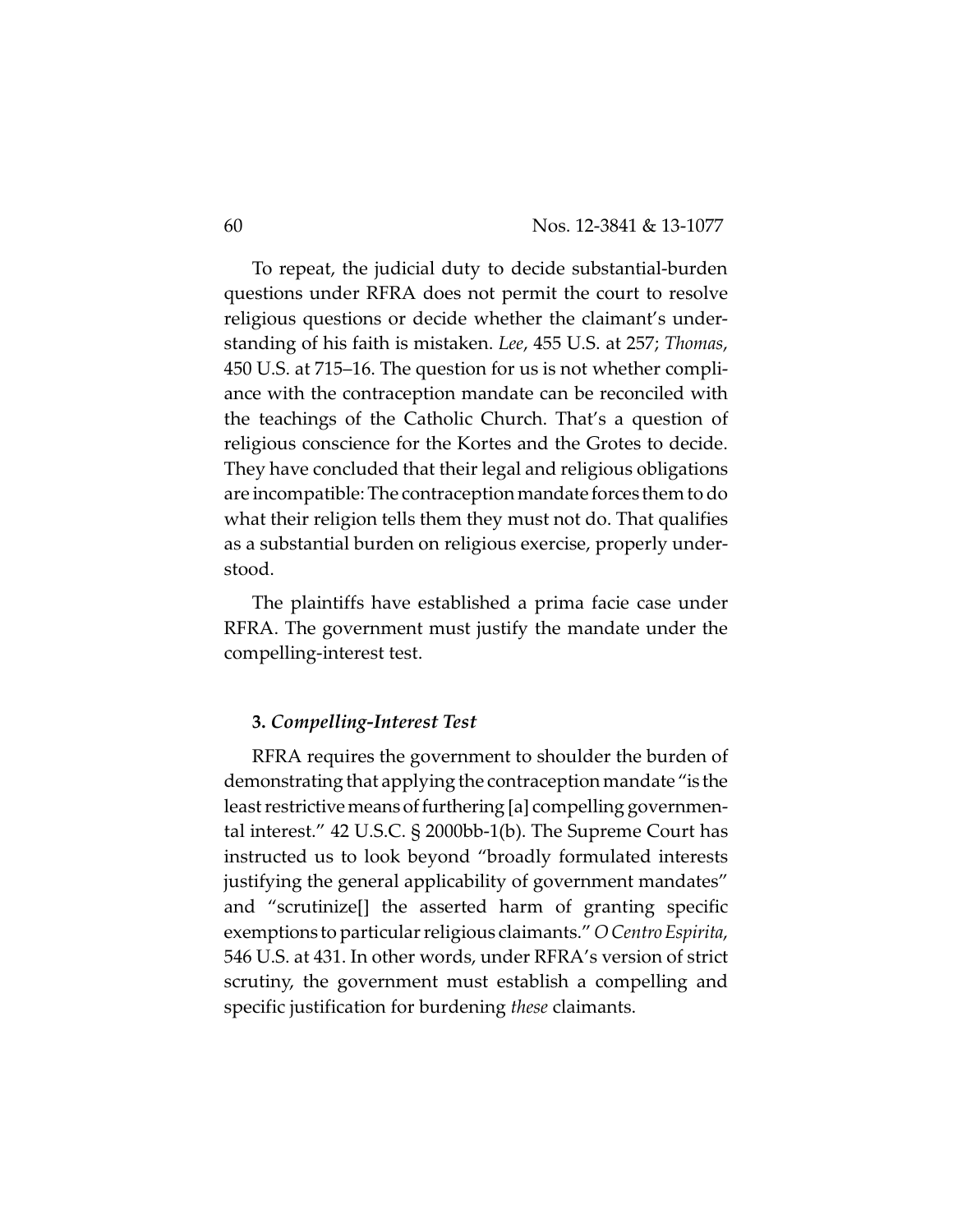The compelling-interest test generally requires a "high degree of necessity." *Brown v. Entm't Merchs. Ass'n*, 131 S. Ct. 2729, 2741 (2011). The government must "identify an 'actual problem' in need of solving, and the curtailment of [the right] must be actually necessary to the solution." *Id.* at 2738 (citations omitted). In the free-exercise context, "only those interests of the highest order and those not otherwise served can overbalance legitimate claims to the free exercise of religion." *Yoder*, 406 U.S. at 215. "[I]n this highly sensitive constitutional area, only the gravest abuses, endangering paramount interests, give occasion for permissible limitation … ." *Sherbert*, 374 U.S. at 406 (internal quotation marks and alteration omitted). The regulated conduct must "pose[] some substantial threat to public safety, peace[,] or order." *Id.* at 403. Finally, "a law cannot be regarded as protecting an interest of the highest order … when it leaves appreciable damage to that supposedly vital interest unprohibited." *Lukumi*, 508 U.S. at 547 (internal quotation marks omitted).

The government identifies two public interests—"public health" and "gender equality" — and argues that the contraception mandate furthers these interests by reducing unintended pregnancies, achieving greater parity in health-care costs, and promoting the autonomy of women both economically and in their reproductive capacities. This argument seriously misunderstands strict scrutiny. By stating the public interests so generally, the government guarantees that the mandate will flunk the test. Strict scrutiny requires a substantial congruity—a close "fit"—between the governmental interest and the means chosen to further that interest. Stating the governmental interests at such a high level of generality makes it impossible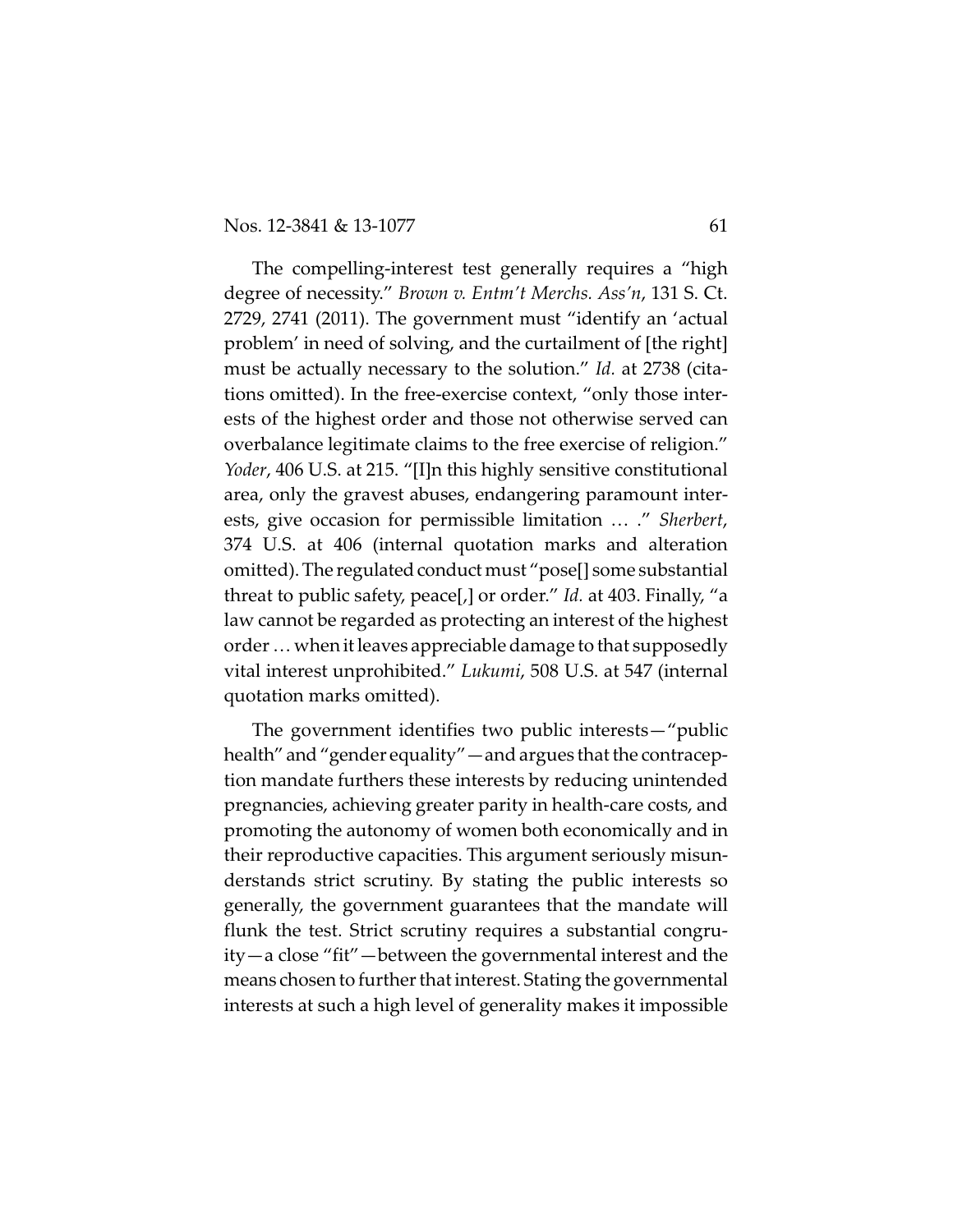to show that the mandate is the least restrictive means of furthering them. There are many ways to promote public health and gender equality, almost all of them less burdensome on religious liberty.

We will translate a bit. The apparent aim of the mandate is to broaden access to free contraception and sterilization so that women might achieve greater control over their reproductive health. We accept this as a legitimate governmental interest. Whether it qualifies as an interest of surpassing importance is both contestable and contested.

In *Lee* the Supreme Court held that the sound financial administration of the Social Security system was a sufficiently compelling interest to override a religious objection to withholding Social Security taxes. 455 U.S. at 260. The government has not explained why free contraception deserves to be ranked as a governmental interest akin to the Social Security system in order of importance to the public good. Let's assume for the sake of argument that it is. Even with that generous assist, the government has not come close to carrying its burden of demonstrating that it cannot achieve its policy goals in ways less damaging to religious-exercise rights.

Indeed, the government has not even tried to satisfy the least-restrictive-means component of strict scrutiny, perhaps because it is nearly impossible to do so here. The regulatory scheme grandfathers, exempts, or "accommodates" several categories of employers from the contraception mandate and does not apply to others (those with fewer than 50 employees). Since the government grants so many exceptions already, it can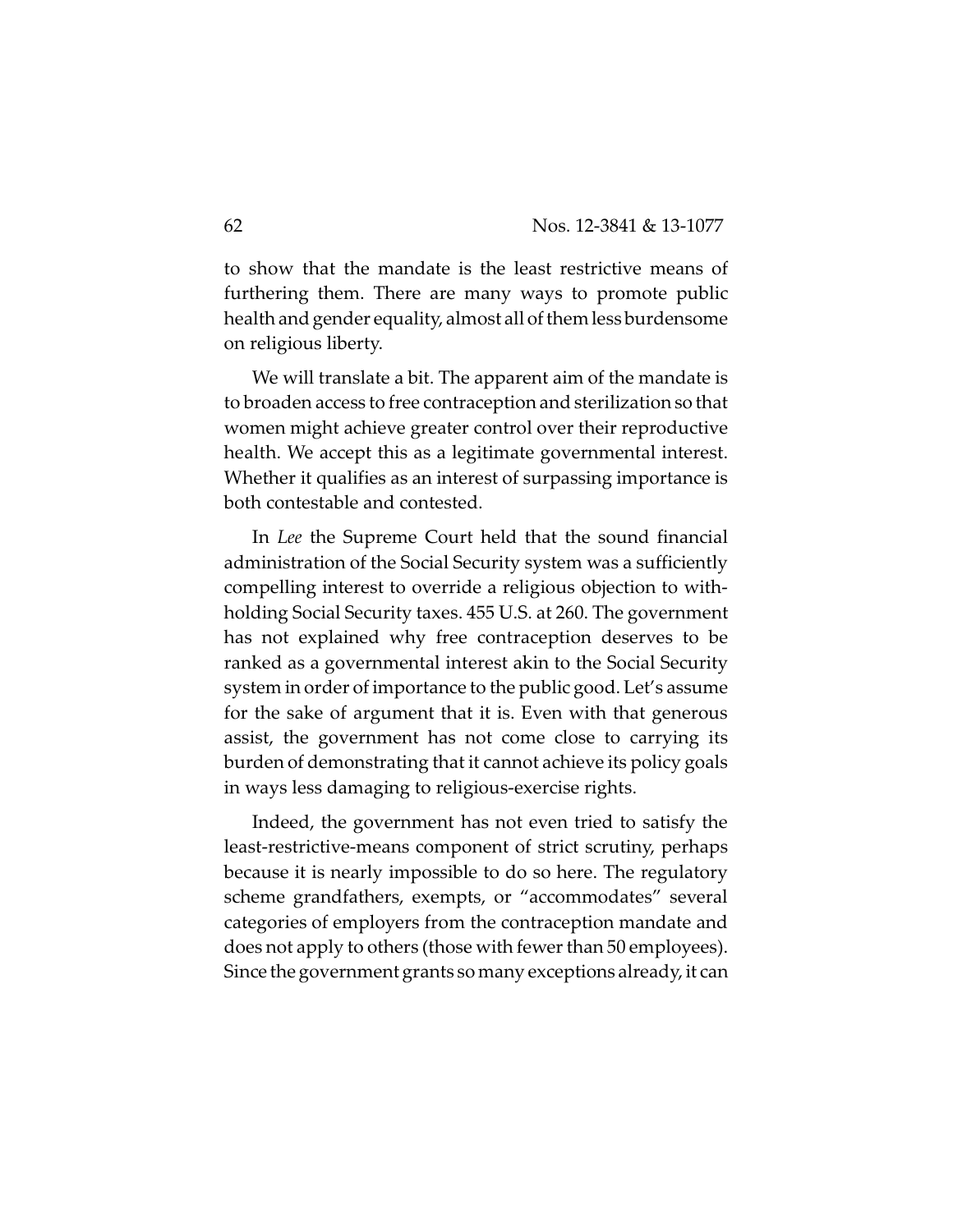hardly argue against exempting these plaintiffs.<sup>20</sup> Moreover, there are many ways to increase access to free contraception without doing damage to the religious-liberty rights of conscientious objectors. The plaintiffs have identified a few: The government can provide a "public option" for contraception insurance; it can give tax incentives to contraception suppliers to provide these medications and services at no cost to consumers; it can give tax incentives to consumers of contraception and sterilization services. No doubt there are other options.

The government has no real response to this argument. It has not made *any* effort to explain how the contraception mandate is the least restrictive means of furthering its stated goals of promoting public health and gender equality. We noted this shortcoming in our orders granting injunctions pending appeal. *See Grote*, 708 F.3d at 855; *Korte*, 2012 WL 6757353, at \*4. In light of this observation, we might have expected a better effort in the government's merits briefing. We did not get it. The best the government could do was to insist that the least-restrictive-means test "has never been interpreted to require the government to subsidize private religious practices."

That's just an evasion of RFRA. Lifting a regulatory burden is not necessarily a subsidy, and it's not a subsidy here. The plaintiffs are not asking the government to pay for anything.

 $^{\rm 20}$  In contrast, in *Lee* the Social Security exemption for self-employed religious persons was extremely narrow. *See United States v. Lee*, 455 U.S. 252, 255–56 (1982).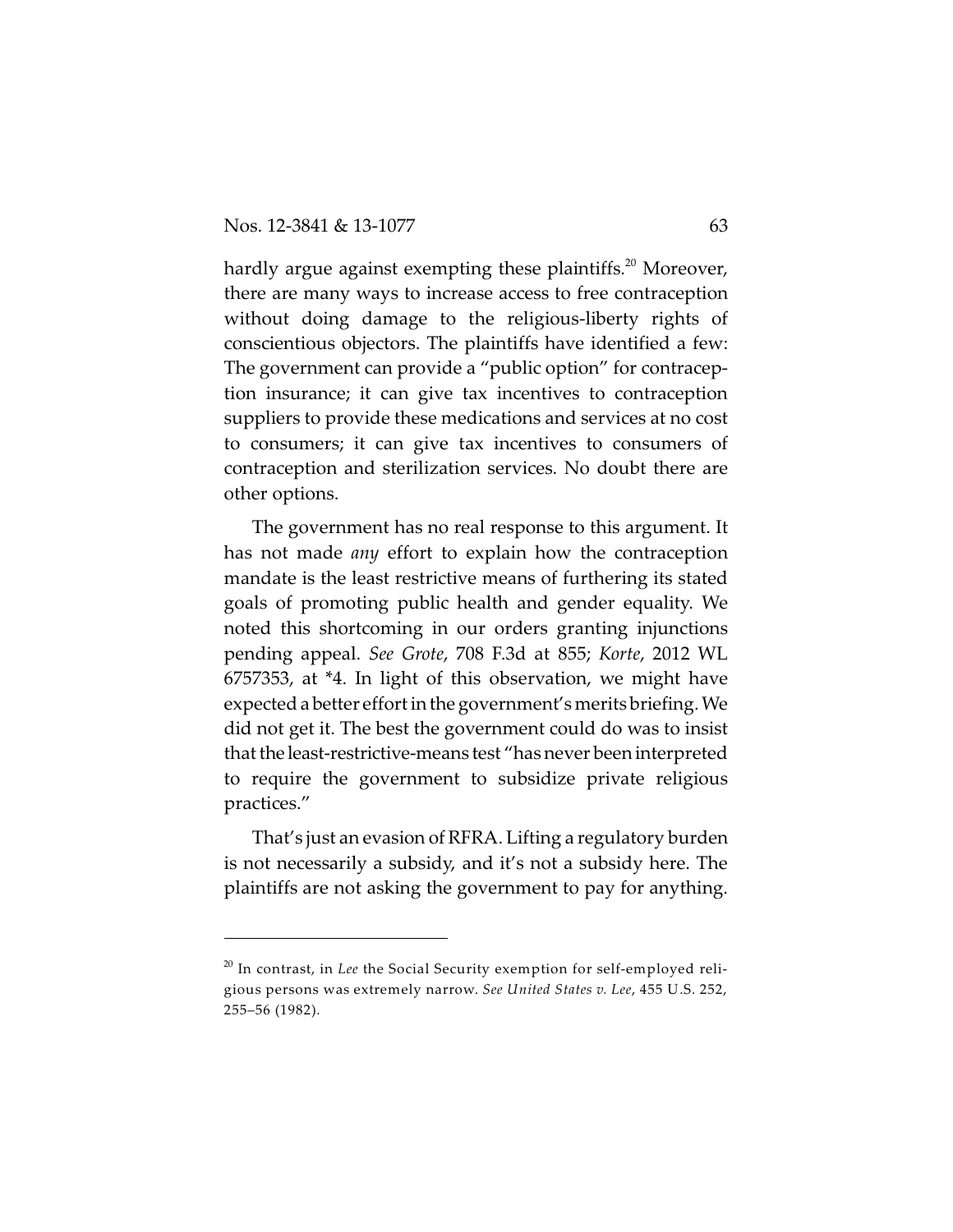They are asking for relief from a regulatory mandate that coerces *them* to pay for something—insurance coverage for contraception—on the sincere conviction that doing so violates their religion. They have made a strong case that RFRA entitles them to that relief.

Our conclusion aligns us with the Tenth Circuit majority and Judge Jordan in dissent in the Third Circuit, *Hobby Lobby*, 723 F.3d at 1137–44; *Conestoga Wood Specialties*, 724 F.3d at 407–15 (Jordan, J., dissenting), and in some respects with the majority opinion in the D.C. Circuit, *Gilardi*, 2013 WL 5854246, at \*7–15. The Third Circuit analyzed the identical issues very differently, concluding that "a for-profit, secular corporation cannot engage in the exercise of religion," and its owners "do not have viable claims" against the contraception mandate because the mandate "does not actually require [them] to do anything." *Conestoga Wood Specialties*, 724 F.3d at 388–89. The Sixth Circuit reached a similar conclusion. *Autocam*, 730 F.3d at 624 ("The decision to comply with the mandate falls on Autocam, not the Kennedys."); *id.* at 627 ("Congress did not intend the term 'person' to cover entities like Autocam when it enacted RFRA."). For reasons that should be obvious by now, we respectfully disagree.

### **III. Conclusion**

For the foregoing reasons, we REVERSE and REMAND with instructions to enter preliminary injunctions barring enforcement of the contraception mandate against the plaintiffs.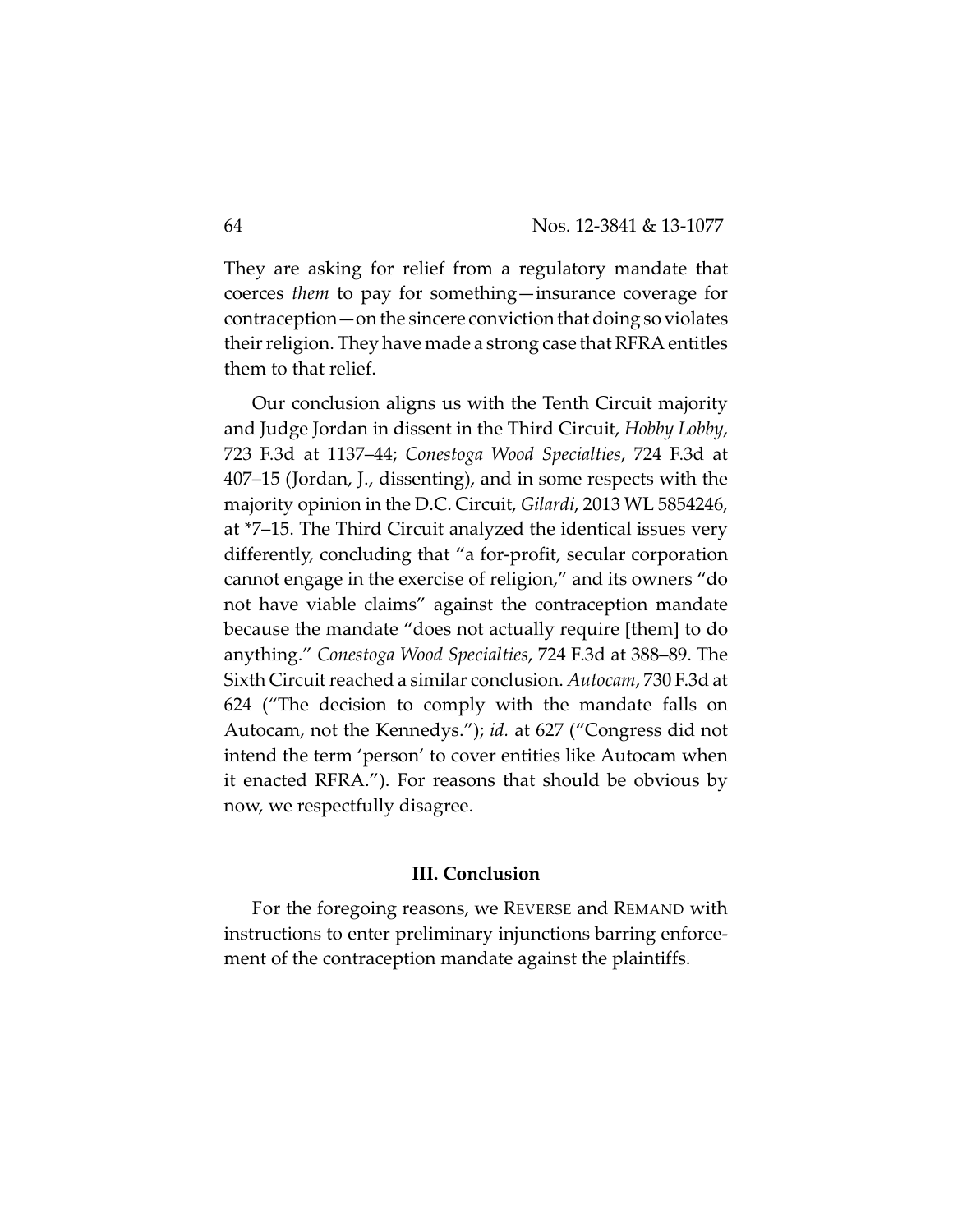ROVNER, *Circuit Judge,* dissenting. The court's holding in these cases is as remarkable for its reasoning as for its result. The Kortes and the Grotes are business owners: Korte & Luitjohan Contractors is a construction firm, and Grote Industries manufactures motor vehicle turn signals, reflectors, emergency lighting, and other safety systems. Neither company has a declared religious purpose or mission. Both are subject to the full range of regulatory demands and constraints that government imposes on all such businesses. These include the Affordable CareAct's (ACA's) requirement that employers provide comprehensive health insurance to their employees that includes fully subsidized access to contraceptive care for women who choose to use it. The Kortes and the Grotes are Catholic and, consistent with the teachings of their religion, view the use of contraceptives as immoral. Invoking the Religious Freedom Restoration Act of 1993, 42 U.S.C. § 2000bb-1 ("RFRA"), they object to the contraception mandate of the ACA as a substantial burden on their right to the free exercise of religion.

In exempting (preliminarily) the two corporations from the contraception mandate, the court equates the business activities of these secular, for-profit firms with the religious exercise of its owners. Because the Kortes and the Grotes declare that they run the corporations in a manner consistent with their religious beliefs, the court views the burdens that government imposes on the corporations and the company health plans as burdens on the religious consciences and exercise of the individual owners. Not only that: the court attributes to the corporations religious exercise rights of their own, rights that the companies themselves can assert, as informed by the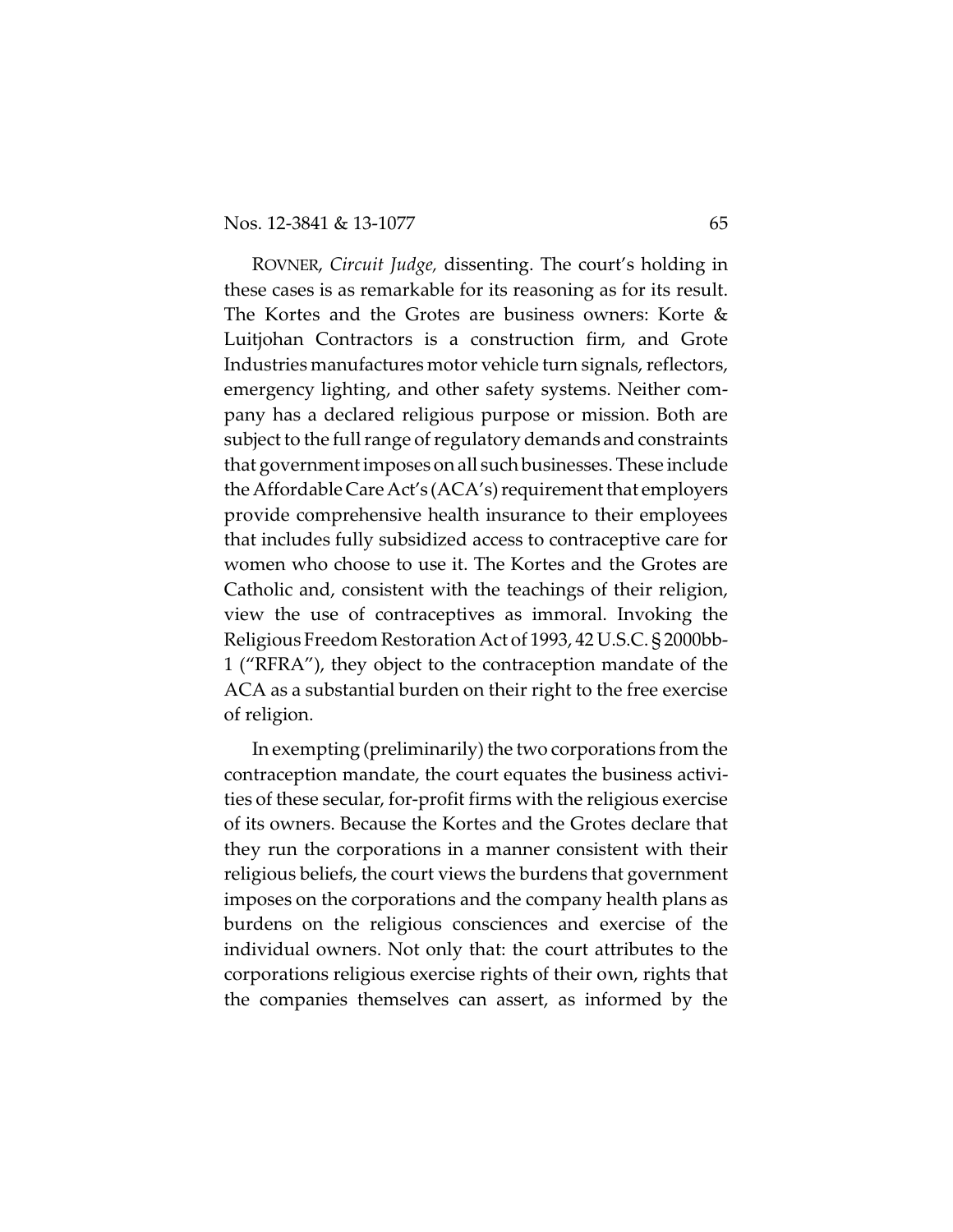religious beliefs of their owners. Because the Kortes and the Grotes oppose the use of contraception, the companies' obligation to include contraceptive coverage in their workplace health insurance plans is understood as a burden on the owners' free exercise rights and in turn on the companies' free exercise rights. The court declares off-limits any inquiry into the nature and degree of the burden imposed on these rights; instead, rewriting both the terms of RFRA and free exercise clause jurisprudence, the court declares it sufficient that the ACA compels the two corporations to comply with a requirement to which its owners object on religious grounds. Thus reasoning that the contraceptive mandate substantially burdens the free exercise rights of the individuals and their companies, the court then subjects the mandate to strict scrutiny and concludes that it fails that demanding standard.

So it is that, in the name of free exercise of religion, the court has relieved two secular corporations from a statutory obligation to provide health insurance to their employees that includes coverage of contraceptive care for the companies' female employees. Realistically, the only religious interests at stake are those of the corporations' owners—their faith is the source of the objection to contraception. Yet the Affordable Care Act in no way imposes on their beliefs, their worship activities, or the conduct of their personal lives. They need not use, endorse, or dispense contraception; they remain free to speak out against the use of contraception whenever and wherever they wish. In short, their own exercise of religion is wholly undisturbed.Itis the corporations, as employers, which shoulder the obligations imposed by the ACA; and they need not say or do anything with respect to contraception beyond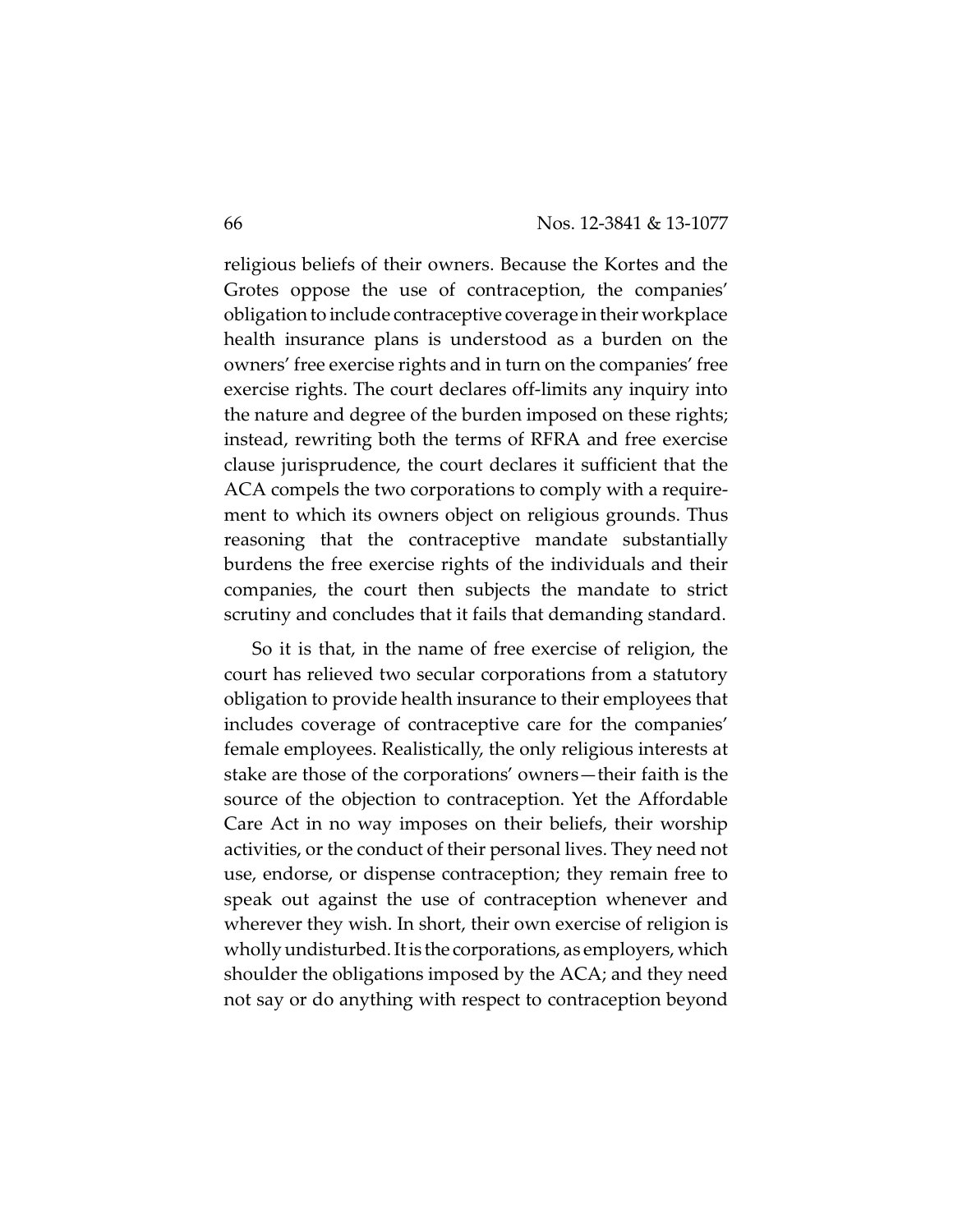including it among the countless other medical goods and services covered by their employee health plans. The plaintiffs nonetheless object to this as facilitating the use of contraception. I would characterize it as facilitating an employee's choice to use contraception. An employee's choice may be inconsistent with the owners' religious beliefs, but it is not the owners' choice, and it does not substantially burden the exercise of their religious freedoms.

My esteemed colleagues have made the best case possible for the notion that the contraception mandate interferes with the plaintiffs' free exercise rights; but I believe the court's holding and rationale represent an unprecedented and unwarranted re-conception of both what the free exercise of religion entails and what constitutes a substantial burden on that exercise. The court extends a highly personal right to a secular corporation, a man-made legal fiction that has no conscience enabling belief or worship. It then deems a corporation's duty to cover contraceptive care as an impermissible burden on the religious rights of both the corporation and its owners. It does so without considering the directness and degree of the burden on the plaintiffs' right to the free exercise of their religion, in contravention of the plain terms of RFRA, which proscribes only substantial burdens on that right. And it permits the plaintiffs to invoke their free exercise rights offensively rather than defensively, in a way that circumscribes the rights Congress has given to employees, by permitting the corporate employers to rewrite the terms of the statutorilymandated health plans they provide to their employees. As a result, employees are left without a highly important form of insurance coverage that Congress intended them to have.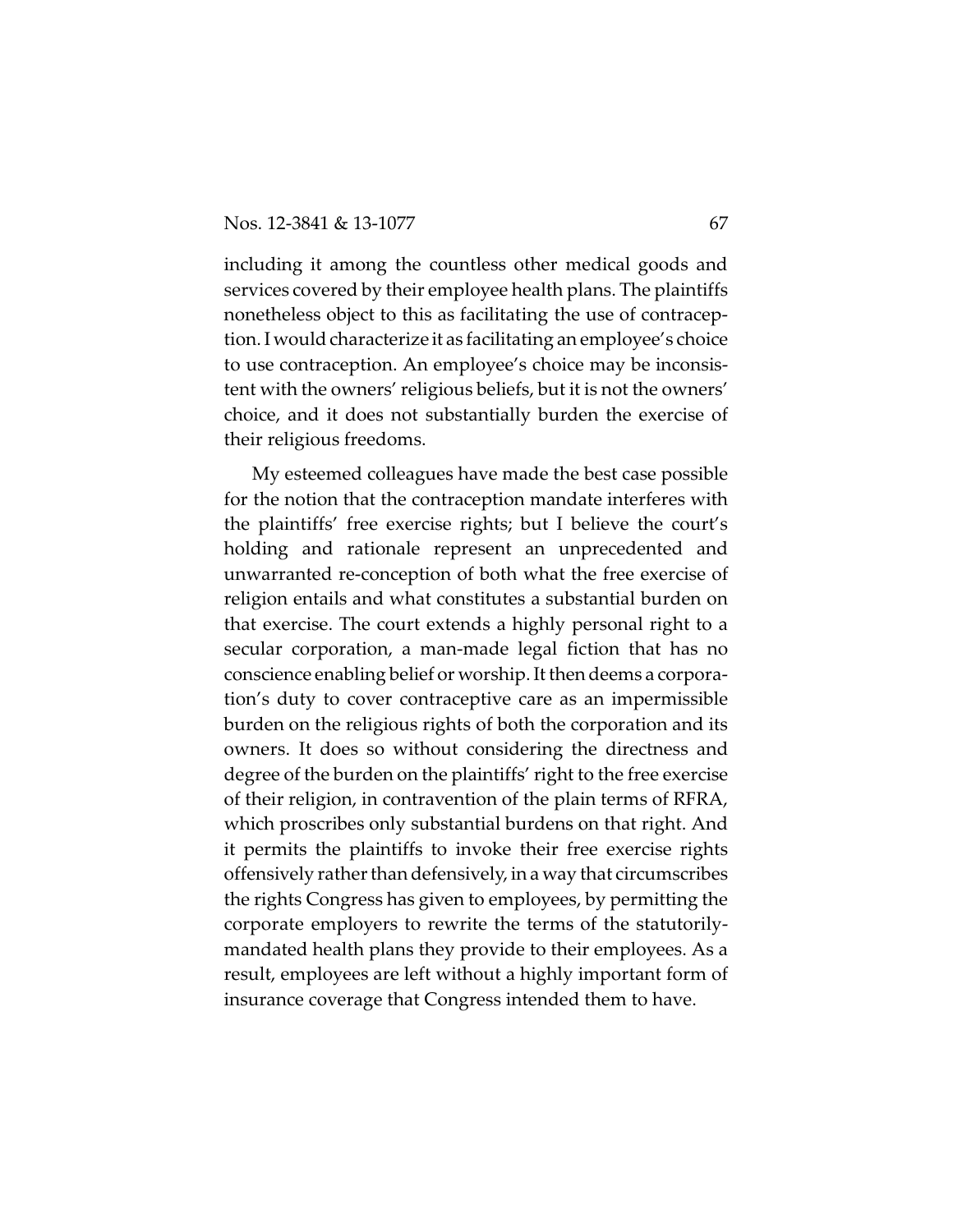**1.**

In order to place today's decision and its import in a broader perspective, I want to begin my analysis by posing several hypotheticals illustrating how the court's ruling in this case might play out in other factual scenarios. Part of our responsibility as an appellate court is to consider the ramifications our precedents will have for other cases and litigants. Contraception is the current focus of nationwide litigation challenging the ACA's employer mandate; and because the duty to include coverage for contraceptives in employee health plans implicates women, sexuality, and reproduction as well as religion, one might be tempted to assume that the issues raised in this case and the court's holding are confined, if not to the facts in this case, then to a narrow range of circumstances. But, as the court points out, RFRA applies to "all Federal law, and the implementation of that law, whether statutory or otherwise, and whether adopted before or after" RFRA's effective date. 42 U.S.C. § 2000bb-3(a); *ante* at 33. The court's holding today has the potential to reach far beyond contraception and to invite employers to seek exemptions from any number of federally-mandated employee benefits to which an employer might object on religious grounds. The following three hypotheticals are intended to show why I think this might be so. The names and facts in these hypotheticals are of my own invention; the legal provisions are not.

1. Tom Smith is the sole owner and chief executive officer of TS-Co, a software company that employs more than 50 people and is therefore subject to the ACA. TS-Co sponsors a self-insured health care plan for its employees. Joe Wilson is an employee of TS-Co who suffers from Amyotrophic Lateral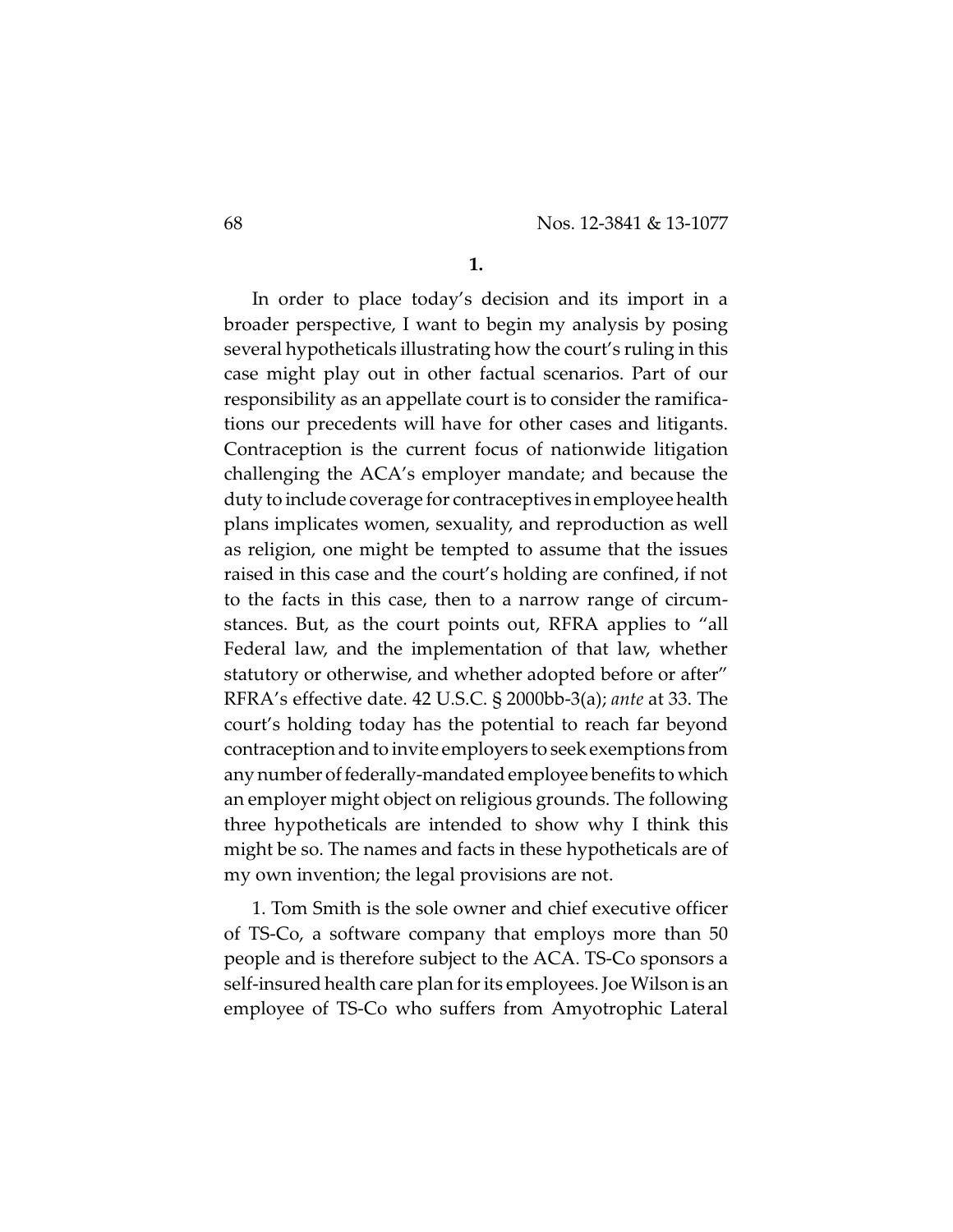Sclerosis, or ALS, commonly known as Lou Gehrig's Disease. ALS is a progressive neurodegenerative disease that affects nerve cells in the brain and spinal cord; the disease destroys motor neurons and with them the ability of the brain to initiate and control muscle function. Eventually, the disease leads to total paralysis. Most people with ALS die of respiratory failure or pneumonia, typically within three to five years of the onset of symptoms.

From another TS-Co employee, Smith learns that Wilson has been accepted into a clinical trial testing the effectiveness of an embryonic stem-cell therapy on ALS. Smith is a devout Methodist who shares the United Methodist Church's disapproval of research and therapies based on stem cells derived from human embryos. Smith does not wish to manage his company's benefit plan in a way that conflicts with his religious beliefs; although he is concerned for Wilson's health, he is adamantly opposed to facilitating the use of embryonic stem cells in any way. He thinks it unlikely that the company health plan will pay for the care Wilson will receive during his participation in the clinical trial, but when he raises the issue with the plan administrator, he learns that under section 1201 of the ACA (which in turn created a new section 2709 of the Public Health Service Act ("PHA")), the health plan must cover the costs of routine patient care associated with clinical trials involving treatments for cancer and other life-threatening conditions. *See* 42 U.S.C. § 300gg-8. In this way, the ACA was meant to expand patient access to and participation in such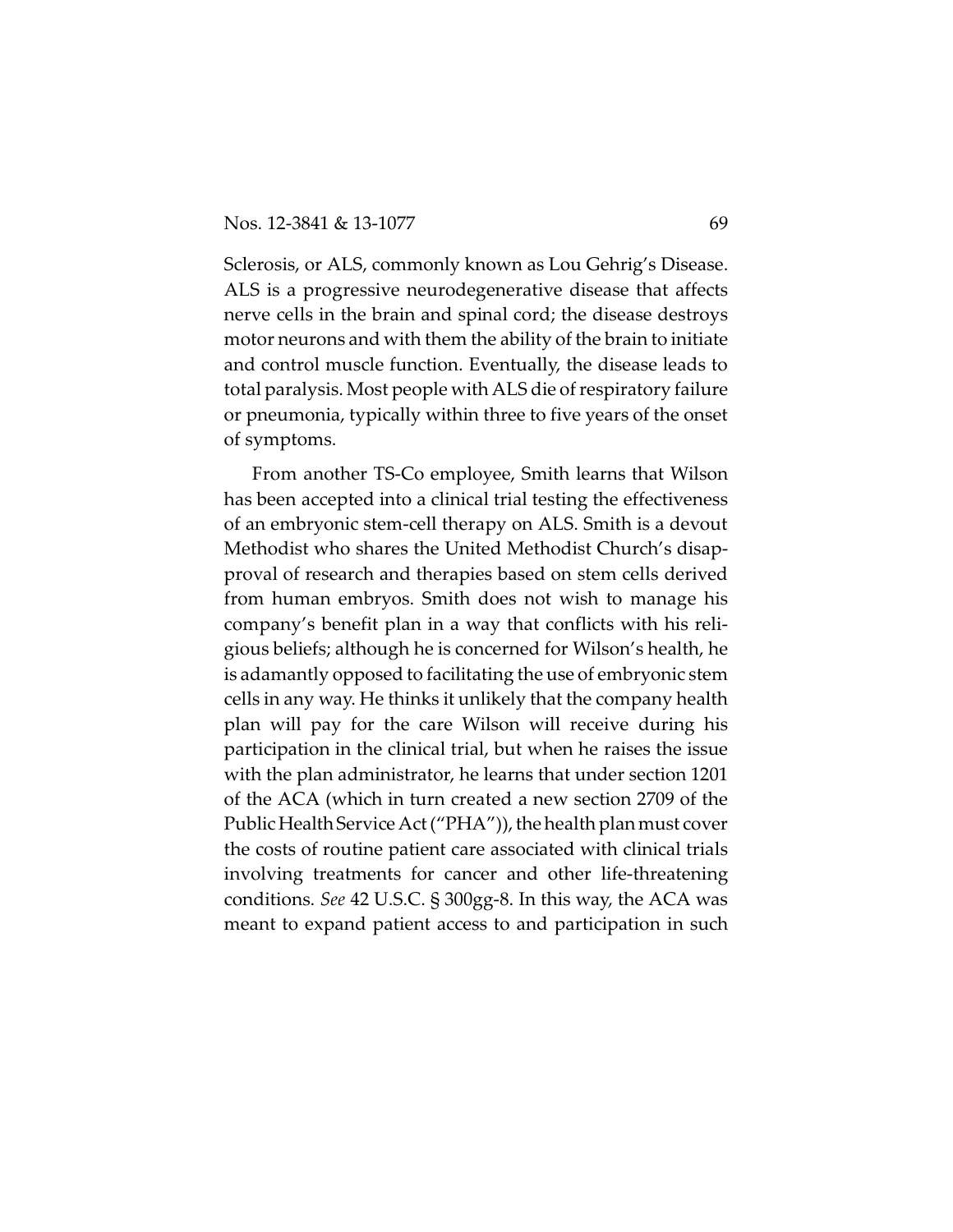clinical trials.<sup>1</sup> Although the plan would cover only the costs of Wilson's routine care associated with the stem cell therapy, and not the costs of the stem cell therapy itself, Smith believes that by covering Wilson's routine care, the company plan would be facilitating his participation in a practice to which he objects on religious grounds.

Smith brings suit under RFRA a seeking declaratory and injunctive relief relieving the company of the obligation to comply with section 2709 of the PHA, insofar as it requires the coverage of costs associated with clinical trials employing embryonic stem cell therapies. Smith argues that requiring his company's health plan to cover the costs of any medical care associated with a treatment to which he objects on religious grounds interferes with his wish to run the company in a manner consistent with his religious convictions. Based on the court's decision today, Smith and TS-Co would have a colorable argument that the coverage required by section 2709 imposes a substantial burden on their free exercise rights. Although the government might have an argument that section 2709 is supported by a compelling interest in the development of effective therapies for life-threatening conditions such as ALS, based on this court's least-restrictive means analysis, a court might conclude that the government itself, in lieu of objecting employers, could pay for all costs associated with an

<sup>&</sup>lt;sup>1</sup> See American Cancer Society, Cancer Action Network, Fact Sheet: *Affordable Care Act:Clinical Trials*("Nearly 20% of cancer patients are eligible for participation in cancer clinical trials, but enrollment among adults consistently ranges between 3-5%."), available at http://http:// acscan.org/pdf/healthcare/implementation/factsheets/hcr-clinical-trials.pdf (last visited Nov. 7, 2013).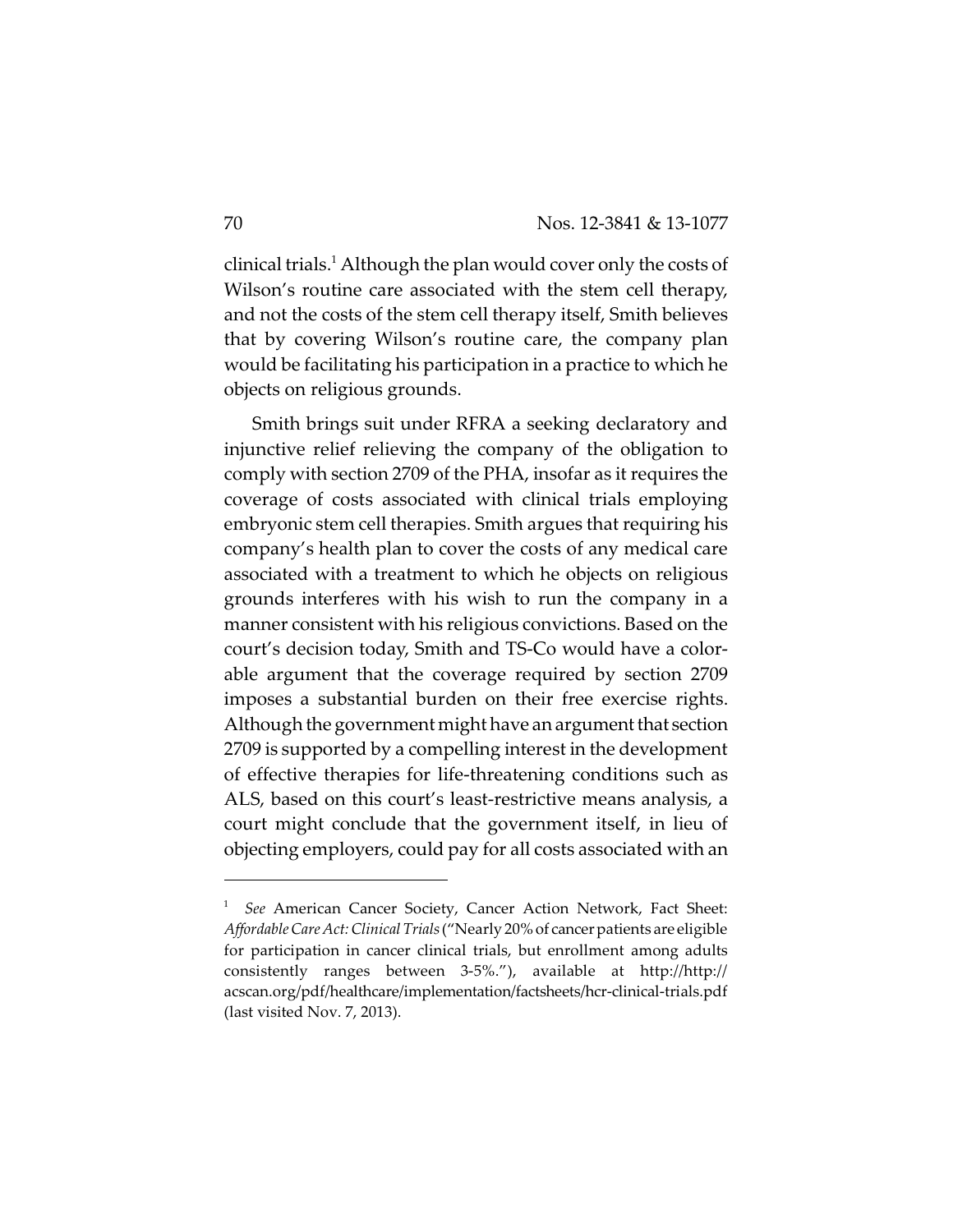individual's participation in a clinical trial. In the meantime, granting TS-Co an exemption from the PHA would mean that Wilson's workplace insurance would not cover any costs associated with his participation in the clinical trial; and that, as a practical matter, might render Wilson unable to participate in the trial.

2. Bill Blasdell is the sole owner and chief executive officer of Get Out!, a corporation which operates a small chain of three outdoor-gear stores. Prior to enactment of the ACA, the company did not provide health insurance to its employees; but with 75 employees, Get Out! is now subject to the ACA's employer mandate. Blasdell has been a life-long member of the Church of Christ, Scientist.ChristianScience dogma postulates that illness is an illusion or false belief that can only be addressed through prayer which realigns one's soul with God. Consistent with that view, Christian Science historically has disapproved of most forms of conventional medicine. Nonetheless, in practice, many Christian Scientists have availed themselves of conventional medical treatments, and in recent years, the church itself has become more tolerant of conventional medicine. *See*, *e.g.*, Paul Vitello, *Christian Science Church Seeks Truce With Modern Medicine*, New York Times A20 (Mar. 24, 2010).

Earlier in his life, Blasdell was among those Christian Scientists who embraced traditional medicine. But after witnessing his wife suffer through a brutal treatment regimen for breast cancer at a premier medical center, only to die as a result of complications from the treatment and missteps by the medical staff, Blasdell came to believe, consistent with the teachings of his church, that conventional medicine does far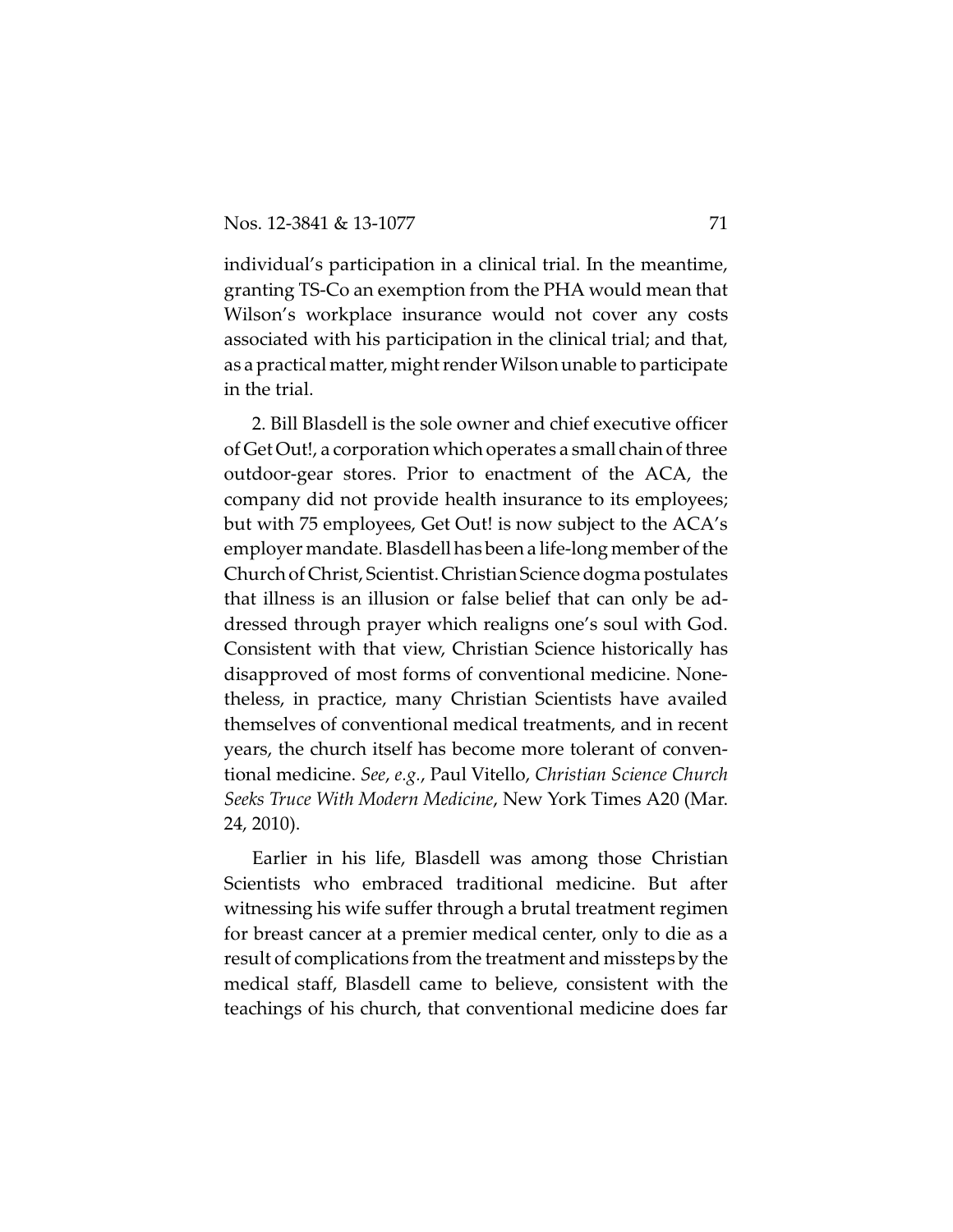more harm than good. His belief was reinforced in the year following his wife's death, when his ulcerative colitis went into remission during prayer-centered treatment at a Christian Science nursing center.

As a result of his religious convictions, Blasdell is adamantly opposed to facilitating the use of conventional medical care by his employees. He is willing for Get Out! to sponsor an employee health plan that pays for care at Christian Science nursing centers, but he believes that his company's compliance with the ACA's mandate to cover traditional medical care would be a violation of his religious principles.

After Get Out!'s request for an exemption from the employer mandate is denied, Blasdell and the company bring suit under RFRA contending that the employer mandate is a substantial burden on the free exercise of their religious beliefs. Pursuant to the court's decision today, both Blasdell and Get Out! would have a colorable argument that compliance with the employer mandate, by facilitating company employees' use of conventional medical treatments to which Blasdell is opposed on religious grounds, represents a substantial burden on his religious freedom and that of the corporation. And although the government, again, would no doubt urge that it has a compelling interest in pursuing universal access to healthcare, Blasdell and his firm could invoke this court's decision for the argument that the ACA's exemptions belie that interest, and that, in any event, the government could pursue its goal through publicly-funded healthcare, individual tax credits, or other means that do not require employers to subsidize employee healthcare that is inconsistent with their own religious beliefs.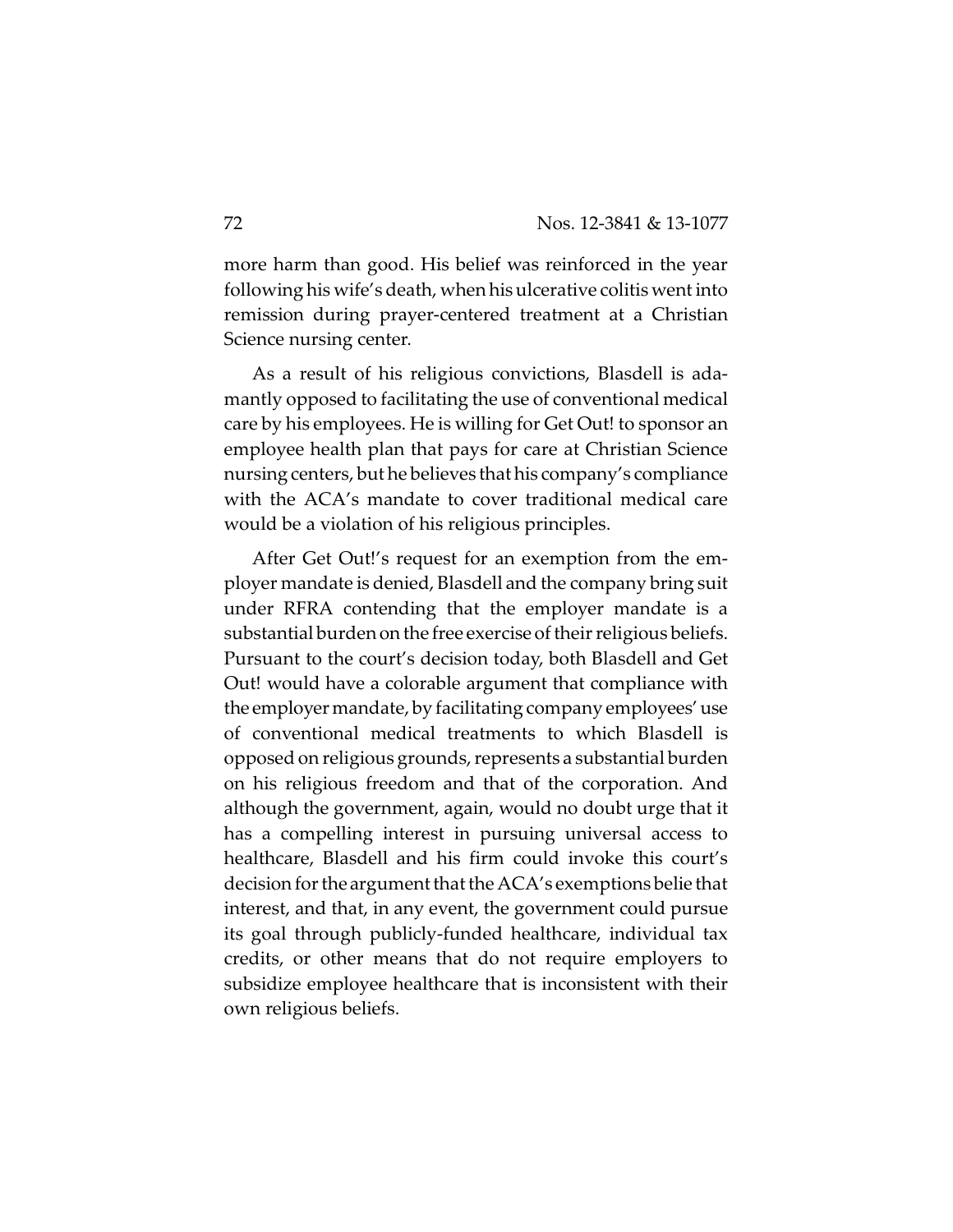3. Red Pie, Inc., sells and ships to consumers nationwide a variety of frozen, specialty pizzas. Bill and Betty Ann Bowers and their three children own and operate the firm, which has over 100 full-time employees. The Bowers belong to a church which is affiliated with the Southern Baptist Convention. The Convention's position on marriage and sexuality may be summarized as follows:

We affirm God's plan for marriage and sexual intimacy—one man, and one woman, for life. Homosexuality is not a "valid alternative lifestyle." The Bible condemns it as sin. It is not, however, unforgivable sin. The same redemption available to all sinners is available to homosexuals. They, too, may become new creations in Christ.

Southern Baptist Convention, Position Statement on Sexuality, available at http://www.sbc.net/aboutus/pssexuality.asp (last visited Nov. 7, 2013). The Bowers' local congregation endorses and promotes the same view; in the past several years, the pastor of their church has given several sermons condemning same-sex marriage, adoption by gay and lesbian parents, and the repeal of the military's "Don't Ask, Don't Tell" policy. The Bowers accept and follow their church's teaching on homosexuality. When same-sex marriage was recently legalized in their state as a result of a court decision, the Bowers, knowing that they had a number of gay and lesbian individuals in their employ and in keeping with their religious beliefs, amended the Red Pie employee benefits plan to make clear that spousal insurance benefits are not available to the same-sex spouses of Red Pie employees; as their state does not prohibit employment discrimination on the basis of sexual orientation, and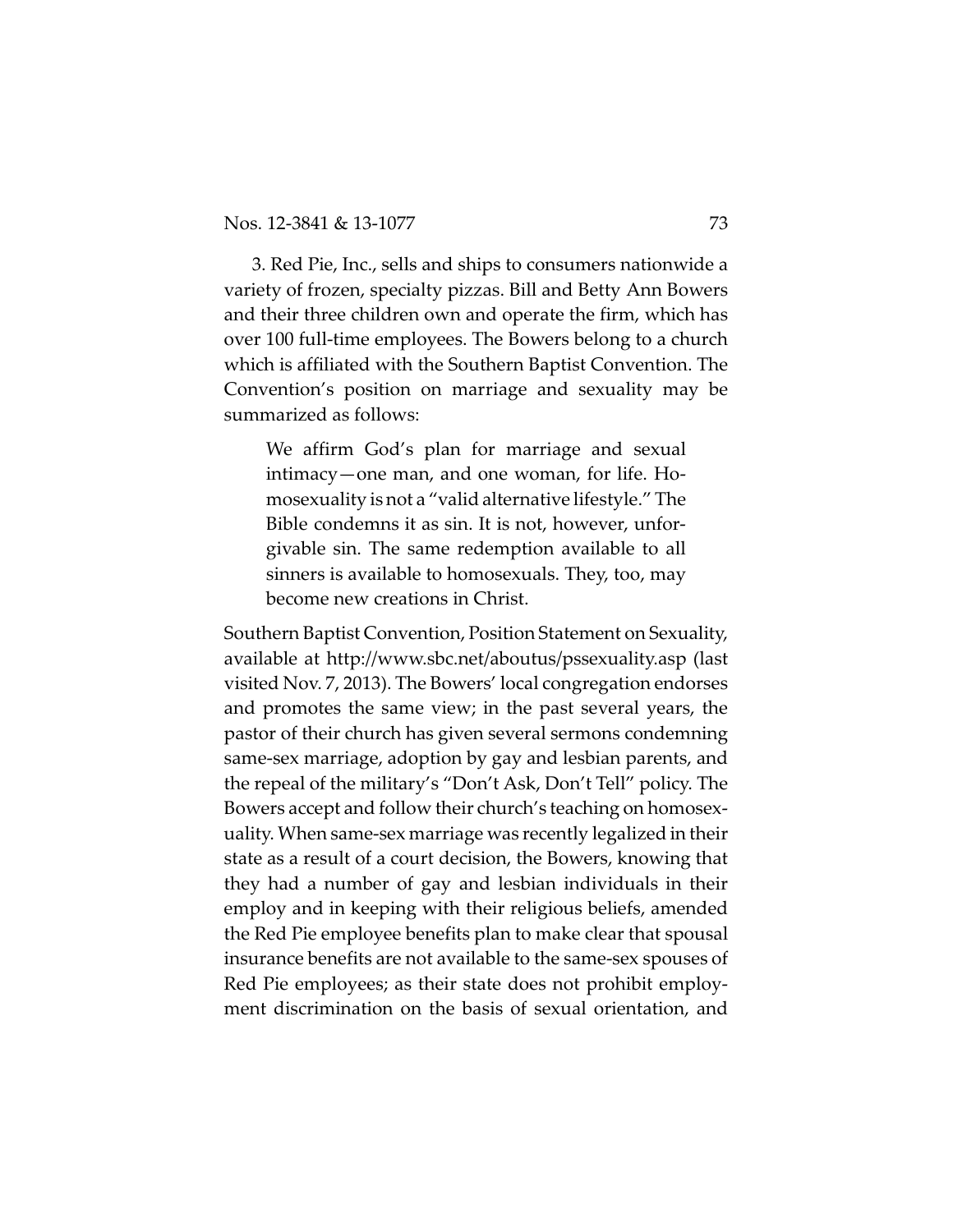because the ACA does not require employers to provide insurance coverage to employee spouses, this change was legally permitted.

Mr. and Mrs. Bowers become alarmed when they learn that one of their employees, Stan Jones, has submitted a request to take three weeks of unpaid leave under the Family and Medical Leave Act (FMLA) so that he and his husband may attend the expected birth of their child via surrogacy in California, bring the baby home, and bond with the child. *See* 29 U.S.C. § 2612(a)(1). The Bowers view the idea of two gay men conceiving a child by surrogacy and bringing that child into their home as an abomination to the Lord. They instruct their office manager to deny Jones' leave request and inform him that neither they nor their company can in any way recognize or facilitate such an immoral arrangement; Jones in turn protests the denial, citing his FMLA rights. After thinking about the matter further, they decide the Bowers are so troubled that they can no longer keep Jones in their employ. The next day, they fire him.

After Jones contacts the Wages and Hours Division of the Department of Labor, the Department files suit against Red Pie under the FMLA contending that Jones was both wrongfully denied his right to parental leave under the statute and fired in retaliation for having requested FMLA leave. *See* 29 U.S.C. §§ 2615(a)(1), 2617(b)(2). Red Pie invokes RFRA as a defense to the Department's suit, contending that the FMLA as applied to Red Pie in this instance would constitute a substantial burden on the free exercise rights of the corporation and its owners, as it would force them either to recognize and facilitate a parental arrangement they view as sinful or suffer substantial penalties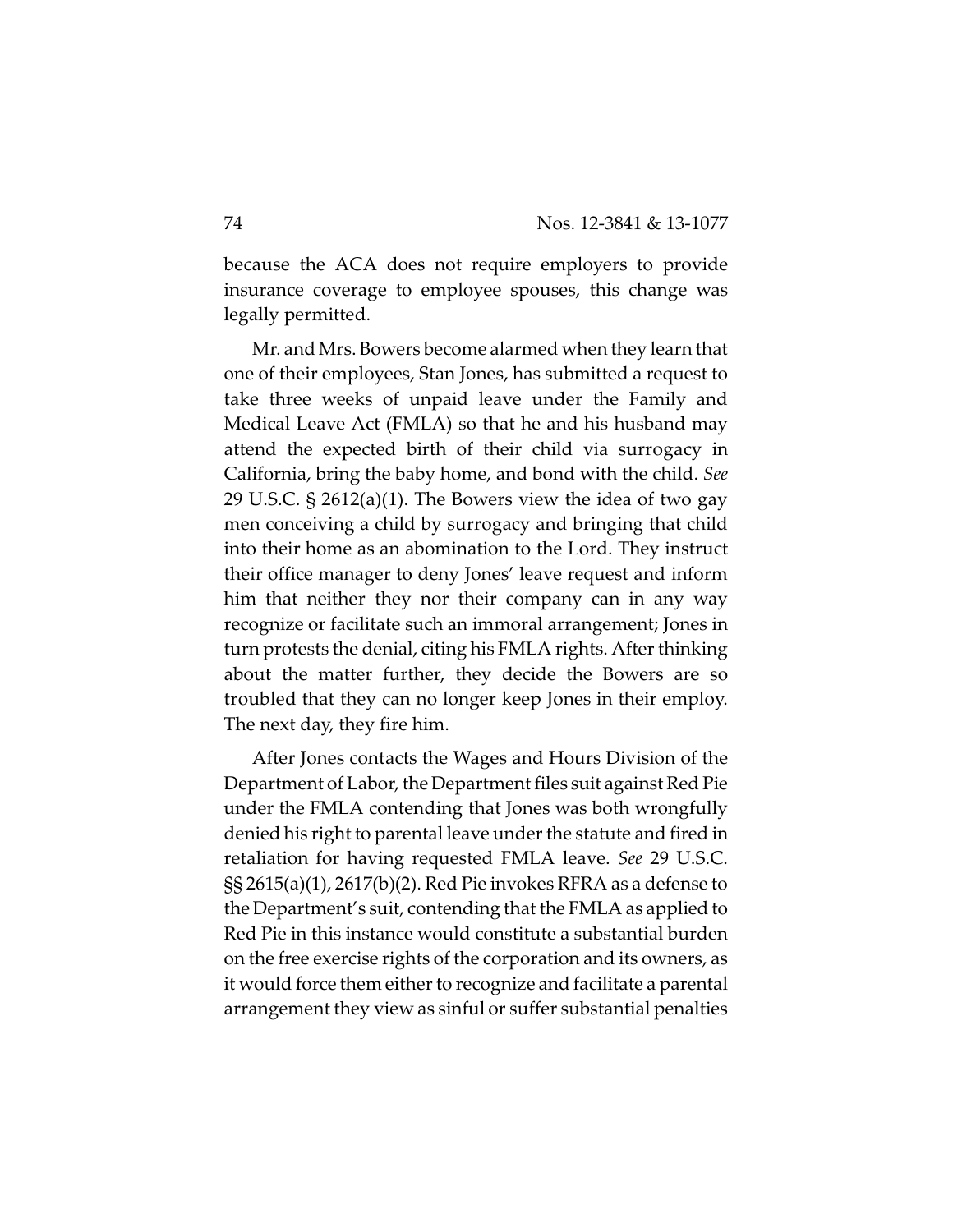under the FMLA for refusing to do so.<sup>2</sup> The leave mandated by the FMLA is, of course, unpaid, and to that extent it would arguably constitute no more than a minimal burden on Red Pie's asserted free exercise rights;<sup>3</sup> but Red Pie could readily invoke this court's decision for the proposition that the substantiality of the burden turns not on the degree of interference imposed on the company's religious exercise but rather

 $2$  Whether RFRA may be invoked as a defense in a suit between private individuals is a developing issue which has produced a split among the circuits. Compare *Hankins v. Lyght*, 441 F.3d 96, 103–04 (2d Cir. 2006) (2–1 decision) (holding that RFRA may be invoked in such a suit), with *id.* at 114–15 (Sotomayor, J., dissenting); *Gen. Conference Corp. of Seventh-Day Adventists v. McGill*, 617 F.3d 402, 410–12 (6th Cir. 2010); *Tomic v. Catholic Diocese of Peoria*, 442 F.3d 1036, 1042 (7th Cir. 2006), *abrogated on other grounds by Hosanna-Tabor Evangelical Lutheran Church & Sch. v. E.E.O.C.*, 132 S. Ct. 694, 709 n.4 (2012); and *Sutton v. Providence St. Joseph Med. Ctr.*, 192 F.3d 826, 834, 837–43 (9th Cir. 1999) (all holding that RFRA may not be invoked in such a suit). There is no doubt, however, that RFRA may be invoked as a defense in litigation with the government. *See* 42 U.S.C. § 2000bb-1(c) ("A person whose religious exercise has been burdened in violation of this section may assert that violation as a claim or defense in a judicial proceeding and obtain appropriate relief against a government."); *Tomic*, 442 F.3d at 1042.

 $^3\;$  This is not to say that an employer incurs no costs as a result of the leave. Although FMLA leave is unpaid, an employer is required to continue providing health coverage to the absent employee on the same terms and conditions that would apply if he were still working, 29 U.S.C. § 2614(a)(2), and of course, the employer must bear the cost of having someone else fill in for the employee on leave even as he holds a position open for the employee in anticipation of his return from leave, § 2614(a)(1). In both respects, the employer lends considerable assistance to the employee taking leave.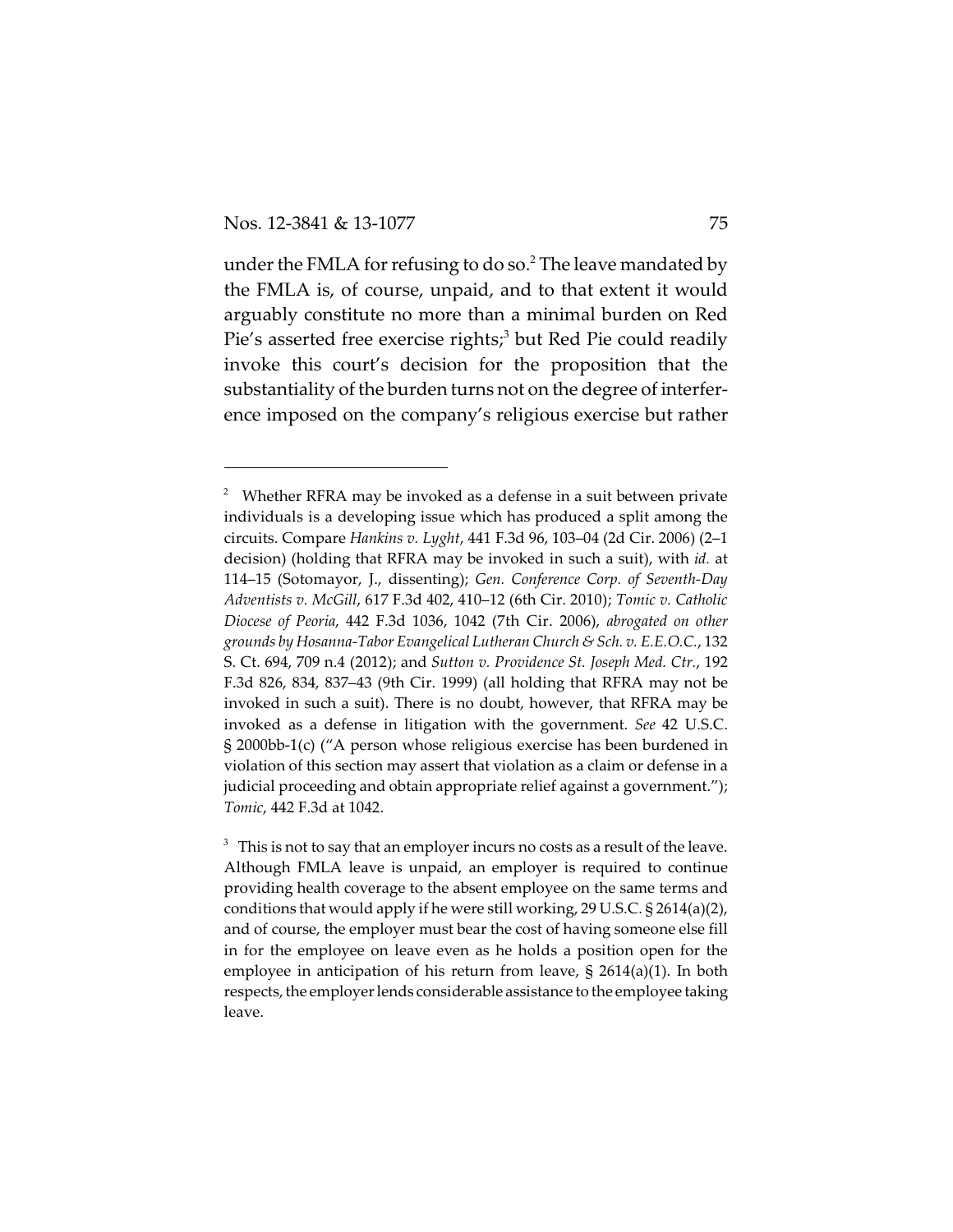solely on the coercive nature of the FMLA—compliance with which is mandatory on pain of litigation and significant penalties for the failure to do so. *Ante* at 56–57; *see* 26 U.S.C.  $\S$ § 4980D(a) & (b)(1), 4980H(a) & (c).

The Department of Labor potentially might fair better at the next, strict-scrutiny phase of the analysis. Certainly, in terms of the least restrictive means of supporting and promoting families, the Department would have a strong argument that there is no substitute for granting leave time to parents at critical times when their presence is most needed by their children. But that point aside, would a court deem the interests underlying the FMLA sufficiently compelling to constitute "interests of the highest order," *Wisconsin v. Yoder*, 406 U.S. 205, 215 , 92 S. Ct. 1526, 1533 (1972), or "paramount interest[s]" jeopardized by "the gravest abuses," *Sherbert v. Verner*, 374 U.S. 398, 406, 83 S. Ct. 1790, 1795 (1963), such that Jones' rights under the FMLA would trump the asserted religious interests of the corporation? And, in considering whether the government has "establish[ed] a compelling and specific justification for burdening *these* claimants," *ante* at 60 (emphasis in original), would a court assess the strength of the government's interest in promoting familial relationships generally, or its interest in promoting the bonds between same-sex parents and their children, as that is the interest which Red Pie contends is irreconcilable with its religious interests? And if the latter, would that more specific interest qualify as a compelling interest? The outcome of that analysis is far from clear to me under today's precedent.

These hypotheticals illustrate the uncertainty that the court's expansive interpretation and application of RFRA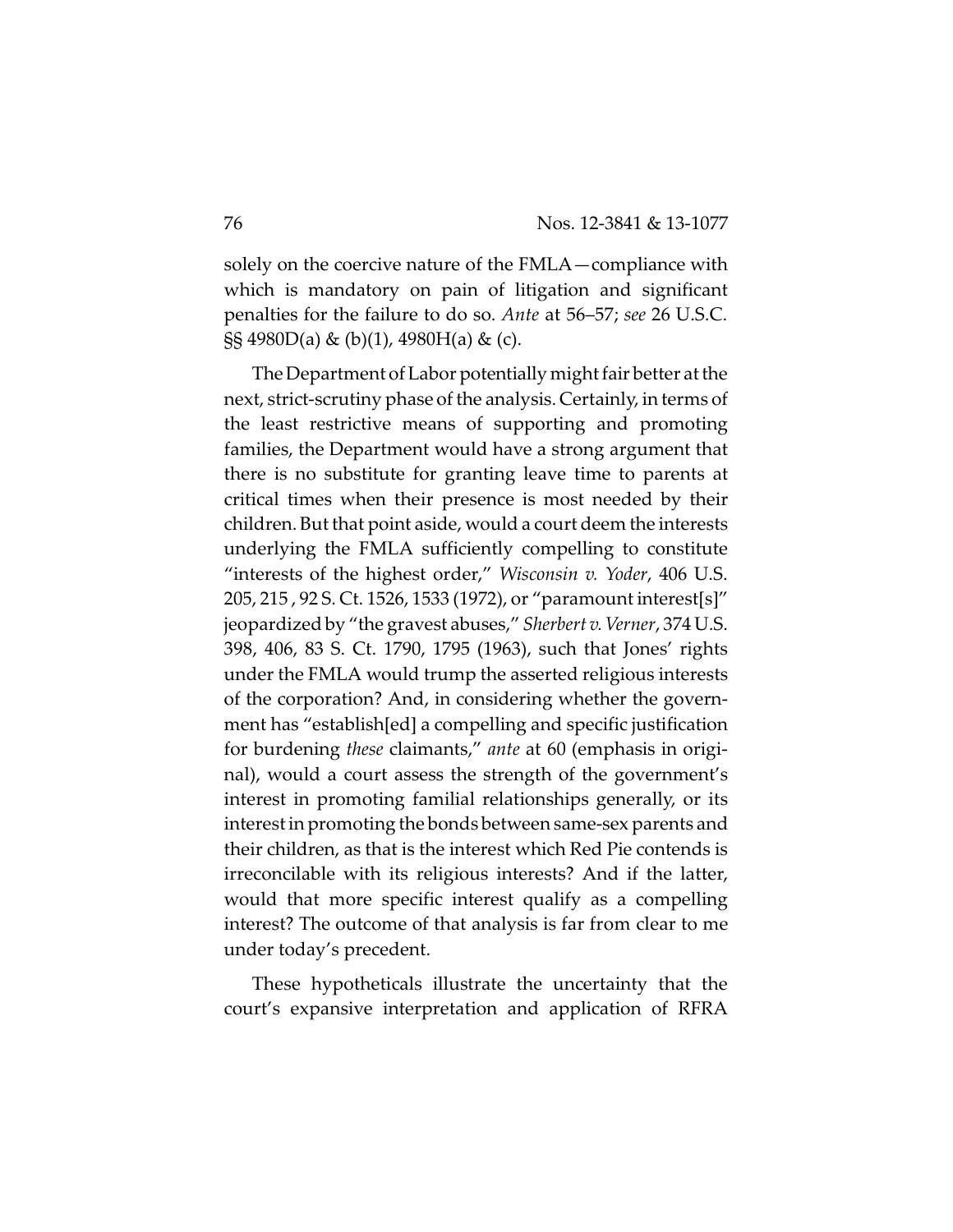brings to a number of statutory schemes in which Congress has accorded specific rights to employees (not to mention other parties), the recognition and accommodation of which a corporation, in addition to its owners, can now say burden their religious interests. By casting the mandatory provision of benefits to an employee as a substantial burden on the free exercise rights of a closely-held corporation and its owners, without considering whether compliance with the mandate directly interferes with the free exercise of religion or is at most a modest burden on a plaintiff's free exercise rights, the court's rationale subjects a potentially wide range of statutory protections to strict scrutiny, one of the most demanding standards known in our legal system. In some ways, this is reminiscent of the *Lochner* era, when an employer could claim that the extension of statutory protections to its workers constituted an undue infringement on the freedom of contract and the right to operate a private, lawful business as the owner wished. And by exempting employers from extending to employees the rights specified by statute, the government is forced to pick up the slack and take compensatory action to protect the rights of those employees; short of that, the employee of the religiously-motivated employer is left with no right at all. I doubt that this is what Congress intended when it enacted RFRA.

**2.**

I begin my discussion of the specific legal points presented by this appeal with where my colleagues and I agree. First, I agree that the Anti-Injunction Act poses no bar to this action. This is not a suit aimed at restraining the collection of a tax—in this case, the penalties for non-compliance with the ACA.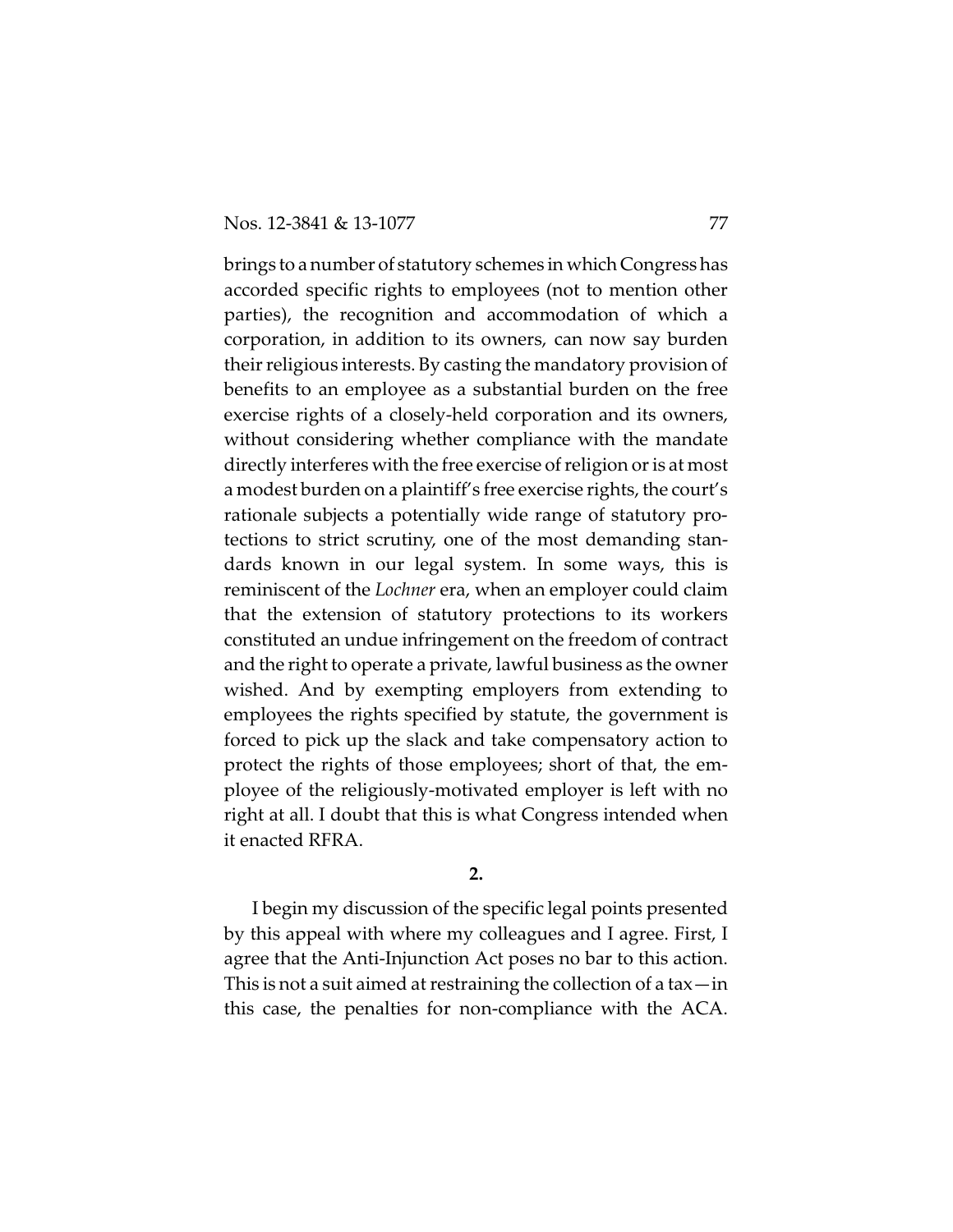Rather, it is a direct challenge to a substantive provision of the ACA: the contraception mandate.

I am also in accord with my colleagues on standing. The government has not contested the standing of any of the plaintiffs in these cases, and I agree with my colleagues that both the corporations and their owners indeed do have standing. Because the burden of the contraception mandate falls directly on the two corporations as employers, and because the corporations contend that they have their own right to free exercise of religion which is burdened by the mandate, they have standing to challenge the mandate. *See generally Clapper v. Amnesty Int'l U.S.A.*, 133 S. Ct. 1138, 1147 (2013). And the Kortes and the Grotes, who as the owners of these closely-held corporations assert that they express their religious beliefs in the way in which they run these corporations, have standing to assert that their own free exercise rights are burdened by the contraception mandate notwithstanding the general rule against shareholder standing. *See Franchise Tax Bd. v. Alcan Aluminium Ltd.*, 493 U.S. 331, 336, 110 S. Ct. 661, 665 (1990) (exception to shareholder standing rule "allow[s] a shareholder with a direct, personal interest in a cause of action to bring suit even if the corporation's rights are also implicated"); *see also Gilardi v. U.S. Dep't of Health & Human Servs.*, 2013 WL 5854246, at \*6–\*7 (D.C. Cir. Nov. 1, 2013) (op of Brown, J.); *id.* at \*19–\*22 (Edwards, J., concurring in part & dissenting in part).

This is not to say that I believe that the respective interests of the corporations and their owners are congruent. The fact that the obligations imposed by the mandate fall upon the corporation, whereas it is the individual owners—and only the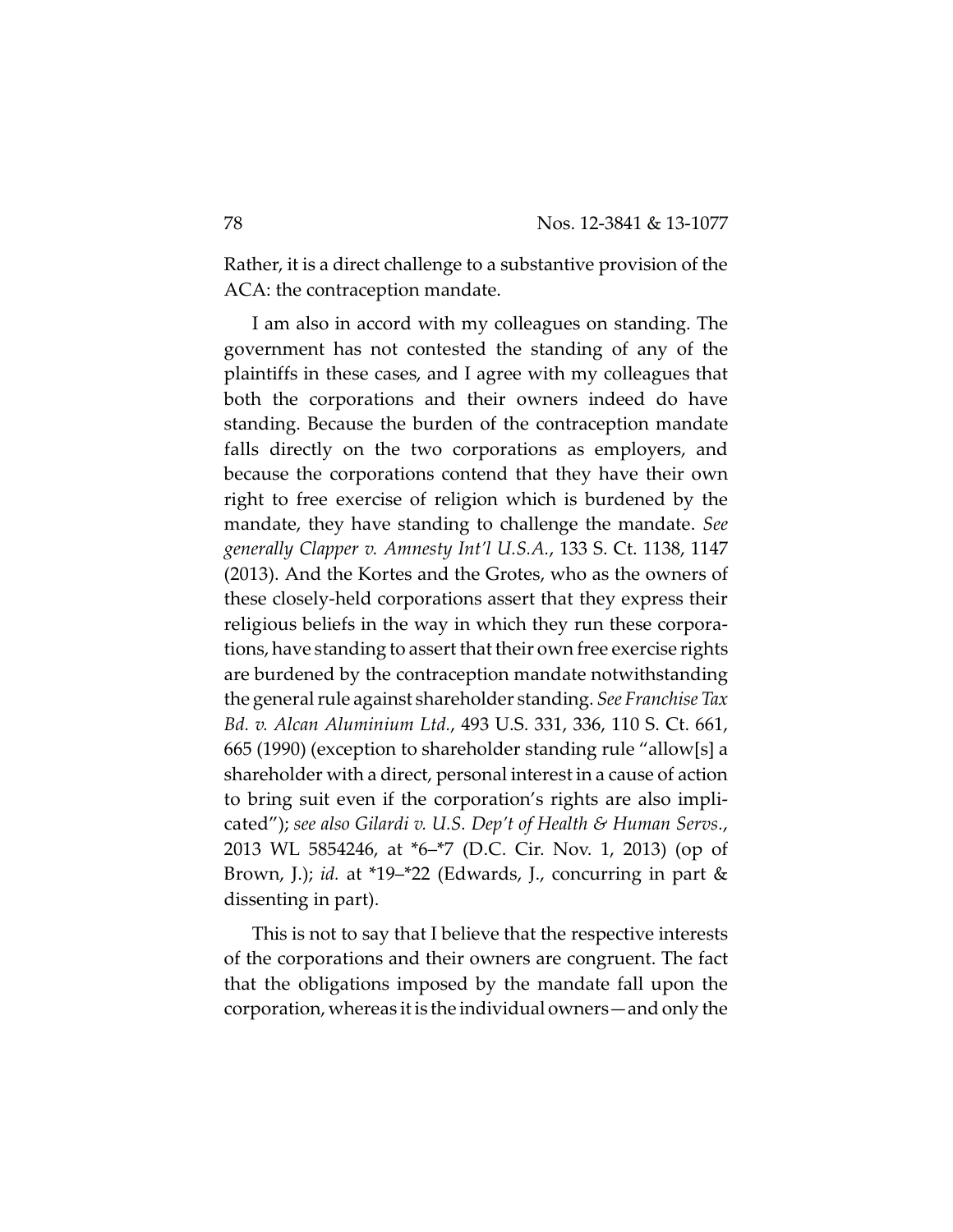individuals, in my view—who hold free exercise rights, matters a great deal to whether those rights are substantially burdened. But that is a point that goes to the merits of this lawsuit rather than the standing of either set of plaintiffs, as the court points out. *Ante* at 22 n.9; *see also Gilardi*, 2013 WL 5854246, at \*19 (Edwards, J., concurring in part & dissenting in part). And that is why, as I proceed to explain, the plaintiffs—both corporate and individual—are unlikely to prevail on the merits of their RFRA claim.

**3.**

I turn first to the free exercise rights of the corporations. One premise underlying the RFRA claims advanced in these cases is that the interests, rights, and obligations of a closelyheld corporation are identical to those of their owners. In fact, as I have argued previously, they are distinct. In electing to do business through the corporate form, the Kortes and the Grotes have separated themselves from their companies: the corporations are independent legal entities with legal rights and obligations independent of their individual owners. *Grote v. Sebelius*, 708 F.3d 850, 857 (7th Cir. 2013) (dissent). That is the *point* of incorporation: to create a separate legal person to shoulder some of the burdens of the business. *See Cedric Kushner Promotions, Ltd. v. King*, 533 U.S. 158, 163, 121 S. Ct. 2087, 2091 (2001) ("[I]ncorporation's basic purpose is to create a distinct legal entity, with legal rights, obligations, powers, and privileges different from those of the natural individuals who created it, who own it, or whom it employs."); *see also Autocam Corp. v. Sebelius*, 730 F.3d 618, 623–24 (6th Cir. 2013), *pet'n for cert. filed* (U.S. Oct. 15, 2013) (No. 13-482); *Conestoga Wood Specialties Corp. v. Sec'y U.S. Dep't of Health & Human*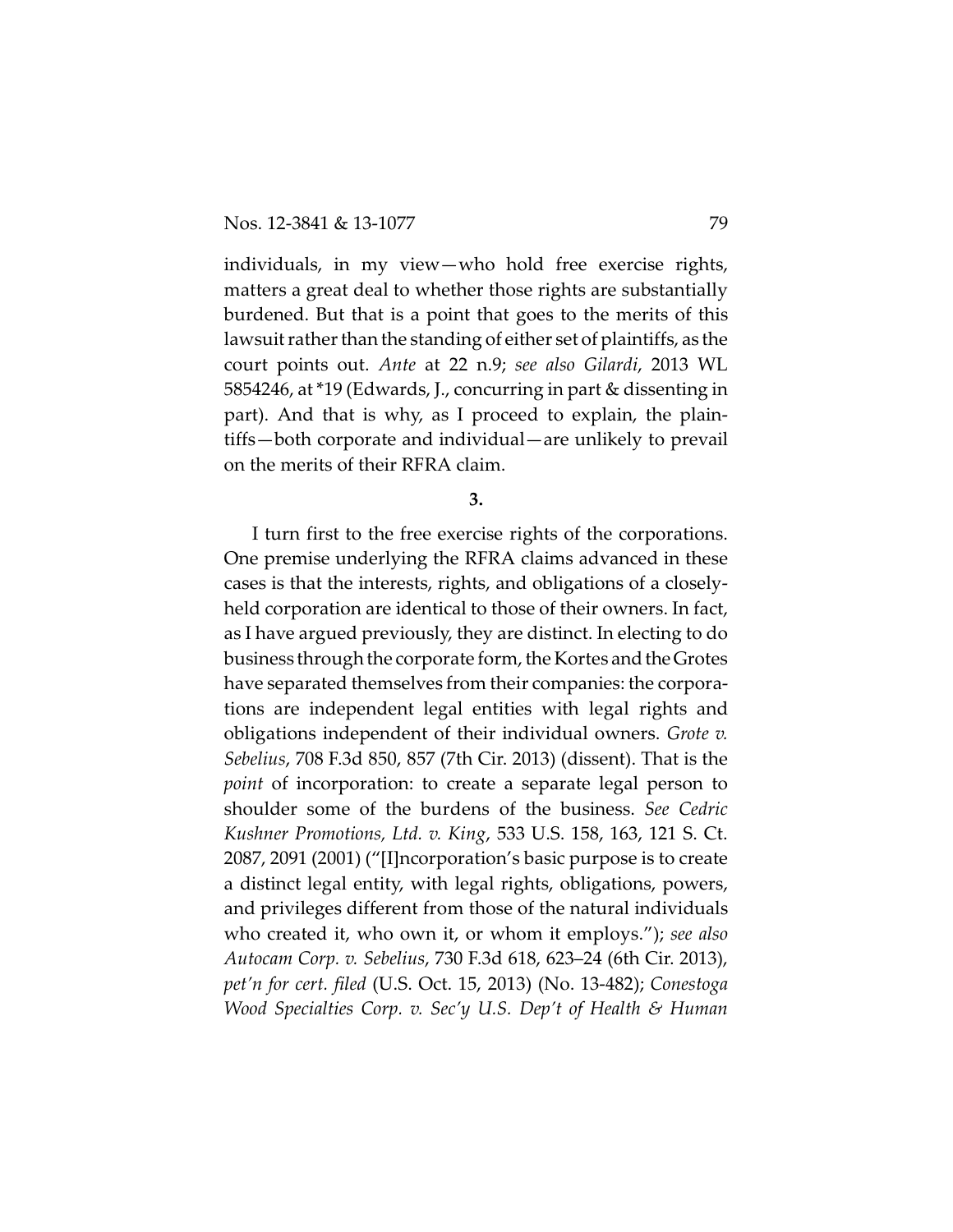*Servs.*, 724 F.3d 377, 387–88 (3d Cir. 2013), *pet'n for cert. filed*, 82 U.S.L.W. 3139 (U.S. Sep. 19, 1993) (No. 13-356). What that means here is that it is the two corporations which, as employers covered by the ACA, must provide health insurance to their employees that covers contraceptives. That, in turn, puts meaningful distance between the Kortes and the Grotes and the company health plans and undercuts the notion that the ACA forces the Kortes and the Grotes to facilitate a practice—the use of contraception—to which they object on religious grounds.

The distinction between a corporation and its owners explains why the plaintiffs have argued, and today the court holds, that a secular, for-profit corporation possesses its own right to the free exercise of religion. That novel idea is a way to get past the problem that the people whose faith leads them to object to the contraception mandate are not legally responsible for complying with the mandate: endow the corporate "persons" with their own right to exercise religion which they may invoke in conscientious objection to the mandate. It is an unprecedented holding, and one I believe is without legal or logical support.

I concede, as I must, that the Supreme Court has not restricted the invocation of free exercise rights solely to individuals, but has allowed—albeit with very little discussion—houses of worship, including those which have incorporated, to assert such rights. *See ante* at 38, citing *Gonzales v. O Centro Espirita Beneficente Uniao do Vegetal*, 546 U.S. 418, 126 S. Ct. 1211 (2006), and *Church of the Lukumi Babalu Aye, Inc. v. City of Hialeah*, 508 U.S. 520, 113 S. Ct. 2217 (1993); *see also Gilardi*, 2013 WL 5854246, at \*4 (op. of Brown, J.) (coll. cases); *cf. Harris*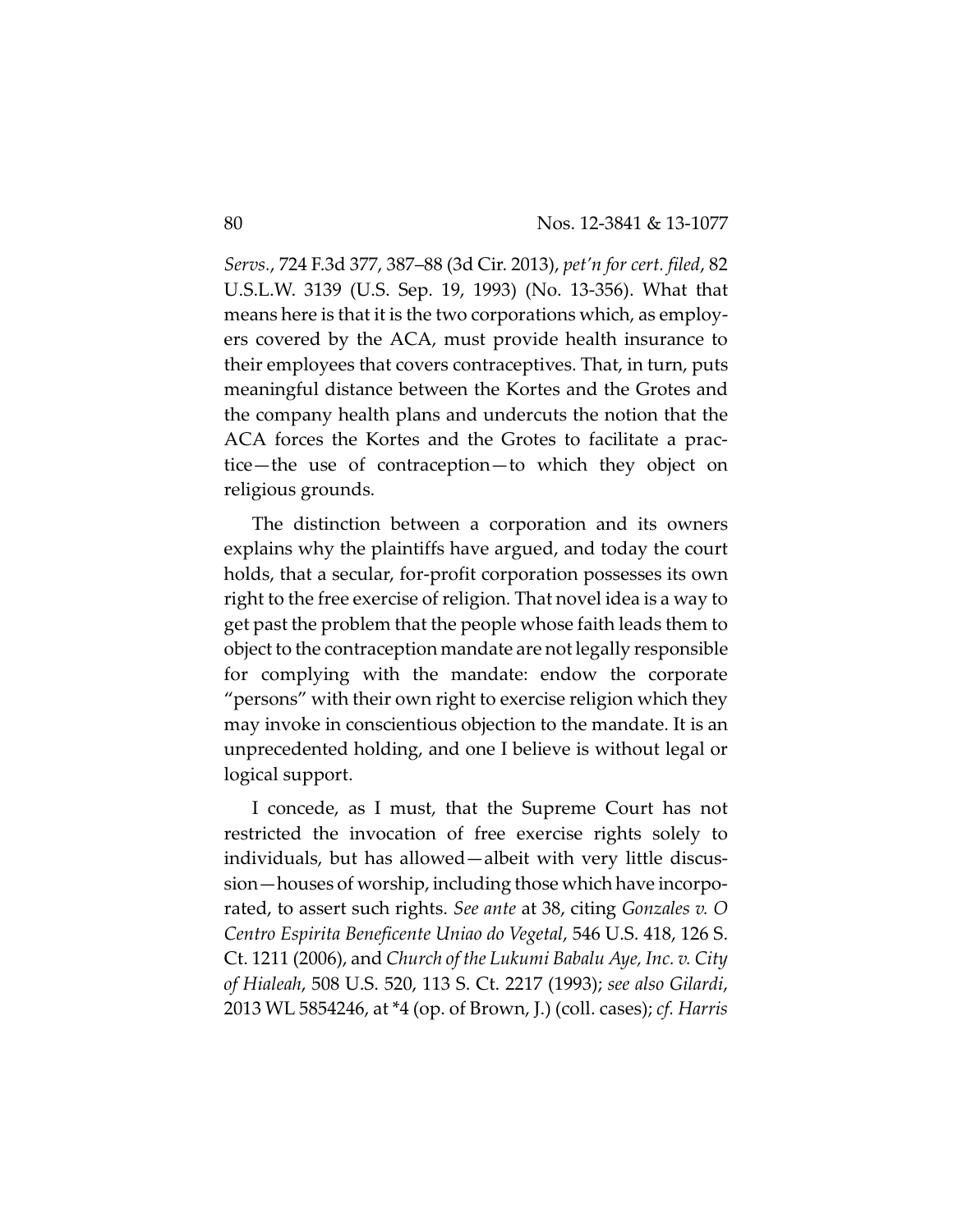*v. McRae*, 448 U.S. 297, 321, 100 S. Ct. 2671, 2690 (1980) (noting that a free exercise claim is "one that ordinarily requires individual participation"). $^4$  Permitting a religious organization, incorporated or not, to invoke the Free Exercise Clause makes sense as a matter of pragmatism if not legal theory. A religious association is often as well if not better situated as the individuals who make up the association to assert the relevant religious interests: the association can speak on behalf of all of its members; it likely has resources to pursue legal relief that individual members do not; it can speak authoritatively on matters of religious dogma; it may be the association that owns property and other assets affected by the challenged government action; and in many instances, the law or other government action being challenged intrudes directly onthe collective worship activities of the association itself. *E.g.*, *Church of the Lukumi Babalu Aye*, 508 U.S. at 534–35, 113 S. Ct. at 2227–28 (challenged ordinances restricted practices which were central to worship service); *see also Primera Iglesia Bautista Hispana of Boca Raton, Inc. v. Broward Cnty.*, 450 F.3d 1295, 1304 (11th Cir. 2006) (incorporated church had standing to assert, inter alia,

 $4$  Of the cases cited by this court and by the District of Columbia Circuit in *Gilardi*, only *Tony & Susan Alamo Found. v. Sec'y of Labor*, 471 U.S. 290, 105 S. Ct. 1953 (1985), actually says anything about standing. In a footnote, the Court in *Alamo Found*. said simply, "The Foundation also has standing to raise the free exercise claims of the associates, who are members of the religious organization as well as employees under the Act." *Id.* at 303 n.26, 105 S. Ct. 1962 n. 26. The Court was thus plainly relying on the doctrine of associational standing rather than on any notion that the Foundation possessed independent free exercise rights. The Court's citation to *N.A.A.C.P. v. Alabama ex rel. Patterson*, 357 U.S. 449, 458–59, 78 S. Ct. 1163, 1169–70 (1958)*,* removes any doubt in that regard.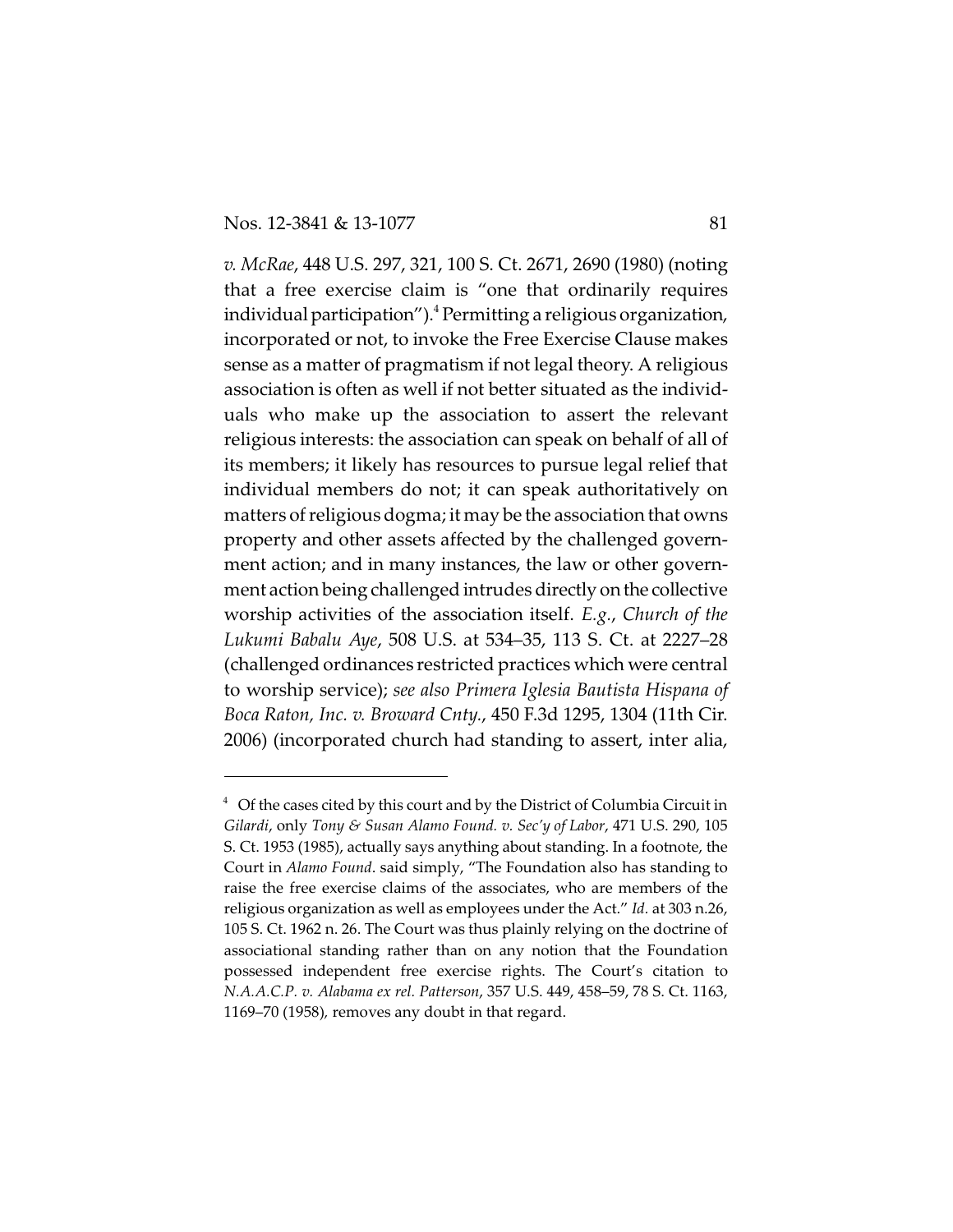free exercise clause challenge to local zoning ordinance which interfered with church's relocation); *In re Young*, 82 F.3d 1407, 1416 (8th Cir. 1996) (church had standing to assert free exercise rights of debtors in challenge to bankruptcy court order which directed church to return funds debtors had donated to church prior to declaring bankruptcy; debtors were not party to adversary proceeding seeking return of funds and could not assert their free exercise rights in another forum, and interests of church and its members were sufficiently similar that church could effectively represent their free exercise rights), *judgment vacated & remanded on other grounds*, 521 U.S. 1114, 117 S. Ct. 2502 (1997), *judgment reinstated*, 141 F.3d 854 (8th Cir. 1998); *Presbyterian Church (U.S.A.) v. United States*, 870 F.2d 518, 521–23 (9th Cir. 1989) (church had standing to pursue free exercise challenge to government surveillance of its membership); *Peyote Way Church of God, Inc. v. Smith*, 742 F.2d 193, 199 (5th Cir. 1984) (incorporated church had personal stake in free exercise challenge to statute proscribing possession and use of peyote, "because enforcement of that statute will directly affect the freedom with which its members may fulfill their professed religious commitment"); *Church of Scientology of California v. Cazares*, 638 F.2d 1272, 1279–80 (11th Cir. 1981) (church had standing to assert free exercise rights of its membership in civil rights suit alleging town mayor had unlawfully harassed church and its members).

Still, although a religious organization enjoys associational standing to represent the free exercise rights of its members, *see United Food & Commercial Works Union Local 751 v. Brown Group, Inc.*, 517 U.S. 544, 551–53, 116 S. Ct. 1529, 1534 (1996); *Hunt v. Washington State Apple Adver. Comm'n*, 432 U.S. 333,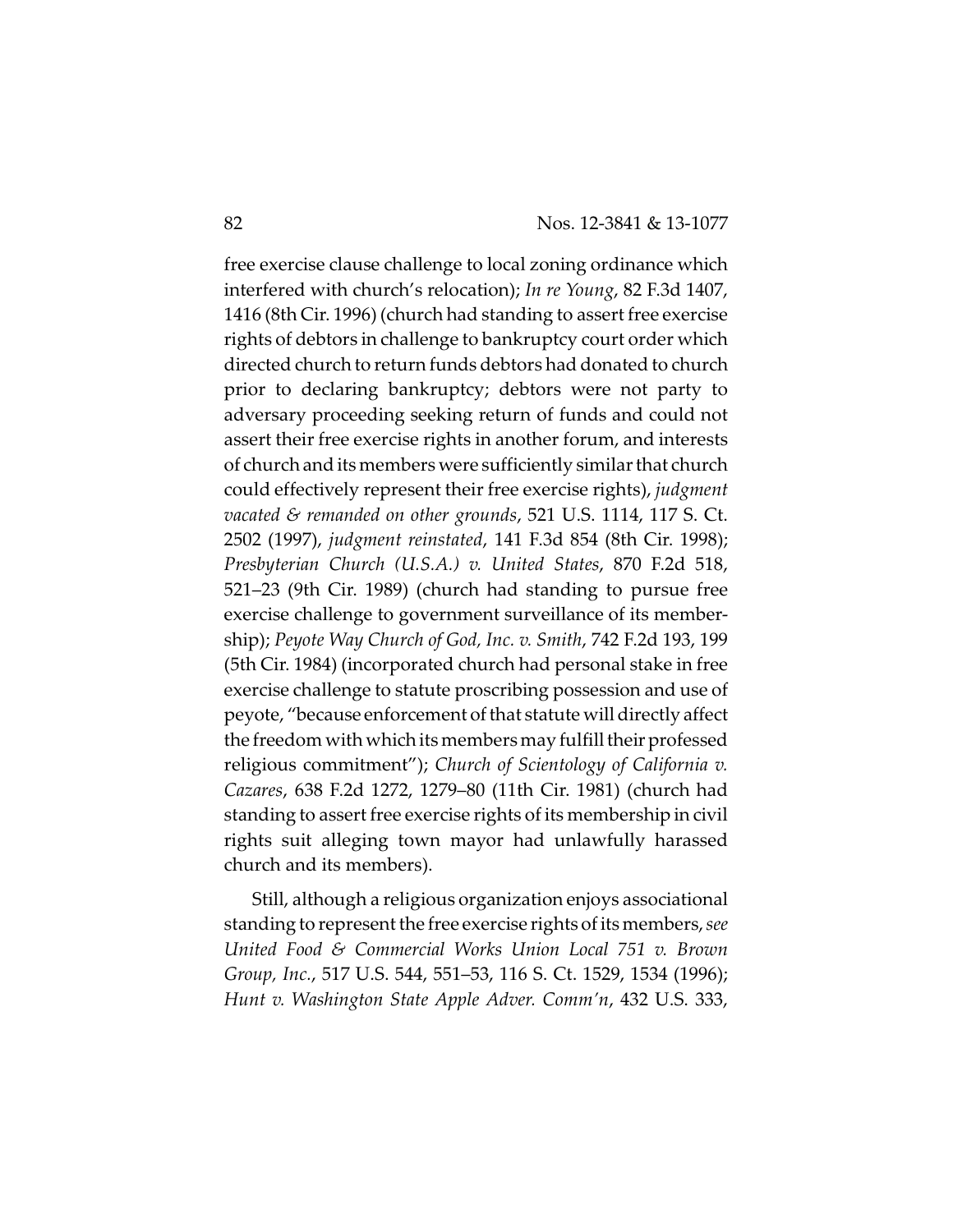342–44, 97 S. Ct. 2434, 2441–42 (1977); *Warth v. Seldon*, 422 U.S. 490, 511, 95 S. Ct. 2197, 2211 (1975), I question whether it has free exercise rights of its own. Would a defunct church that no longer has any members but still owns property and other assets be able to claim free exercise rights in its own right, for example? The Supreme Court, while allowing incorporated religious bodies to assert free exercise rights, has yet to fully explain why, let alone delineate what types of corporations, if any, can independently assert free exercise rights. There are reasons to doubt that a corporation, whatever its nature, has such rights.

Not all rights that the Constitution accords to a person are extended to corporations. The Supreme Court has recognized that "[c]orporate identity has been determinative in several decisions denying corporations certain constitutional rights, such as the privilege against compulsory self-incrimination." *First Nat'l Bank of Boston v. Bellotti*, 435 U.S. 765, 778 n.14, 98 S. Ct. 1407, 1416–17 n.14 (1978). *Bellotti* went on to explain:

[C]ertain "purely personal" guarantees … are unavailable to corporations and other organizations because the "historic function" of the particular guarantee has been limited to the protection of individuals. *United States v. White*, 322 U.S. 694, 698–701, 64 S. Ct. 1248, 1251–52 (1944). Whether or not a particular guarantee is "purely personal" or is unavailable to corporations for some other reason depends on the nature, history, and purpose of the particular constitutional provision.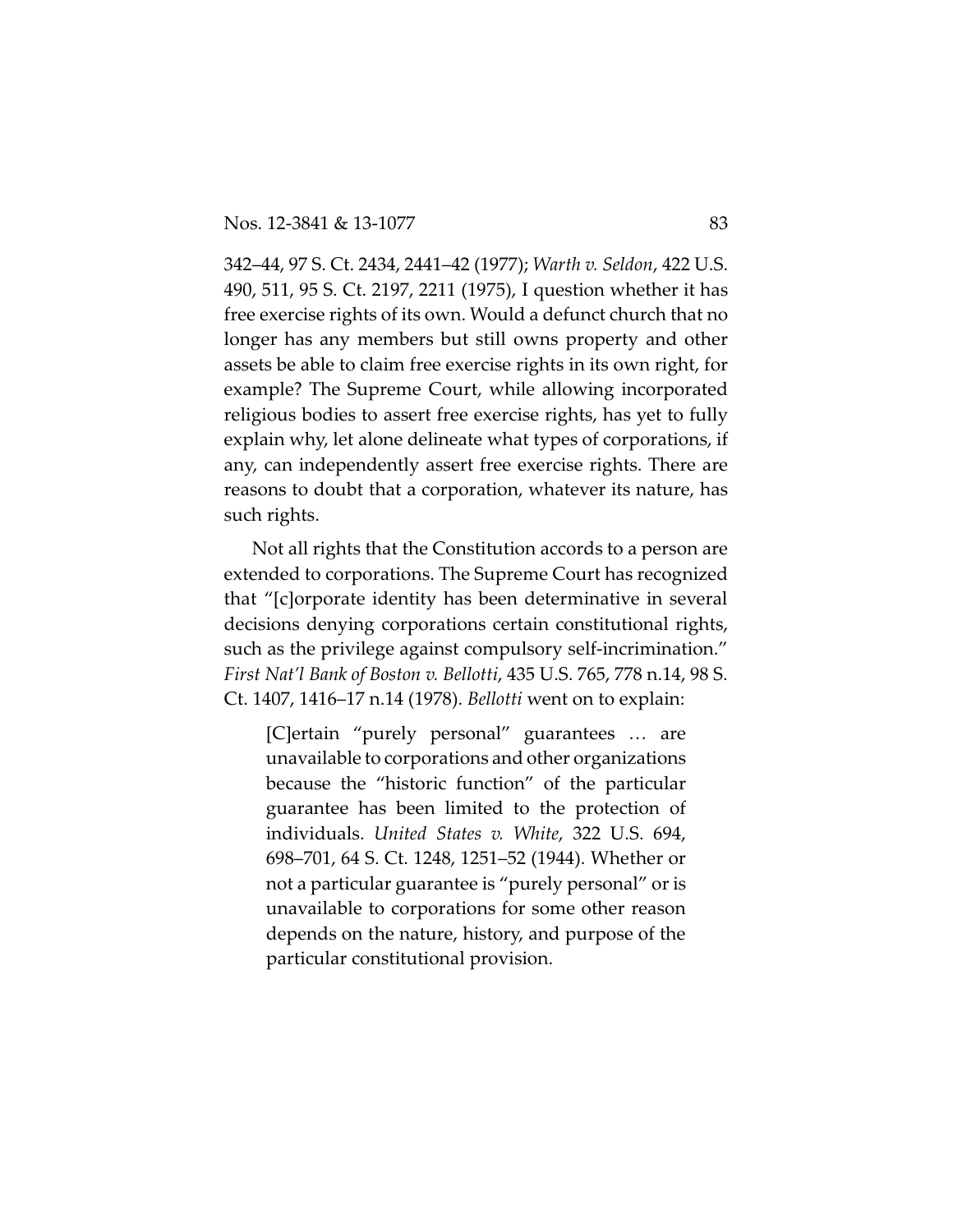*Ibid; see also Browning-Ferris. Indus. of Vt., Inc. v. Kelco Disposal, Inc.*, 492 U.S. 257, 284–85, 109 S. Ct. 2909, 2925–26 (1989).

I have been struck in reviewing the handful of decisions granting corporations free exercise rights (and for that matter, the plaintiffs' briefs in this case) by how wanting they are in articulating a substantive, affirmative explanation for why any type of corporation, let alone a secular, for-profit corporation, should be accorded religious rights. *E.g.*, *Hobby Lobby Stores, Inc. v. Sebelius*, 723 F.3d 1114, 1135 (10th Cir. 2013) ("[W]e cannot see why an individual operating for-profit retains Free Exercise protections but an individual who incorporates—even as the sole shareholder—does not, even though he engages in the exact same activities as before."), *pet'n for cert. filed*, 82 U.S.L.W. 3139 (U.S. Sep. 19, 2013) (No. 13-354). My colleagues see no reason to think that Congress meant to preclude such corporations from asserting rights under RFRA, *ante* at 53–54, but I think this gets things backward. Given that the Supreme Court has never recognized that secular corporations have free exercise rights, I think it is more accurate to say that there is no reason to think Congress meant to take the novel step of extending free exercise rights to such corporations when it enacted RFRA.

Perhaps the best argument in favor of according free exercise rights to corporations is that the right to free speech already has been recognized as among those rights that corporations enjoy. *Citizens United v. Fed. Election Comm'n*, 558 U.S. 310, 342, 130 S. Ct. 876, 899–900 (2010) (coll. cases); *Bellotti*, 435 U.S. at 780–81, 98 S. Ct. at 1417–18 (coll. cases). But beyond the fact that the free exercise clause, like the free speech clause, resides in the First Amendment, I find little, if anything, in the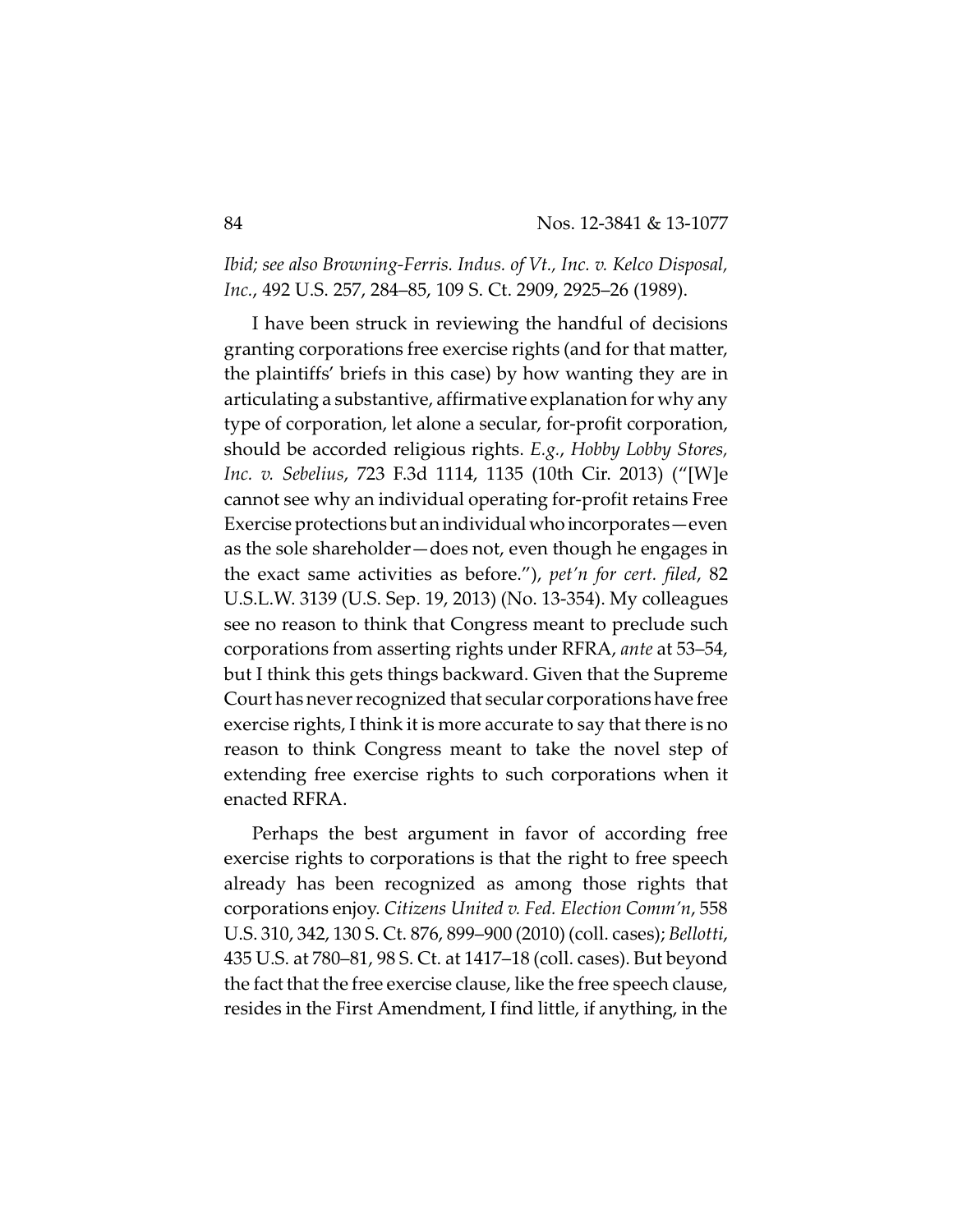speech cases that speaks to the nature of religion and why corporations, as a matter of history and logic, should be able to assert free exercise rights. *See Conestoga Wood Specialties*, 724 F.3d at 386 (noting distinct treatment of free speech and free exercise clauses in Supreme Courtjurisprudence); *Gilardi*, 2013 WL 5854246, at \*5 (op. of Brown, J.); *Autocam*, 730 F.3d at 627–28. Corporations, because they have property, financial, and political interests, of course have a free speech interest in protecting and promoting those interests and in pursuing their agendas, be their stated goals charitable, religious, political, or profit-making. *See Cent. Hudson Gas & Elec. Corp. v. Pub. Serv. Comm'n of N.Y.*, 447 U.S. 557, 561–62, 100 S. Ct. 2343, 2349 (1980) (commercial speech); *Riley v. Nat'l Fed. of the Blind of N.C., Inc.*, 487 U.S. 781, 787–89, 108 S. Ct. 2667, 2672–73 (1988) (charitable solicitation); *Watchtower Bible & Tract Soc'y of N.Y., Inc. v. Vill. of Straton*, 536 U.S. 150, 160–61, 122 S. Ct. 2080, 2086–87 (2002) (religious speech); *Citizens United*, 558 U.S. at 342–43, 130 S. Ct. at 900 (political speech)*.* Beyond those parochial interests, *Bellotti* (which struck down a law prohibiting a corporation from making expenditures to influence the outcome of any public referendum other than one which directly affected the property, business, or activities of the corporation), stressed the core First Amendment interest in a robust dialogue on issues of public concern, an interest which extends beyond a particular speaker's wish to express his views to include the public's right to hear his views and those of others. 435 U.S. at 776–77, 98 S. Ct. at 1415–16. The Court added that "[t]he inherent worth of the speech in terms of its capacity for informing the public does not depend upon the identity of its sources, whether corporation, association, union,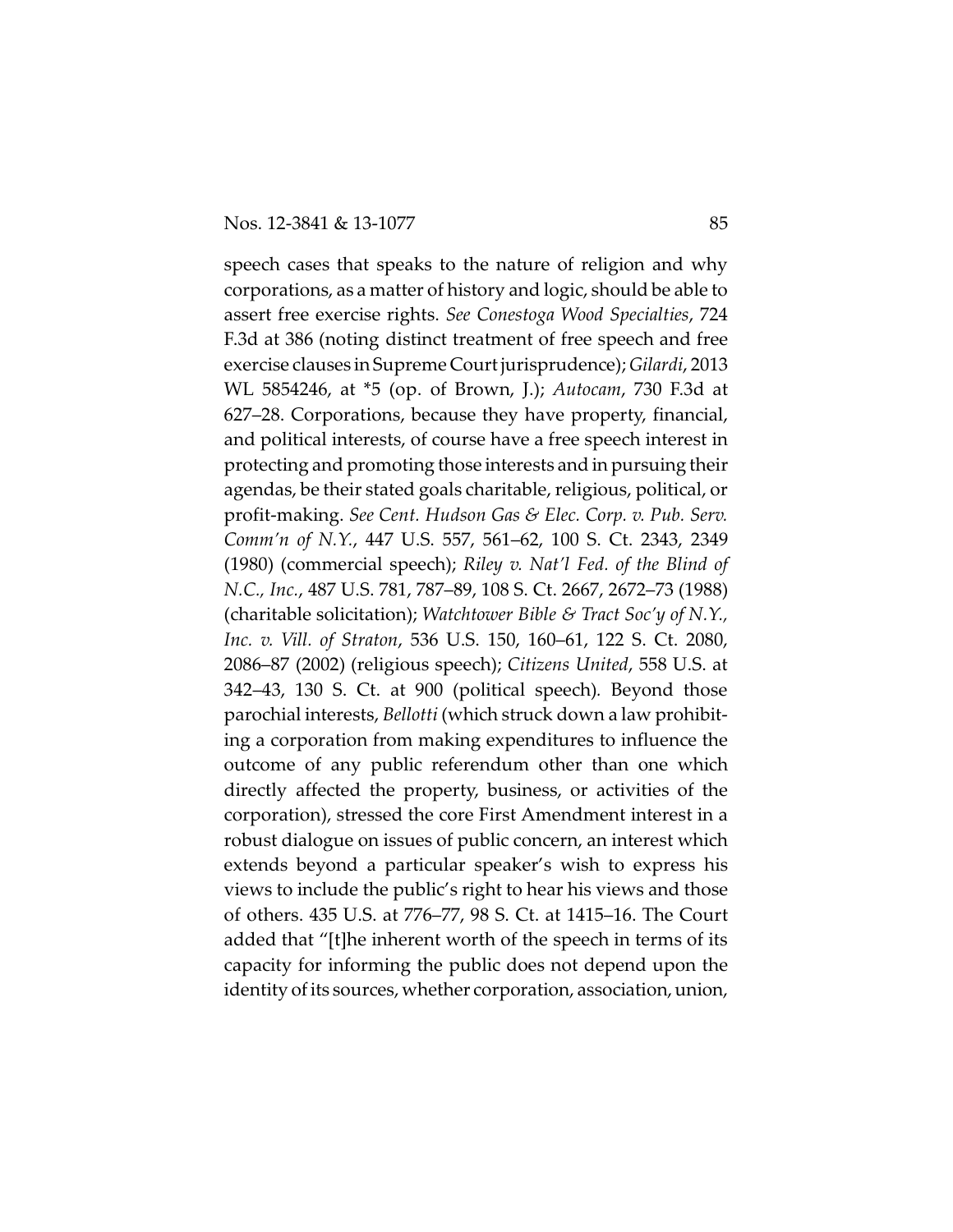or individual." *Id.* at 777*,* 98 S. Ct. at 1416. Decisions recognizing the speech rights of corporations thus rest "not only on the role of the First Amendment in fostering individual selfexpression but also on its role in affording the public access to discussion, debate, and the dissemination of information and ideas." *Id.* at 783, 98 S. Ct. at 1419.

Religion, by contrast, is a personal undertaking. *Conestoga Wood Specialties*, 724 F.3d at 385, 388. Certainly there is a collective societal interest in protecting religious liberty, and religion can and has influenced the public sphere in positive ways. *See Lynch v. Donnelly*, 465 U.S. 668, 674–78, 104 S. Ct. 1355, 1360–61 (1984) (recognizing longstanding role of religion in American life). But religious faith is, by its nature, an intensely individual experience, and for the reasons that follow, I believe it likely is one of those "purely personal" constitutional rights that the Supreme Court will not extend to corporations—certainly not to secular, for-profit corporations.

The fact that a corporation qualifies as a person under the Dictionary Act, 1 U.S.C. § 1, *see ante* at 36; *Hobby Lobby Stores*, 723 F.3d at 1129, 1132, is by no means dispositive. RFRA bestows its protection upon "[a] person *whose religious exercise* has been burdened." § 2000bb-1(c)(emphasis mine). Thus, "the focus on personhood is too narrow; instead, we must construe the term 'person' together with the phrase 'exercise of religion.'" *Gilardi*, 2013 WL 5854246, at \*2 (op. of Brown, J.); *see also Autocam*, 730 F.3d at 626. In other words, we must consider whether it is possible for a corporation to exercise religion.

The First Amendment, of course, does not define "religion." More than a century ago, the Supreme Court said that "[t]he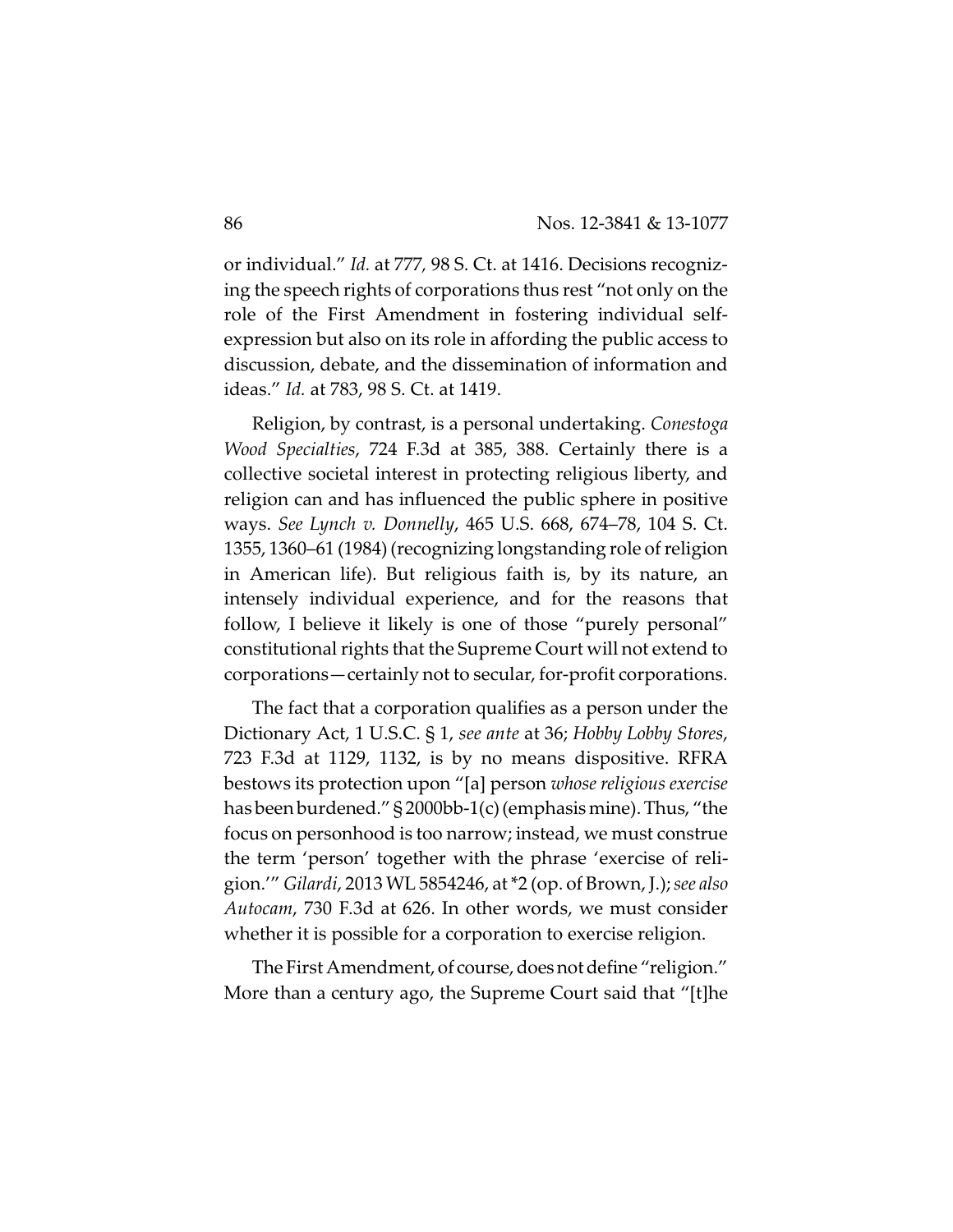term 'religion' has reference to one's views of his relations to his Creator, and to the obligations they impose of reverence for his being and character, and of obedience to his will." *Davis v. Beason*, 133 U.S. 333, 342, 10 S. Ct. 299, 300 (1890), *abrogated on other grounds by Romer v. Evans*, 517 U.S. 620, 634, 116 S. Ct. 1620, 1628 (1996); *see also Cnty. of Allegheny v. A.C.L.U. Greater Pittsburgh Chapter*, 492 U.S. 573, 109 S. Ct. 3086 (1989) (Stevens, J., concurring in part & dissenting in part) (noting that "religion" as used in establishment clause was "understood primarily to mean'[v]irtue, as founded upon reverence of God, and expectation of future rewards and punishments,' and only secondarily '[a] system of divine faith and worship as opposite to others.'" (quoting S. Johnson, A DICTIONARY OF THE ENGLISH LANGUAGE (7th ed. 1785)). In *Fleischfresser v. Dirs. of Sch. Dist. 200*, 15 F.3d 680, 688 n.5 (7th Cir. 1994), we set forth a "general working definition of religion" for purposes of the free exercise clause that includes "any set of beliefs addressing matters of ultimate concern occupying a place parallel to that filled by God in traditionally religious persons." (quoting *Welsh v. United States*, 398 U.S. 333, 340, 90 S. Ct. 1792, 1796 (1970)) (internal quotation marks and ellipsis omitted). I note that the Second Circuit, in attempting to define the same term, invoked the renowned philosopher, psychologist, and professor William James, who described religion as "the feelings, acts, and experiences of individual men in their solitude, so far as they apprehend themselves to stand in relation to whatever they may consider the divine." *United States v. Moon*, 718 F.2d 1210, 1227 (2d Cir. 1983) (quoting Wm. James,THEVARIETIESOF RELIGIOUS EXPERIENCE: A STUDY IN HUMAN NATURE 31 (1910)); *see also Patrick v. LeFevour*, 745 F.2d 153, 158 (2d Cir. 1984). Each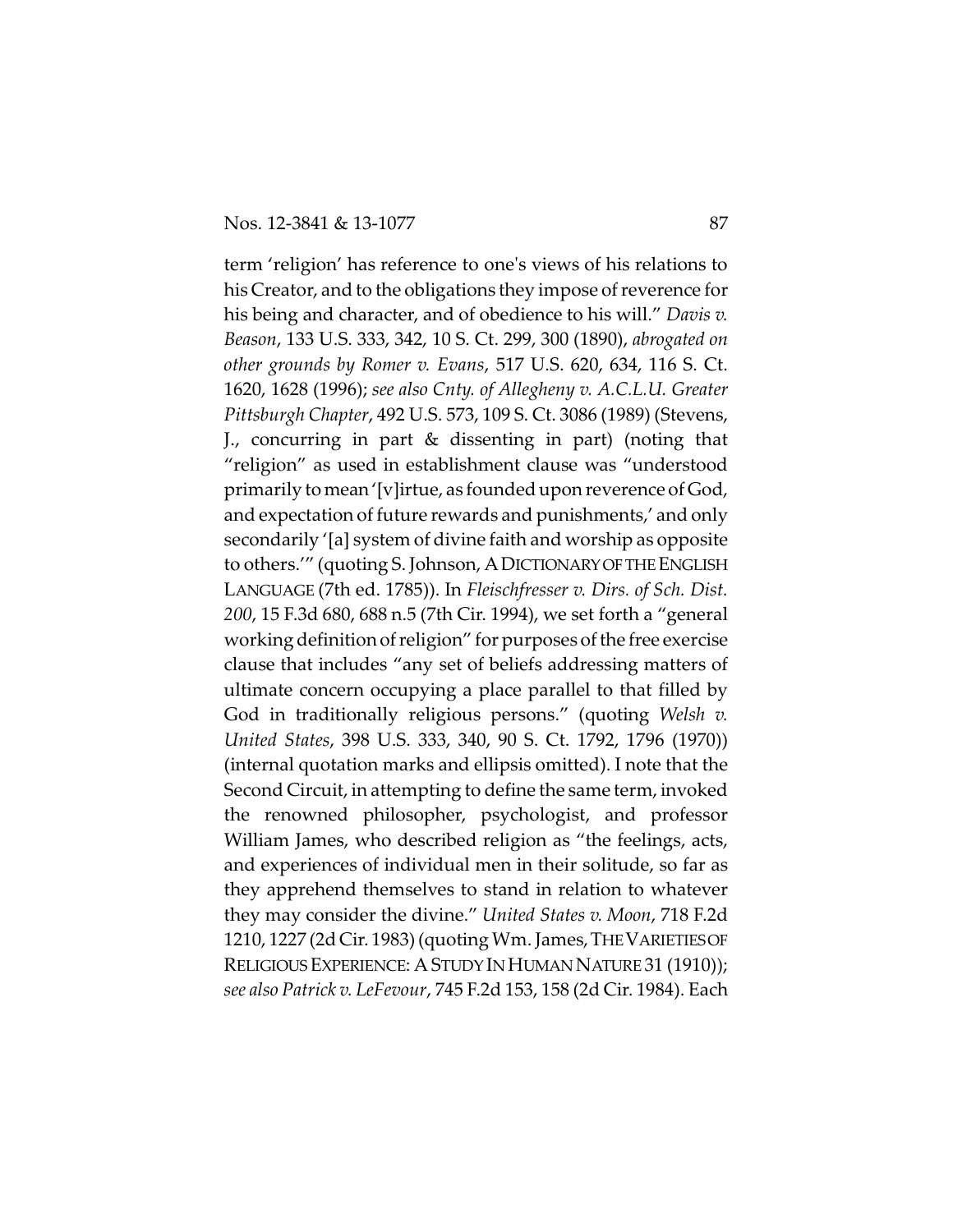of these definitions references an individual's understanding of his relationship to a divine being, a necessarily personal and subjective viewpoint. In that regard, they are consistent with the views of both James Madison, a drafter of the First Amendment, and Thomas Jefferson, who drafted its predecessor, Virginia's Bill for Religious Freedom, in 1779 (the bill was eventually adopted by the Virginia Assembly in 1786). Madison, in his 1785 Memorial and Remonstrance Against Religious Assessments, wrote that he opposed Patrick Henry's proposed Virginia bill to levy a tax for the support of religion on fifteen grounds, the first of which being:

1. Because we hold it for a fundamental and undeniable truth, "that religion or the duty which we owe to our Creator and the Manner of discharging it, can be directed only by reason and conviction, not by force or violence. The Religion then of every man must be left to the conviction and conscience of every man; and it is the right of every man to exercise it as these may dictate. This right is in its nature an unalienable right. It is unalienable, because the opinions of men, depending only on the evidence contemplated by their own minds cannot follow the dictates of other men: It is unalienable also, because what is here a right towards men, is a duty towards the Creator. It is the duty of every man to render to the Creator such homage, and such only, as he believes to be acceptable to him. This duty is precedent, both in order of time and in degree of obligation, to the claims of Civil Society. Before any man can be considered as a member of Civil Society, he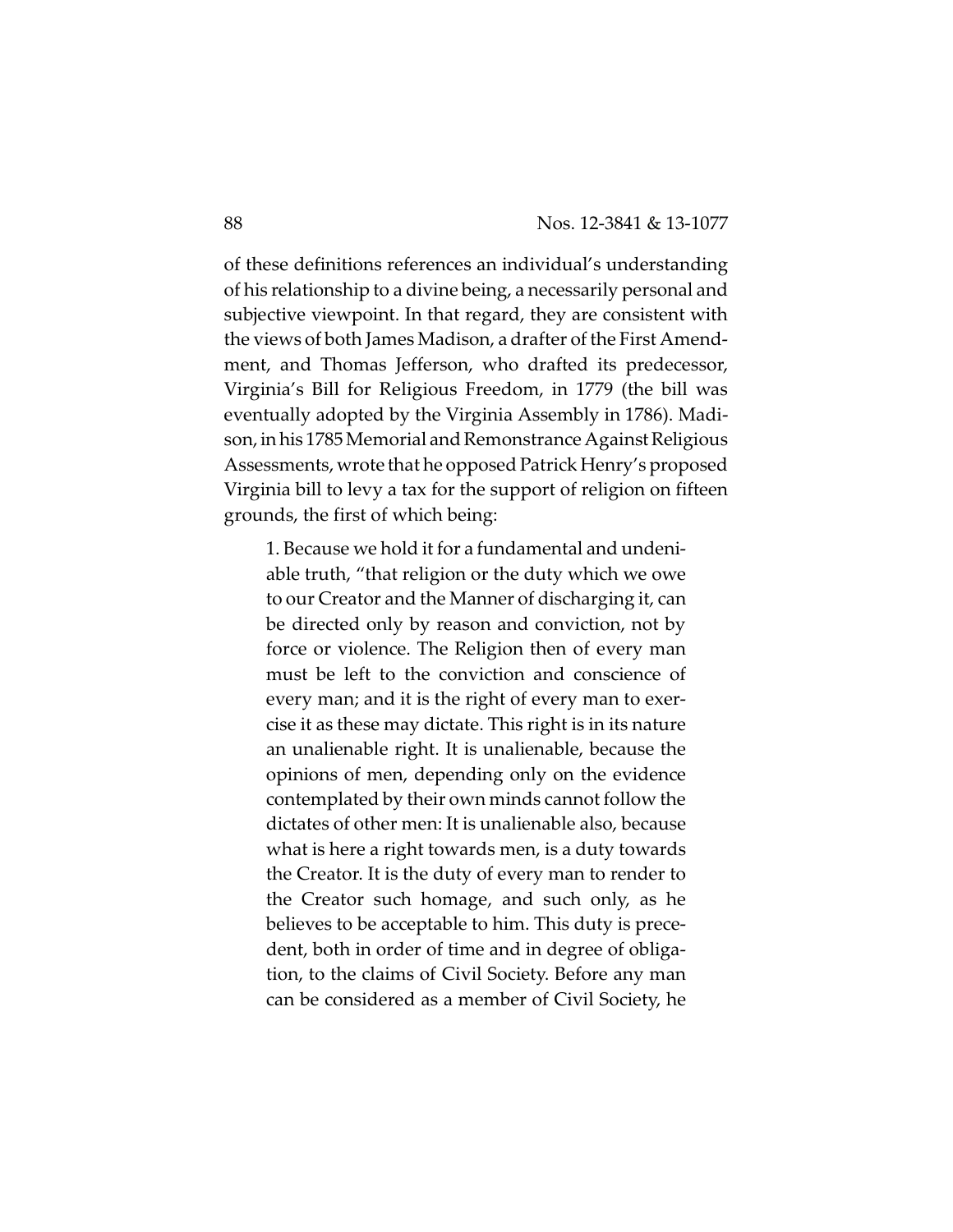must be considered as a subject of the Governour of the Universe: And if a member of Civil Society, who enters into any subordinate Association, must always do it with a reservation of his duty to the general authority; much more must every man who becomes a member of a particular Civil Society do it with a saving of his allegiance to the Universal Sovereign … .

*See Everson v. Bd. of Educ. of Ewing Twp.*, 330 U.S. 1, 64, 67 S. Ct. 504, 535 (1947) (App. to dissent of Rutledge, J.) (quoting 2 THE WRITINGS OF JAMES MADISON 183-91 (Gaillard Hunt ed. 1901)), also available at http://religiousfreedom.lib.virginia.edu/ sacred/madison\_m&r\_1785.html (last visited Nov. 7, 2013). Madison's articulation of religion as something that must be "left to the conviction and conscience of every man" obviously describes a highly personal experience of thought and belief. Likewise, Jefferson, in his 1802 letter to the Danbury Baptists, described religion in terms of individual conscience:

Believing with you that religion is a matter which lies solely between man and his God, that he owes account to none other for his faith or his worship, that the legitimate powers of government reach actions only, and not opinions, I contemplate with sovereign reverence that act of the whole American people which declared that their legislature should "make no law respecting an establishment of religion, or prohibiting the free exercise thereof," thus building a wall of separation between church and State. Adhering to this expression of the supreme will of the nation in behalf of the rights of con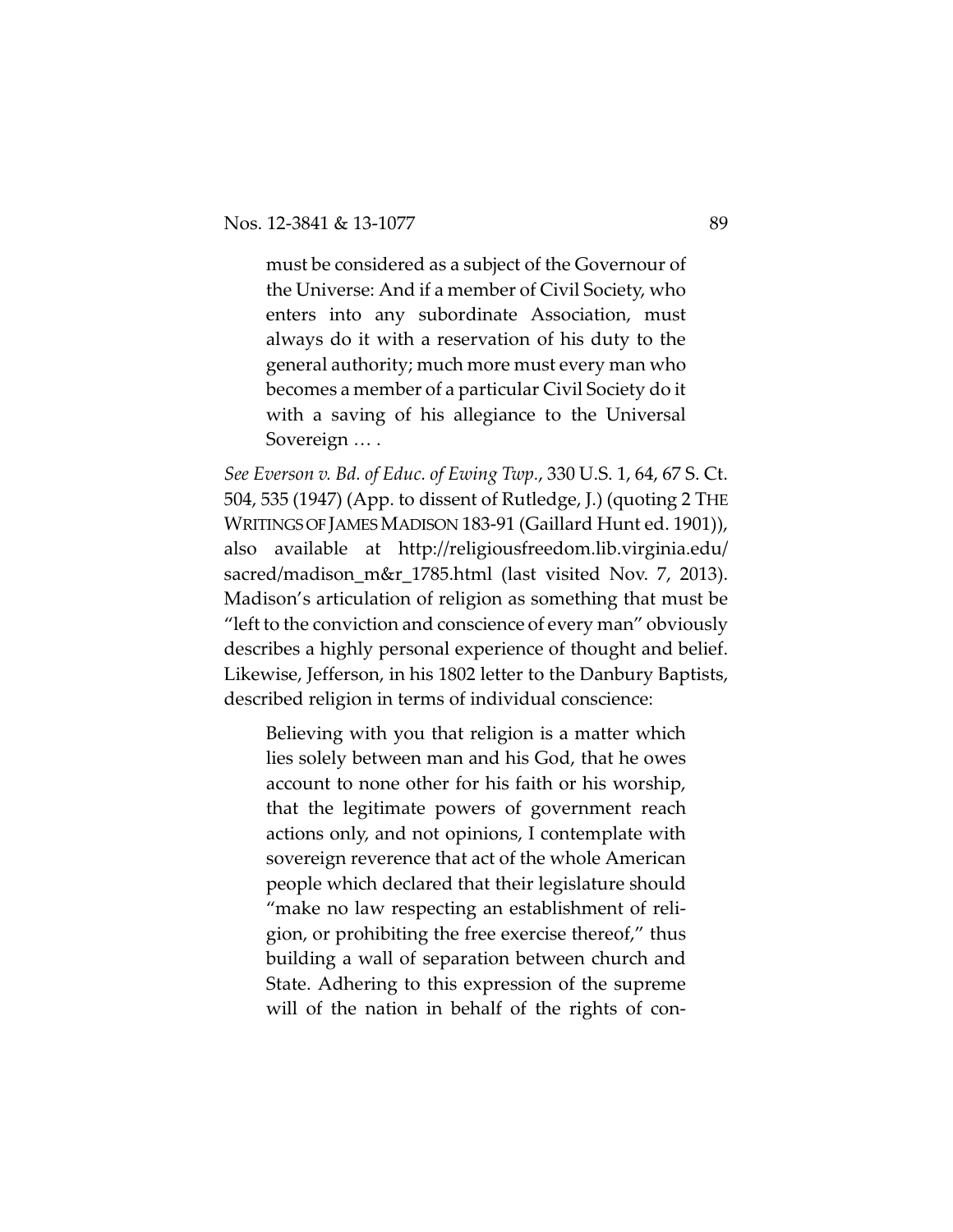science, I shall see with sincere satisfaction the progress of those sentiments which tend to restore to man all his natural rights, convinced he has no natural right in opposition to his social duties.

Letter from President Thomas Jefferson to Nehemiah Dodge, et al., Danbury Baptist Association (Jan. 1, 1801), reproduced in *Braunfeld v. Brown*, 366 U.S. 599, 604, 81 S. Ct. 1144, 1146 (1961) (quoting 8 WORKS OF THOMAS JEFFERSON 113 (A. Lipscomb & A. Bergh eds. 1905)), also available at http://presspubs.uchicago.edu/founders/documents/amendI\_ religions58.html (last visited Nov. 7, 2013).

Such remarks are consistent with the historical underpinnings of the free exercise clause. Neither the congressional record underlying the enactment of the First Amendment nor the records of the state legislatures which subsequently ratified the amendment provide any help in ascertaining what legislators meant by "religion" and the free exercise thereof. *See* Michael W. McConnell, *The Origins & Historical Understanding of Free Exercise of Religion*, 103 HARV. L. REV. 1409, 1481, 1483, 1485 (1990); Vincent Phillip Muñoz, *The Original Meaning of the Free Exercise Clause: The Evidence from the First Congress*, 31 HARV.J.L. & PUB. POL. 1083 (2008). But there are two reference points that reinforce the notion that religion was understood to be a matter of personal conscience.

First, by 1789, the constitutions of all thirteen states, save Connecticut, included religious liberty provisions, and many referenced the right as the freedom to worship one's God according to the dictate's of one's conscience. *See* McConnell, *Origins & Historical Understanding*, 103 HARV.L.REV. at 1457 n.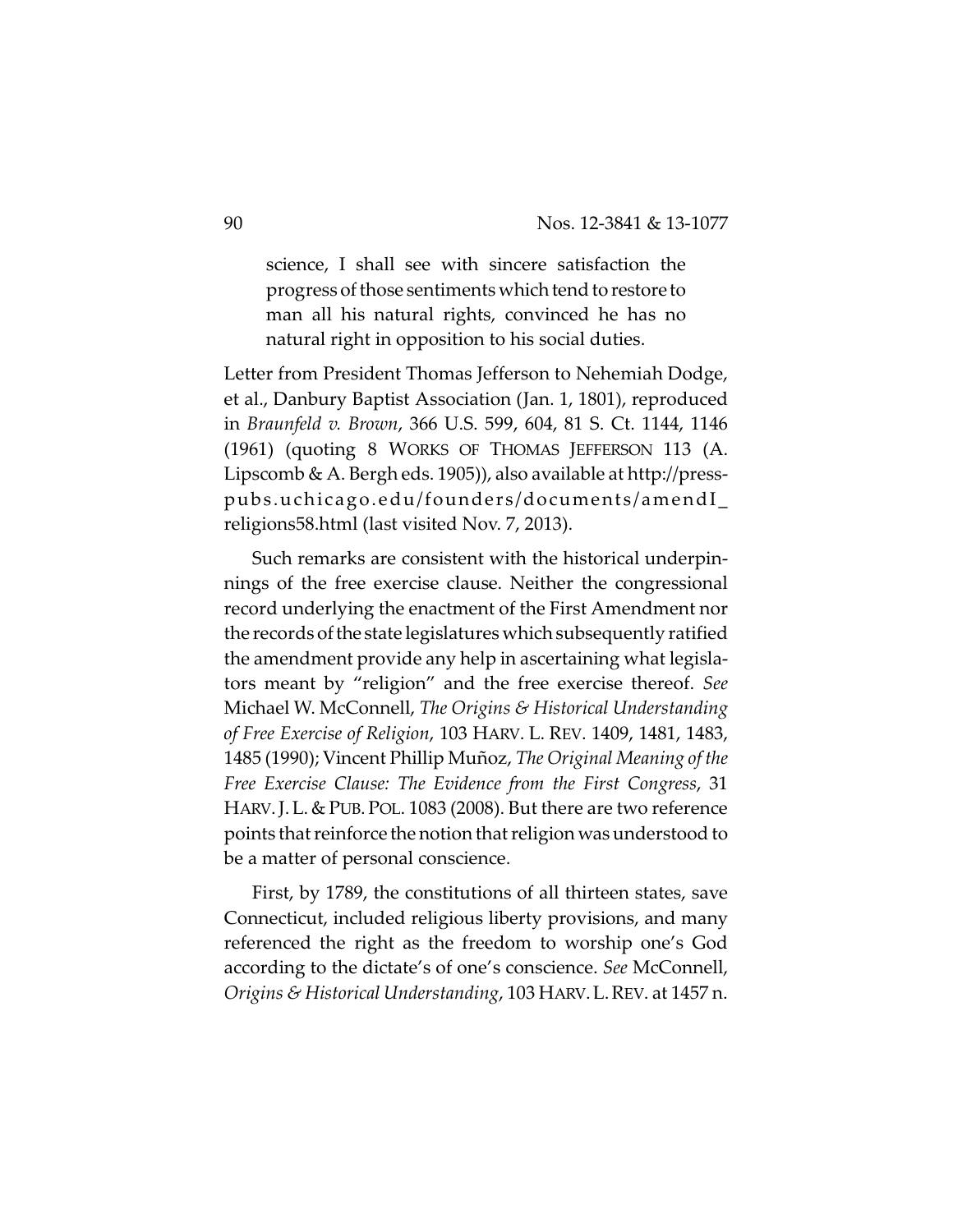242 (reproducing text of state provisions); *City of Boerne v. Flores*, 521 U.S. 507, 553–54, 117 S. Ct. 2157, 2180 (1997) (O'Connor, J., dissenting) (discussing examples of such provisions). New Hampshire's 1784 constitution, for example, provided that "[e]very individual has a natural and unalienable right to worship GOD according to the dictates of his own conscience, and reason"; and the constitutions of Delaware, Massachusetts, New Jersey, North Carolina, Pennsylvania, and Virginia all contained very similar language. *See* McConnell, *Origins & Historical Understanding*, 103 HARV. L. REV. at 1456, 1457 n. 242. Other constitutions—those of New York and South Carolina—separately described the protected freedom of religion and then referred to the "liberty of conscience" thereby guaranteed. *See id.* "Conscience" was used in still other ways by the provisions of other state constitutions. *See id.*

These state provisions set the stage for the drafting, debate, and adoption of the First Amendment's free exercise clause. The clause as proposed and adopted by the House of Representatives incorporated language recognizing "freedom of conscience"; but the version adopted by the Senate, by the ensuing conference committee, and which was submitted to and ratified by the States, omitted that language. *See* McConnell, *Origins & Historical Understanding*, 103 HARV.L.R. at 1481–84. It is not clear why "conscience" was omitted from the adopted version of the free exercise clause, but it is doubtful that the elimination was meant to signify a different understanding of what the clause protected. As Professor McConnell and others observe, "freedom of religion" and "freedom of conscience" were terms that were used interchangeably in discussions of religious liberty. *E.g.*, McConnell,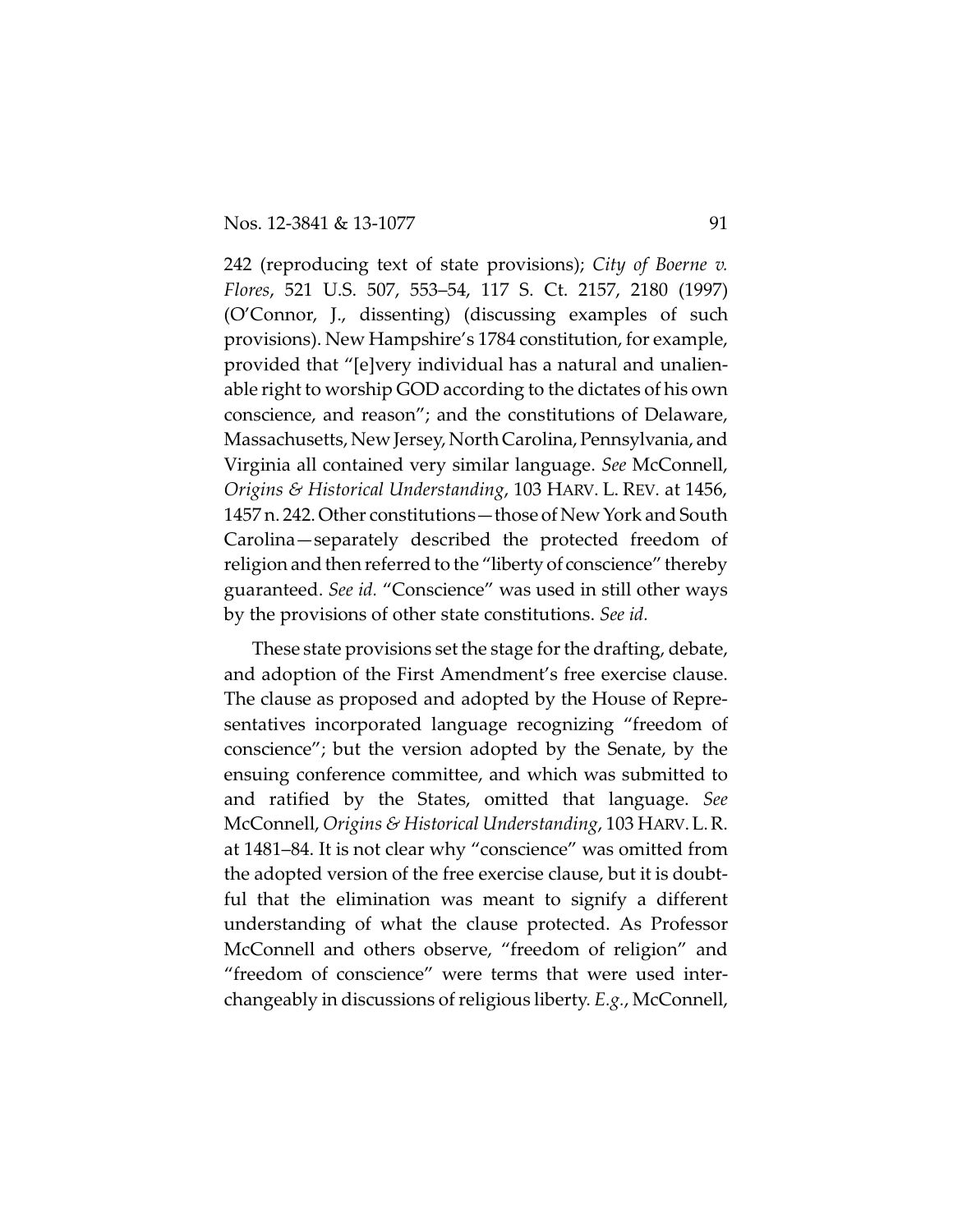*Origins & Historical Understanding*, 103 HARV. L. REV. at 1488, 1493–94; Philip A. Hamburger, *A Constitutional Right of Religious Exemption: An Historical Perspective*, 60 GEO.WASH.L. REV.915, 933–34 & n.80 (1992).McConnell suggests that "rights of conscience" was dropped either to eliminate a redundancy, to the extent it signified the same thing as the free exercise of religion, or to emphasize that it was only the freedom of religious conscience, as opposed to the freedom of nonreligious belief, that was meant to be protected. McConnell, *Origins & Historical Understanding*, 103 HARV. L. REV. at 1488–96. Either way, it is clear that the clause was intended to protect the exercise of religious conscience. *Id.* at 1495–96. And as shown by both the state provisions addressing the freedom of religion and the other contemporaneous writings I have cited, the exercise of religious conscience was understood to be a matter between the individual and his God—not, perhaps, in the more modern sense of believing whatever one wants, but rather as a reflection that the individual owed his or her obedience on moral matters directly to God. *Id.* at 1498–99; Hamburger, *A Constitutional Right of Religious Exemption*, 60 GEO. WASH. L. REV. at 933, 938. The understanding that the exercise of religion was a matter of the individual's relationship with and obedience to God was also consistent with the multiplicity of minority religions practiced in the United States by the second half of the 18th century, and a consensus that the country should move away from a Colonial history of officially established religions (and officially disfavored religions) toward religious pluralism. *Id.* at 946.

All of this reinforces what one would otherwise intuit about religion: that it is inextricably intertwined with characteristics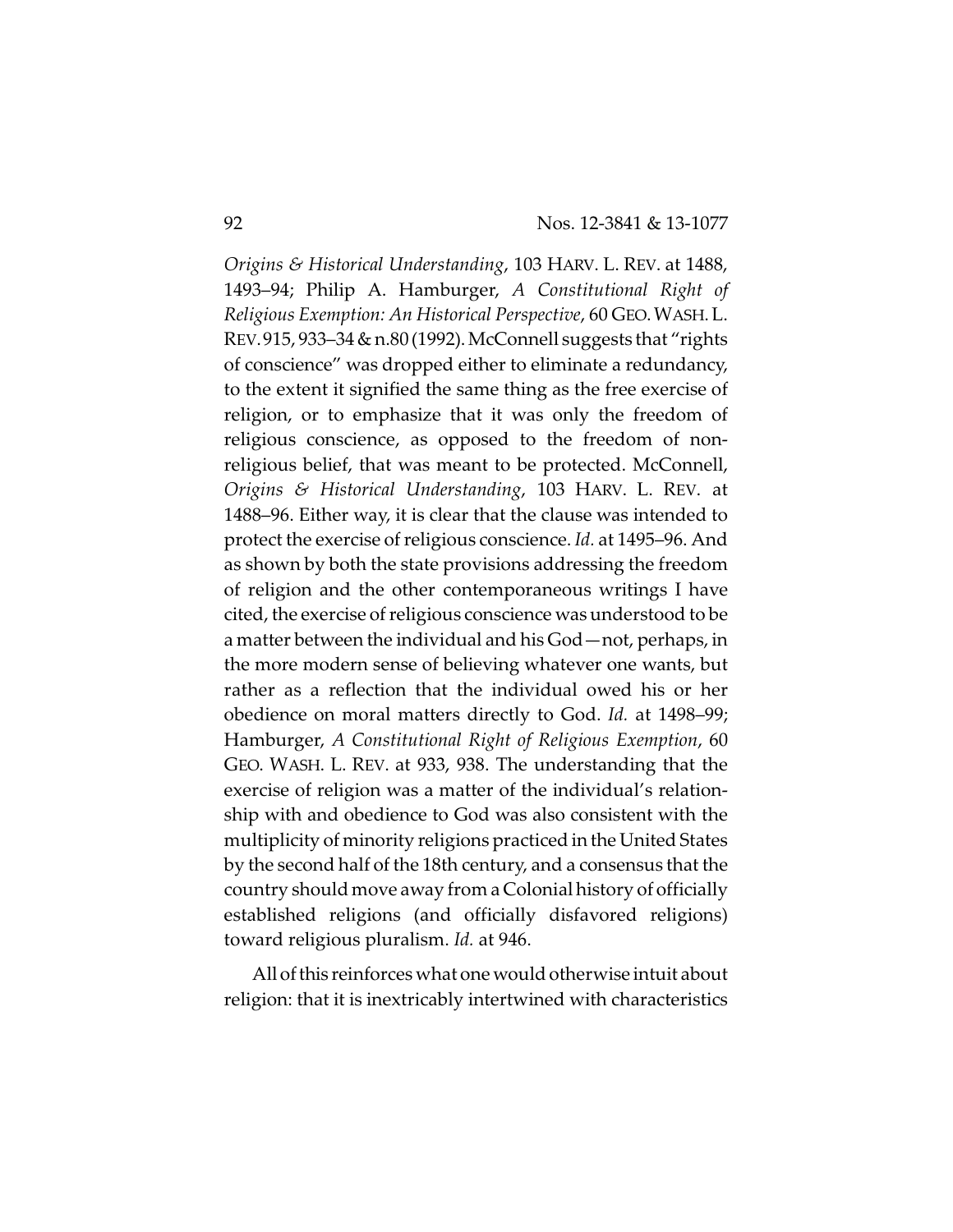that are uniquely human: conscience, belief, faith, and devotion. Religious beliefs have to do with such fundamental questions as the nature of mankind, where we came from, our place in the world, what happens when we die, and our relationships with and obligations to other people. Only the human mind can entertain such questions.

A corporation is a legal construct which does not have the sentience and conscience to entertain such ultimate questions. "In the words of Chief Justice Marshall, a corporation is 'an artificial being, invisible, intangible, and existing only in contemplation of law.'" *Browning-Ferris Indus. of Vt. v. Kelco Disposal, Inc.*, *supra*, 492 U.S. at 284, 109 S. Ct. at 2925 (quoting *Trustees of Dartmouth Coll. v. Woodward*, 17 U.S. (4 Wheat.) 518, 636 (1819)). It is a creature of man, not of God. It "believes," if it can be said to believe anything, only what the people who found, own, and/or manage the corporation believe. *See* Ira C. Lupu, *Keeping the Faith: Religion, Equality & Speech in the U.S. Constitution*, 18 Conn. L. Rev. 739, 766 (1986) ("By their nature, institutions cannot have a conscience or faith."); *Citizens United*, 558 U.S. at 466, 130 S. Ct. at 972 (Stevens, J., concurring in part & dissenting in part) ("It might also be added that corporations have no consciences, no beliefs, no feelings, no thoughts, no desires."); *Conestoga Wood Specialties*, 724 F.3d at 385; *Gilardi*, 2013 WL 5854246, at\* 18 (Edwards, J., concurring in part & dissenting in part); *cf. Fleck & Assocs., Inc. v. City of Phoenix, an Ariz. Muni. Corp.*, 471 F.3d 1100, 1105 (9th Cir. 2006) (holding corporation does not possess right recognized in *Lawrence v. Texas*, 539 U.S. 558, 123 S. Ct. 2472 (2003), to make autonomous choices in intimate relations free of government interference: "Corporations are not self-defining autonomous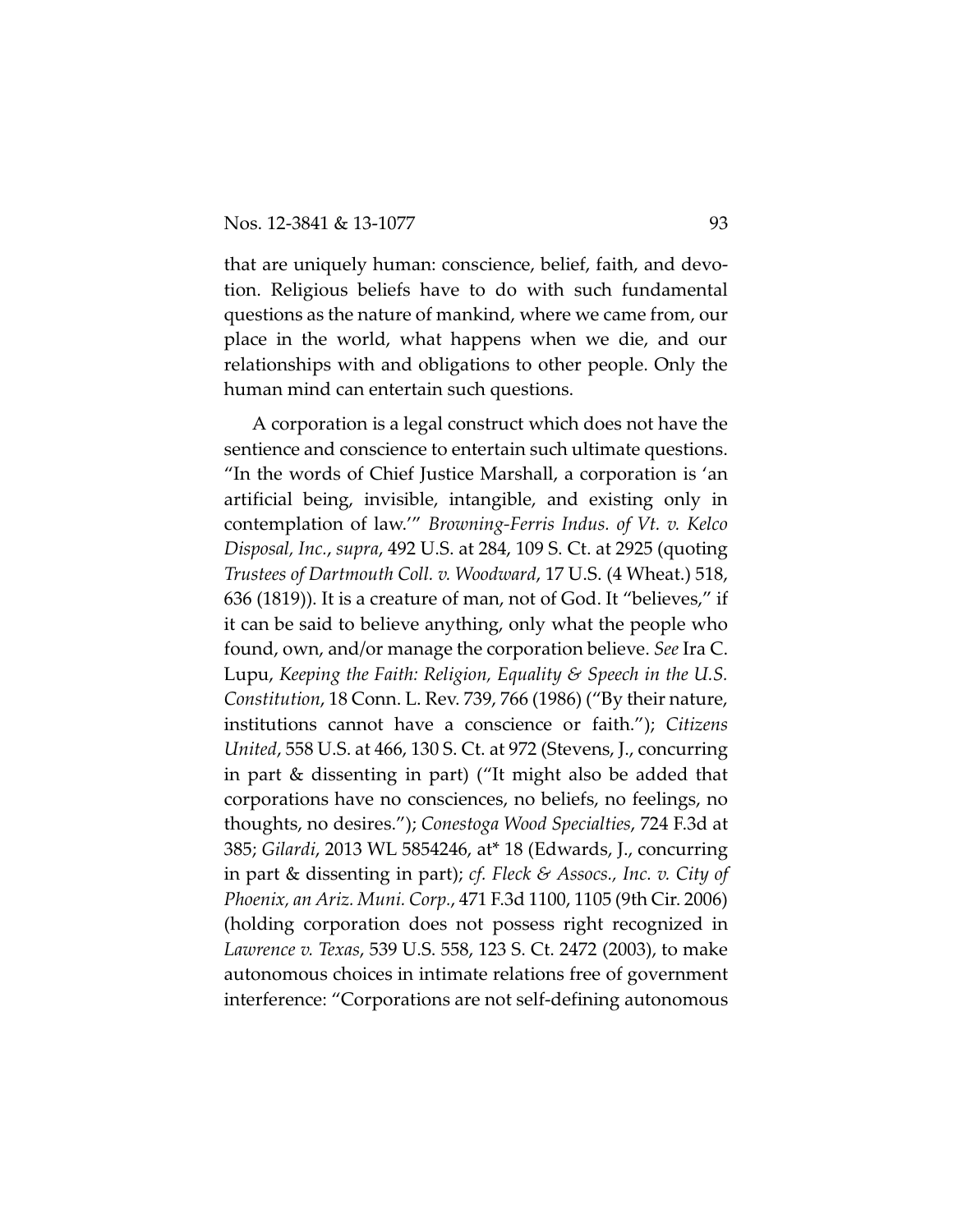creatures worthy of respect and dignity in the relevant sense.").

Indeed, it strikes me as potentially demeaning to religious faith to say that a corporation should be said to possess the same right to free exercise of religion that a human being enjoys in this country. Inextricably bound as it is with a person's sense of himself, his origins, the world, and what life is, religious belief (including the lack of such belief) is a defining trait of humankind; and this is one reason why we view it as a core component of individual freedom: "At the heart of liberty is the right to define one's own concept of existence, of meaning, of the universe, and of the mystery of human life. Beliefs about these matters could not define the attributes of personhood were they formed under compulsion of the State." *Planned Parenthood of Se. Pennsylvania v. Casey*, 505 U.S. 833, 851, 112 S. Ct. 2791, 2807 (1992); *see also Conestoga Wood Specialties Corp. v. Sebelius*, 917 F. Supp. 2d 394, 407–08 (E.D. Pa. 2013); *Korte v. U.S. Dep't of Health & Human Servs.*, 912 F. Supp. 2d 735, 743–44 (S.D. Ill. 2012); *Hobby Lobby Stores, Inc. v. Sebelius*, 870 F. Supp. 2d 1278, 1291 (W.D. Okla. 2012), *rev'd en banc*, 723 F.3d 1114. To say, as the court does today, that the right to exercise one's religious faith may be asserted on the same terms by a legal construct—an incorporated currency exchange, accounting firm, or automobile repair shop, for example—as by a human being, is, to my mind at least, irreconcilable with the very essence of religious faith and, for that matter, humankind.

Perhaps there are good reasons to extend the right of free exercise to religious organizations, including not-for-profit corporations organized to pursue religious ends. *See Conestoga*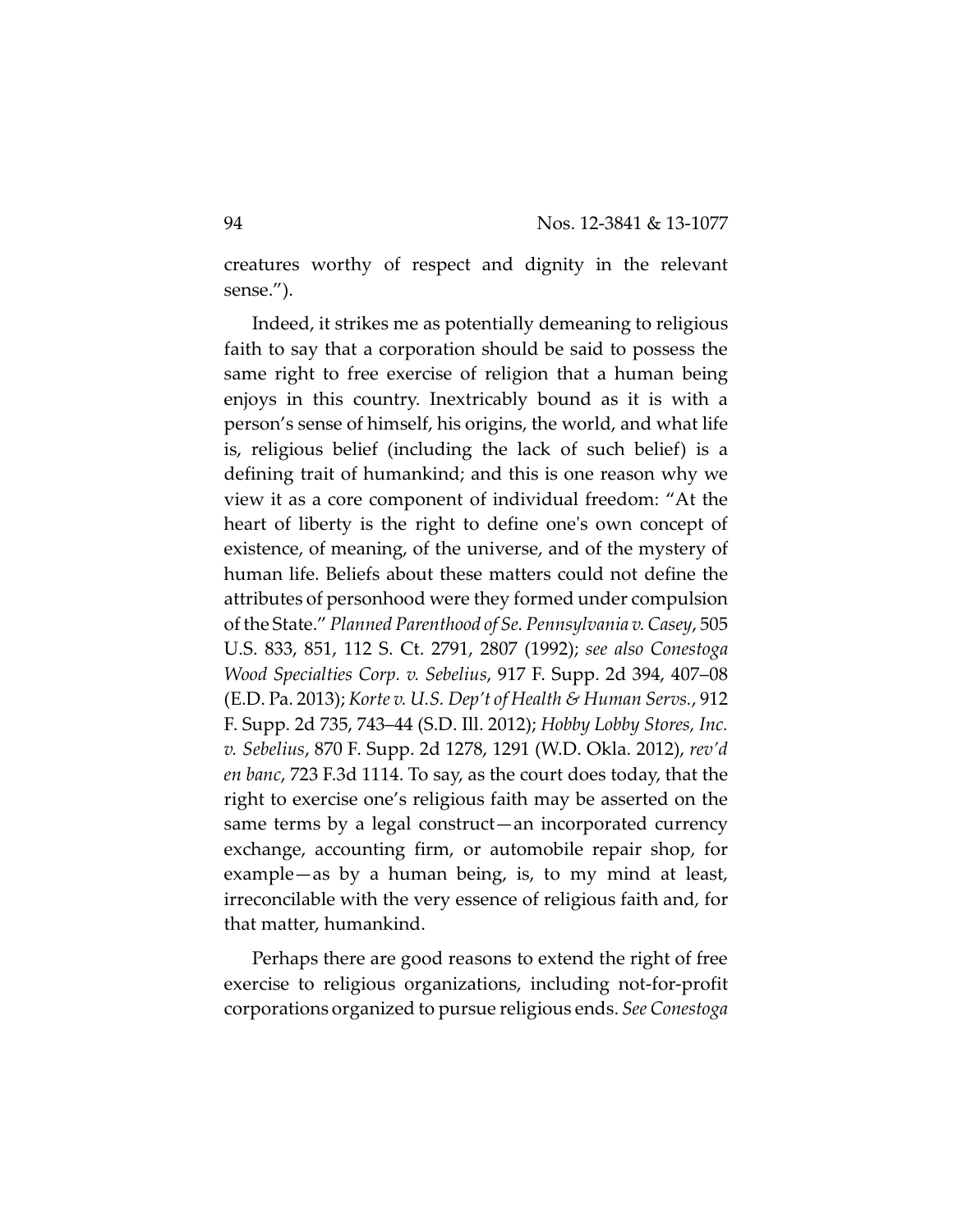*Wood Specialties*, 724 F.3d at 386 (noting that churches are the "means by which individuals practice religion"); *see also Corp. of Presiding Bishop of Church of Jesus Christ of Latter-Day Saints v. Amos*, 483 U.S. 327, 344–45, 107 S. Ct. 2862, 2872–73 (1987) (Brennan, J., concurring in the judgment) (recognizing that potential for government to chill religious exercise is greatest with respect to not-for-profit activities). As I have said, it is not entirely clear to me why even this step is necessary given the associational standing of such entities to assert the free exercise rights of their members. But, at the least, those entities are defined by a religious purpose, and so extending to them the protections of the free exercise clause could be seen as consistent with the purpose of that clause. But let us be clear: we are in this case being asked to extend the right beyond not-forprofit religious corporations to corporations not organized for any purpose connected with religion. *See Conestoga Wood Specialties*, 724 F.3d at 385 ("We will not draw the conclusion that, just because courts have recognized the free exercise rights of churches and other religious entities, it necessarily follows that for-profit, secular corporations can exercise religion.'"); *accord Autocam*, 730 F.3d at 627; *see also Gilardi*, 2013 WL 5854246, at \*5 (opinion of Brown, J.) ("No such *corpus juris* exists to suggest a free-exercise right for secular corporations."); *Hobby Lobby*, 723 F.3d at 1168, 1169 (Briscoe, C.J., concurring in part & dissenting in part) ("during the 200-year span between the adoption of the First Amendment and RFRA's passage, the Supreme Court consistently treated free exercise rights as confined to individuals and non-profit religious organizations"; and "not a single case, until now, has extended RFRA's protections to for-profit corporations").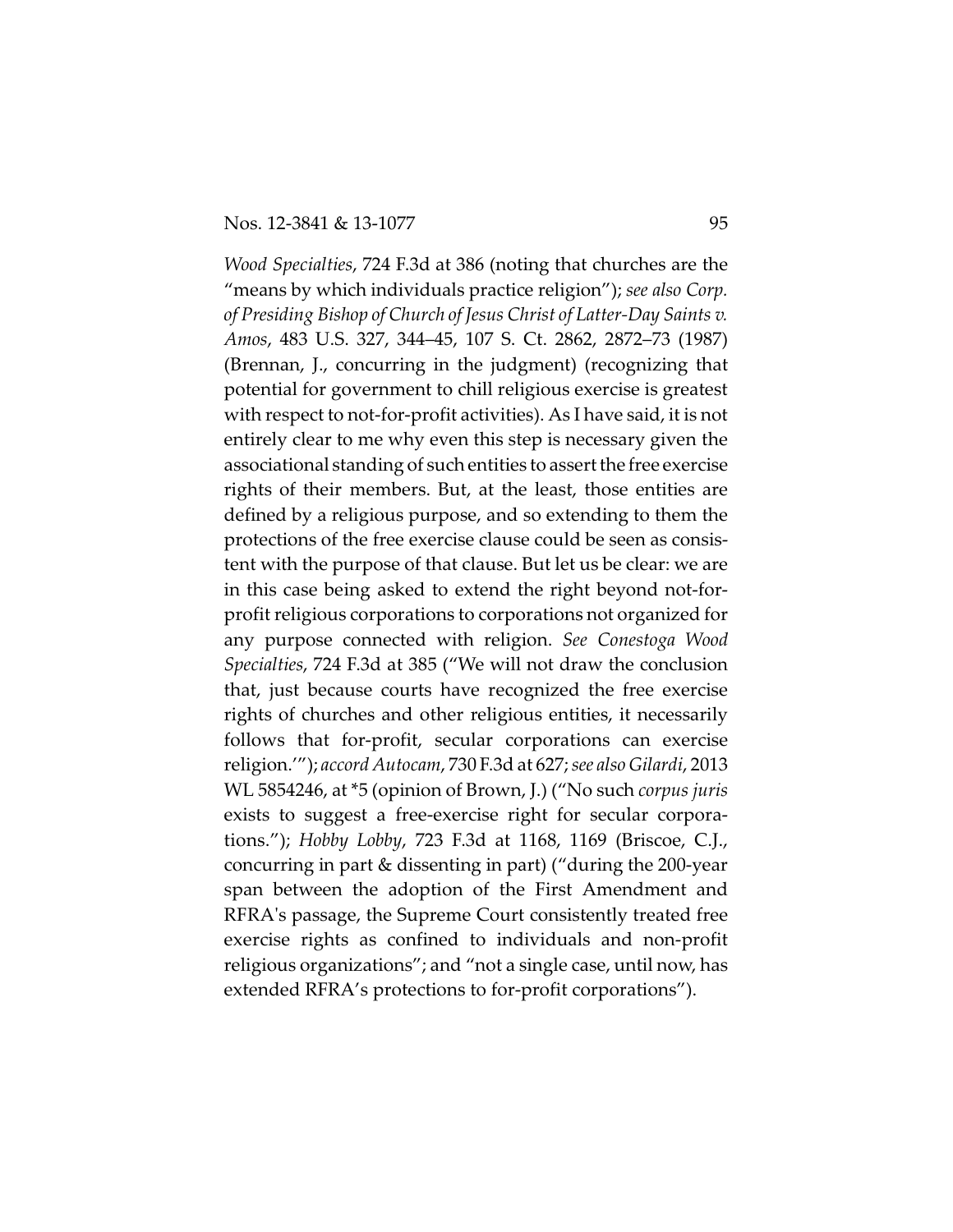Certainly I agree that the wish to profit does not automatically disqualify an individual from asserting religious interests. *See ante* at 47–51; *Joseph Burstyn, Inc. v. Wilson*, 343 U.S. 495, 501–02, 72 S. Ct. 777, 780 (1952); *Beckwith Elec. Co. v. Sebelius*, 2013 WL 3297498, at \*11 (M.D. Fla. June 25, 2013) (Kovachevich, J.). Individuals often have multiple reasons for acting, and simply because they have reasons in addition to a religious motive does not disqualify them from asserting free exercise rights. But that does not answer the question whether a corporation —again, an invention of the law—should be accorded religious rights, particularly when it is not organized for religious ends. $5$ 

 $5$  The majority postulates that if a for-profit business cannot assert free exercise rights, then theoretically a Jewish restaurant could be denied the right to observe dietary restrictions. *Ante* at 51. Three responses come to mind. First, the owner and operator of the restaurant, assuming that he is an observant Jew, might well have a meritorious contention that his own religious exercise is directly and substantially burdened by having to handle and serve non-kosher food; as I have said, I do not believe that the profit-motive disqualifies the owner from asserting his religious interests. Second, to the extent the restaurant's target clientele is Jewish, the business might have third-party standing to assert the free exercise rights of its customers. *See Craig v. Boren*, 429 U.S. 190, 194–97, 97 S. Ct. 451, 455–57 (1976) (vendor of "non-intoxicating" 3.2% beer had third-party standing to assert the equal protection rights of 18-20 year-old male customers, who were proscribed by state law from being sold beer whereas females of same age were not); *see also*, *e.g.*, *Carey v. Population Servs., Int'l*, 431 U.S. 678, 683–84, 97 S. Ct. 2010, 2015 (1977)(distributor of contraceptive devices); *Doe v. Bolton*, 410 U.S. 179, 188, 93 S. Ct. 739, 745 (1973) (physicians providing abortion services). Third, to bring that hypothetical into line with facts of this case, the relevant question would be whether the free exercise rights of (continued...)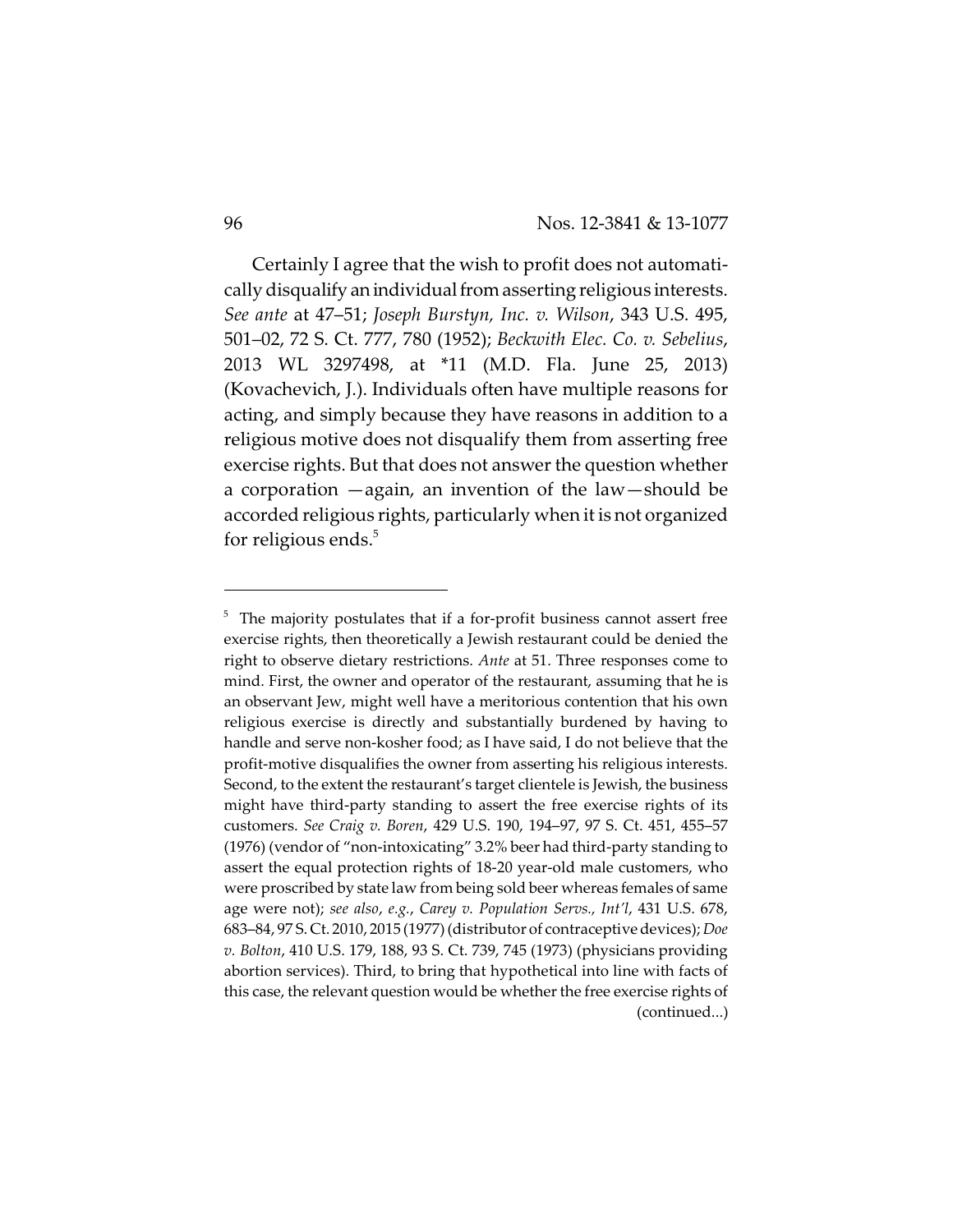On this point, I would also note the significance of the procedural posture this case is in. The plaintiffs are seeking preliminary injunctive relief. "A preliminary injunction is an extraordinary remedy never awarded as of right." *Winter v. Natural Resources Def. Council*, 555 U.S. 7, 24, 129 S. Ct. 365, 376 (2008) (citing *Munaf v. Geren*, 553 U.S. 674, 689–90, 128 S. Ct. 2207, 2219 (2008)); *see also Mazurek v. Armstrong*, 520 U.S. 968, 972, 117 S. Ct. 1865, 1867 (1997) (describing preliminary injunction as "extraordinary and drastic remedy") (quoting 11A C. Wright, A. Miller & M. Kane, *Fed. Prac. & Proc.* § 2948 at 129–30 (2d ed. 1995)). The burden, of course, is on the plaintiffs as the movants to make a clear showing demonstrating their entitlement to such relief. *See id.*; *Christian Legal Soc'y v. Walker*, 453 F.3d 853, 870 (7th Cir. 2006) (quoting *Goodman v. Ill. Dep't of Fin. & Prof'l Regulation*, 430 F.3d 432, 437 (7th Cir. 2005)); *Chicago Dist. Council of Carpenters Pension Fund v. K&I Constr., Inc.*, 270 F.3d 1060, 1064 (7th Cir. 2001). The record at this stage of the litigation is, to put it generously, slender in terms of evidence illuminating the asserted religious interests of the two corporate plaintiffs and how those interests would be burdened by including coverage for contraceptives in their

 $5$  (...continued)

the kosher restaurant or its owners might somehow be substantially burdened by the private choice that a restaurant employee makes to consume non-kosher food. *See*Jonathan D. Sarna, *Constitutional Dilemma on Birth Control*, FORWARD.COM (March 16, 2012) ("We all might agree that kosher delis should not be coerced into selling ham, but hopefully we would also all agree that a deli's employees and customers should not be penalized for choosing to consume it."), http://foward.com/articles/ 152606/constitutional-dilemma-on-birth-control/ (last visited Nov. 7, 2013). For the reasons I set forth below, I do not believe they would be.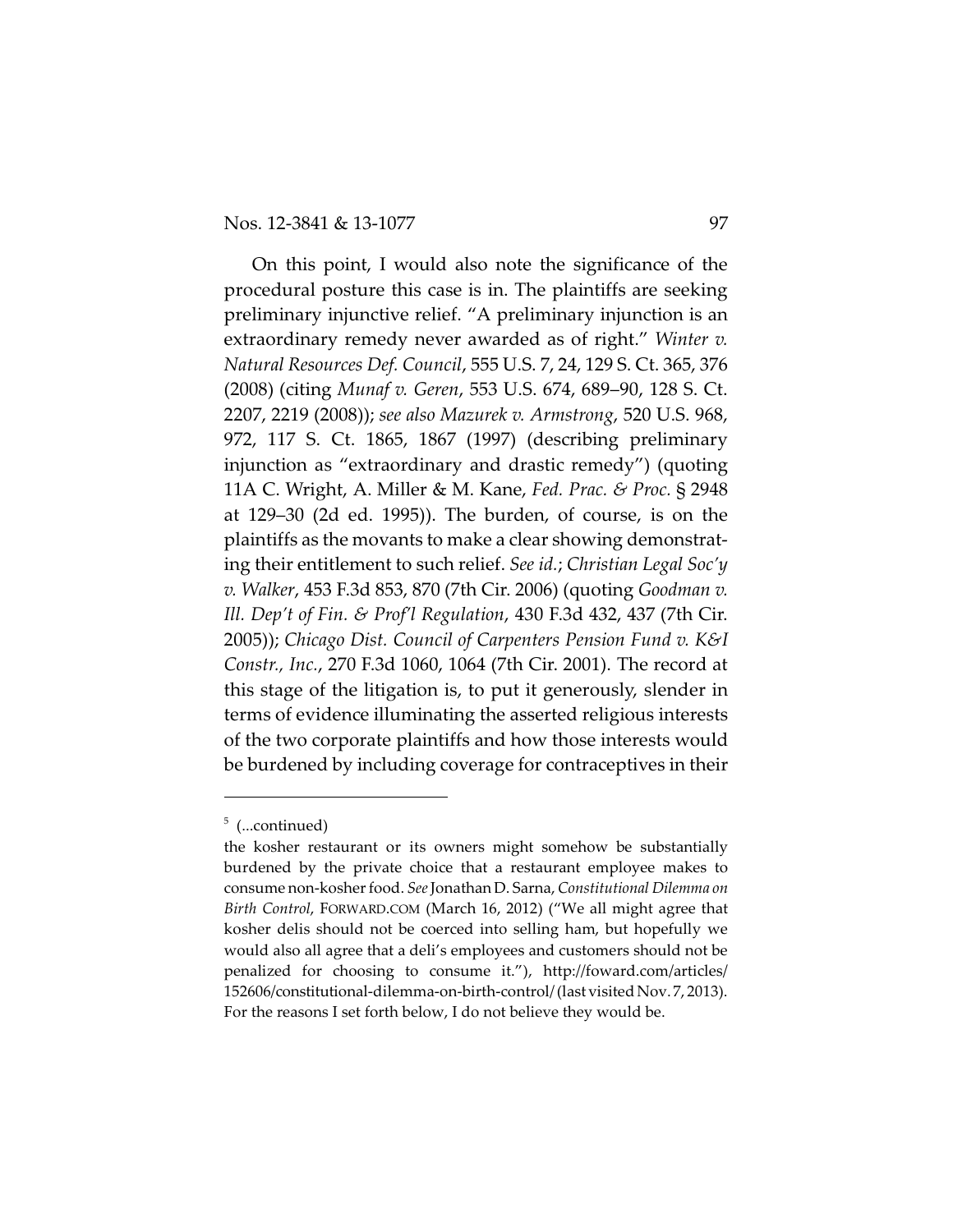employee health care plans. I am thus far short of convinced that Grote Industries and Korte & Luitjohan Contractors have demonstrated a clear entitlement to preliminary injunctive relief protecting whatever free exercise rights they might have. *Hobby Lobby*, 723 F.3d at 1164–65 (Briscoe, C.J., concurring in part & dissenting in part); *id.* at 1183–84 (Matheson, J., concurring in part & dissenting in part). The notion that any type of corporation may possess its own free exercise rights is itself far from a settled proposition; and the plaintiffs' claim calls for a wholly unprecedented extension of such rights to secular, forprofit corporations.

There are, finally, significant logical difficulties posed by attributing religious rights to secular corporations. Whatever religious rights a corporation might theoretically exercise can only come from the people who establish, own, and manage a corporation. *See Conestoga Wood Specialties*, 724 F.3d at 385 ("General business corporations do not, separate and apart from the actions or belief systems of their individual owners or employees, exercise religion.") (quoting *Hobby Lobby Stores, Inc. v. Sebelius*, 870 F. Supp. 2d at 1291). And here, no one is saying that Korte & Luitjohan Contractors and Grote Industries are Catholic corporations; instead, I understand the individual plaintiffs to be saying that they run the corporations in a way that is consistent with, and expresses, the principles of their Catholic faith. But this poses some challenges in defining the religious beliefs and rights of the corporation.

First, to the extent that a corporation's religious principles and identity derive from its owners, what if the owners have diverse beliefs, diverse degrees of devotion, and diverse notions as to whether and how the corporation ought to reflect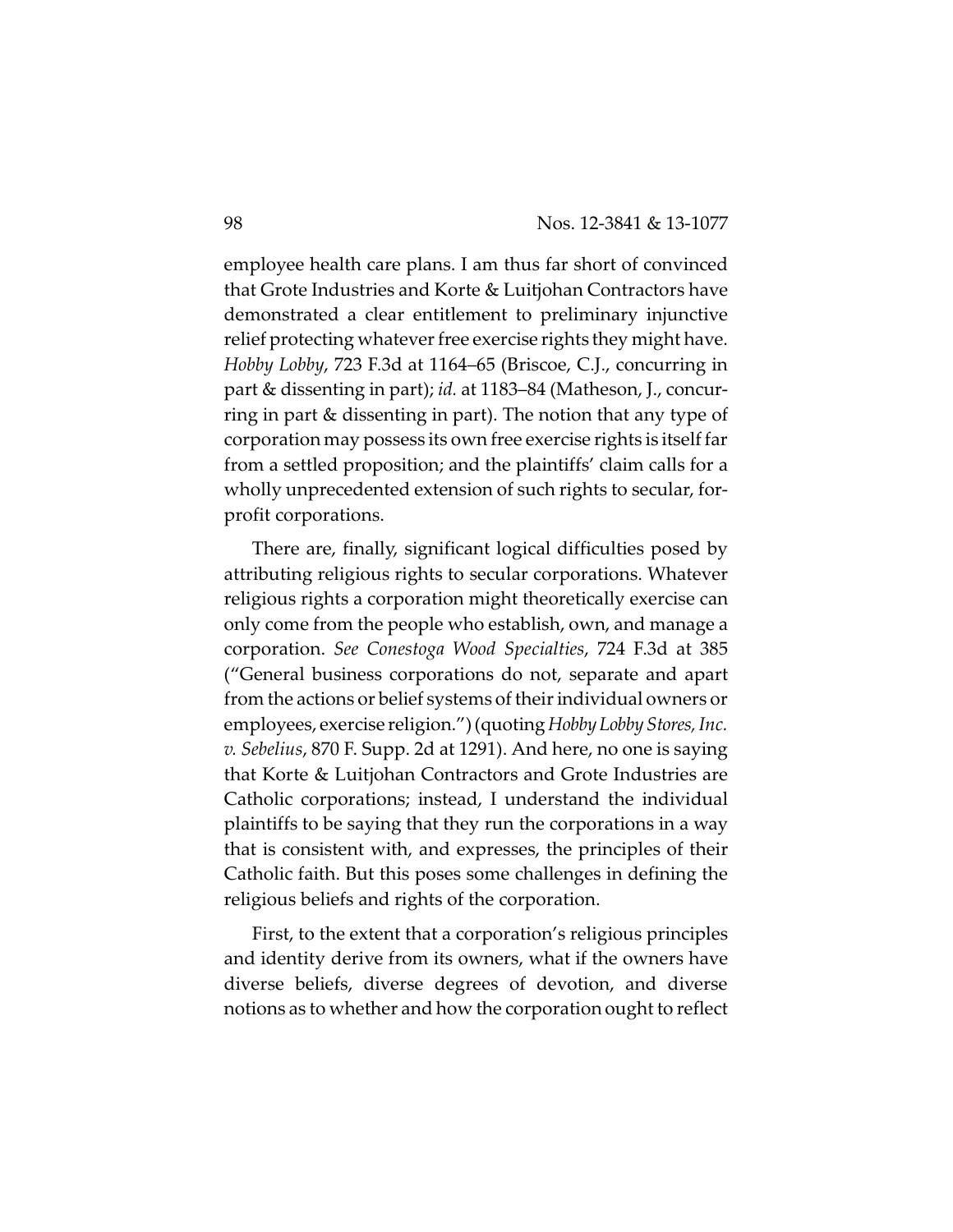their religious beliefs? *See Harris v. McRae*, *supra*, 448 U.S. at 320–21, 100 S. Ct. at 2690 (noting that where individual church members hold diversity of religious views as to challenged law, church itself lacks associational standing to claim infringement on their free exercise rights); *cf. Gilardi*, 2013 WL 5854246, at \*22 (Edwards, J., concurring in part & dissenting in part) (noting extent towhich theory that religious rights of corporate owners are burdened by requirement imposed on corporation with which they are inextricably bound tuns on unanimity of owners' beliefs; "there are no minority shareholders with different views"). What if, for example, one of a corporation's two equal owners is Catholic and the other is Protestant, Muslim, Jewish, or an atheist—are the beliefs of one or both attributed to the corporation, and if the beliefs of only one count, which does? Are the beliefs a conglomeration or neither? Or suppose that both owners are Catholic, but only one of them claims that his beliefs are burdened by some legal requirement (like the mandate at issue here) imposed on the company, whereas the other professes either indifference or support for that requirement. Are the beliefs of the one owner alone sufficient to define those of the corporation? *See* Elizabeth Sepper, *Contraception and the Birth of Corporate Conscience*, 17–18 (Wash. Univ. St. Louis Sch. of Law Legal Studies Research Paper Series, Paper No. 13-07-01) (July 2013), available at http://papers.ssrn.com/sol3/papers.cfm?abstract\_id= 2289383, 22 AM. J. GENDER SOC. POL'Y & L. (forthcoming 2014) (discussing practical and doctrinal difficulties posed by treating corporation as alter ego of owners for purposes of free exercise claim).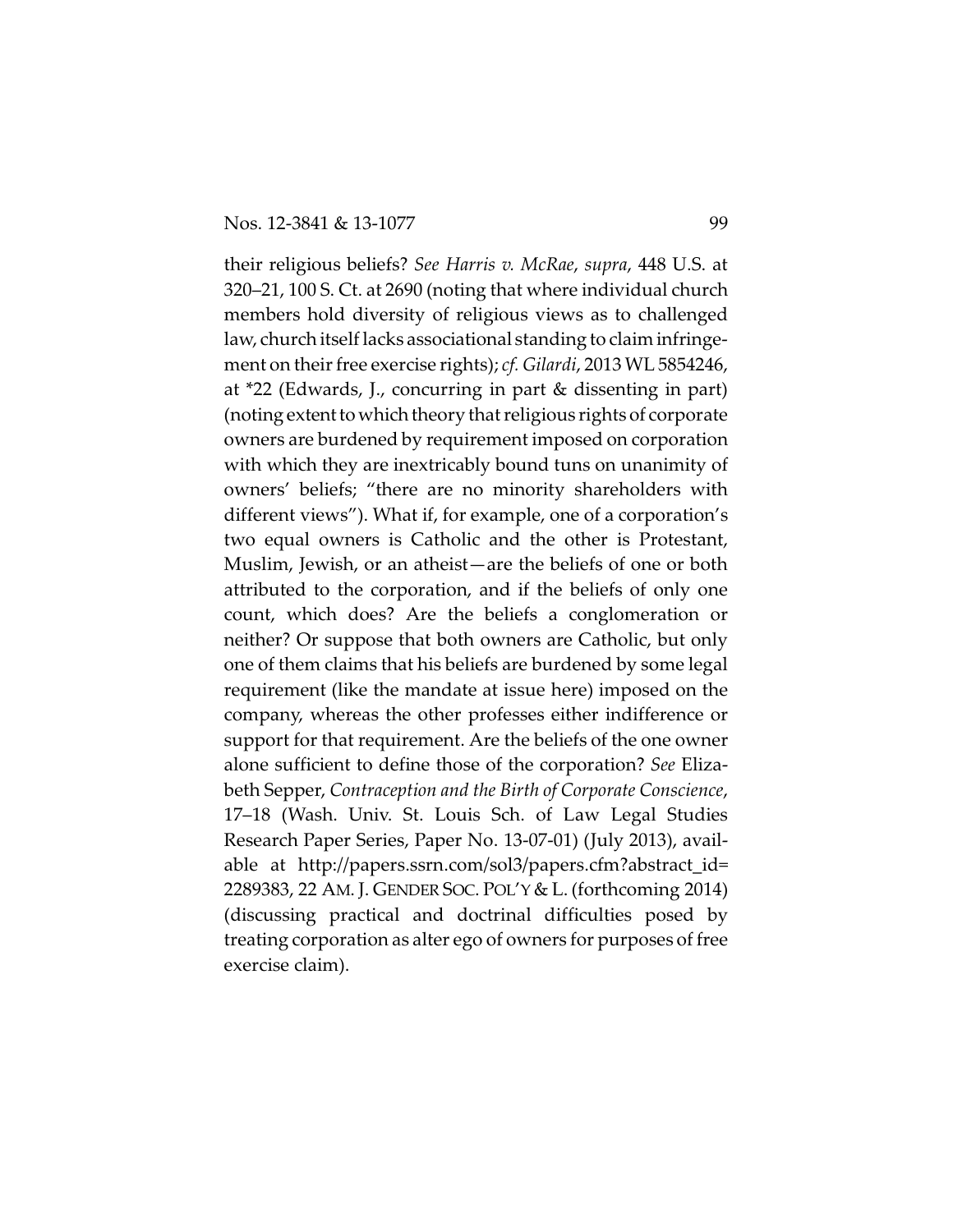Second, suppose that the company's ownership changes. What happens then to the beliefs we have attributed to the corporation based on its ownership? Are challenges such as the one presented in this case subject to re-litigation every time there is a change in corporation ownership?

Third, are the religious beliefs of corporate owners solely determinative of the corporation's religious principles? Suppose, for example, that a corporation's owners have entirely entrusted the management of the corporation to its longtime CEO, who is the public face of the corporation and who also happens to have strongly held religious beliefs about the way in which the corporation should be run. Are her beliefs attributable to the corporation? Or suppose that the owners of a corporation have no professed religious interest in the way in which a corporation is run, but the focus of the corporation is on serving members of a particular religion—selling kosher or halal food products, for example. *See ante* at 51. Can the corporation be said to hold the religious beliefs of its target market, even if its owners and managers do not?

At oral argument, Grote Industries' counsel conceded that if ownership of the company changed, as by death and inheritance, then a court might have to revisit the nature of the corporation's asserted religious interests. But why is that true if the corporation has its own free exercise rights? By permitting a corporation to assert its own religious rights, we are, I would think, saying that the corporation may possess such rights independent of what its owners believe and assert; a change in ownership by itself would theoretically portend nothing about the status of the corporation's religious interests.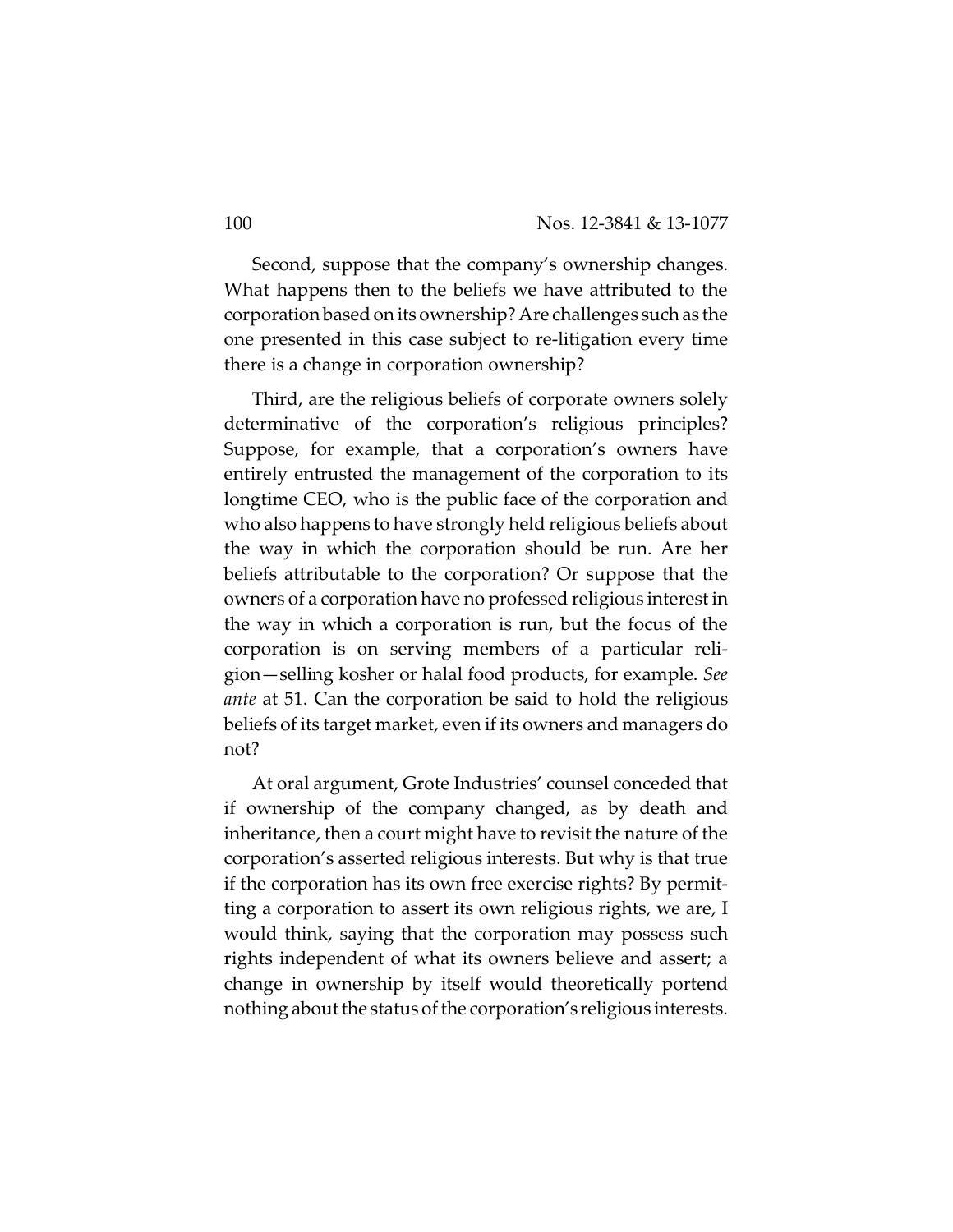The court has also limited its holding today to closely-held corporations. The reasons for that limitation are both pragmatic and obvious: When a company is owned and managed by a small number of people, it is easy to appreciate the overlap between the interestsofowners and corporation. Thus, a firm that is owned and operated by a family united in its religious beliefs presents the strongest case for making the type of free exercise claim presented here. But if a corporation has free exercise rights because the Dictionary Act suggests it is among the "persons" to which RFRA grants the right to make such a claim, *ante* at 54 n.17, and if any distinctions between religious and secular corporations do not matter, *ante* at 47–54, then why does a corporation of large, diverse, or even public ownership not have free exercise rights also? And how would the beliefs of a public corporation be determined—by a vote at the annual shareholders' meeting, for example?

Although the court has held that Korte & Luitjohan Contractors and Grote Industries have free exercise rights, what it is saying, in the end, is that it is the religious beliefs of the Kortes and Grotes that matter; the corporations, in effect, embody the expression of their beliefs. *See ante* at 3, 59–60; *see also Autocam*, 730 F.3d at 620 (noting that plaintiffs characterize their corporation as "the business form through which [they] endeavor to live their vocation as Christians in the world"). Holding that the two corporations have their own religious interests is, as I said at the start, merely a means of circumventing the problem that while it is the beliefs of the Kortes and the Grotes that are at issue here, the duties imposed by the ACA upon the corporations do not significantly burden the free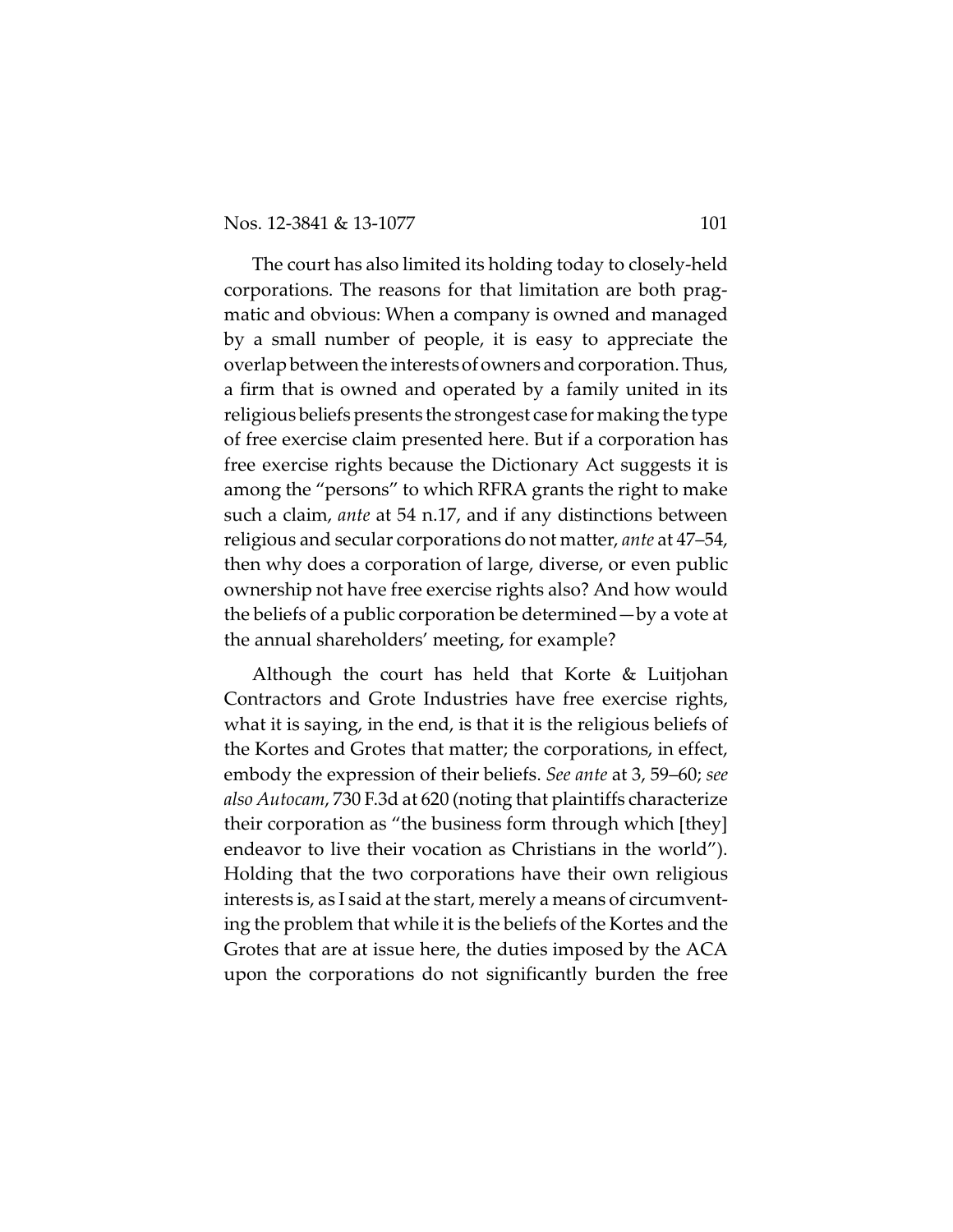exercise rights of the Kortes and Grotes themselves. I turn to that point next.

**4.**

RFRA provides that "Government shall not substantially burden a person's exercise of religion even if the burden results from a rule of general applicability," unless the burden is in furtherance of a compelling governmental interest and is the least restrictive means of furthering that interest. 42 U.S.C. § 2000bb-1(a) & (b). By its reference to *substantial* burdens, RFRA expressly calls for a qualitative assessment of the burden that a challenged statute or other government action imposes on an individual's exercise of religion. As I discuss below, courts have long engaged in such assessments, distinguishing between direct and indirect, and between minor and meaningful burdens on the exercise of religion. Yet the court today rejects any such inquiry, departing from both historical practice and the language of RFRA.

Following the Tenth Circuit's lead in *Hobby Lobby*, the majority rejects any assessment of how direct or attenuated the burden imposed on the plaintiff's religious practices may be, *ante* at 57–60, reasoning that it is the equivalent of asking whether the burdened religious practice is central to the plaintiff's faith or whether the plaintiff is interpreting his religious beliefs correctly, *ante* at 55–56. Instead, the majority holds that the pertinent inquiry is whether the penalties for noncompliance with the government's mandate exert a sufficiently coercive influence on the plaintiffs. *Ante* at 56 (citing *Hobby Lobby*, 723 F.3d at 1137). This single-minded focus on the coercive aspect of the mandate is yet another means of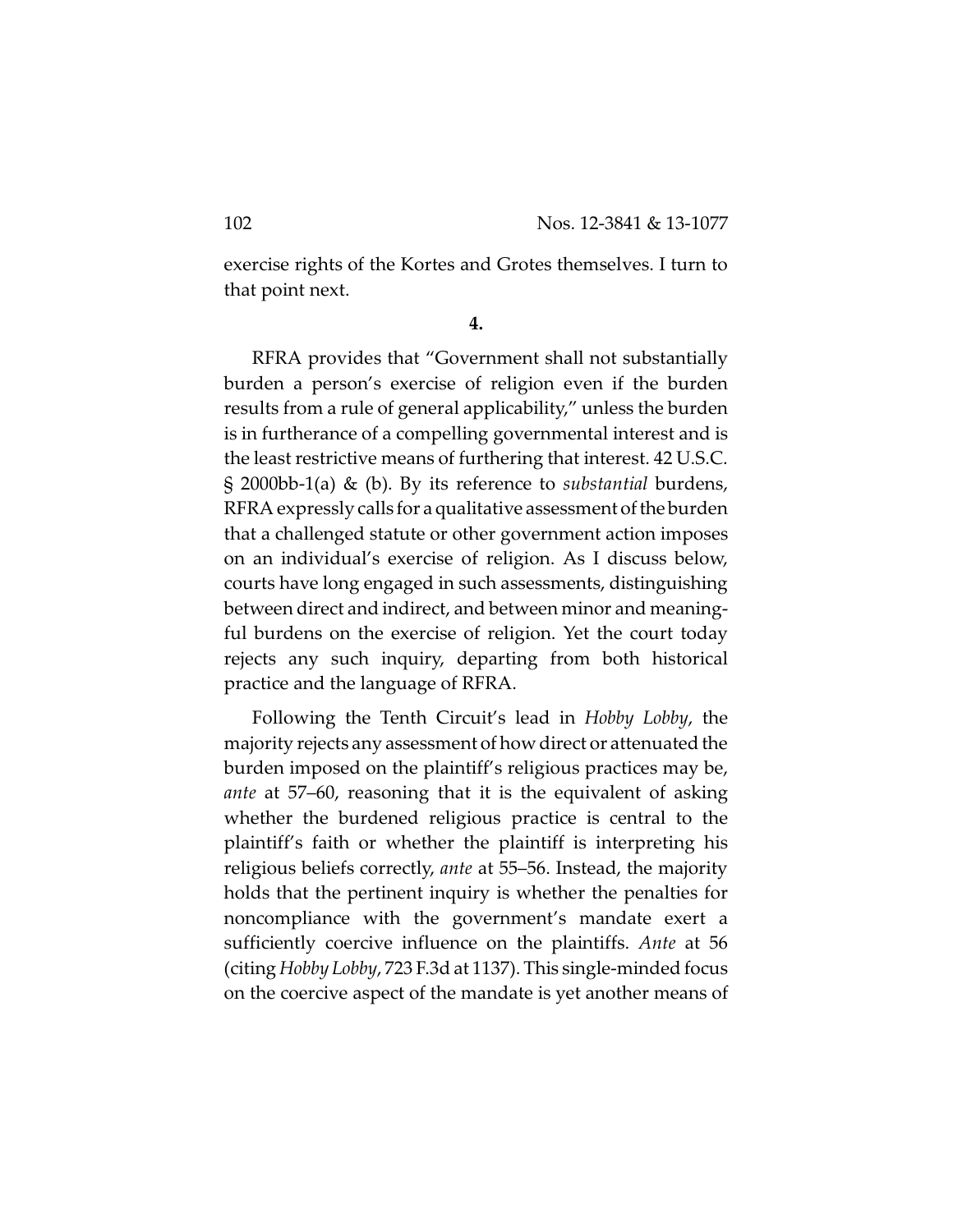getting past the point that a number of courts have made previously: that because the mandate is imposed on the corporate employers rather than the owners themselves, and because it does not require the owners themselves to do anything in violation of their religious faith, it does not directly and substantially burden the owners' religious practices. *See Grote*, 708 F.3d at 858–59 (dissent) (coll. cases); *see also Gilardi*, 2013 WL 5854246, at \*29–\*31 (Edwards, J., concurring in part & dissenting in part). Per the majority's view, the individual plaintiffs need only cite an obligation imposed on the corporations that is inconsistent with their own religious beliefs and practices; so long as the corporations are coerced into compliance (as by the prospect of substantial fines if they do not comply) that is enough to establish a substantial burden on their free exercise rights, without further inquiry into whether the mandate genuinely and meaningfully interferes with their religious practices. *Hobby Lobby* reasons that it is not the court's business to assess whether the obligation imposed by the government is substantial in the sense of whether it directly burdens the plaintiffs' religious beliefs and practices or instead is attenuated, as the government claims it to be. That assessment is equated with a forbidden inquiry into the theological merit of the plaintiffs' claim. 723 F.3d at 1137. "Our only task is to determine whether the claimant's belief is sincere, and if so, whether the government has applied substantial pressure on the claimant to violate that belief." *Id.*

This coercion-only test is one of the Tenth Circuit's invention. It has the superficial support of language found in multiple court decisions, *see*, *e.g.*, *Hobbie v. Unemployment Appeals Comm'n of Fla.*, 480 U.S. 136, 141, 107 S. Ct. 1046, 1049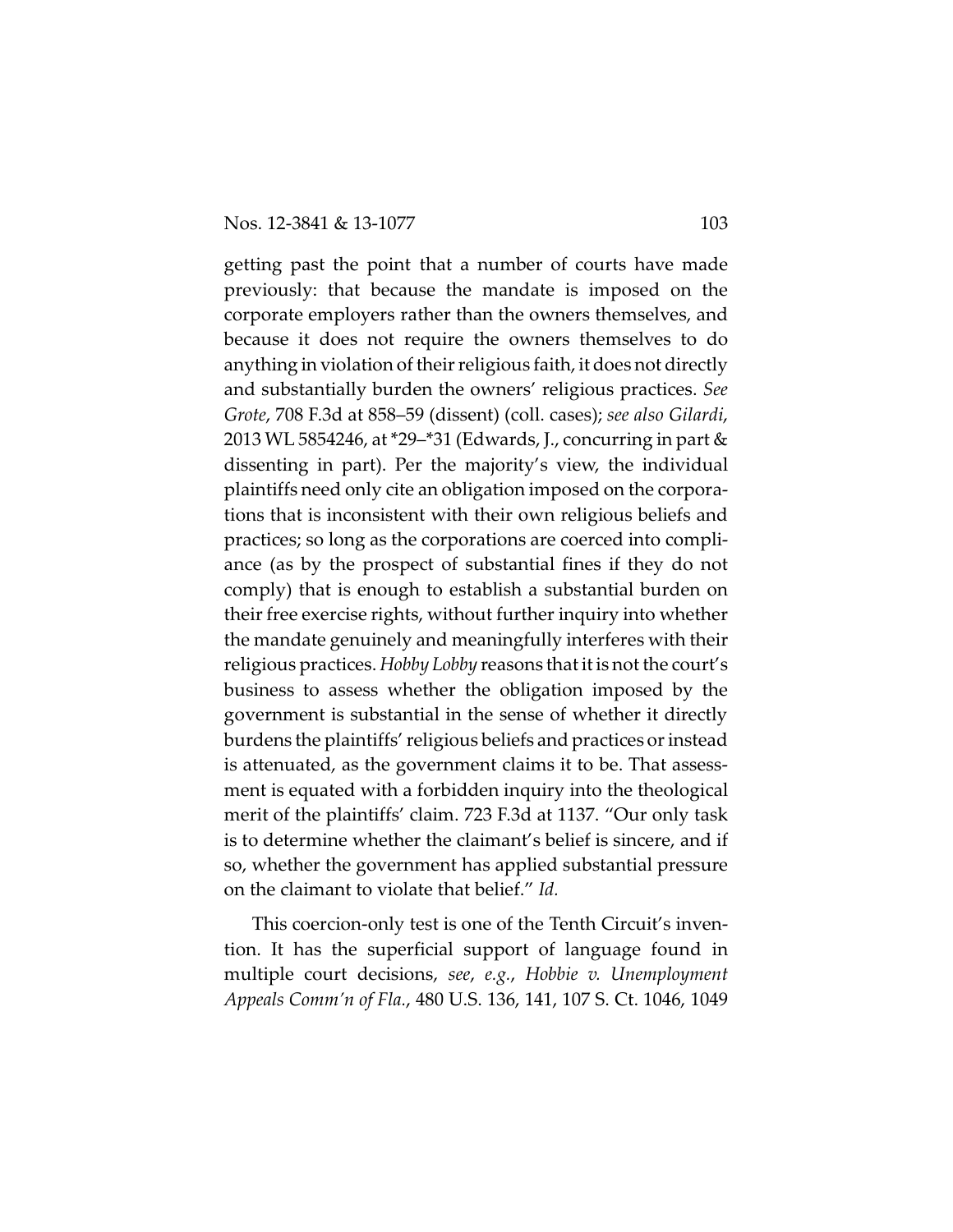(1987) (quoting *Thomas v. Review Bd. of the Indiana Employ. Sec. Div.*, 450 U.S. 707, 717–18, 101 S. Ct. 1425, 1431–32 (1981)); *Vision Church v. Vill. of Long Grove*, 468 F.3d 975, 997 (7th Cir. 2006); *Kaemmerling v. Lappin*, 553 F.3d 669, 678 (D.C. Cir. 2008), but it misapprehends both the context and relevance of coercion in free exercise jurisprudence, and as a result it writes RFRA's "substantial burden" provision out of the statute.

The coercion analysis addresses one way in which government may potentially interfere with a plaintiff's free exercise rights. *Abdulhaseeb v. Calbone*, 600 F.3d 1301, 1315 (10th Cir. 2010), cited and relied upon by *Hobby Lobby* for the coercion test, describes three ways in which a plaintiff's religious rights may be burdened: (1) the government compels the plaintiff to do something that is inconsistent with his religious beliefs; (2) the government forbids the plaintiff from doing something that his religion motivates him to do; or (3) the government does not directly compel the plaintiff to do something forbidden by his religious beliefs or to refrain from doing something commanded by those beliefs, but instead puts substantial pressure on the plaintiff to do so. *See also Sherbert v. Verner*, *supra*, 374 U.S. at 402, 83 S. Ct. at 1793) (describing in different terms the multiple ways in which the government might burden religious rights); *Mack v. O'Leary*, 80 F.3d 1175, 1179 (7th Cir. 1996) (same), *cert. granted & judgment vacated on other grounds*, 522 U.S. 801, 118 S. Ct. 36 (1997).

The third of the *Abdulhaseeb* categories is exemplified by *Thomas*, 450 U.S. 707, 101 S. Ct. 1425. The petitioner in *Thomas* was denied unemployment benefits because he had left his employment voluntarily: he quit after his employer gave him an assignment (producing military armaments) that he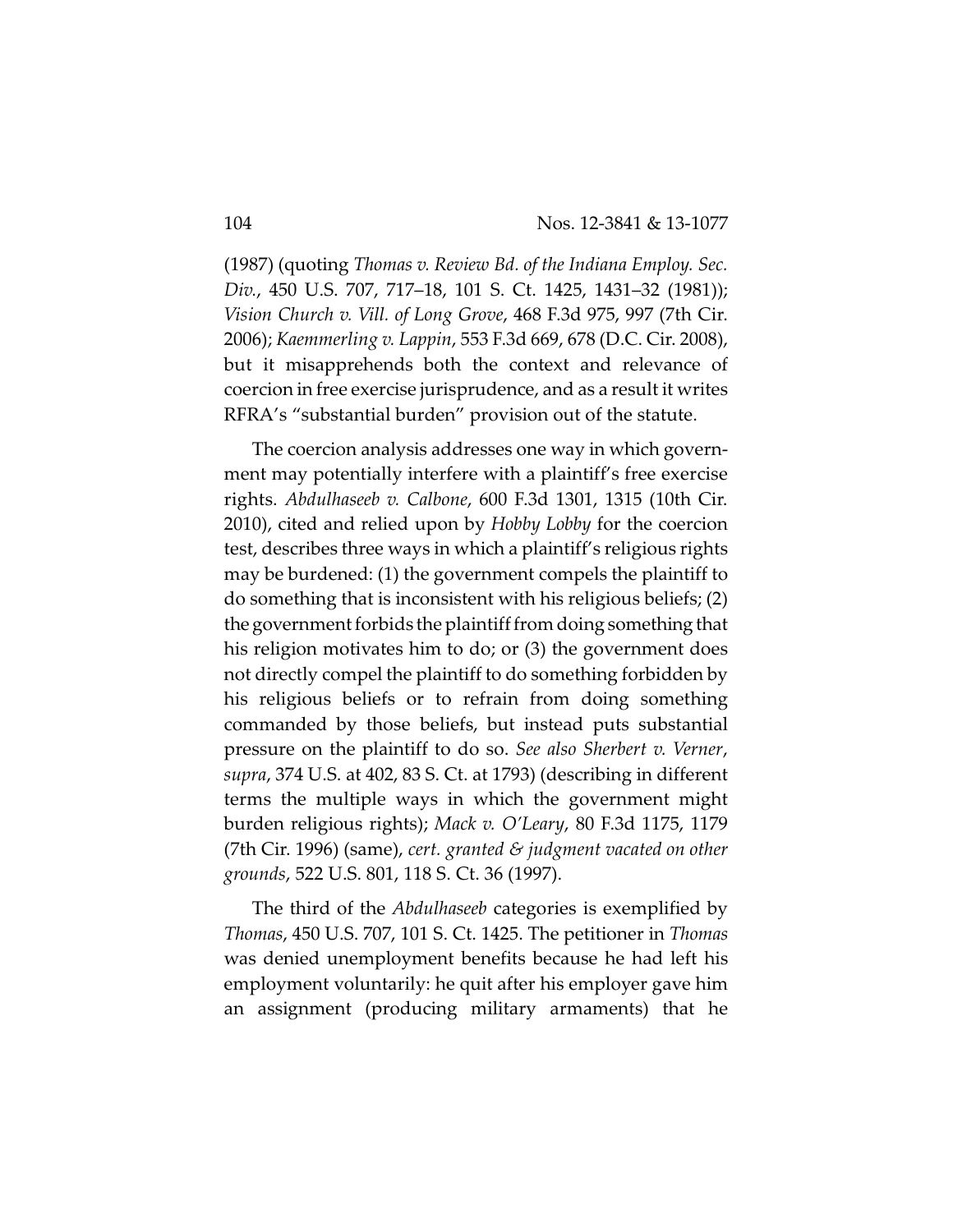believed he could not perform given his religious beliefs. In denying benefits to Thomas, the state unemployment board was not forcing him to act, or refrain from acting, contrary to his religious faith. Nonetheless, by placing him between a rock and a hard place—either stay on the job, and violate his religious beliefs, or quit, and surrender his right to unemployment compensation—the Supreme Court reasoned that the state was effectively coercing him to act contrary to his religious principles.

Where the state conditions receipt of an important benefit upon conduct proscribed by a religious faith, or where it denies such a benefit because of conduct mandated by religious belief, thereby putting substantial pressure on an adherent to modify his behavior and to violate his beliefs, a burden upon religion exists. While the compulsion may be indirect, the infringement upon free exercise is nonetheless substantial.

450 U.S. at 717–18, 101 S. Ct. at 1432. *See also Hobbie*, 480 U.S. at 139–41, 107 S. Ct. at 1048–49 (refusal to award unemployment benefits to plaintiff who refused for religious reasons to work on Sabbath violated free exercise clause); *Sherbert*, 374 U.S. at 403–04, 83 S. Ct. at 1793–94 (same). Likewise, in *Abdulhaseeb*, where a prisoner was complaining that the failure to provide him with a halal diet which included meat interfered with his right to the free exercise of religion, $\delta$  the prison was not literally

 $6$  The prisoner filed suit under the Religious Land Use and Institutionalized Persons Act ("RLUIPA"), 42 U.S.C. § 2000cc-1(a).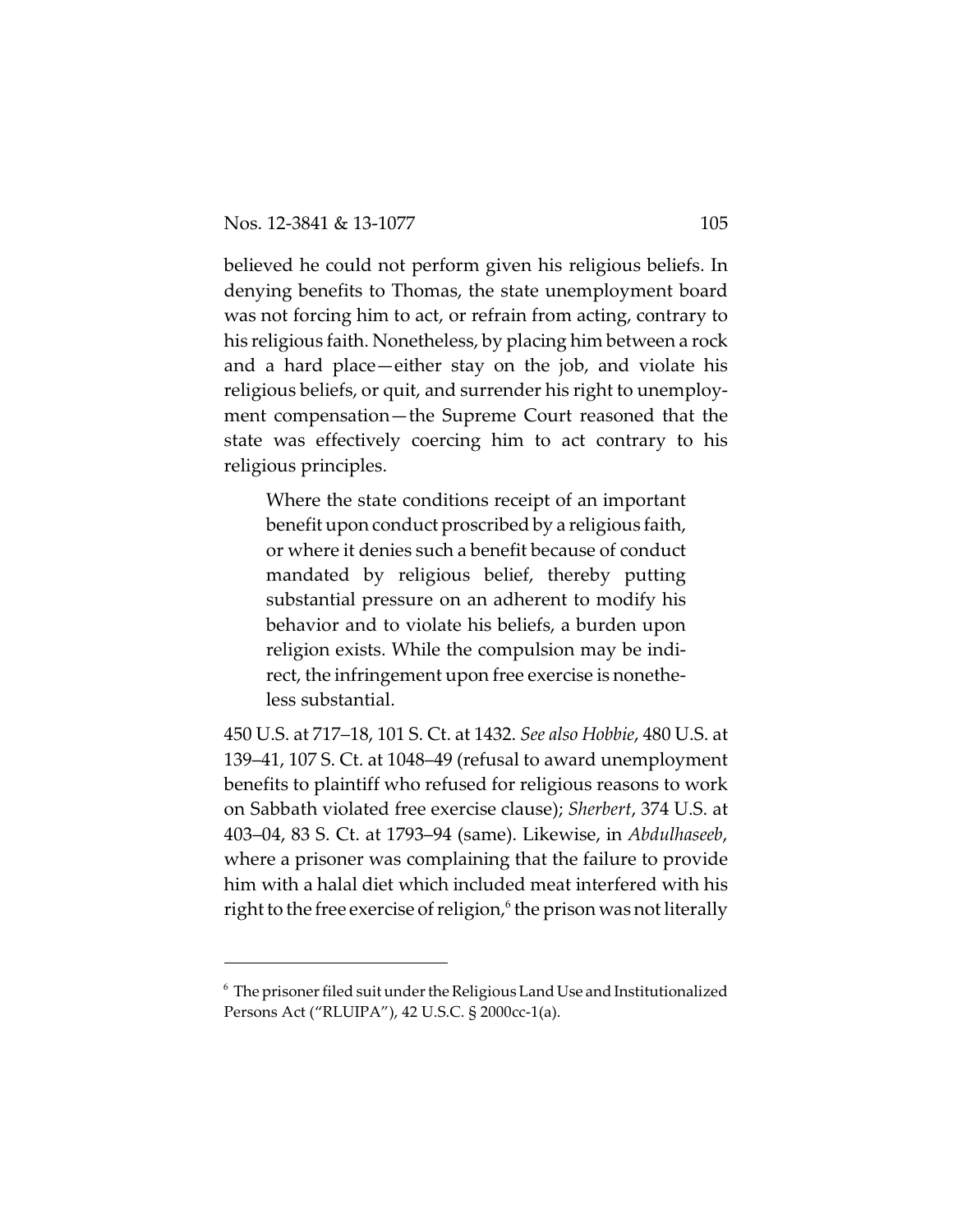compelling him to violate his religious beliefs; nonetheless, by putting him to an unacceptable choice—eat a non-compliant diet or go hungry—he was being coerced into violating his religious principles. 600 F.3d at 1316–17; *see also Hunafa v. Murphy*, 907 F.2d 46, 47–48 (7th Cir. 1990).

To my mind, this is not a substantial pressure case like *Thomas*; rather, this is a more straightforward instance of the government overtly requiring a plaintiff to do something that he asserts is contrary to his religious beliefs. The ACA unambiguously requires the two corporate plaintiffs to include contraceptive coverage in their employee health plans. Even absent the substantial financial penalties for non-compliance, the two companies presumably would be subject to suit by the government or by an employee for injunctive relief ordering them to comply if they did not otherwise do so, *see ante* at 7 (citing 29 U.S.C. §§ 1132, 1185d); and, in any event, most individuals and corporations will not feel free to deliberately ignore what the law plainly requires them to do. So the entire inquiry into whether the ACA places substantial pressure on the plaintiffs to take action over their objections is unnecessary and beside the point. There is no dispute that it does.

What the coercion inquiry does not answer, and which the court must turn to next, is whether the government, by requiring the two companies to take action to which the companies and their owners object on religious grounds, is imposing a substantial burden on the plaintiffs' free exercise of religion. This is where the Tenth Circuit's decision in *Hobby Lobby*, now embraced by this court, goes awry. *Hobby Lobby* postulates that evaluating the nature and degree of the burden imposed by the mandate will require an impermissible inquiry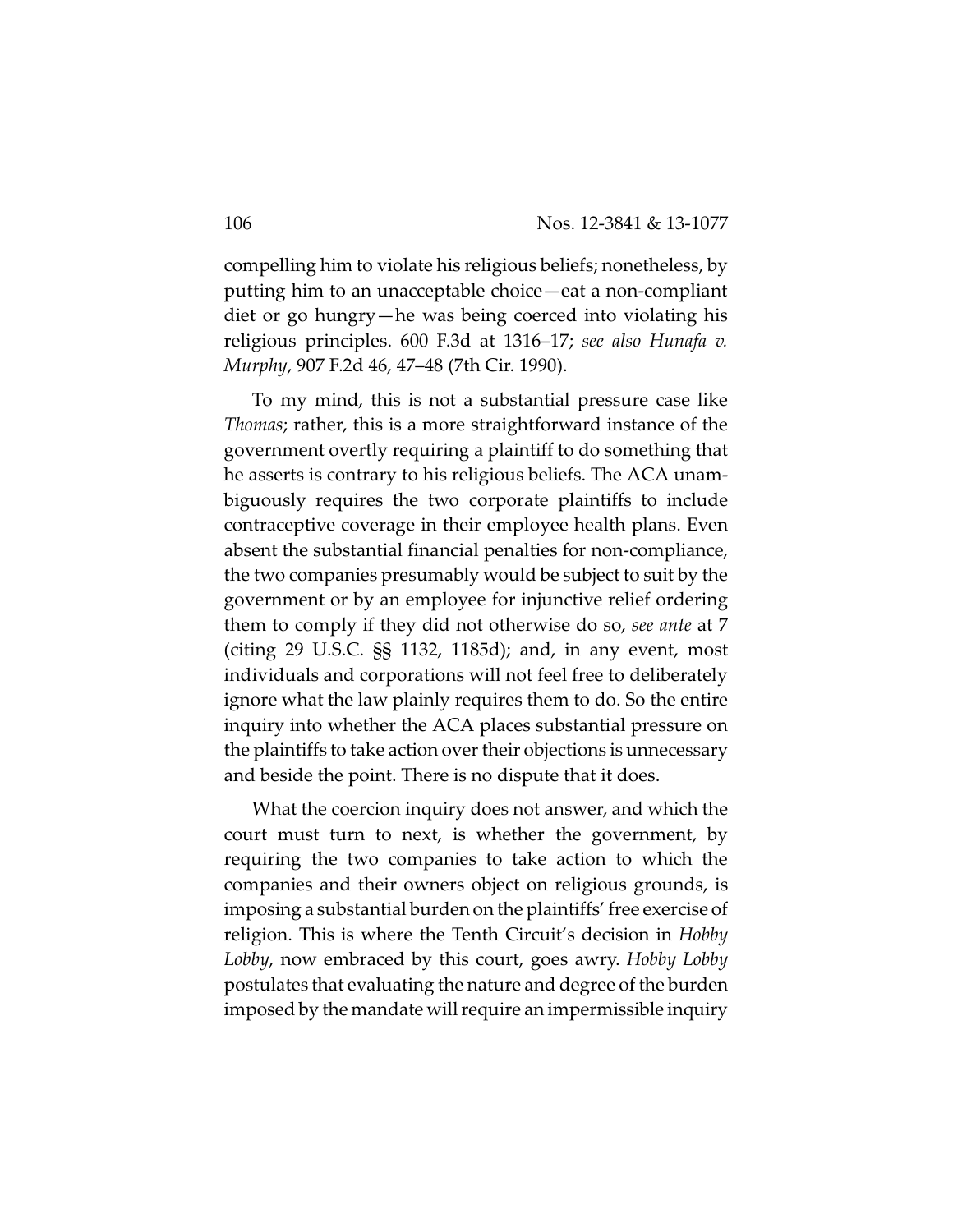into whether the plaintiffs are correctly interpreting and following religious dogma. 724 F.3d at 1137; *see Thomas*, 450 U.S. at 715, 101 S. Ct. at 1430 ("We see … that Thomas drew a line, and it is not for us to say that the line he drew was an unreasonable one. Courts should not undertake to dissect religious beliefs because the believer admits he is 'struggling' with his position or because his beliefs are not articulated with the clarity and precision that a more sophisticated person might employ."); *United States v. Lee*, 455 U.S. 252, 257, 102 S. Ct. 1051, 1055 (1982); *Gilardi*, 2013 WL 5854246, at \*7. *Hobby Lobby* thus concludes that once the plaintiff has shown the government has put substantial pressure on him to do something to which he sincerely objects on religious grounds, he has shown all that he needs to show to establish that his free exercise right is substantially burdened. 723 F.3d at 1137–38; *see ante* at 56–57.

This holding effectively rewrites RFRA. The statute does not prohibit the government from putting substantial pressure on a plaintiff to do anything, or to be a party to anything, to which he has an honest religious objection; rather, it states that the government "shall not *substantially burden* a person's exercise of religion … ." § 2000bb-1(a) (emphasis mine). Congress used the term "substantially" to modify "burden," and the relevant inquiry considers how that burden affects the individual's ability to believe, profess, and practice his religion. As Judge Edwards points out in *Gilardi*, RFRA was specifically drafted in that way to make clear that not every burden imposed by government on religious exercise need be justified by a compelling governmental interest. 2013 WL 5854246, at \*27–\*28 (Edwards, J., concurring in part & dissenting in part);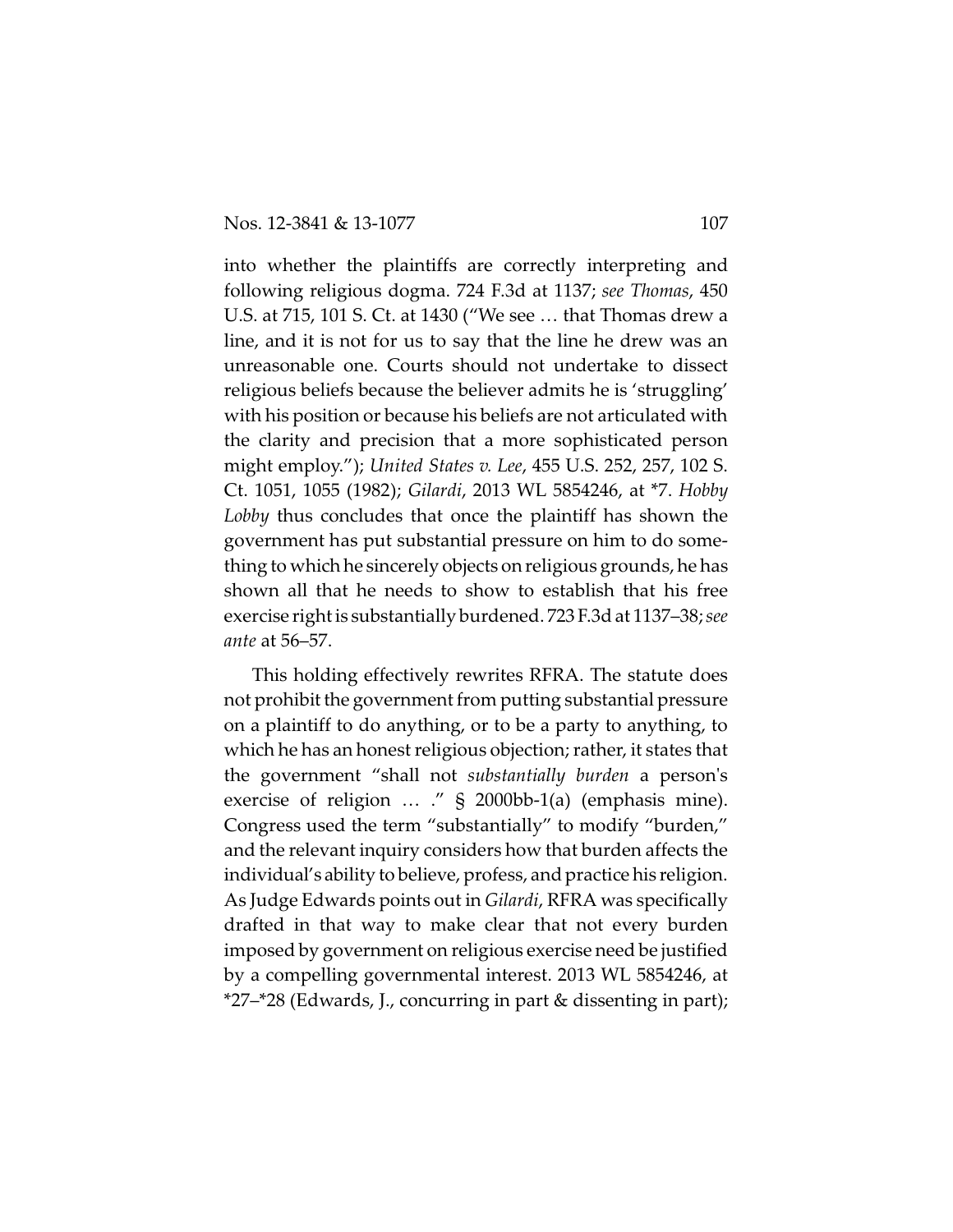*see also Abdulhaseeb*, 600 F.3d at 1316 ("we do not intend to imply that every infringement on a religious exercise will constitute a substantial burden"). By its plain terms, then, the statute calls for a threshold inquiry into the nature of the burden placed on the plaintiff's free exercise of religion: "substantial" is a term of degree, which invites the court to distinguish large or considerable burdens from minor or incidental ones. *Cf. Toyota Motor Mfg., Ky., Inc. v. Williams*, 534 U.S. 184, 196–97, 122 S. Ct. 681, 691 (2002); *Sutton v. United Air Lines, Inc.*, 527 U.S. 471, 491, 119 S. Ct. 2139, 2150–51 (1999) (both construing Americans With Disabilities Act's use of term "substantially" vis-à-vis limitations on major life activities). Otherwise, *any*honestly-perceived burden on religionresulting from government action would suffice to make out a prima facie free exercise claim under prong (a) of RFRA and trigger the strict scrutiny called for by prong (b). § 2000bb-1(a), (b). *See Employ. Div., Dep't of Human Res. of Oregon v. Smith*, 494 U.S. 872, 888–89, 110 S. Ct. 1595, 1605–06 (1990); *Civil Liberties for Urban Believers v. City of Chicago*, 342 F.3d 752, 761 (7th Cir. 2003).

No doubt, assessing the substantiality of the claimed burden on one's free exercise of religion will sometimes call for difficult judgments, as the Supreme Courtrecognized in *Smith*, 494 U.S. at 887 n.4, 110 S. Ct. at 1605–06 n.4. Indeed, the difficulty of making such assessments is a key reason why the Court in *Smith* ultimately abandoned its earlier free exercise clause jurisprudence in favor of a simpler test focusing on the facial neutrality of the challenged law. *Id.* at 882–89, 110 S. Ct. at 1602–04. But prior to *Smith*, the Court often engaged in such qualitative assessments in evaluating the merits of free exercise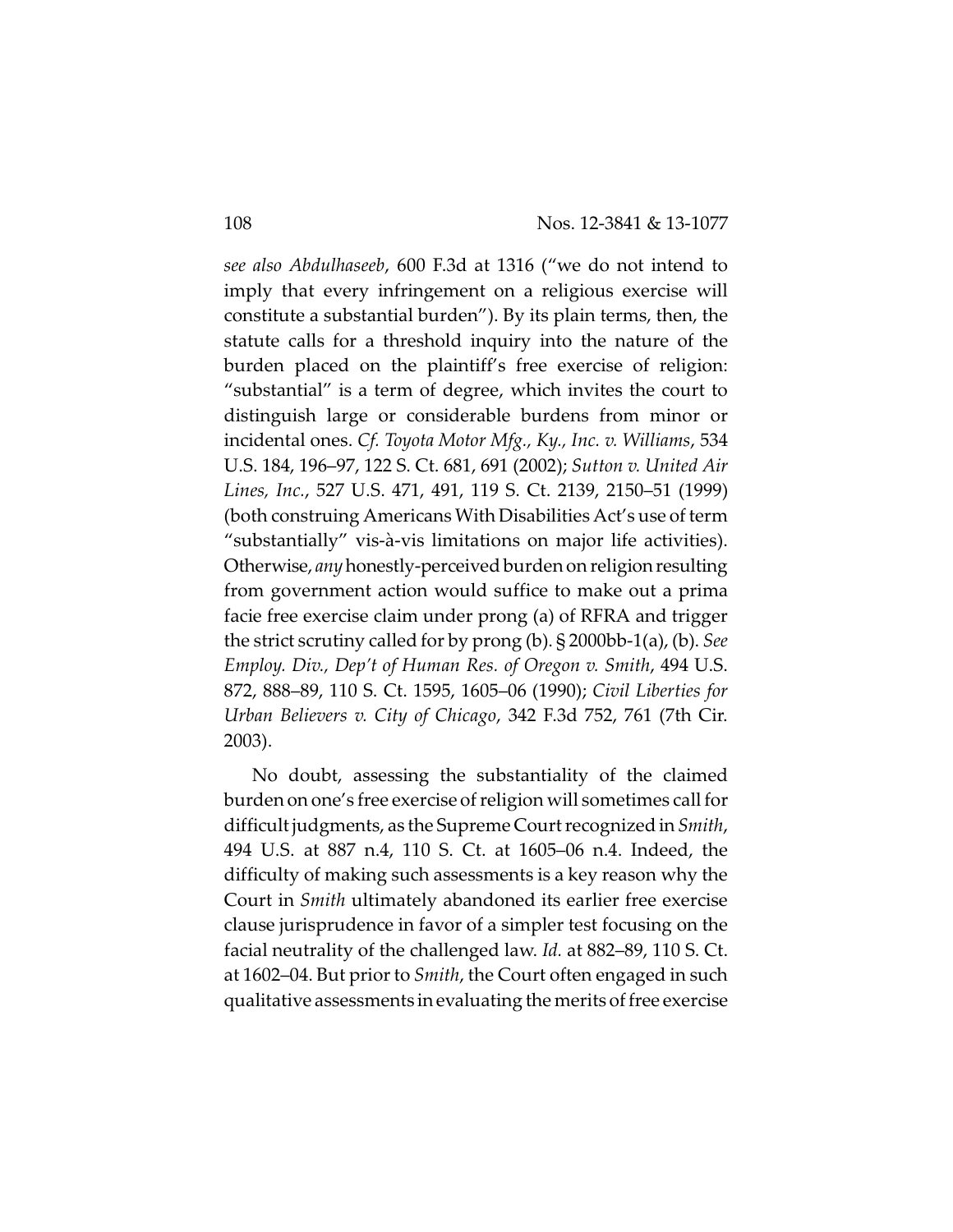claims. *See*, *e.g.*, *Jimmy Swaggert Ministries v. Bd. of Equalization*, 493 U.S. 378, 391, 110 S. Ct. 688, 696 (1990) ("to the extent that imposition of a generally applicable tax merely decreases the amount of money appellant has to spend on its religious activities, any such burden is not constitutionally significant"); *Hernandez v. C.I.R.*, 490 U.S. 680, 699, 109 S. Ct. 2136, 2149 (1989) ("We do … have doubts whether the alleged burden imposed by the [tax] deduction disallowance on the Scientologists' practices is a substantial one."); *Lyng v. Nw. Indian Cemetery Protective Ass'n*, 485 U.S. 439, 447, 108 S. Ct. 1319, 1324 (1988) ("It is undisputed that the Indian respondents' beliefs are sincere and that the Government's proposed actions will have severe adverse effects on the practice of their religion. Those respondents contend that the burden on their religious practice is heavy enough to violate the Free Exercise Clause unless the Government can demonstrate a compelling need to complete the G-O road or to engage in timber harvesting in the Chimney Rock area. We disagree."); *Bowen v. Roy*, 476 U.S. 693, 707, 106 S. Ct. 2147, 2156 (1986) ("the nature of the burden [on religious liberty] is relevant to the standard that the government must meet to justify the burden");*Tony & Susan Alamo Found. v. Sec'y of Labor*, 471 U.S. 290, 303, 304–06, 105 S. Ct. 1953, 1962, 1963–64 (1985) (after observing that "[i]t is virtually self-evident that the Free Exercise Clause does not require an exemption from a governmental program unless, at a minimum, inclusion in the program actually burdens the claimant's freedom to exercise religious rights," the Court finds that minimum wage, overtime, and recordkeeping requirements imposed by Fair Labor Standards Act on religious foundation and its associates did not significantly burden associates' free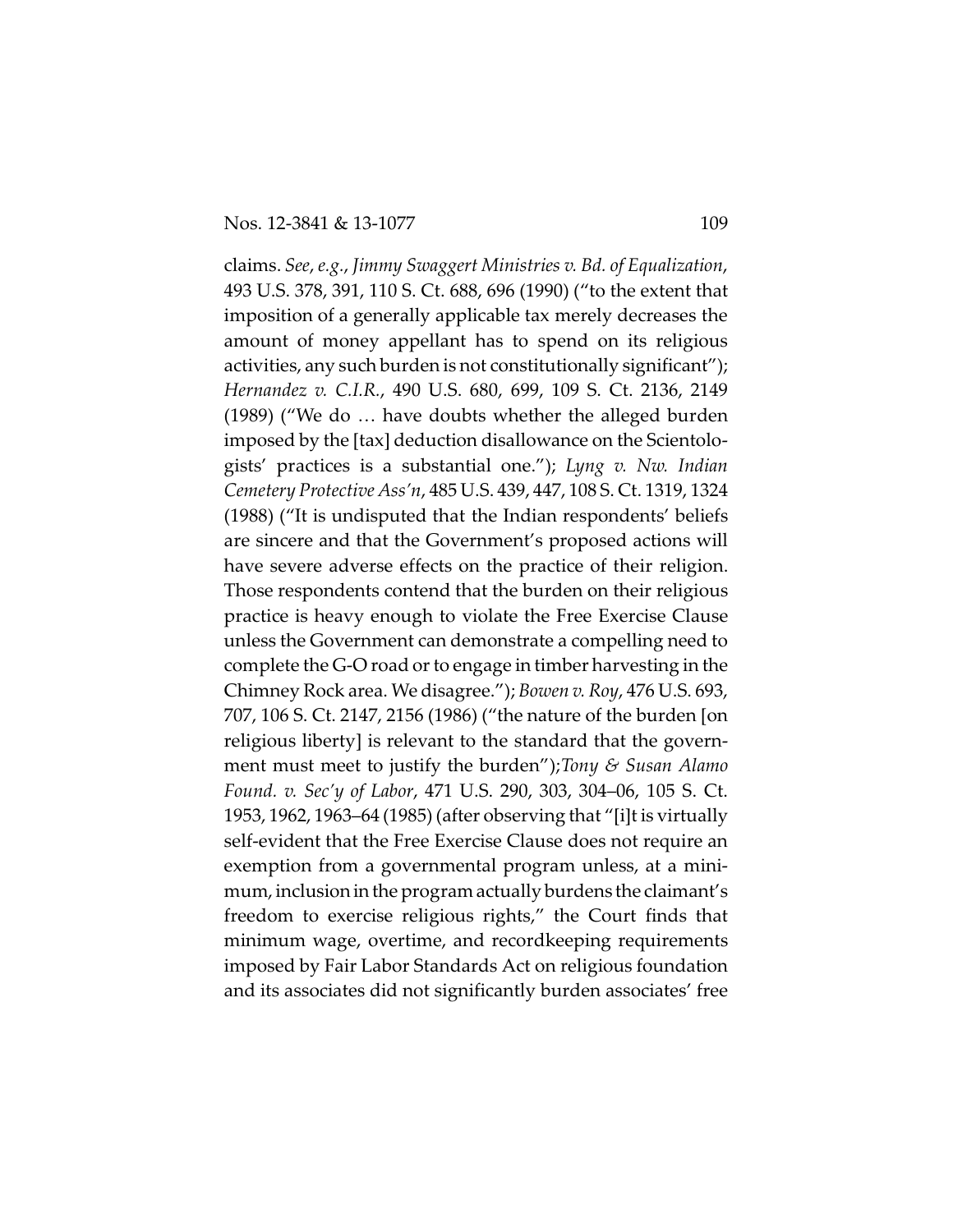exercise rights); *Johnson v. Robison*, 415 U.S. 361, 385, 94 S. Ct. 1160, 1174 (1974) ("The withholding of educational benefits involves only an incidental burden upon appellees' free exercise of religion—if, indeed, any burden exists at all."); *see also Gilardi*, 2013 WL 5854246, at \*25–26, \*27–\*28 (Edwards, J., concurring in part & dissenting in part); *see generally* Andy G. Olree, *The Continuing Threshold Test for Free Exercise Claims*, 17 WM. & MARY BILL OF RIGHTS J. 103 (2008). By adopting the Court's pre-*Smith* jurisprudence and making a "substantial burden" on the free exercise of religion the controlling criterion for the articulation of a prima facie case under RFRA, Congress has expressly called for just this sort of inquiry. *Gilardi*, 2013 WL 5854246, at \*27–\*28 (Edwards, J., concurring in part & dissenting in part).

And, in fact, when applying the substantial-burden requirement found in both RFRA and RLUIPA, 42 U.S.C. §§ 2000cc(a)(1), 2000cc-1(a), this circuit and others have always considered the nature and degree of the burden imposed by government action, holding in multiple cases that de minimis or otherwise insignificant burdens on the free exercise of religion do not warrant relief under these statutes. *E.g.*, *Eagle Cove Camp & Conf. Ctr., Inc. v. Town of Woodboro, Wisconsin*, 2013 WL 5820289, at \*5, (7th Cir. Oct. 30, 2013) ("the burden must be truly substantial"); *id.* at \*5–\*7; *Sts. Constantine & Helen Greek Orthodox Church, Inc. v. City of New Berlin*, 396 F.3d 895, 899–901 (7th Cir. 2005); *Rapier v. Harris*, 172 F.3d 999, 1006 n.4 (7th Cir. 1999); *Roman Catholic Bishop of Springfield v. City of Springfield*, 724 F.3d 78, 95–97 (1st Cir. 2013); *McFaul v. Valenzuela*, 684 F.3d 564, 576–77 (5th Cir. 2012); *Abdulhaseeb*, 600 F.3d at 1316; *Navajo Nation v. U.S. Forest Serv.*, 535 F.3d 1058,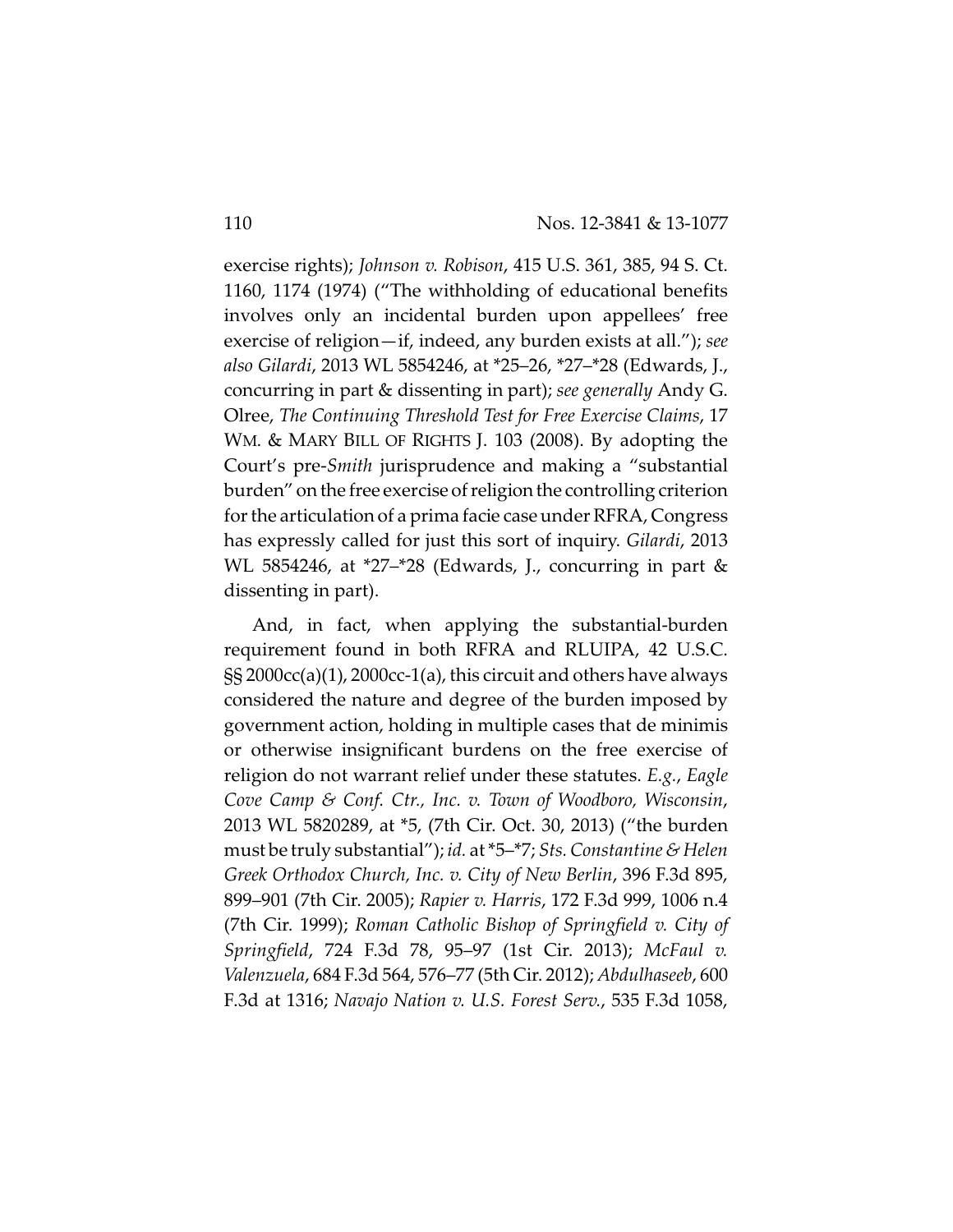1068–1073 (9th Cir. 2008) (en banc); *Smith v. Allen*, 502 F.3d 1255, 1277–78 (11th Cir. 2007), *abrogated on other grounds by Sossamon v. Texas*, 131 S. Ct. 1651 (2011); *Norwood v. Strada*, 249 F. App'x 269, 272 (3d Cir. 2007); *McEachin v. McGuinnis*, 357 F.3d 197, 203 n.6 (2d Cir.2004)*; Weir v. Nix*, 114 F.3d 817, 821–22 (8th Cir. 1997); *cf. Gonzales v. O Centro Espirita Beneficente Uniao do Vegetal*, *supra*, 546 U.S. at 426, 126 S. Ct. at 1217 (noting that for purposes of plaintiff's RFRA claim, government conceded law in question substantially burdened sincere free exercise of religion). These cases are flatly inconsistent with the notion that we cannot assess the nature or degree of any burden imposed on a plaintiff's free exercise rights by government action.<sup>7</sup>

Evaluating the nature of the burden imposed is not a test of the orthodoxy, consistency, or theological merit of a plaintiff's stated religious beliefs. Provided the plaintiff is sincere, *ante* at 55, we may accept that his objection is one grounded in his religious beliefs. But simply because someone has a good-faith objection, based in religion, to a particular government action does not mean that his right to the free exercise of religion is

 $\frac{1}{2}$  Some of the RLUIPA cases may be distinguished superficially, in that the plaintiffs were prisoners who sought damages for occasional denials of kosher or halal meals or other accommodations to their religious needs. *E.g.*, *Rapier*, 172 F.3d at 1006 n.4 (unavailability of non-pork food trays to prisoner at three of 810 meals). This suit, by contrast, involves a challenge to a statutory mandate that the plaintiffs contend is inconsistent with their religious beliefs. Nonetheless the cases remain relevant for the proposition that not all burdens on the free exercise of religion qualify as substantial. The nature of the claim (impingement on the free exercise of religion) is the same; the only difference is the context in which the claim is asserted.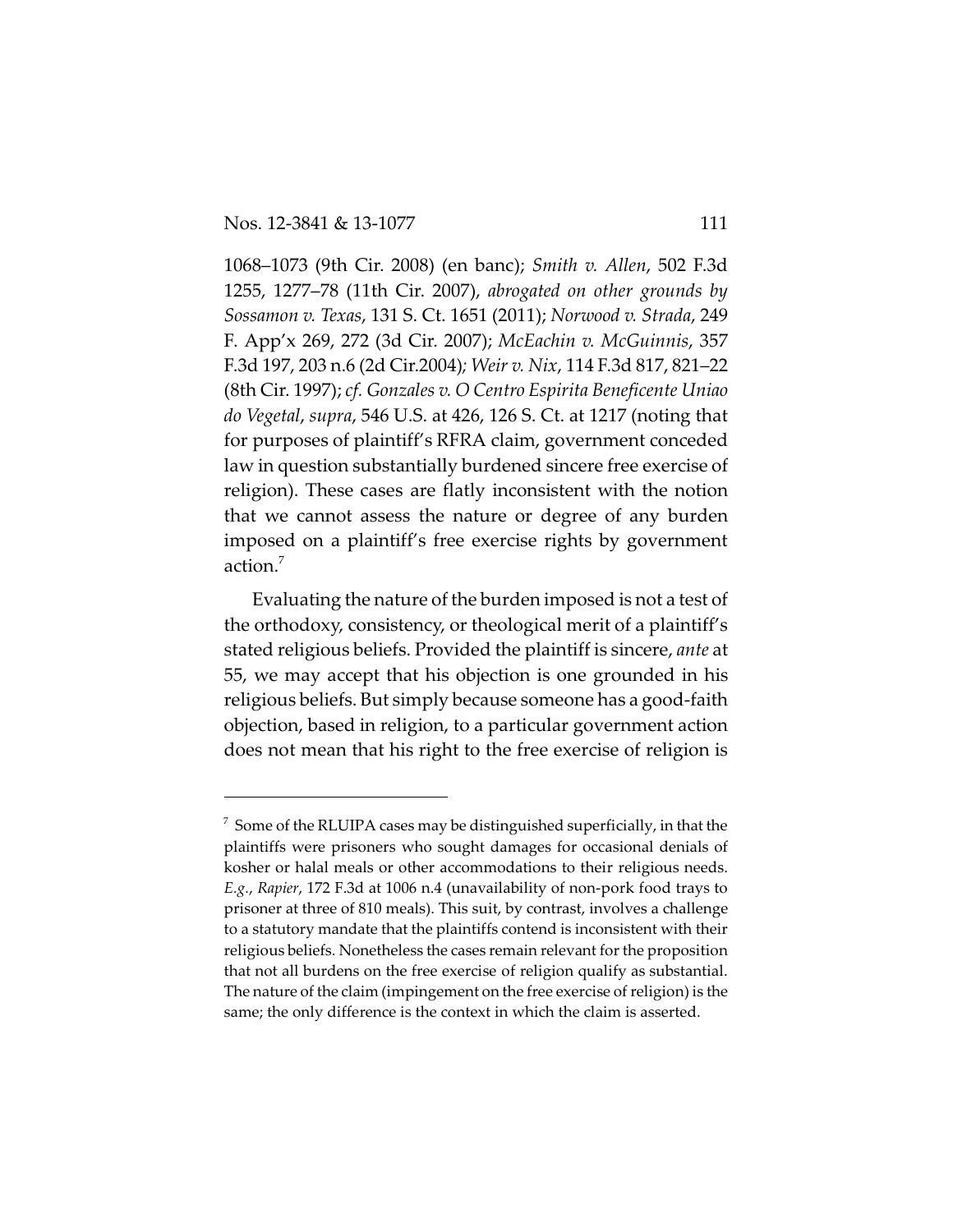actually and substantially burdened by that action. Courts routinely undertake examinations of the degree to which a given law, regulation, or other government action does or does not intrude upon an individual's constitutionally protected interests. *See Bowen v. Roy*, 476 U.S. at 706–07, 106 S. Ct. at 2155–56 (burdens on religious liberty); *see also*, *e.g.*, *Scott v. Harris*, 550 U.S. 372, 383–84, 127 S. Ct. 1769, 1778 (2007) (use of force in seizure of the person); *United States v. Knights*, 534 U.S. 112, 118–19, 122 S. Ct. 587, 591 (2001) (searches of the home); *Planned Parenthood of Se. Pa. v. Casey*, *supra*, 505 U.S. at 874, 112 S. Ct. at 2819 (abortion regulations); *Burdick v. Takushi*, 504 U.S. 428, 434, 112 S. Ct. 2059, 2063–64 (1992) (regulation of voting rights); *Mich. Dep't of State Police v. Sitz*, 496 U.S. 444, 451–52, 110 S. Ct. 2481, 2486 (1990) (traffic stops); *Univ. of Penn. v. E.E.O.C.*, 493 U.S. 182, 198–201, 110 S. Ct. 577, 586–88 (1990) (compelled disclosure of confidential university faculty peer reviews); *Turner v. Safley*, 482 U.S. 78, 87–89, 107 S. Ct. 2254, 2261 (1987) (restrictions on prisoner's First Amendment rights); *Weatherford v. Bursey*, 429 U.S. 545, 557–58, 97 S. Ct. 837, 844–45 (1977) (violations of attorney-client privilege); *Branzburg v. Hayes*, 408 U.S. 665, 682–83, 92 S. Ct. 2646, 2657 (1972) (compelled disclosure of reporter's confidential sources). Without venturing into the content and merit of the plaintiffs' religious beliefs, we may still consider the nature of the act that the plaintiffs are called upon to perform, the connection between their beliefs and the compelled action, and the extent to which their ability to practice their religion is interfered with by that action.

Thus, for example, in assessing the substantiality of the burden imposed on a plaintiff's free exercise rights, we may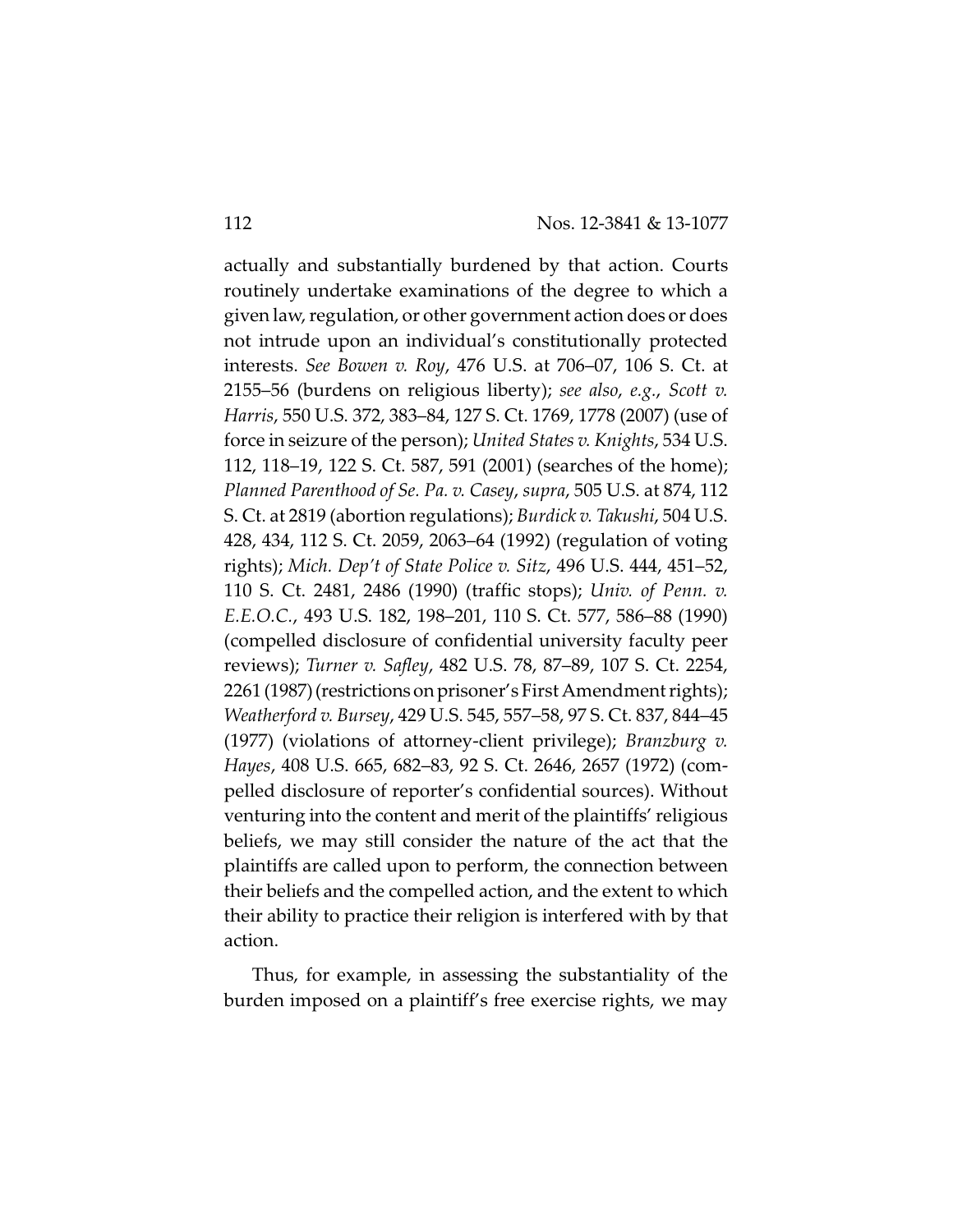consider whether the burden is direct or indirect. *Braunfeld v. Brown*, *supra*, 366 U.S. 599, 81 S. Ct. 1144, makes this clear. *Braunfeld* sustained Pennsylvania's Sunday-closing law against a free exercise challenge notwithstanding the economic burden that the law imposed on Jewish merchants: because their religion proscribed them from doing business on Saturdays, requiring them to also close their doors on Sundays imposed an extra cost on them that it did not impose on other businesspeople. The court emphasized that the law imposed "only an indirect burden on the exercise of religion … ." *Id.* at 606, 81 S. Ct. at 1147.

[I]t cannot be expected, much less required, that legislators enact no law regulating conduct that may in some way result in an economic disadvantage to some religious sects and not to others because of the special practices of the various religions. We do not believe that such an effect is an absolute test for determining whether the legislation violated the freedom of religion protected by the First Amendment.

*Id.* at 606–07, 81 S. Ct. at 1147–48. *Hobby Lobby* suggests that the Court in Lee subsequently abandoned consideration of whether the burden imposed by a statute on free exercise rights is direct or indirect. 723 F.3d at 1139–40. Yet, the government's argument in *Lee*—that an Amish businessman could contribute to the Social Security system without violating his religious belief that it is sinful for a family not to care for its own elderly—was not an argument about the direct or indirect effect of the law, but rather a quarrel with Lee's understanding of the Amish faith; and the Court's unwillingness to mediate a theological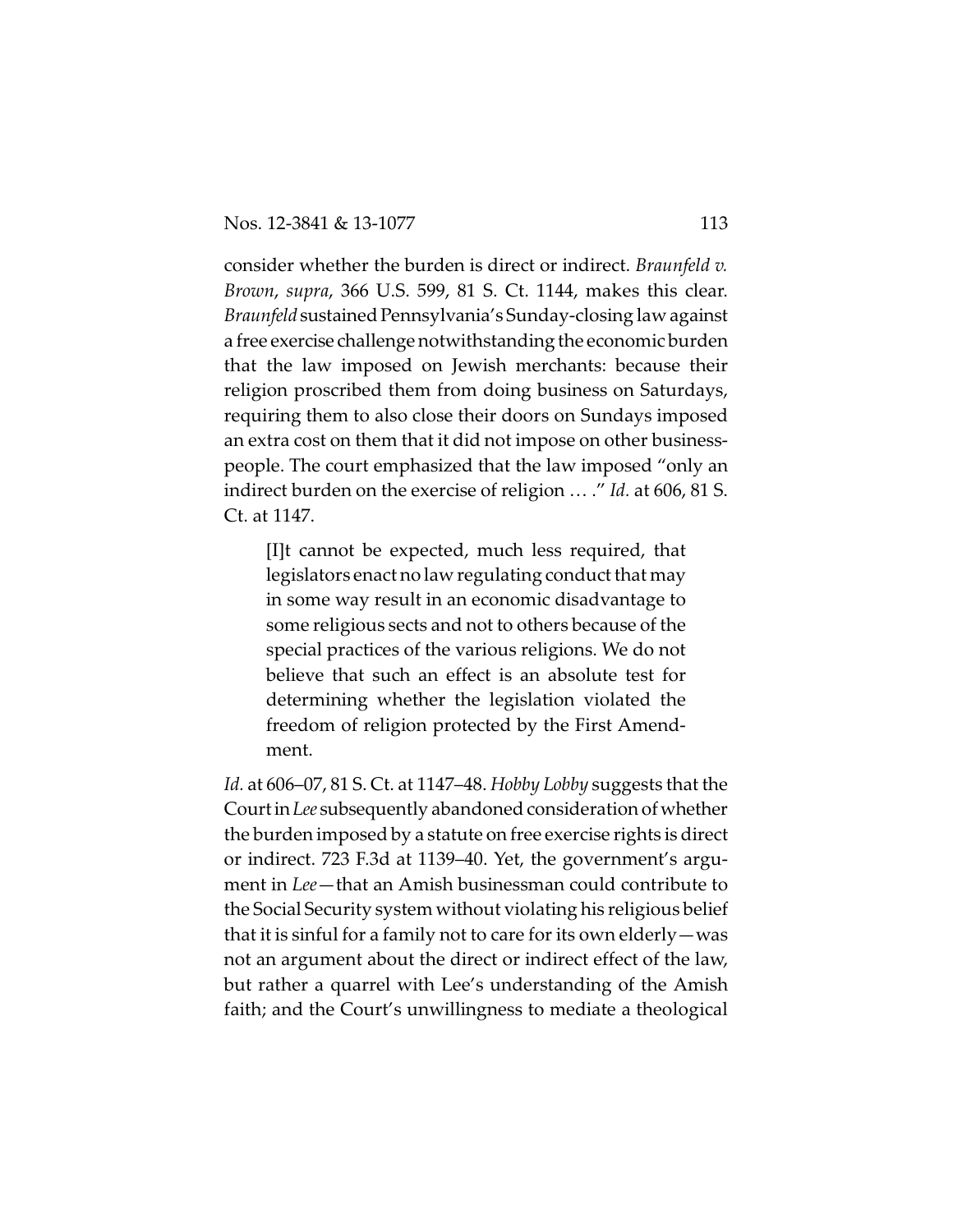dispute was what led it to reject the argument. 455 U.S. at 257, 102 S. Ct. at 1055. What is true is that the Court, subsequent to *Braunfeld*, rejected the directness or indirectness of the burden as a controlling factor in free exercise cases. *See Sherbert v. Verner*, *supra*, 374 U.S. at 403–04, 83 S. Ct. at 1794 ("[I]t is true that no criminal sanctions directly compel appellant to work a six-day week. But this is only the beginning, not the end, of our inquiry."); *see also Thomas*, 450 U.S. at 714, 101 S. Ct. at 1432 ("While the compulsion may be indirect, the infringement upon free exercise rights is nonetheless substantial."). But the Court's decision in *Bowen v. Roy*, *supra*, 476 U.S. at 706–07, 106 S. Ct. at 2156, decided four years after *Lee* and which I discuss below, makes clear that the Court still regards it as a relevant consideration. Lower court cases likewise confirm that the directness or indirectness of the burden imposed on the exercise of one's religious exercise right remains a material consideration. *Compare*, *e.g.*, *D.L. ex rel. K.L. v. Baltimore Bd. of Sch. Com'rs*, 706 F.3d 256, 263–64 (4th Cir. 2013) (school district's policy requiring student to be enrolled in public school in order to receive services under section 504 of the Rehabilitation Act, 29 U.S.C. § 794, did not unduly burden parents' free exercise rights, although they wished to send him to private school and would have to bear full costs of the rehabilitation services for their son if they did so), and *Messiah Baptist Church v. Cnty. of Jefferson, Colo.*, 859 F.2d 820, 825–26 (10th Cir. 1988) (zoning ordinance which prohibited schools, community buildings, and churches from agricultural zone did not impermissibly burden free exercise rights of church and its members even if it made their exercise of religion more expensive, where, inter alia, any burden imposed by neutral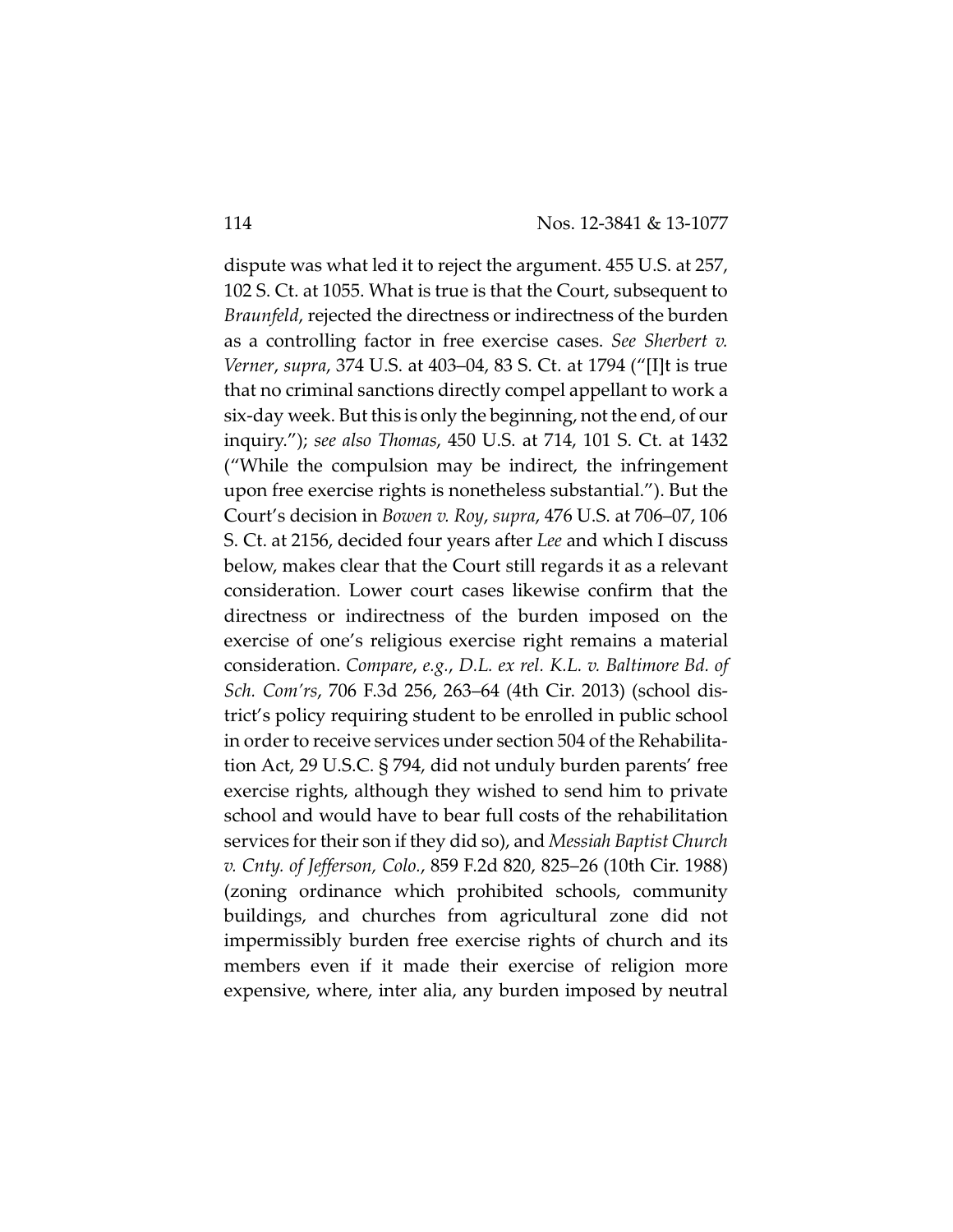law was an indirect burden), *with Paul v. Watchtower Bible & Tract Soc'y of N.Y.*, *Inc.*, 819 F.2d 875, 880–81 (9th Cir. 1997) (subjecting Jehovah's Witness church to tort damages for religious practice of "shunning" would violate free exercise clause, as imposition of damages could constitute a direct burden on religion).

Free exercise cases have also drawn a distinction between what a challenged law or practice requires the plaintiff himself to do, and what it permits another party—specifically, the government—to do to which plaintiff objects on religious grounds. For example, in *Bowen v. Roy*, a Native American man with a young daughter objected to a statutory requirement that he provide a Social Security number for each member of his household in order to obtain benefits from the Aid to Families with Dependent Children program ("AFDC") and to a companion requirement that state AFDC plans use such numbers in administering their plans. With respect to the latter requirement, he believed that if state agencies used an identifying number for his daughter, they would "rob" her spirit and "prevent her from attaining greater spiritual power," 476 U.S. at 696, 106 S. Ct. at 2150; he therefore contended that the requirement that state agencies use their daughter's Social Security number violated his right to the free exercise of his religion. The Supreme Court disagreed. It noted that the plaintiff was not complaining of an intrusion on his freedom of religious belief, which was absolute, or of an intrusion upon the liberty of his own conduct, which was less than absolute; instead, the plaintiff was invoking the free exercise clause in an effort to dictate how the government should transact its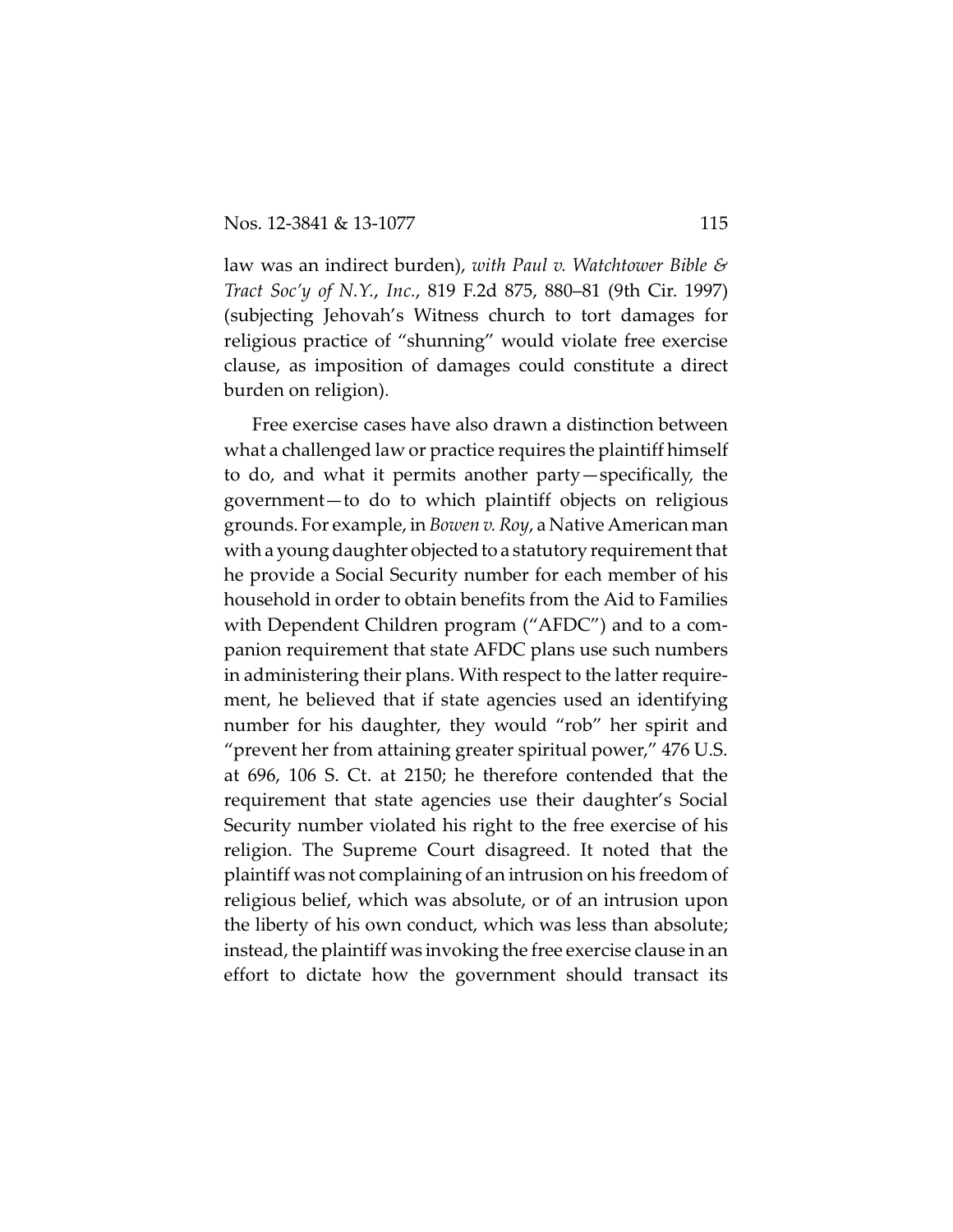business. *Id.* at 699, 106 S. Ct. at 2152. The Court rejected the notion that the reach of free exercise clause extended this far:

Never to our knowledge has the Court interpreted the First Amendment to require the Government *itself* to behave in ways that the individual believes will further his or her spiritual development or that of his or her family. The Free Exercise Clause simply cannot be understood to require the Government to conduct its own internal affairs in ways that comport with the religious beliefs of particular citizens. Just as the Government may not insist that appellees engage in any set form of religious observance, so appellees may not demand that theGovernment join in their chosen religious practices by refraining from using a number to identify their daughter. "[T]he Free Exercise Clause is written in terms of what the government cannot do to the individual, not in terms of what the individual can extract from the government." *Sherbert v. Verner*, 374 U.S. 398, 412, 83 S. Ct. 1790, 1798 (1963) (Douglas, J., concurring).

As a result, Roy may no more prevail on his religious objection to the Government's use of a Social Security number for his daughter than he could on a sincere religious objection to the size or color of the Government's filing cabinets. The Free Exercise Clause affords an individual protection from certain forms of governmental compulsion; it does not afford an individual right to dictate the conduct of the government's internal procedures.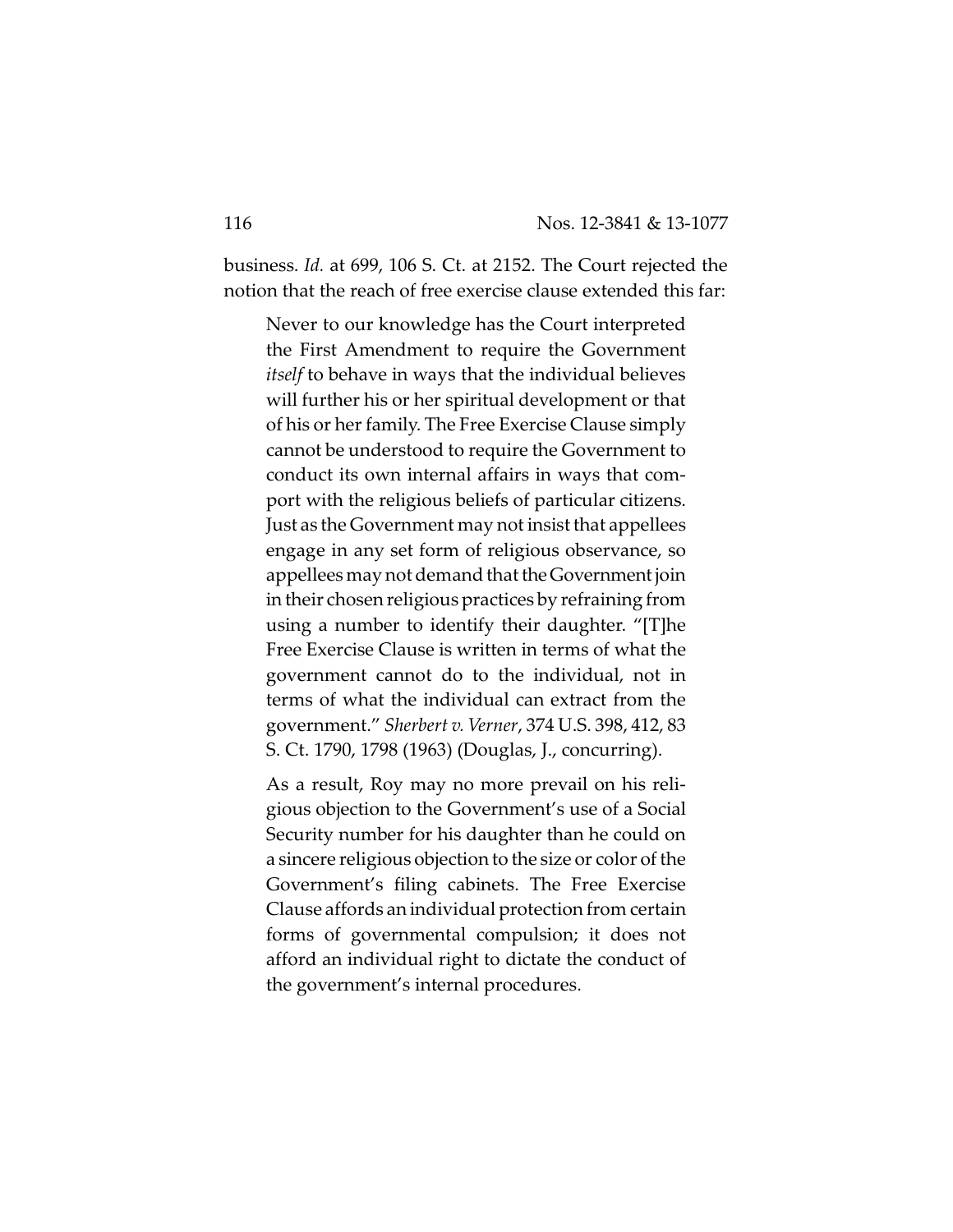*Id.* at 699–700, 106 S. Ct. at 2152. (emphasis in original). *See also Lyng v. Nw. Indian Cemetery Protective Ass'n*, *supra*, 485 U.S. at 451–53, 108 S. Ct. at 1326–28 (government's decision to allow timber harvesting and road construction in area of national forest used for religious purposes by Native American tribes did not interfere with free exercise rights of tribes, notwithstanding potentially devastating impact government'sdecision might have on tribes' religious activities: "Whatever rights the Indians may have to the use of the area, … those rights do not divest the Government of its right to use what is, after all, *its* land.") (emphasis in original).

Building upon the Supreme Court's holding in *Roy*, the D.C. Circuit in *Kaemmerling v. Lappin*, *supra*, 553 F.3d 669, sustained the dismissal of a prisoner's claim under RFRA that the statutorily mandated collection and use of his DNA for purposes of a national law enforcement database substantially burdened his free exercise rights. Kaemmerling alleged that as an Evangelical Christian, he viewed DNA as the building block of God's creative work, and he believed that the collection, storage, and use of one's DNA was tantamount to laying the foundation for the rise of an anti-Christ. In rejecting the viability of Kaemmerling's claim, the court emphasized that the government was not forcing him to modify his own behavior:

… Kaemmerling does not allege facts sufficient to state a substantial burden on his religious exercise because he cannot identify any "exercise" which is the subject of the burden to which he objects. The extraction and storage of DNA information are entirely activities of the FBI, in which Kaemmerling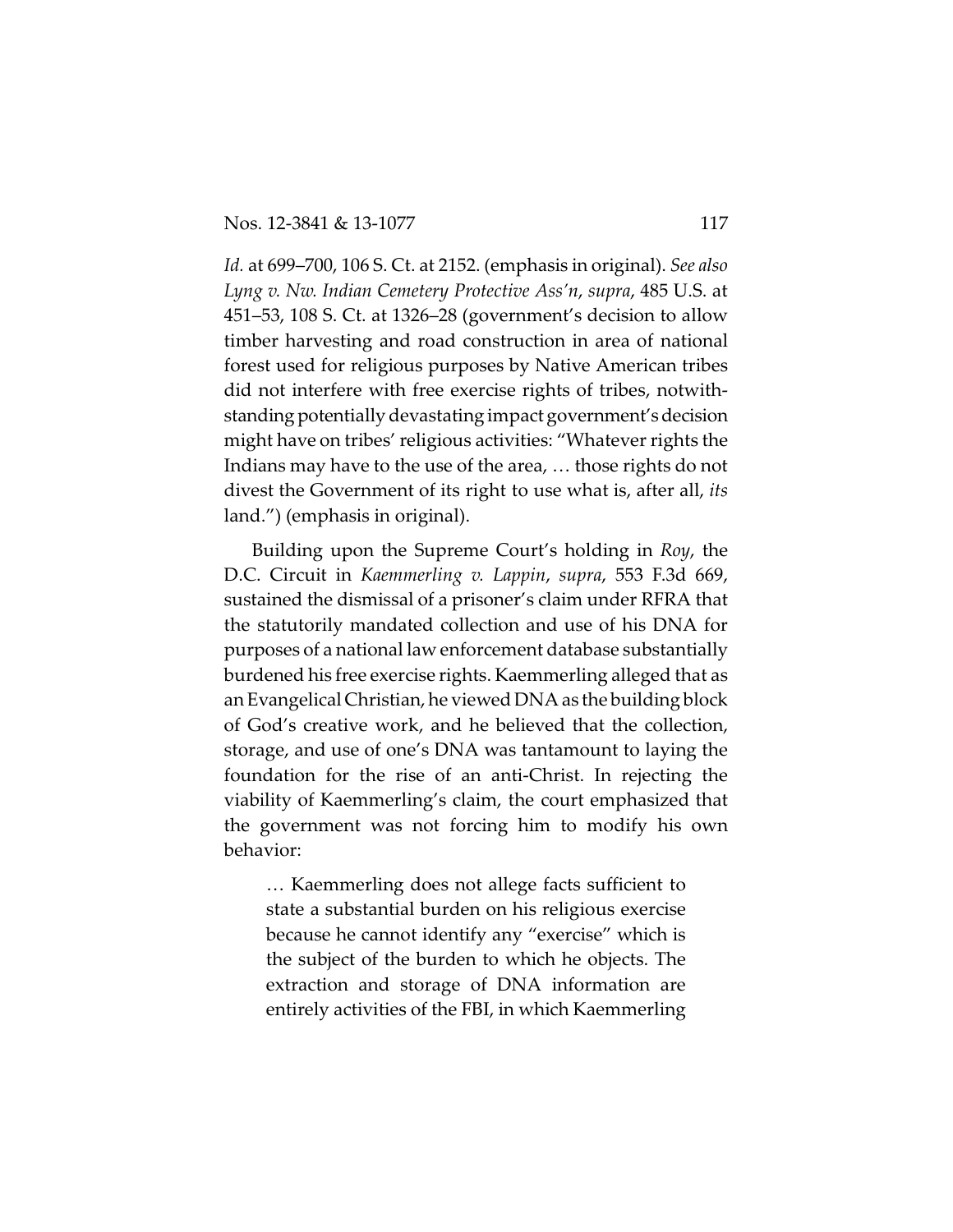plays no role and which occur after the [Bureau of Prisons] has taken his fluid or tissue sample (to which he does not object). The government's extraction, analysis, and storage of Kaemmerling's DNA information does not call for Kaemmerling to modify his religious behavior in any way—it involves no action or forbearance on his part, nor does it otherwise interfere with any religious act in which he engages. Although the government's activities with his fluid or tissue sample after the BOP takes it may offend Kaemmerling's religious beliefs, they cannot be said to hamper his religious exercise because they do not "pressure [him] to modify his behavior and to violate his beliefs." *Thomas*, 450 U.S. at 718, 101 S. Ct. 1425.

Kaemmerling alleges no religious observance that the DNA Act impedes, or acts in violation of his religious beliefs that it pressures him to perform. Religious exercise necessarily involves an action or practice, as in *Sherbert*, where the denial of unemployment benefits "impede[d] the observance" of the plaintiff's religion by pressuring her to work on Saturday in violation of the tenets of her religion, 374 U.S. at 404, 83 S. Ct. 1790, or in *Yoder*, where the compulsory education law compelled the Amish to "perform acts undeniably at odds with fundamental tenets of their religious beliefs," 406 U.S. at 218, 92 S. Ct. 1526. Kaemmerling, in contrast, alleges that the DNA Act's requirement that the federal government collect and store his DNA information requires the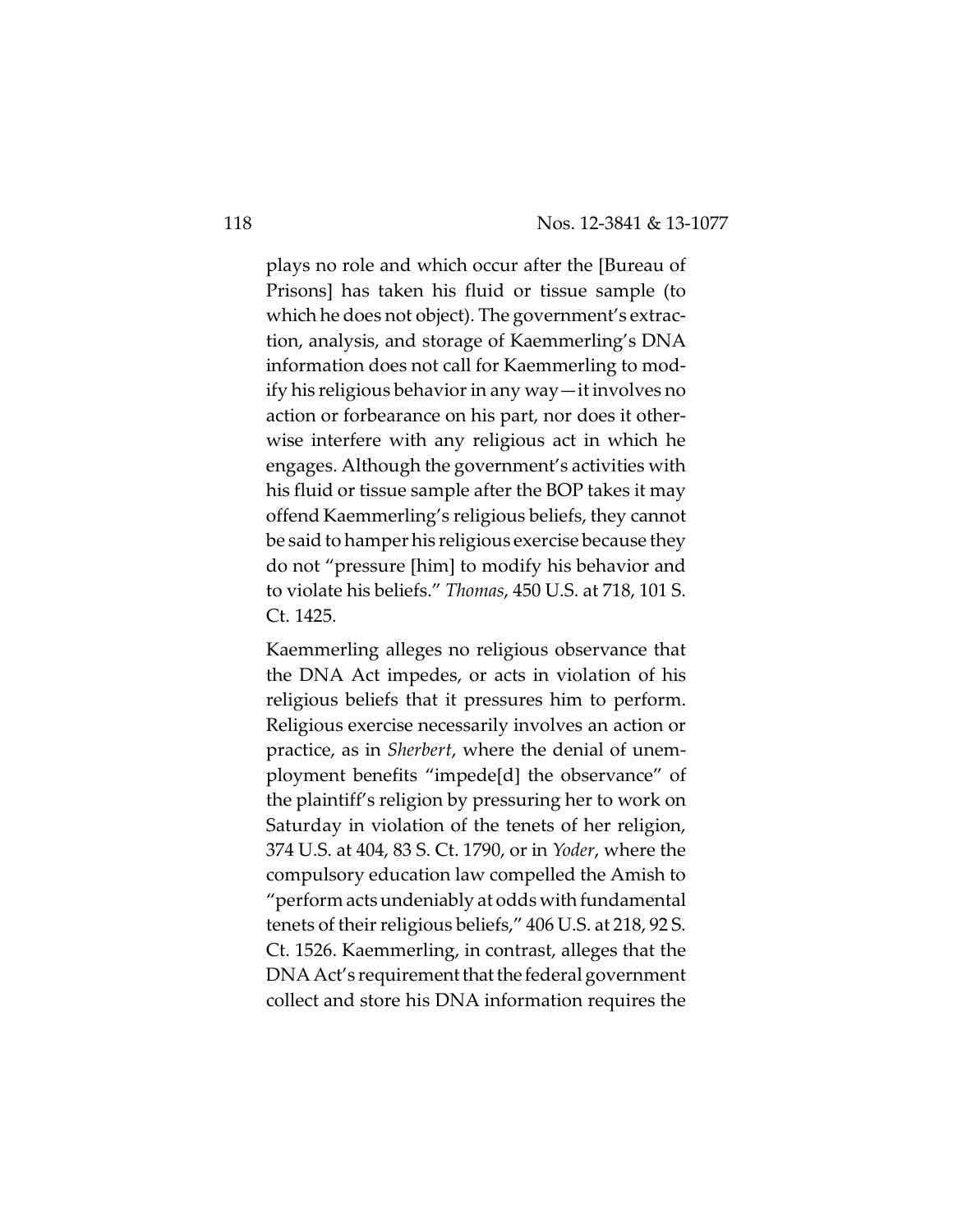government to act in ways that violate his religious beliefs, but he suggests no way in which these governmental acts pressure him to modify his own behavior in any way that would violate his beliefs. *See*Appellant's Br. at 21 (describing alleged substantial burden as "knowing [his] strongly held beliefs had been violated by a[n] unholy act of an oppressive regime").

553 F.3d at 679. (The court went on to hold, alternatively, that even if the DNA mandate did impose a substantial burden on Kaemmerling's free exercise rights, it would nonetheless survive RFRA's step-two strict scrutiny analysis. *Id.* at 680–85.)

These lines of cases thus supply two criteria that can help us to determine whether the burden imposed by government action upon a plaintiff's free exercise rights is substantial. First, the *Braunfeld* line of cases instructs us to look at the burden resulting from government action and consider the way in which it purportedly interferes with an individual's exercise of religion: is the burden direct, such that it actually prevents a person from behaving in accordance with his religion, or does it impose only an indirect, incidental burden that, for example, makes the observance of his religion more costly but does not actually preclude his religious exercise? Second, the *Roy* line of cases draws a distinction between what the law requires a plaintiff himself to do, and what it permits or requires a third party to do. These cases recognize that although the plaintiff may have a religiously-based objection to what the government or another third party does with something that the law requires the plaintiff to provide (in *Roy*, a Social Security number, in *Kaemmerling*, his DNA), the free exercise clause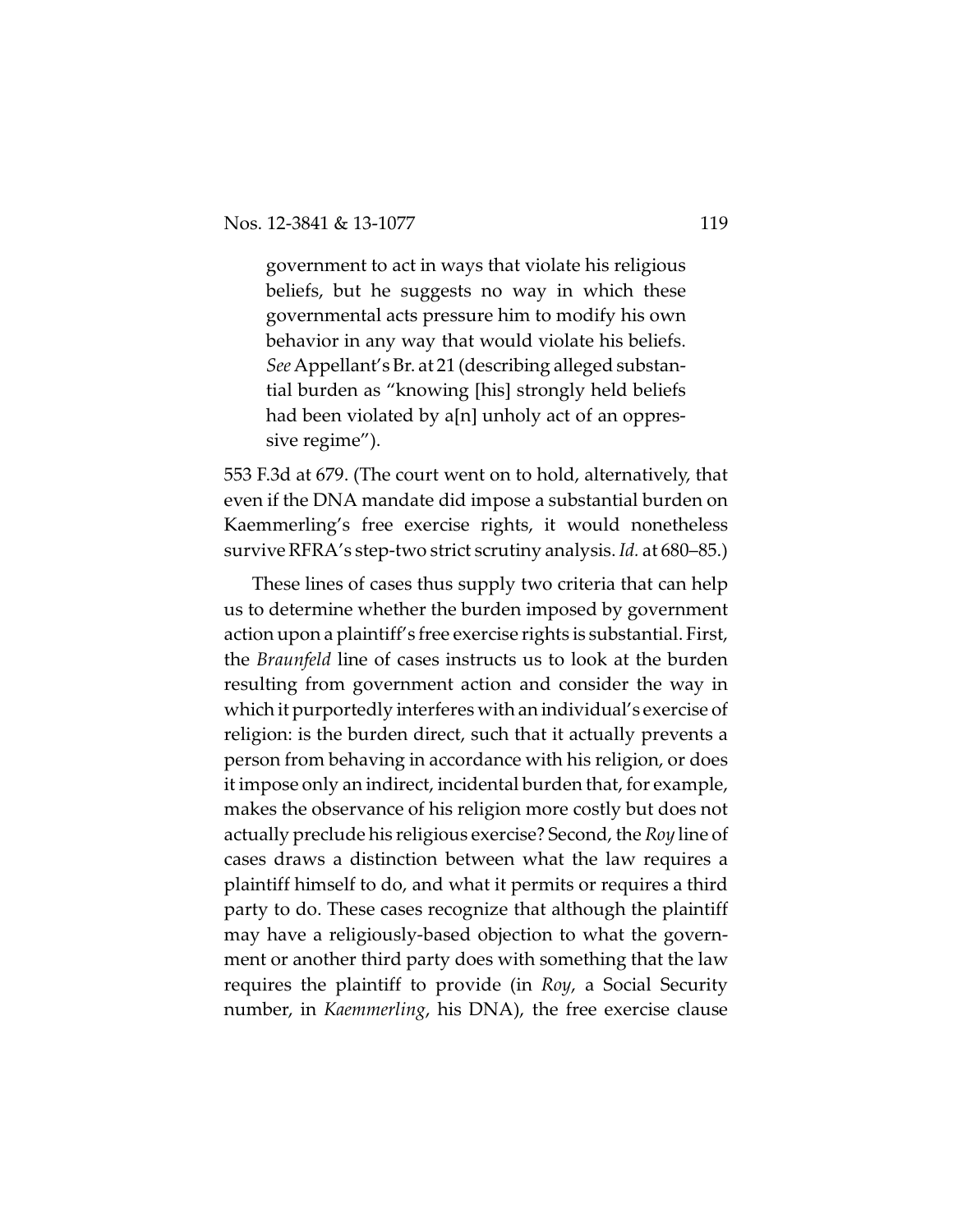does not necessarily permit him to impose a restraint upon another's action.

Admittedly, neither line speaks directly to the issues before us now: the Supreme Court has never before considered whether and under what circumstances the statutorily-mandated provision of a particular benefit to an employee will substantially burden the employer's free exercise rights. (The precedent that is closest to that scenario is *United States v. Lee*, in which the Court held that the objecting Amish employer was obliged to pay Social Security taxes notwithstanding his religious objection to doing so, given the government's compelling interest in a uniform national system of retirement pay.) The cases I have just discussed are nonetheless relevant in two senses. First, like the various circuit cases finding certain burdens on free exercise rights to be insubstantial, *supra* at 110- 111, they confirm that we can and in fact must examine the nature and degree of the burden resulting from government action to decide whether it constitutes a substantial burden for purpose of RFRA. Second, they demonstrate that in making that assessment, we must consider precisely how the objectedto action relates to the individual's exercise of his religious rights.

Taking my cue from these cases, I move on to consider precisely how the ACA's requirement that a corporate employer provide health insurance to its employees that includes contraceptive coverage does or does not burden the free exercise rights of its owners. Because the ACA does not actually require the individual plaintiffs themselves to do anything contrary to their religious beliefs, and because their desire not to have their companies facilitate the use of contra-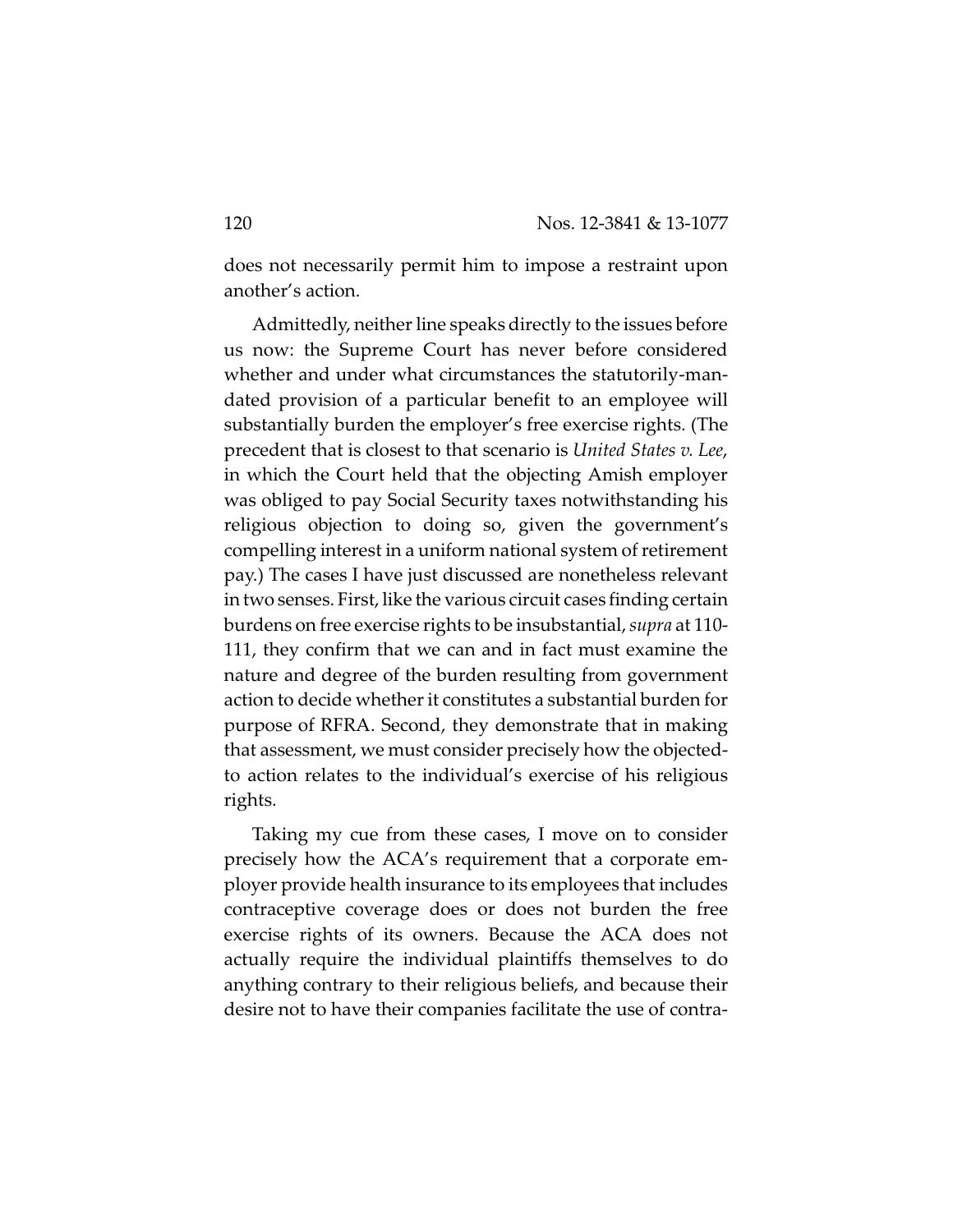ception necessarily implicates the private choices of employees as to how they will use the insurance coverage they have earned as a benefit of their work, I am convinced that any burden imposed on the free exercise rights of the individual plaintiffs is too attenuated to qualify as a substantial burden.

## **5.**

A substantial burden is one that bears direct, primary, and fundamental responsibility for making the plaintiff's religious exercise impracticable. *Ante* at 54–55; *Nelson v. Miller*, 570 F.3d 868, 878 (7th Cir. 2009); *Koger v. Bryan*, 523 F.3d 789, 799 (7th Cir. 2008); *Civil Liberties for Urban Believers v. City of Chicago*, *supra*, 342 F.3d at 761. Here, the contention is not that the ACA proscribes any belief or interferes with any form of worship activity, but that the statute nonetheless requires the plaintiffs to lend material support to an activity (the use of contraception) that is inconsistent with the individual plaintiffs' Catholic faith. Specifically, the company health plans must provide insurance coverage which, by fully underwriting the cost of contraceptive care, facilitates what the Kortes and the Grotes view as a moral wrong (the use of contraception).

For two key reasons, the mandate poses no direct burden on the Kortes' and Grotes' exercise of religion. First, the mandate does not require them to alter their own practices in any way. As the court's articulation of the asserted burden makes clear, what they are objecting to is the use of contraception by third parties, which the plaintiffs do not wish to facilitate. Second, to the extent the Kortes' and the Grotes' concern has to do with facilitating what they believe to be immoral conduct by third parties, it is the corporate health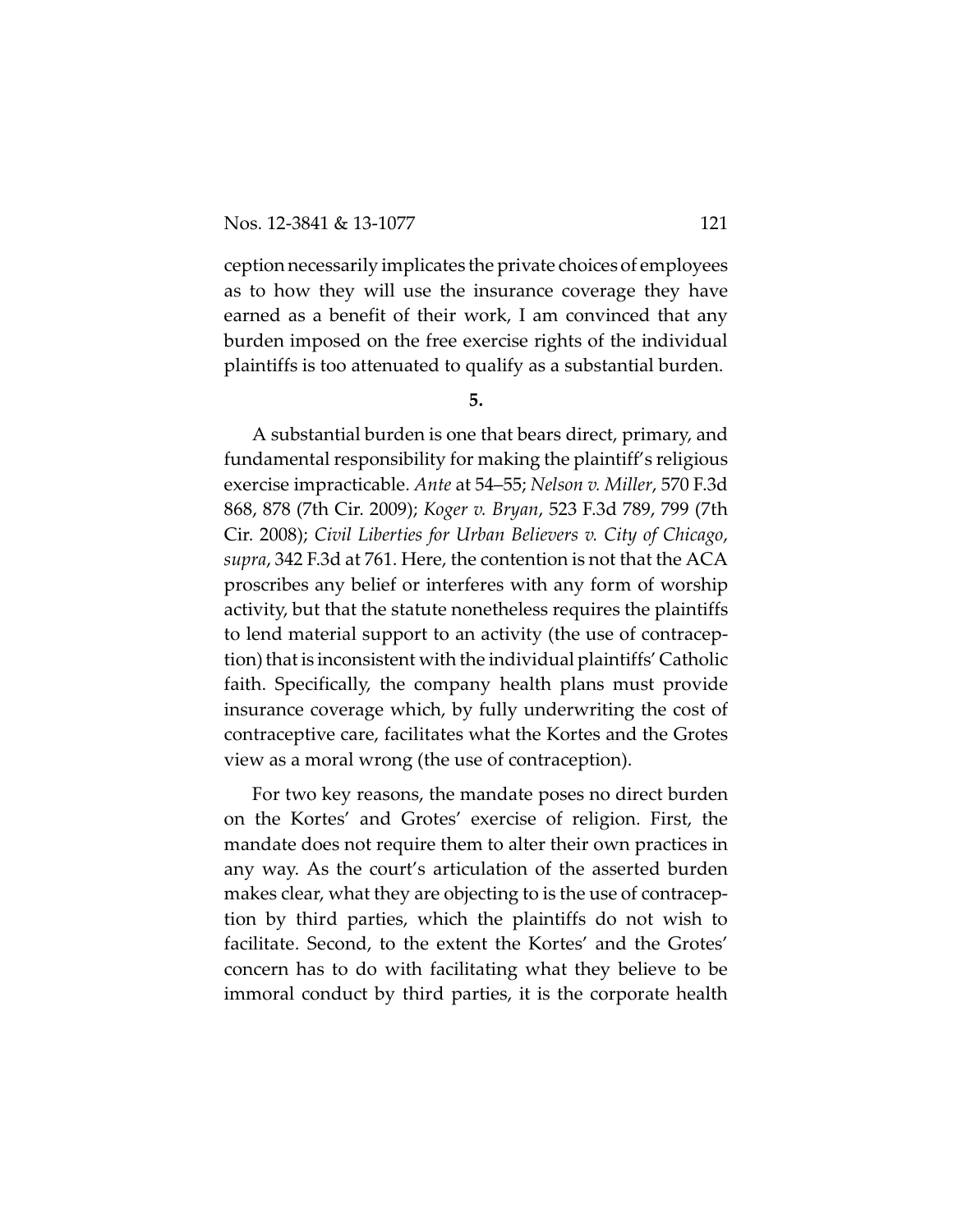plans, not they, who fund the insurance which employees may use to procure contraception.

The first point is obvious, and I have made it before, but it cannot be repeated often enough. Nothing in the ACA requires the Kortes or the Grotes themselves to do anything that violates the Catholic Church's disapproval of contraception. They need not purchase, use, or dispense contraceptives; they need not promote or endorse the use of contraceptives; nor need they remain silent as to what their faith teaches them about the immorality of contraceptive use. *See Gilardi*, 2013 WL 5854246, at \*29–\*31 (Edwards, J., concurring in part & dissenting in part); *Goehring v. Brophy*, 94 F.3d 1294, 1300 (9th Cir. 1996) (use of university registration fee to fund student health insurance plan that included abortion coverage did not substantially burden free exercise rights of students who objected to abortion on religious grounds because, in part, "plaintiffs are not required to accept, participate in, or advocate in any manner for the provision of abortion services"), *overruled on other grounds by City of Boerne v. Flores*, *supra*, 521 U.S. 507, 117 S. Ct. 2157; *cf. Stormans, Inc. v. Selecky*, 586 F.3d 1109, 1121 (9th Cir. 2009) (objection by pharmacy to dispensing emergency contraception); *Menges v. Blagojevich*, 451 F. Supp. 2d 992, 1000–02 (C.D. Ill. 2006) (same). Their only connection to the objected-to use of contraception is indirect: (a) the Grotes and the Kortes are both the owners of closely-held corporations; (b) which are now required by the ACA to provide standardized health-care coverage to employees; (c) which employees may elect, inter alia, to use to obtain contraception. Each step in this chain separates them by an additional degree from the objected-to practice of contraception.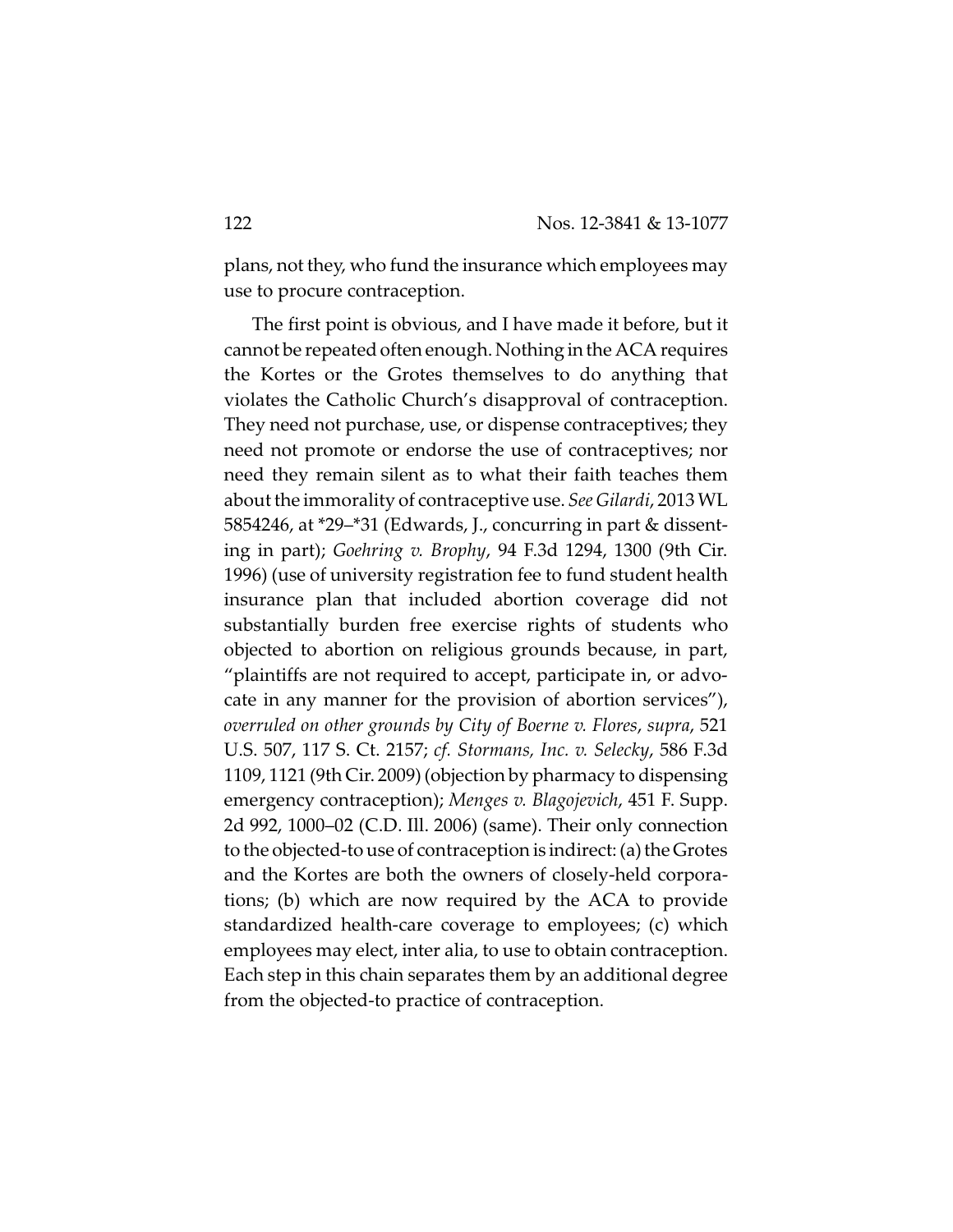It is the corporations, not the individual plaintiffs, which as the employers are obligated to provide the requisite coverage to employees of the firms. The Kortes and the Grotes incorporated their businesses for a reason. Business owners form corporations precisely to insulate themselves from the obligations of the corporation and to create a separate entity to carry on the business. The corporations and only the corporations bear the obligation to provide the insurance coverage to employees; the Kortes and the Grotes bear no personal obligation to pay for the coverage. Thus the money—the "material support," as the court describes it—comes from Korte & Luitjohan Contractors and Grote Industries, not from the pockets of the individual plaintiffs. $^8$ 

Moreover, what the companies are providing is a form of employee compensation, like wages. Handing over a paycheck to an employee may materially facilitate the purchase of any number of (perfectly legal) goods and services—alcohol, lottery tickets, cigarettes, adult pornography, contraception,

 $8$  The sparse record before us does not reveal whether and to what degree the contraceptive mandate may increase the cost of health insurance to employers. Full coverage of contraception may(like the mandated coverage of other preventive services) save insurers and employers money in the long run by reducing the multiple costs associated with unplanned pregnancies. *See infra* at 144-145; Institute of Medicine, Committee on Preventive Services for Women, *Clinical Preventive Services for Women: Closing the Gaps*, 107 (2011) (costs of unintended pregnancies in United States in 2002 estimated to be \$5 billion, while costs saved due to contraception estimated to be \$19.3 billion), available at http://www.nap.edu/ catalog.php?record\_id=13181. In any case, the plaintiffs' argument here turns not on the additional cost of providing contraceptive coverage but to facilitating the use of contraceptives by providing that coverage, period.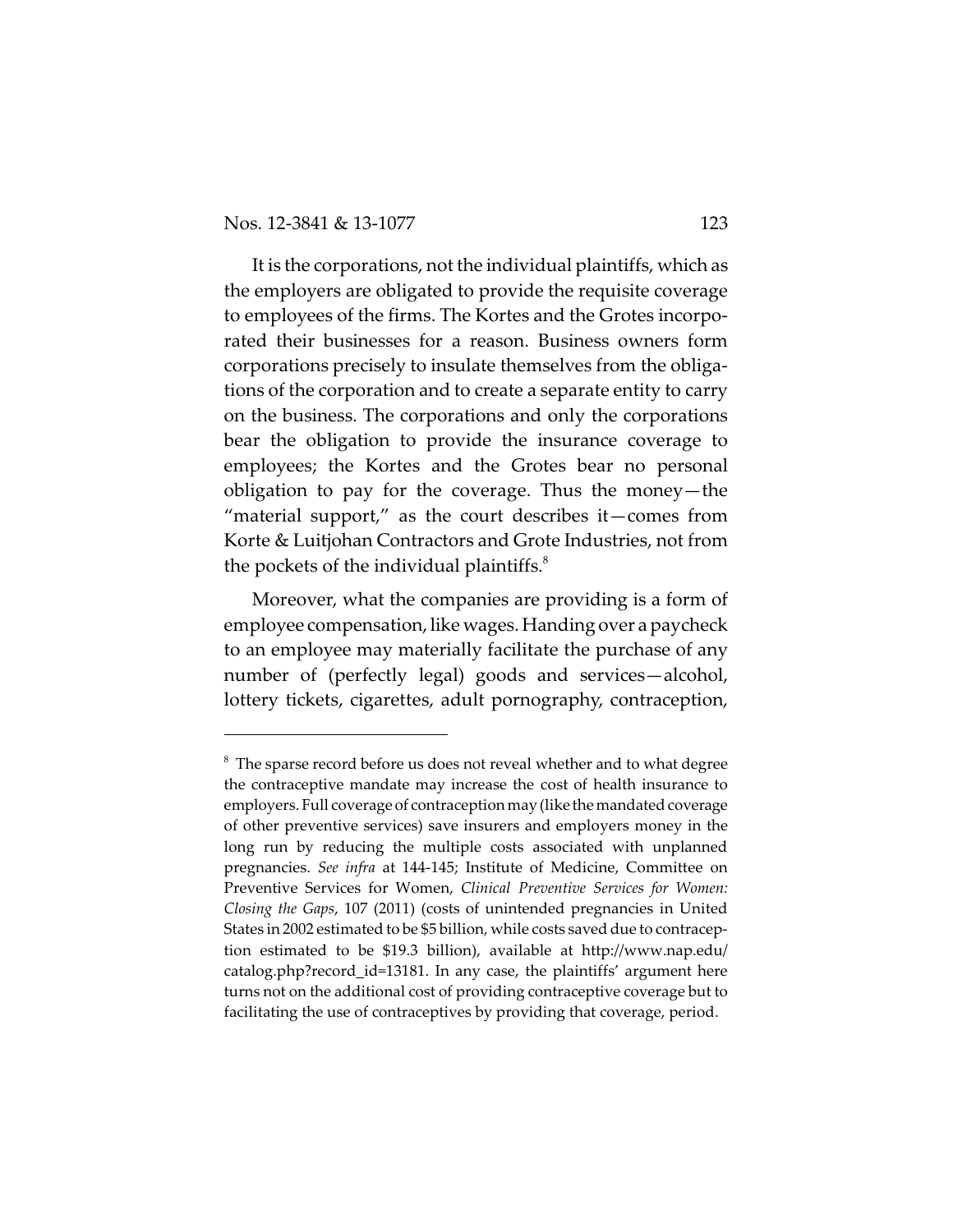abortion, and *Harry Potter* books, to name a few—that are contrary to an employer's religious beliefs. Of course, an employer typically does not know how an employee will spend his wages. (Neither does he typically know what healthcare decisions his employee is making.) But what if he does know? Suppose an employee announces, "As soon as I get my paycheck, I am going to have an abortion." Or suppose it is well known at the workplace that a particular employee drinks himself blind at a local tavern every Friday night after he gets paid. Can the employer withhold the paycheck on the grounds that turning it over will materially assist an act that he finds morally intolerable? Without explaining why, the plaintiffs concede that an employer cannot do this. They do not contend that the possibility, or even the foreknowledge, that an employee can and will use her wages to engage in an activity proscribed by the plaintiffs' religious beliefs substantially burdens their free exercise rights, notwithstanding that the payment of wages to the employees *will* facilitate the objectedto activity.<sup>9</sup> How is the provision of health insurance different? One difference is that the employer plays some role in establishing and administering the health care plan, as opposed to supplying the employee with a voucher that the employee can use to purchase his own insurance elsewhere. But the insur-

<sup>&</sup>lt;sup>9</sup> As Judge Edwards put it in *Gilardi*, "the Gilardis are no more of an 'essential cause' of increasing the use of contraception when they authorize Freshway [their company] to pay for a benefits plan that employees *might* use to get contraception than when they authorize wages that an employee *might* use to purchase contraception she would not otherwise be able to afford." 2013 WL 5854246, at \*29 (Edwards, J., concurring in part and dissenting in part) (emphasis in original).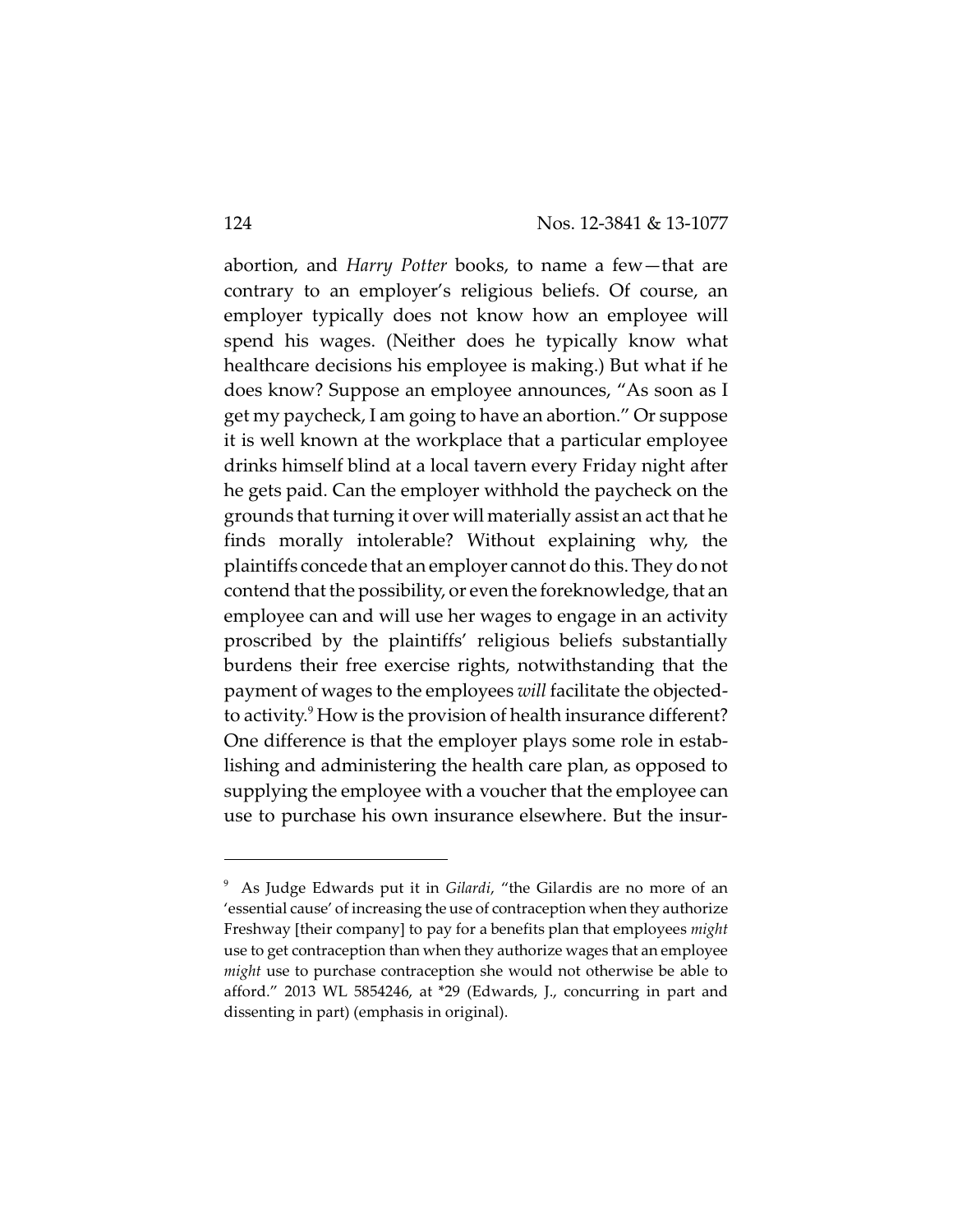ance is nonetheless a component of compensation that the employee has earned—an employee accepts less in salary or hourly pay in exchange for benefits like health insurance, and, in most cases, contributions have been withheld from the employee's paycheck to further defray the costs of that insurance. *See* Sepper, *Contraception and the Birth of Corporate Conscience, supra,* at 22.<sup>10</sup> The fact that the employer in administering the plan is treated as a fiduciary, with a corresponding obligation to act in the *employee*'s interest is consistent with the notion that the insurance, while provided by the employer, belongs to the employee. *See* 29 U.S.C. §§ 1002(21)(A)(I) (defining ERISA fiduciaries to include person with authority or control over plan assets);  $1104(a)(1)(A)$ (ERISA fiduciaries must discharge duties to plan solely in interests of plan participants and beneficiaries, for exclusive purpose of providing benefits thereto). $^{11}$ 

 $10$  The record does not disclose what the plaintiffs' employees contribute toward the cost of their health insurance. The average employee currently contributes \$999 toward the \$5,884 cost of an employer-sponsored, singlecoverage plan (roughly a 17-percent share), and \$4,565 toward the \$16,351 cost of an employer-sponsored, family-coverage plan (roughly a 28-percent share). *See* Henry J. Kaiser Family Foundation, *2013 Employer Health Benefits Survey*, Summary of Findings & Ex. B (Aug. 20, 2013), available at http:// kff.org/report-section/2013-summary-of-findings/ (lastvisited Nov. 7, 2013).

<sup>&</sup>lt;sup>11</sup> See generally Howell v. Motorola, Inc., 633 F.3d 552, 562 (7th Cir. 2011) (discussing whenemployer and plan sponsor act as fiduciaries); *see also*, *e.g.*, *Orth v. Wis. State Emp. Union Counsel 24*, 546 F.3d 868, 871, 874 (7th Cir. 2008) (employer breached fiduciary duty to retiree by deducting 100 percent of cost of his insurance benefits from retirement pay rather than 10 percent as specified by contract); *Phelps v. C.T. Enters., Inc.*, 394 F.3d 213, 221–22 (4th (continued...)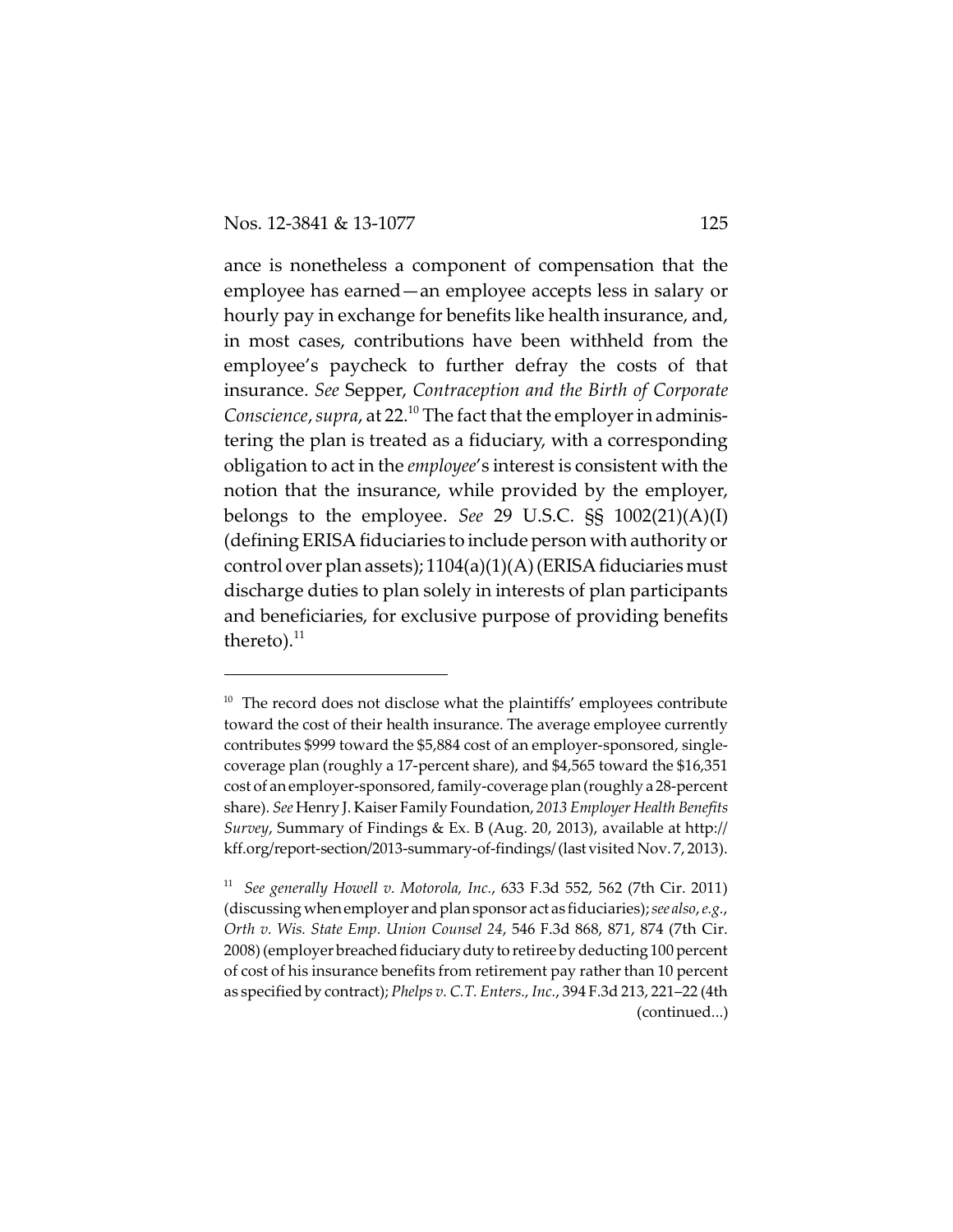Although the plaintiffs cast their objection as one to the provision of contraceptive coverage in and of itself, what they are really objecting to is the private choices that employees and their families might make in reliance on health care coverage that includes contraceptive care. That the coverage is provided does not mean that it will necessarily be used, or used in a way that the plaintiffs find objectionable. This much is made clear by the Korte firm's ethics policy, which itself recognizes that the use of some contraceptive medications, for non-contraceptive purposes, is consistent with the Kortes' Catholic faith. *Ante* at 12–13 & n.5. The court too recognizes this when it describes the plaintiffs' objection as one to providing material assistance to immoral conduct—*i.e.*, the use of contraceptives. *Ante* at 13, 60. And this is the point—that the objection turns not on the coverage in isolation but the decision to use covered contraceptives for a particular purpose, *i.e.* to prevent procreation. *See* Sepper, *Contraception and the Birth of Corporate Conscience*, at 18, 19 (noting that burden is non-existent if employees share company's asserted religious values and therefore do not use contraceptive coverage). That decision is merely one of many that plaintiffs might find objectionable. For what the ACA requires the plaintiffs to provide to their employees is not a contraceptive insurance policy but a health care plan that covers literally thousands of services. The potential ways in

 $11$  (...continued)

Cir. 2005) (evidence that employer diverted employee contributions to health benefits plan to other corporate uses supported claim for breach of fiduciary duty); *LoPresti v. Terwilliger*, 126 F.3d 34, 40 (2d Cir. 1997) (company owner's diversion of pension contributions deducted from employee pay to other uses constituted breach of fiduciary duty).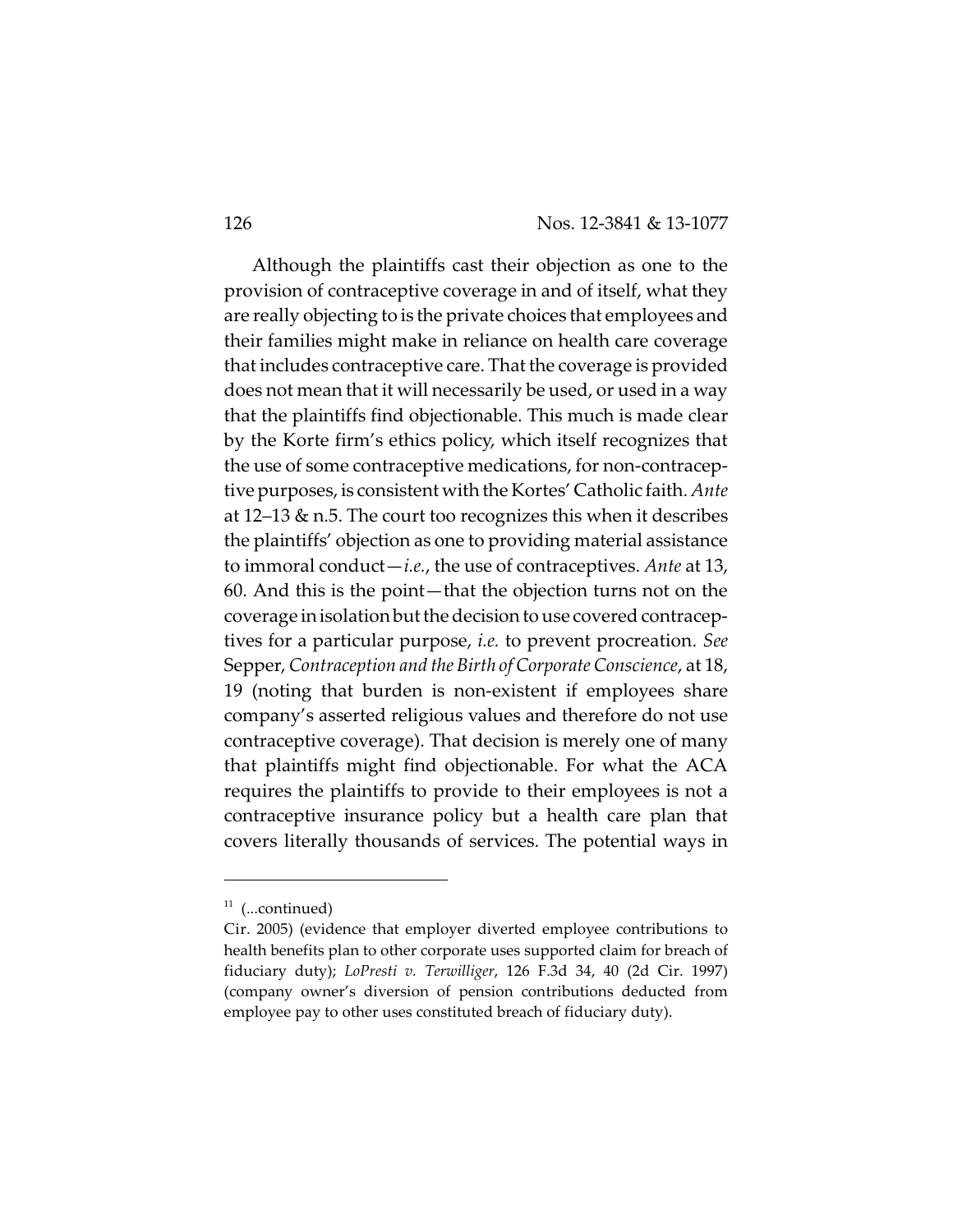which employees might choose to use those services surely number many times more, and any number of those choices might be objectionable to one religion or another. *See Grote*, 708 F.3d at 866 (dissent).

This is the sense in which *Zelman v. Simmons-Harris*, 536 U.S. 639, 652–654, 122 S. Ct. 2460, 2467–68 (2002), and *Bd. of Regents of Univ. of Wis. Sys. v. Southworth*, 529 U.S. 217, 233–35 120 S. Ct. 1346, 1356–57 (2000), are relevant: both emphasize the critical role that the independent decisions of third parties play in walling off an unwilling financier from activities or speech that he objects to subsidizing on constitutional grounds. In *Zelman*, the objectors were taxpayers who contended that the state's issuance of vouchers that parents could (and in overwhelming numbers did) use to send their children to parochial schools violated the First Amendment's establishment clause, in that public funds were being used for religious purposes. In *Southworth*, the objectors were public university students who argued that the use of their mandatory activity fees to support student groups whose missions and speech they opposed violated their own First Amendment right to free speech. The Supreme Court rejected the First Amendment claims in both cases. In *Zelman*, the Court emphasized that because the voucher program was neutral with respect to religion, and public money reached religious schools solely by way of "genuine and independent private choice," the protesting taxpayers did not have a valid Establishment Clause claim. 536 U.S. at 652, 122 S. Ct. at 2467. And in *Southworth*, the Court likewise stressed that because student activity funds were allocated on a viewpoint-neutral basis, ensuring that both minority and majority views would be heard, there was no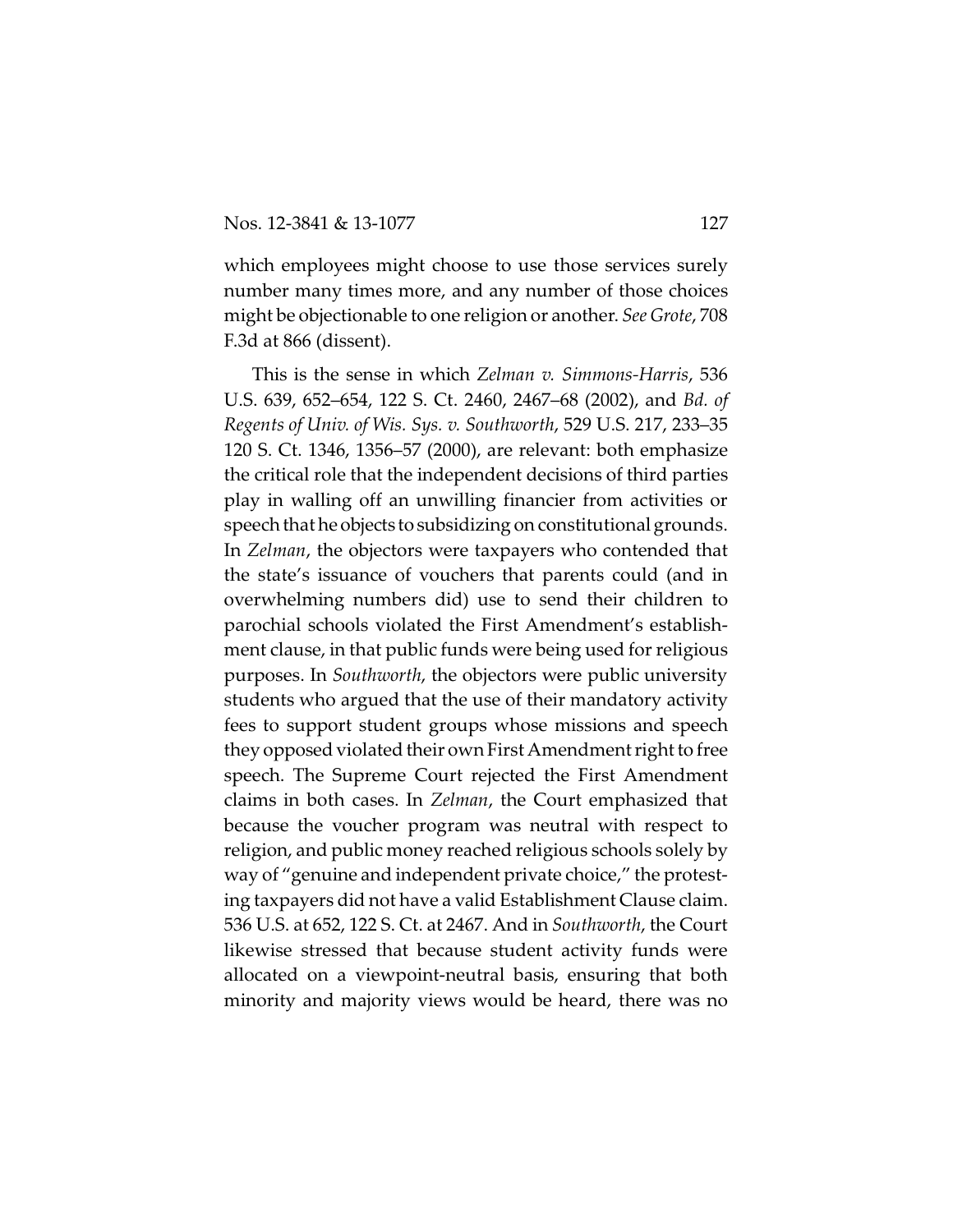genuine risk that any student group would be perceived as speaking for the university and its students, and thus no meritorious claim that the objecting students were being compelled to "speak" in violation of their own beliefs and views. 529 U.S. at 233–35, 120 S. Ct. at 1356–57.

Yes, *Zelman* and *Southworth* can be distinguished from this case: *Zelman* involved an establishment clause claim, and *Southworth* involved a free speech claim, whereas this case presents a free exercise clause claim. But at the bottom of all three cases is the claim that forcing the plaintiff to give his financial aid to activity or speech that he finds objectionable cannot be reconciled with his First Amendment freedoms. Central to the rejection of this claim in *Zelman* and *Southworth* was official agnosticism, which permitted the funds to be used as third parties (in *Zelman*, the parents, and in *Southworth*, the student council) chose, with no reasonable perception that those choices were attributable to either the government or the objecting plaintiff. The same reasoning explains why mandatory, employer-sponsored insurance coverage which includes contraception as a covered service does not meaningfully burden the plaintiffs' free exercise rights. By including contraception in the required coverage, the government is in no way requiring any company owner to use, endorse, or dispense contraception in violation of his own religious beliefs; the choice whether and under what circumstances to use that coverage is left to the individual employee and her physician, to be made in private, with no participation by the employer. Although funds from the company health plan are being used to facilitate that choice, no objective observer would attribute that choice to the company, let alone its owner. *See Gilardi*, 2013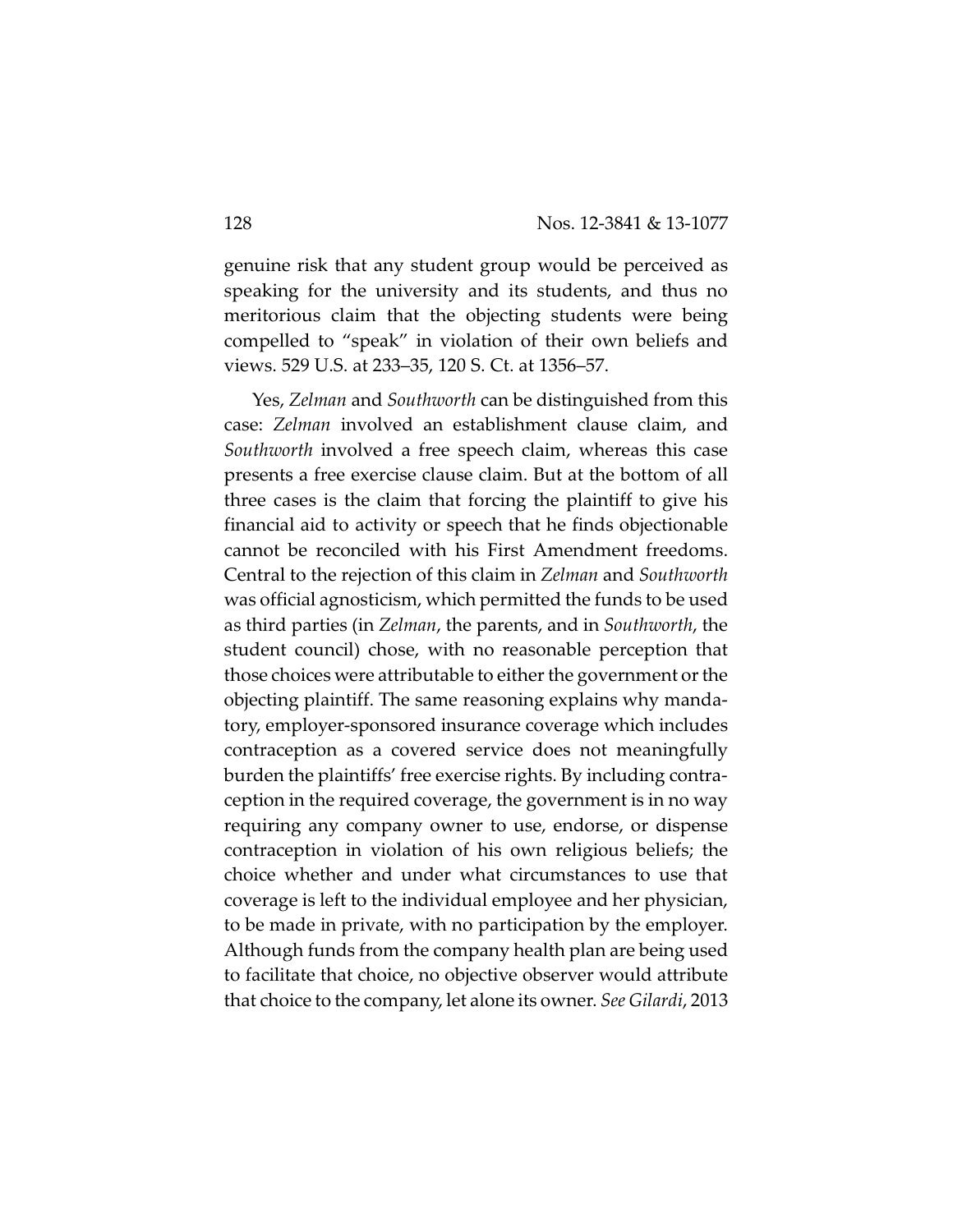WL 5854246, at \*30 (Edwards, J., concurring in part & dissenting in part).

Finally, it is worth considering the ramifications of deeming one choice that may be made by an employee using her workplace healthcare plan to be a burden on her employer's free exercise rights. Again, what the ACA compels a covered employer to provide is not a contraceptive care plan but a comprehensive health care plan that includes thousands of medical services, including contraceptive care. It may seem both possible and reasonable to carve out the coverage of contraceptives from the rest of the ACA-mandated insurance plan, in that the plaintiffs have a categorical objection to the use of contraceptives (insofar as they are used to prevent contraception) and the contraception mandate itself stands out in that it requires coverage of contraceptives without copayment by the employee. $^{12}$  (I suspect that as a matter of public discourse, if not judicial treatment, the fact that contraceptive care implicates both sex and women, also has something to do with the reason why the contraception mandate seems different from other provisions of the ACA.) However, as I have pointed out previously, a given employer might find any

 $12$  It is misleading, however, to say, as many reports do, that the mandate requires the coverage of contraceptives at no cost to the employee, given that most employees pay some portion of the cost of their workplace health insurance. *See supra* n.10. Many other preventive and screening healthcare services are likewise to be provided to the employee without a copayment under the ACA. *See* http://www.healthcare.gov/what-are-my-preventivecare-benefits (listing 15 categories of preventive care to be covered with no copayments for all insureds, 22 categories of such care for women, and 25 categories for children) (last visited Nov. 7, 2013).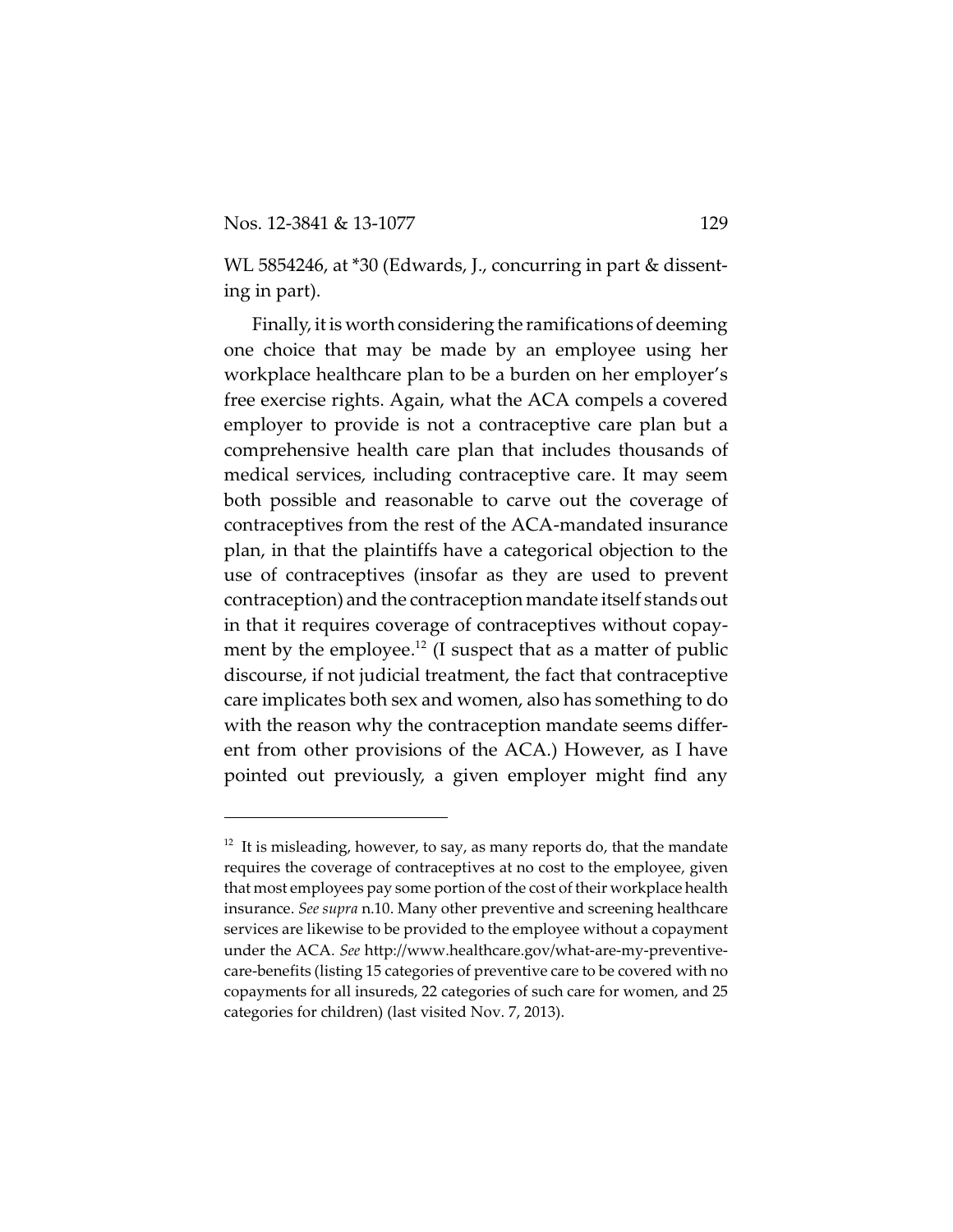number of those services, either categorically or situationally, inconsistent with his or her religious beliefs. If, as the court today holds, it is a substantial burden on an employer's free exercise rights to compel him to insure a form of medical care to which he objects on religious grounds, then all manner of insured medical services are subject to challenge under RFRA. *See Gilardi*, 2013 WL 5854246, at \*32 (Edwards, J., concurring in part & dissenting in part).

Nor, logically, would the potential objections that employers could raise be limited to health insurance. Federal law grants any number of rights to employees, the recognition and accommodation of which an employer might find to be inconsistent with his religious beliefs. My hypothetical about extending FMLA leave to a gay parent is but one example. Likewise, beyond the employer-employee relationship, there may be any number of federal rights bestowed on third parties—customers, vendors, creditors, debtors—to which the owner of a business theoretically might pose a religious objection. Today's decision certainly opens the door to challenging the enforcement of those rights against a business as a burden on the free exercise rights of its owner.<sup>13</sup>

 $^{13}$  The variety of government requirements that individuals, businesses, and religious organizations have challenged on free exercise grounds makes this clear. *See*, *e.g.*, *Tony & Susan Alamo Found. v. Sec'y of Labor*, *supra*, 471 U.S. at 303–06, 105 S. Ct. at 1962–64 (minimum wage, overtime, and recordkeeping requirements of Fair Labor Standards Act); *Bob Jones Univ. v. United States*, 461 U.S. 574, 603–04, 103 S. Ct. 2017, 2034–35 (1983) (criteria for tax-exempt status); *United States v. Lee*, *supra*, 455 U.S. at 256–60, 102 S. Ct. at 1055–57 (Social Security taxes); *In re Young*, *supra*, 82 F.3d at 1418–20 (recovery of (continued...)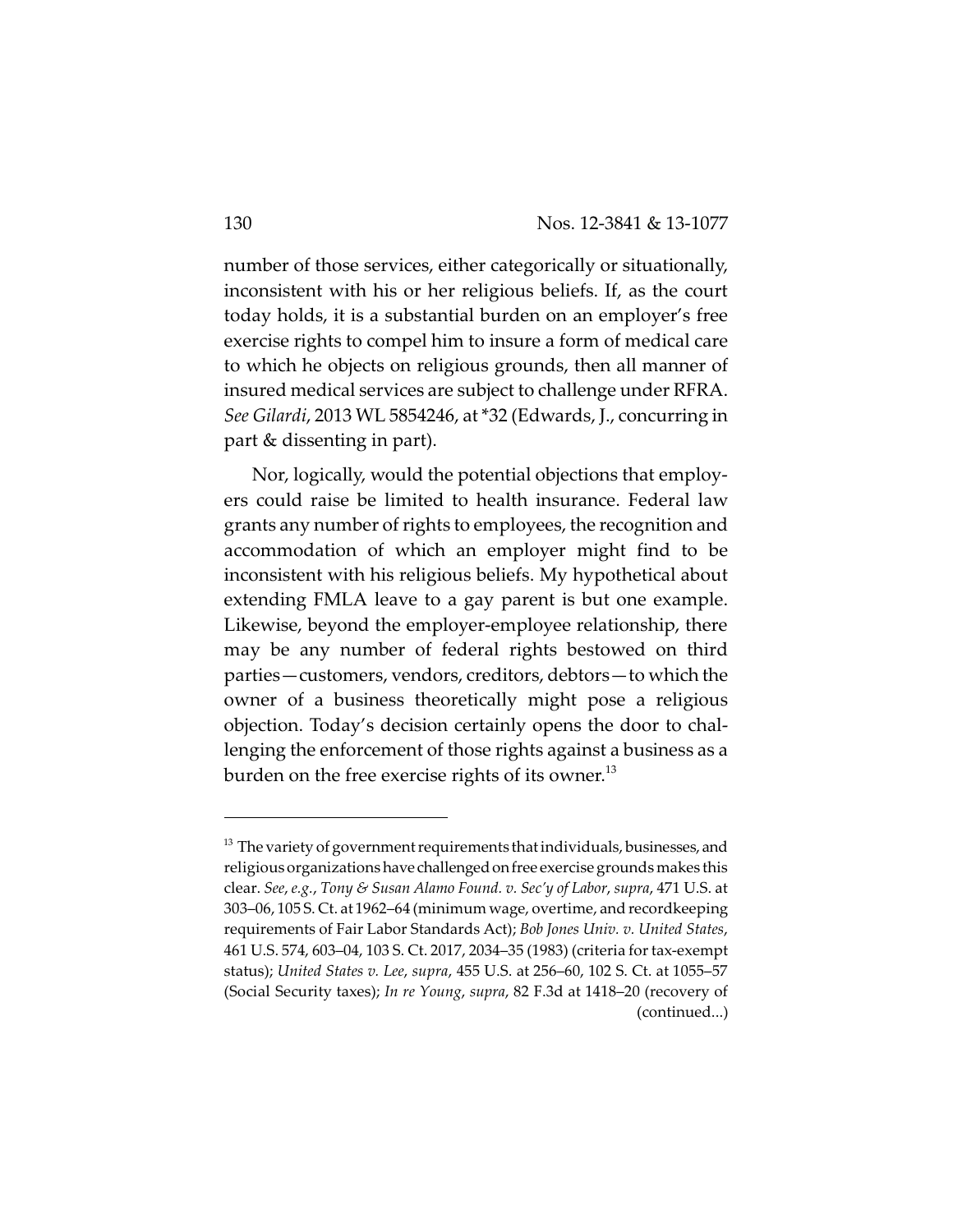What also should not be overlooked is that by exempting a corporation from a statute that grants a particular right to the corporation's employee or to another third party on the ground that the mandate impinges on the religious rights of the corporate owners, the court is depriving the third party of a right that Congress meant to give him. The Supreme Court has hinted at a reluctance to recognize a plaintiff's request for a religious exemption from a legal requirement when granting the exemption would burden the rights of others. *See Texas Monthly, Inc. v. Bullock*, 489 U.S. 1, 18 n.8, 109 S. Ct. 890, 901 n.8 (1989) (plurality) (noting significance, in free exercise and establishment clause jurisprudence, of extent to which proposed exemptions for religious groups would burden the rights of third parties); *West Virginia State Bd. of Educ. v. Barnette*, 319 U.S. 624, 630, 63 S. Ct. 1178, 1181 (1943) (noting that free exercise challenge to requirement that public school students salute American flag "does not bring [plaintiffs] into collision with rights asserted by any other individual."); *Braunfeld*, 366 U.S. at 604, 81 S. Ct. at 1146 (noting *Barnette*'s observation as a limit on free exercise rights); *see also South Ridge Baptist Church v. Indus. Comm'n of Ohio*, 911 F.2d 1203, 1211 (6th Cir. 1990) ("We respect the Church's objections to the workers' compensation system and its remarkable devotion to

 $13$  (...continued)

debtor's avoidable transfers in bankruptcy proceeding); *South Ridge Baptist Church v. Indus. Comm'n of Ohio*, 911 F.2d 1203, 1206–09 (6th Cir. 1990) (workers compensation premiums); *Elane Photography, LLC v. Willock*, 309 P.3d 53, 72–75 (N.M. 2013) (state human rights ordinance), *pet'n for cert. filed* (U.S. Nov. 8, 2013); *Koolau Baptist Church v. Dep't of Labor & Indus. Relations*, 718 P.2d 267, 271–73 (Hi. 1986) (unemployment insurance taxes).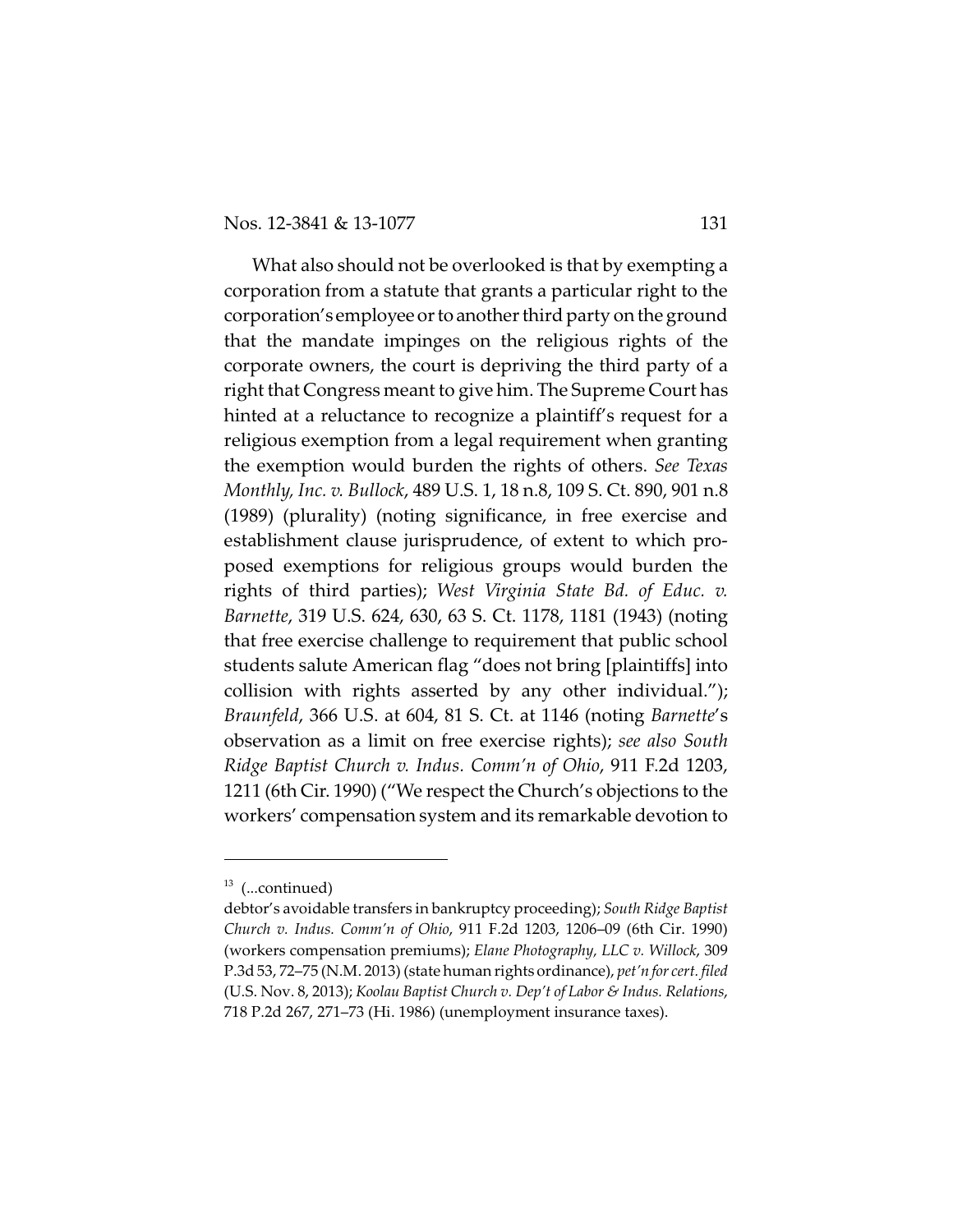its religious beliefs in every aspect of life. Where such beliefs clash with important state interests in the welfare of others, however, accommodation is not constitutionally mandated."); *Catholic Charities of Sacramento, Inc. v. Superior Court*, 85 P.3d 67, 93 (Cal. 2004) ("Strongly enhancing the state's interest is the circumstance that any exemption from the [state statute requiring employers to include contraceptive coverage in workplace health insurance plans] sacrifices the affected women's interest in receiving equitable treatment with respect to health benefits. We are unaware of any decision in which this court or the United States Supreme Court has exempted a religious objector from the operation of a neutral, generally applicable law despite the recognition that the requested exemption would detrimentally affect the rights of third parties."); Perry Dane, Note, *Religious ExemptionsUnderthe Free Exercise Clause: A Model of Competing Authorities*, 90 YALE L. J. 350, 368 (1980) (injury to third parties may counsel against religious exemption). Whatever work-around might be possible to bestow that right through alternate means, there is no certainty that the government can or will implement the work-around or that it will do so on any given timeline, and in the meantime the corporate owner has vindicated its asserted rights at the expense of others. The statutory mandate at issue in this case implicates not only a constitutionally protected freedom to use contraception, but a range of other interests related to the health of women and their children and the ability of women to enter and remain in the workplace. It is not just the women who work for Korte & Luitjohan Contractors and Grote Industries who have those interests; the wives and daughters of employees who have family health insurance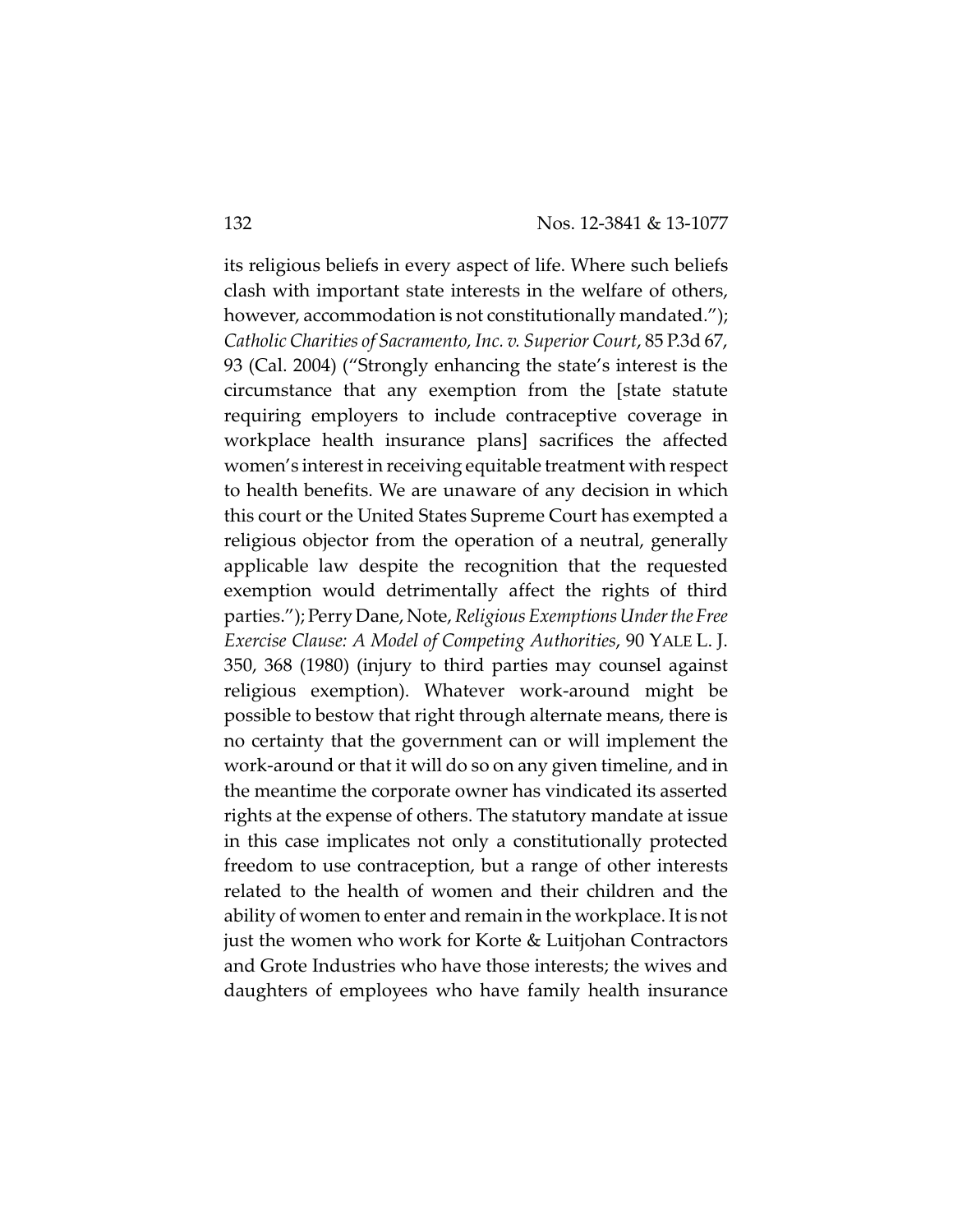coverage through those firms are also implicated. Whether the employees and family members who are affected by this court's ruling will be able to access contraception in the absence of a government work-around cannot be known; what is virtually certain is that they will have to pay 100 percent of the cost of contraception absent access to alternative coverage through a spouse's insurance plan, for example. To the extent that some employees will be unable to pay the out-of-pocket costs of contraception, the plaintiffs, based on their own religious beliefs, will have effectively narrowed the scope of healthcare that is available to those employees. This is the very scenario about which the Supreme Court has signaled concern; and given that the plaintiffs' own free exercise rights are at most modestly burdened by the contraceptive mandate, we tread on dangerous territory by exempting the plaintiffs from the statutory mandate.

I mentioned at the outset that the court's decision struck me as reminiscent of the *Lochner* era; let me explain why I think this is so. *Lochner* and its progeny struck down a host of wage, hour, and other workplace regulations on the theory that they impermissibility intruded on the rights of contract, property, and to engage in a lawful, private business as protected by the due process clauses of the Fifth and Fourteenth Amendments. *See*, *e.g.*, *Lochner v. New York*, 198 U.S. 45, 57, 25 S. Ct. 539, 543 (1905) (state statute specifying that bakery employees could work no more than 10 hours per day or 60 hours per week impermissibly intruded on employer's and employee's freedom of contract: "There is no reasonable ground for interfering with the liberty of person or the right of free contract, by determining the hours of labor, in the occupation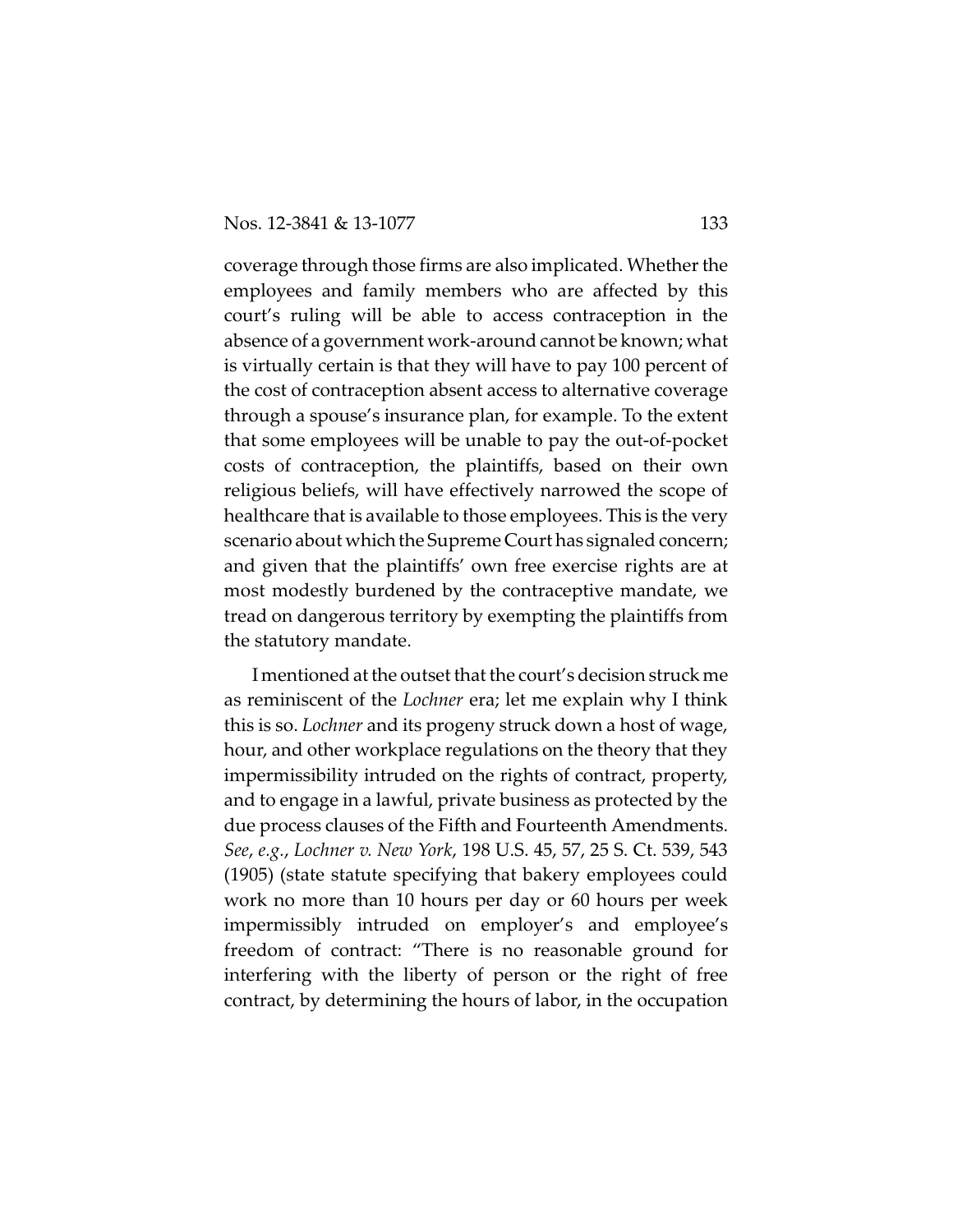of a baker."); *Coppage v. Kansas*, 236 U.S. 1, 11–14, 35 S. Ct. 240, 242–43 (1915) (state statute proscribing "yellow dog" contracts that forbade employees from joining a union interfered with rights of contract and private property); *Adkins v. Children's Hosp. of D.C.*, 261 U.S. 525, 557–59, 43 S. Ct. 394, 401–02 (1923) (federal statute establishing minimum wage standards for women and children working in District of Columbia interfered with freedom of contract by artificially restricting employer's side of wage negotiation); *New State Ice Co. v. Liebmann*, 285 U.S. 262, 278, 52 S. Ct. 371, 374 (1932) (state statute requiring a license to engage in manufacture, distribution, or sale of ice interfered with common right to engage in lawful private business).

One flaw of the *Lochner* jurisprudence is that while the Court purported to protect the constitutional rights of workers as well as employers, it blinded itself to the reality that employees frequently did not possess bargaining power enabling them to pursue and protect their own liberty interests, so that by invalidating regulations meant to protect workers, the Court was in fact depriving them of their contractual and other rights; substantive due process was being wielded as a club to defeat important workplace protections. When the Court signaled an end to the *Lochner* era with its decision in *West Coast Hotel Co. v. Parrish*, 300 U.S. 379, 57 S. Ct. 578 (1937), to uphold a state statute establishing a minimum wage for women and minors—and thus to overrule its decision in *Adkins*—it stressed that the concept of liberty enshrined in the due process clause also includes the right of government to enact legislation aimed at promoting the health and welfare of the public, including protection for the rights of employees: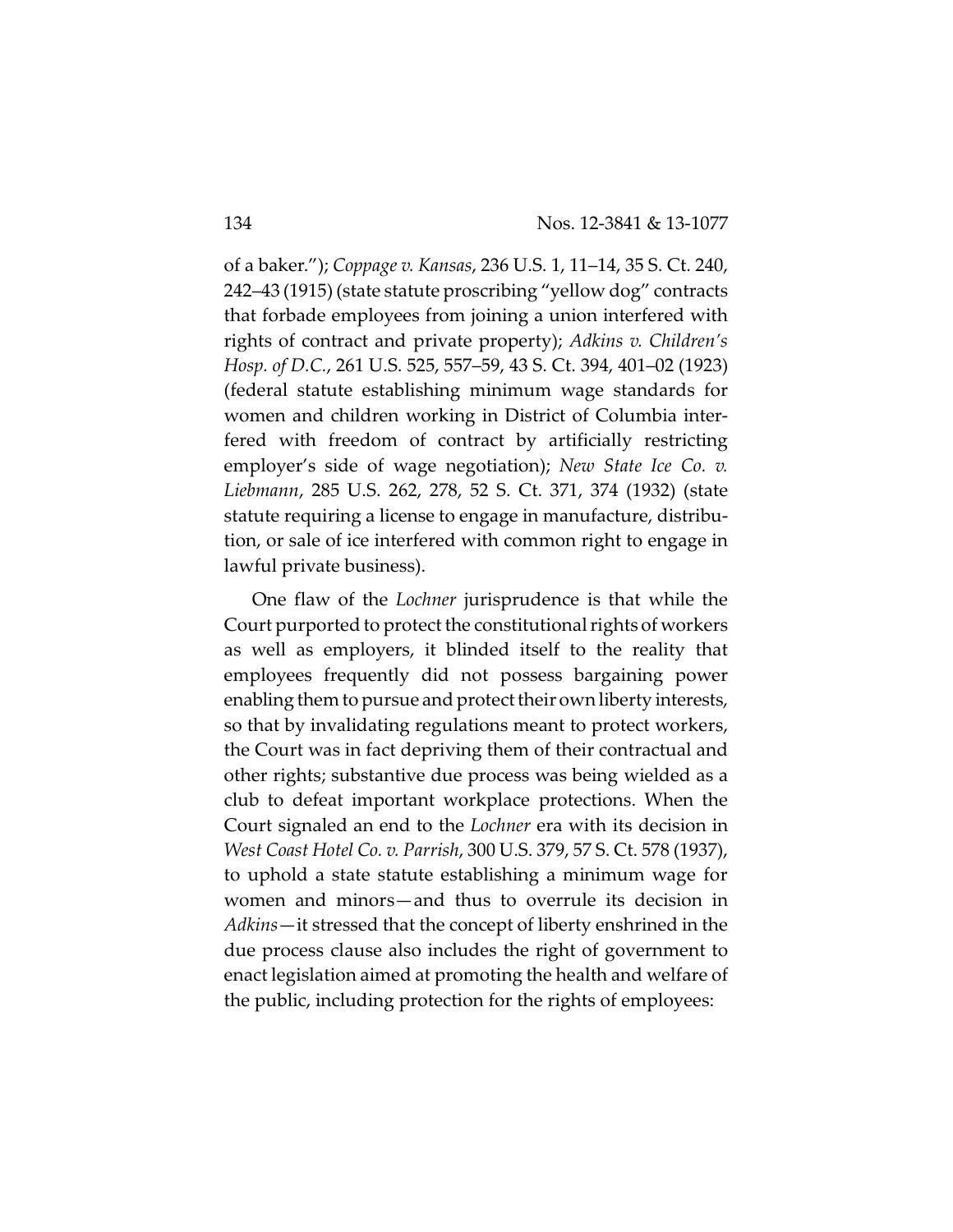The principle which must control our decision is not in doubt. The constitutional provision invoked is the due process clause of the Fourteen Amendment governing the states, as the due process clause invoked in the *Adkins* Case governed Congress. In each case the violation alleged by those attacking minimumwage regulation for women is deprivation of freedom of contract. What is this freedom? The Constitution does not speak of freedom of contract. It speaks of liberty and prohibits the deprivation of liberty without due process of law. In prohibiting that deprivation, the Constitution does not recognize an absolute and uncontrollable liberty. Liberty in each of its phases has a history and connotation. But the liberty safeguarded is liberty in a social organization which requires the protection of law against the evils which menace the health, safety, morals, and welfare of the people. Liberty under the Constitution is thus necessarily subject to the restraints of due process, and regulation which is reasonable in relation to its subject and is adopted in the interest of the community is due process.

*Id.* at 391, 57 S.Ct. at 581–82. In concluding that the minimumwage law fell within this broad police power, and did not impermissibly intrude upon the rights of employers, the Court quoted approvingly from Justice Holmes' dissent in *Adkins*:

This statute does not compel anybody to pay anything. It simply forbids employment at rates below those fixed as the minimum requirement of health and right living. It is safe to assume that women will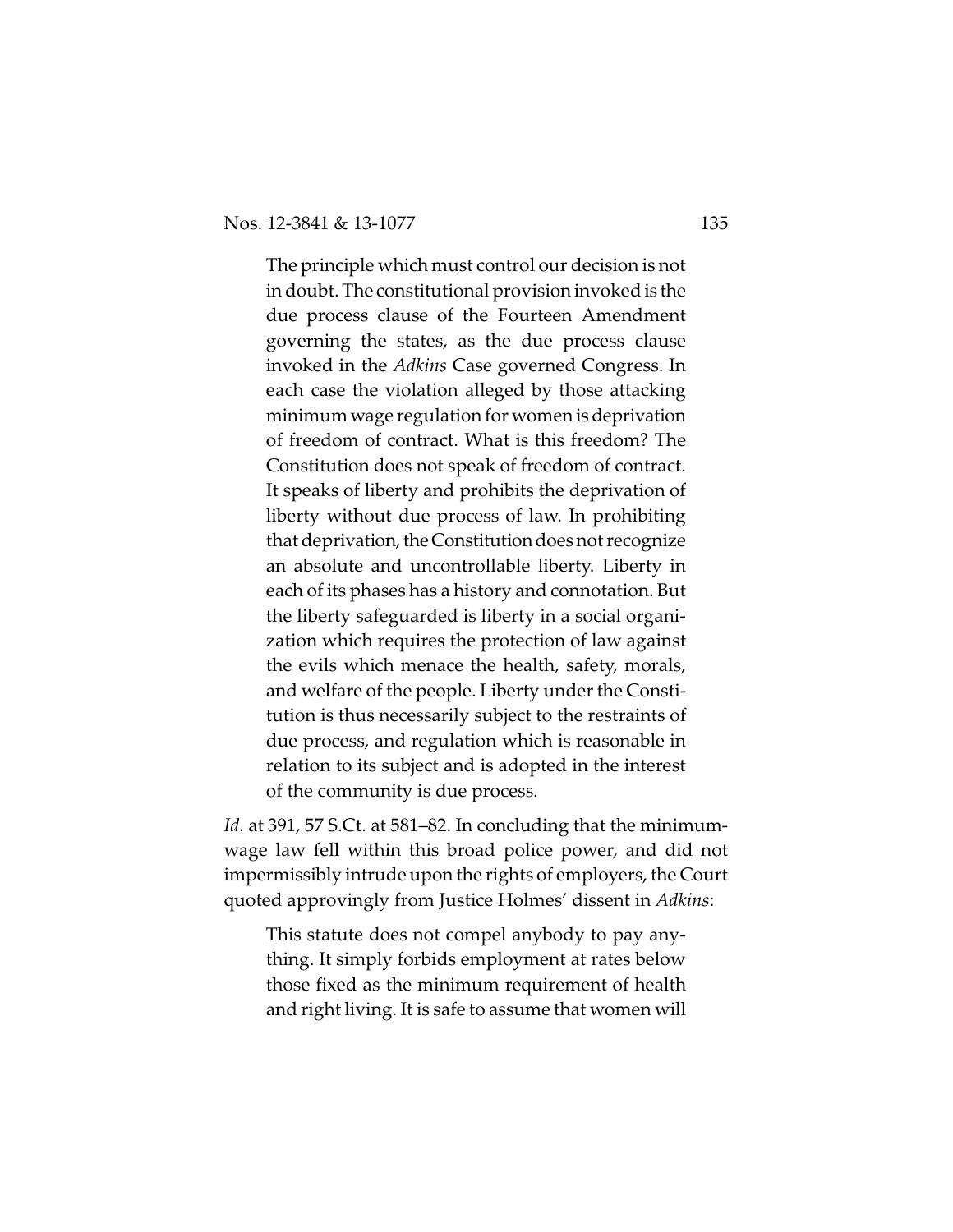not be employed at even the lowest wages allowed unless they earn them, or unless the employer's business can sustain the burden. In short the law in its character and operation is like hundreds of socalled police laws that have been up-held.

*Id.* at 396–97, 57 S. Ct. at 584 (quoting *Adkins*, 261 U.S. at 570, 43 S. Ct. at 406 (Holmes, J., dissenting).

What the plaintiffs' claim has in common with the *Lochner* jurisprudence is that it elevates the daily affairs of a secular, for-profit corporation to constitutional status, treating the business as the embodiment of its owners' religious principles, such that a burden on the corporation is conceived of as a burden on the religious rights of the corporate owners. In this way, a statutory mandate that is amply justified by the government's police power, which falls solely on the corporation, and which requires the owners to do absolutely nothing in their personal lives that is inconsistent with their religious beliefs, is nonetheless deemed to be an impermissible intrusion upon the exercise of their constitutionally protected religious beliefs. The burden, so conceived, is then used as the springboard for overruling a neutral, generally-applicable statutory provision that Congress has deemed necessary to protect the rights of others.

When the Kortes and the Grotes chose to enter the business world, they did not surrender their free exercise rights, but they did assume responsibility for the regulatory obligations imposed on all like businesses, including statutory obligations to their employees. *See Lee*, 455 U.S. at 261, 102 S. Ct. at 1057; *Gilardi*, 2013 WL 5854246, at \*34 (Edwards, J., concurring in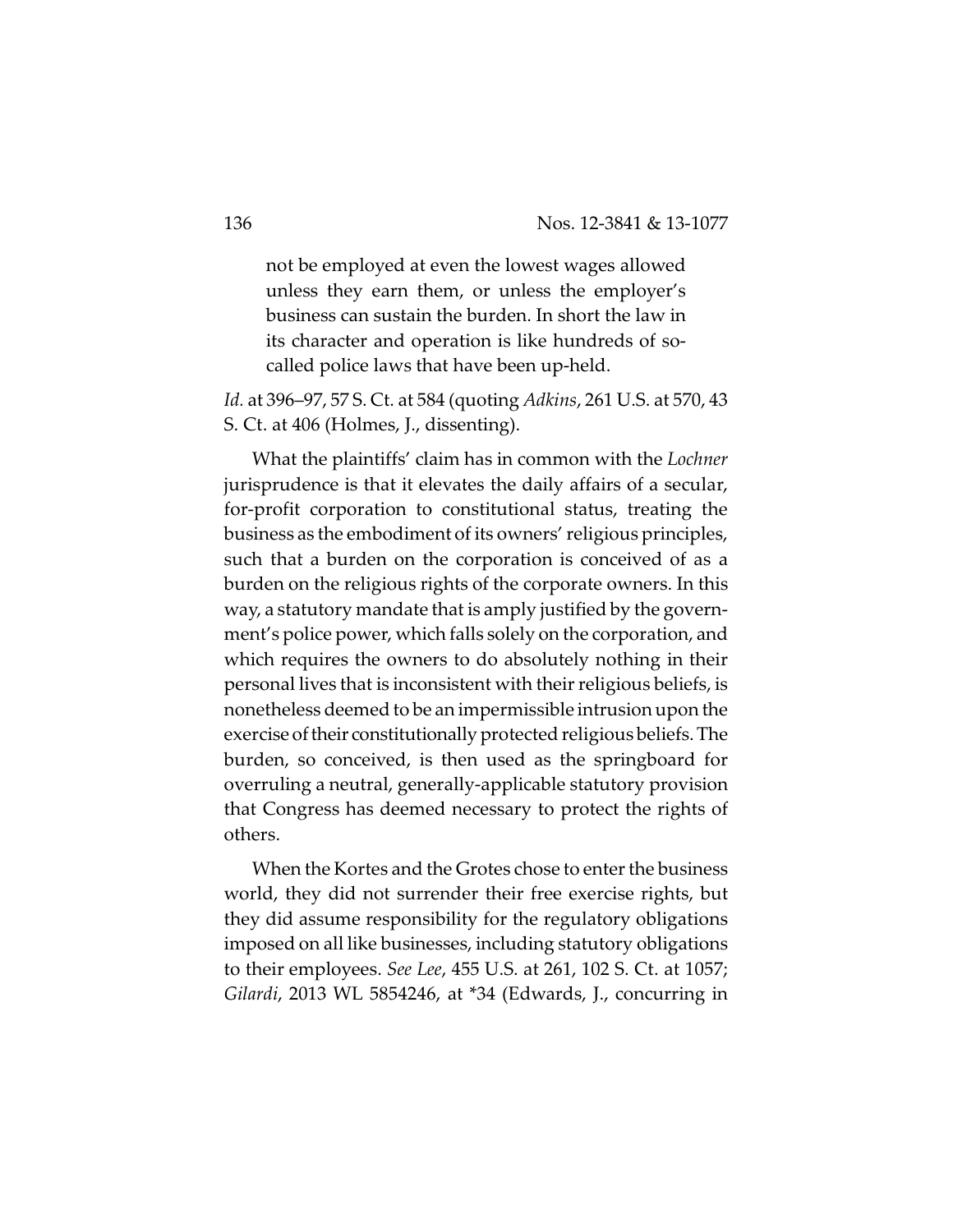part & dissenting in part); *cf. Heart of Atlanta Motel, Inc. v. United States*, 379 U.S. 241, 259–61, 85 S. Ct. 348, 358–60 (1964) (rejecting contention that federal prohibition of racial discrimination in public accommodations violated motel's right to choose its customers and operate business as it wished, given well established powers of both Congress and the States to regulate inter- and intra-state commerce). They chose to form corporations that legally separated them from the assets and obligations of their businesses. *See Cedric Kushner Promotions, Ltd.*, *supra*, 533 U.S. at 163, 121 S. Ct. at 2091. Like any secular employer in a religiously pluralistic nation, the Kortes and the Grotes must realize that their companies employ individuals who do not share their own religious beliefs and who may choose to use their wages and benefits in ways that are offensive to those beliefs. As a matter of both common sense and legal reasoning, no one would plausibly treat those choices as the Kortes' and Grotes' own decisions, or as a meaningful burden on the exercise of their religious rights. What the ACA imposes on employers is an obligation to provide employee health insurance that covers a standard, comprehensive set of benefits. How an individual employee uses those benefits is up to her; she not only earns the insurance through her labor but typically contributes a significant portion of her wages to pay for it. Her choices will be guided by, among other things, her own religious principles. Although an employer, in conveying the benefits she has earned, no doubt facilitates those choices, her freedom to make choices that are inconsistent with the employer's own religious beliefs imposes nothing like a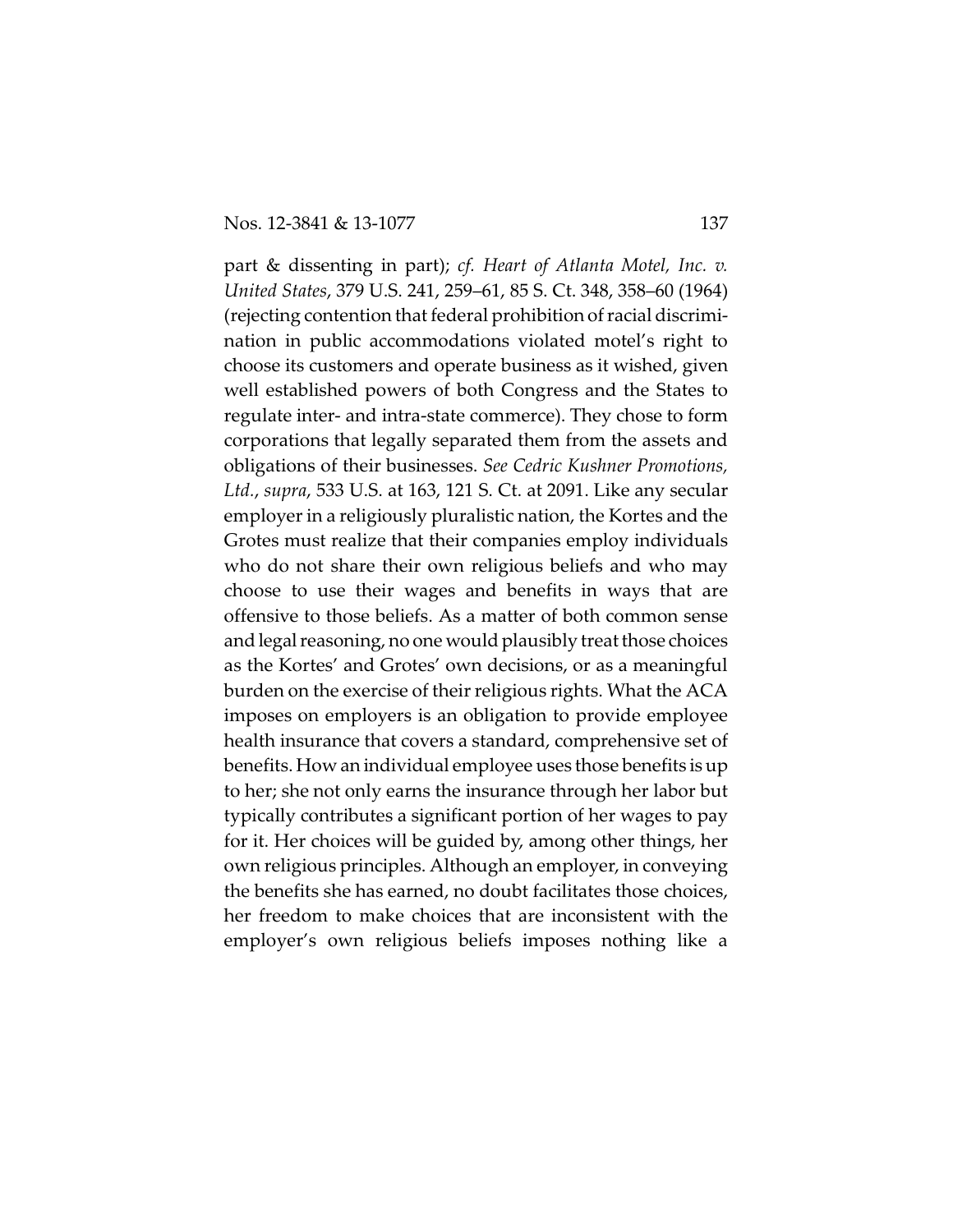substantial burden on the employer's practice of religion.<sup>14</sup> Only by extending the scope of an employer's exercise of religion far beyond his own belief, worship, and conduct to the conduct of his employees, can we conceive of the insurance benefits provided to employees as an undue burden on the free exercise rights of the company owners. This is, in my view, far beyond what Congress had in mind when it enacted RFRA.

**6.**

If it were necessary to reach the second prong of the RFRA inquiry, I would find that the contraception mandate is supported by a compelling governmental interest. The court chides the government for not making more of a case in this respect. But, to my mind, the nature and the weight of the interests supporting the mandate are obvious. In this regard, I view this case as materially no different from *Lee*, in which the court found the government's interest in a national social security system sufficiently compelling to warrant infringement on an Amish employer's religious interests by requiring him to pay into the system.

2013 WL 5854246, at \*29 (emphasis in original).

 $14$  As Judge Edwards has pointed out:

No Free Exercise decision issued by the Supreme Court has recognized a substantial burden on a plaintiff's religious exercise where the plaintiff is not *himself* required to take or forgo action that violates his religious beliefs, but is merely required to take action that *might* enable other people to do things that are at odds with the plaintiff's religious beliefs.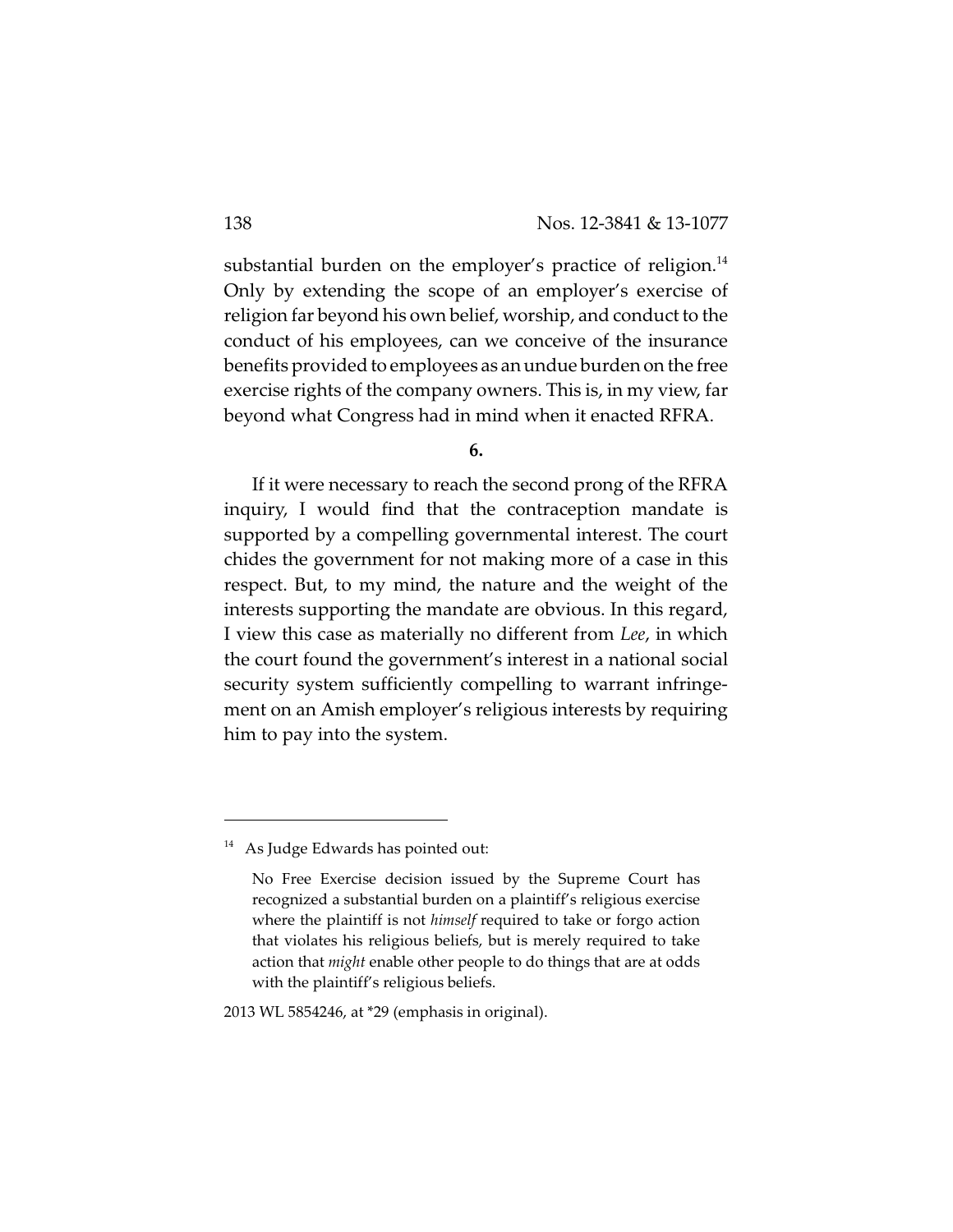The government has an obvious and compelling interest in broadening Americans' access to health insurance. That all Americans have a keen interest in access to medical goods and services is beyond question. As the costs of both health care and health insurance have risen substantially in recent decades and the number of workplace insurance plans has declined, the need for health insurance reform has become more urgent. In 2010, the year that the ACA was enacted, some 50 million Americans lacked health insurance—roughly 18 percent of the non-elderly population. *See* Dep't of Health & Human Servs., Office of the Ass't Sec'y for Planning & Evaluation, ASPE Issue Brief *- Overview of the Uninsured in the United States: A Summary of the 2011 Current Population Survey*, available at http://aspe. hhs.gov/health/reports/2011/cpshealthins2011/ib.shtml (last visited Nov. 7, 2013). Obtaining insurance in the individual market was expensive: In 2010, average monthly per-person premiums in the individual market for health insurance ranged from a low of \$136 in Alabama to \$437 in Massachusetts, for a nationwide average of \$215 (more than \$2,500 per year). Henry J. Kaiser Family Foundation, *State Health Facts*, *Average Monthly Per Person Premiums in the Individual Market*, available at http://http://kff.org/other/state-indicator/ individual-premiums/ (last visited Nov. 7, 2013). Needless to say, many individuals and families—those who could afford the premiums—spent far more. At the same time, medical debtors—whether uninsured or underinsured—were becoming a much larger share of those filing for bankruptcy. *See* David U. Himmelstein, et al., *Medical Bankruptcy in the United States, 2007: Results of a National Study*, 122 AM. J. MED. (No. 8) 741 (Aug. 2009). Uncompensated hospital care (including both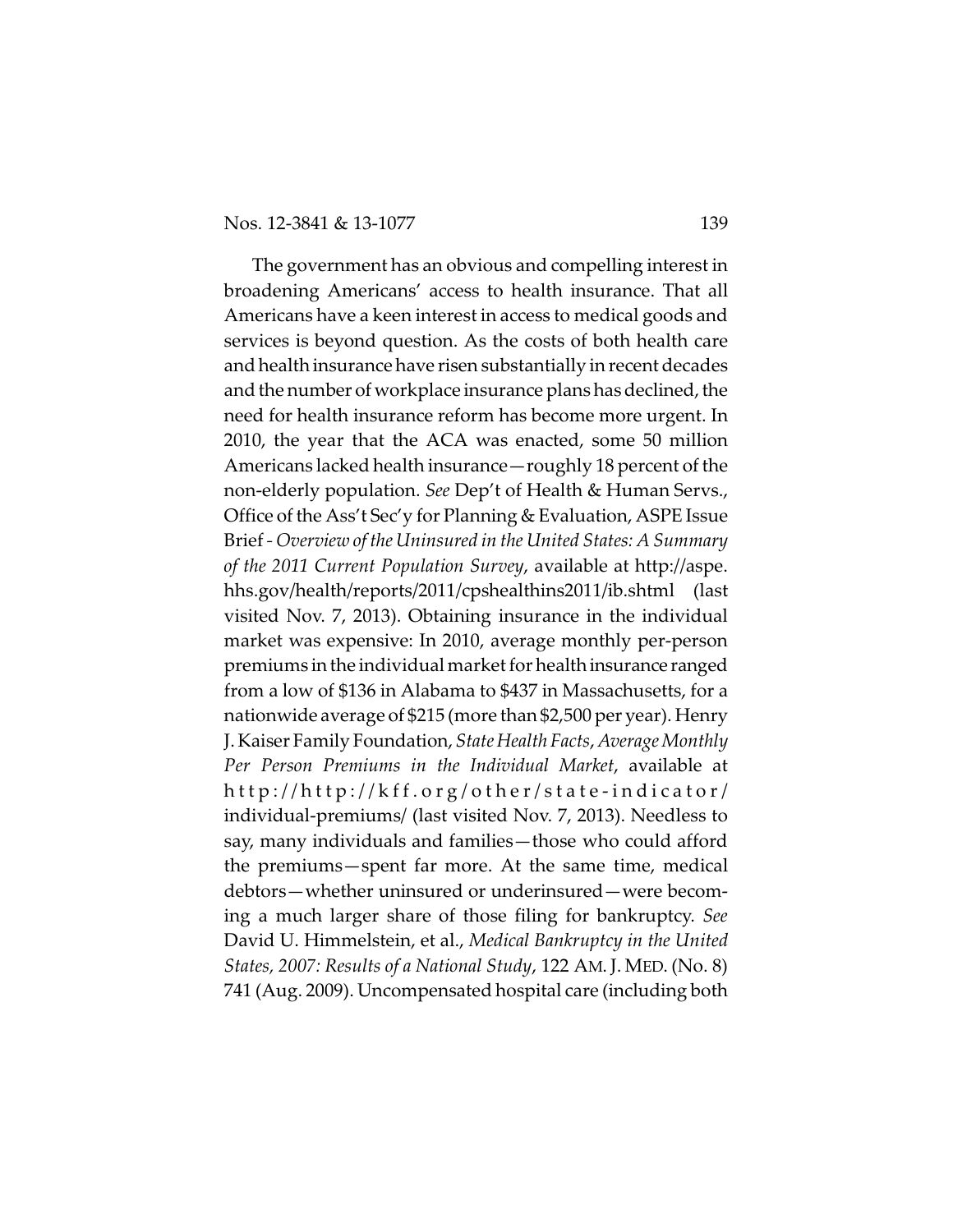charity care and services for which hospitals expected compensation but did not get it) had increased tenfold over the prior three decades, from \$3.9 billion in 1980, to \$39.3 billion in 2010. American Hospital Association, *Uncompensated Hospital Care Cost Fact Sheet* at 3 (January 2013), available at h t t p : / / w w w . a h a . o r g / c o n t e n t / 1 3 / 1 - 2 0 1 3 uncompensated-care-fs.pdf (last visited Nov. 7, 2013).

The ACA's employer mandate, coupled with an individual mandate applicable to all persons not covered by employersponsored health plans and otherwise not eligible for Medicare or Medicaid, was a logical, although certainly not the only, means of moving the country toward universal health insurance. It builds upon the American tradition of employersponsored health insurance that began in the early 20th century. *See, e.g.*, David Blumenthal, *Employer-Sponsored Health Ins. in the U.S.—Origins and Implications*, 355 NEW ENGLAND J. MED. No. 1, 82 (July 6, 2006). It takes advantage of risk-spreading, economies of scale, quality control, and other features of employer-procured insurance. And, although this was the work of a Democratic President and Congress, it had the advantage of having been first proposed by a Republican President—Nixon—nearly 40 years ago. *See* Special Message from President Richard M. Nixon to the Congress Proposing a Comprehensive Health Insurance Plan (Feb. 6, 1974), available at http://www.presidency.ucsb.edu/ws/index.php?pid=4337 (last visited Nov. 7, 2013). My intention here is neither to validate nor endorse the ACA as policy—that is not within my purview—but merely to recognize that it embodies rational choices and that the road leading to those choices has been a long and difficult one.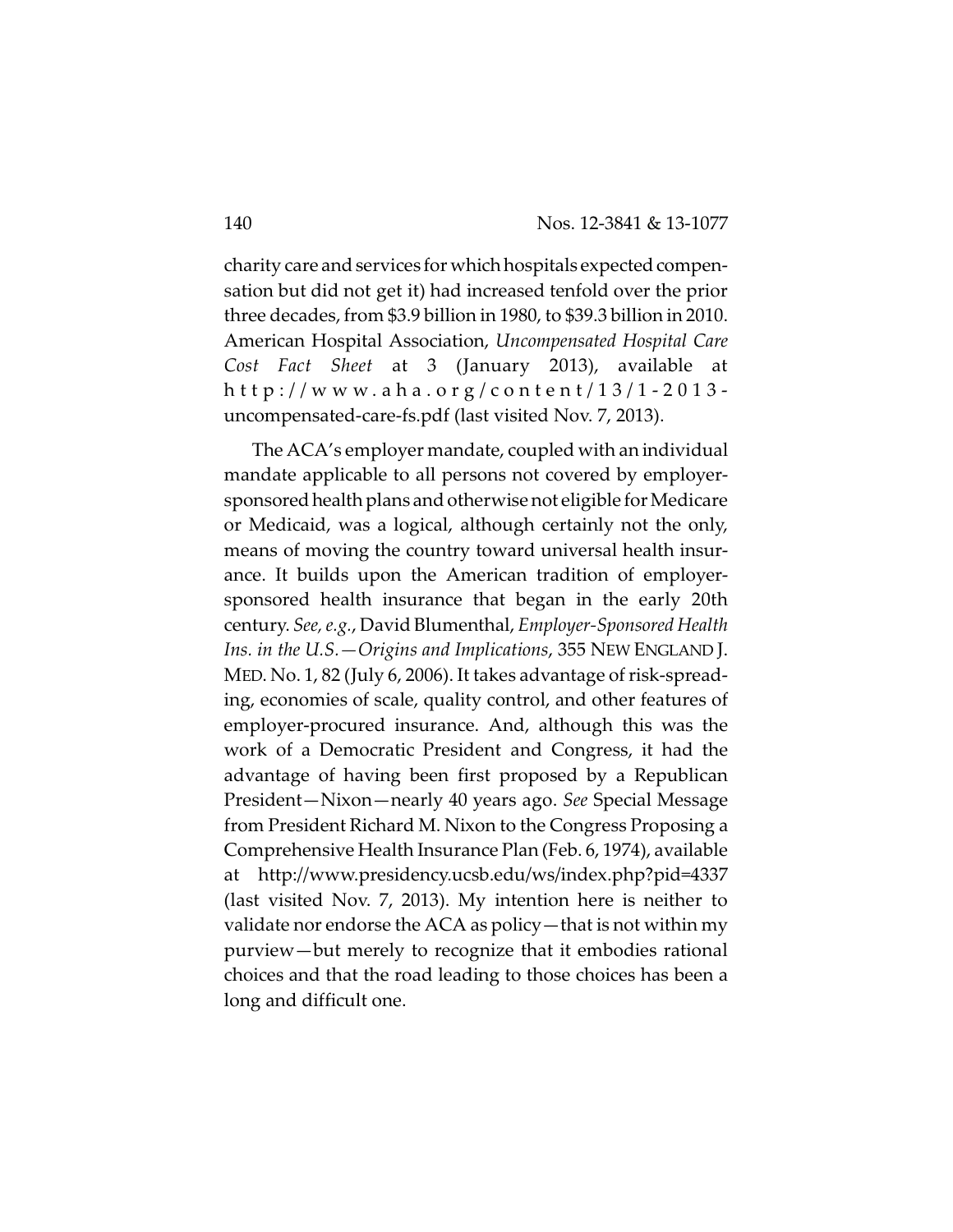Compelling government interests in both preventive health care and gender equality support the inclusion of contraceptives within the mandated coverage that insurance plans—including employer-sponsored plans—must provide without copayment by the insured. As the court has noted, included with the standard coverage required of all nongrandfathered health plans are a series of preventive services that must be provided to all adults without copayment, including immunizations for tetatanus, meningitis, measles, influenza, hepatitis B, and other communicable diseases; screening for high cholesterol, diabetes, HIV infection, high blood pressure, colorectal cancer, and other potentially lifethreatening conditions; and both screening and counseling for alcohol abuse, tobacco use, and obesity. *See* http://www.healthcare.gov/what-are-my-preventive-carebenefits (last visited Nov. 7, 2013). The rationale behind requiring coverage of such services without copayment is obvious: these are services which either prevent illness altogether or facilitate detection at an earlier stage when it is more amenable to treatment, thereby reducing the direct and indirect costs of illness otherwise borne by the insured, his family, his employer, his insurer, medical providers, and the government. The Women's Health Amendment to the ACA, spearheaded by U.S. Senator Barbara Mikulski, expanded the range of requisite preventive care to include a separate set of preventive services for women. In proposing the amendment, Senator Mikulski noted that many women forego preventive screenings for the conditions that statistically are most likely to result in their death—breast, cervical, colorectal, ovarian and lung cancer, and heart and vascular disease—either because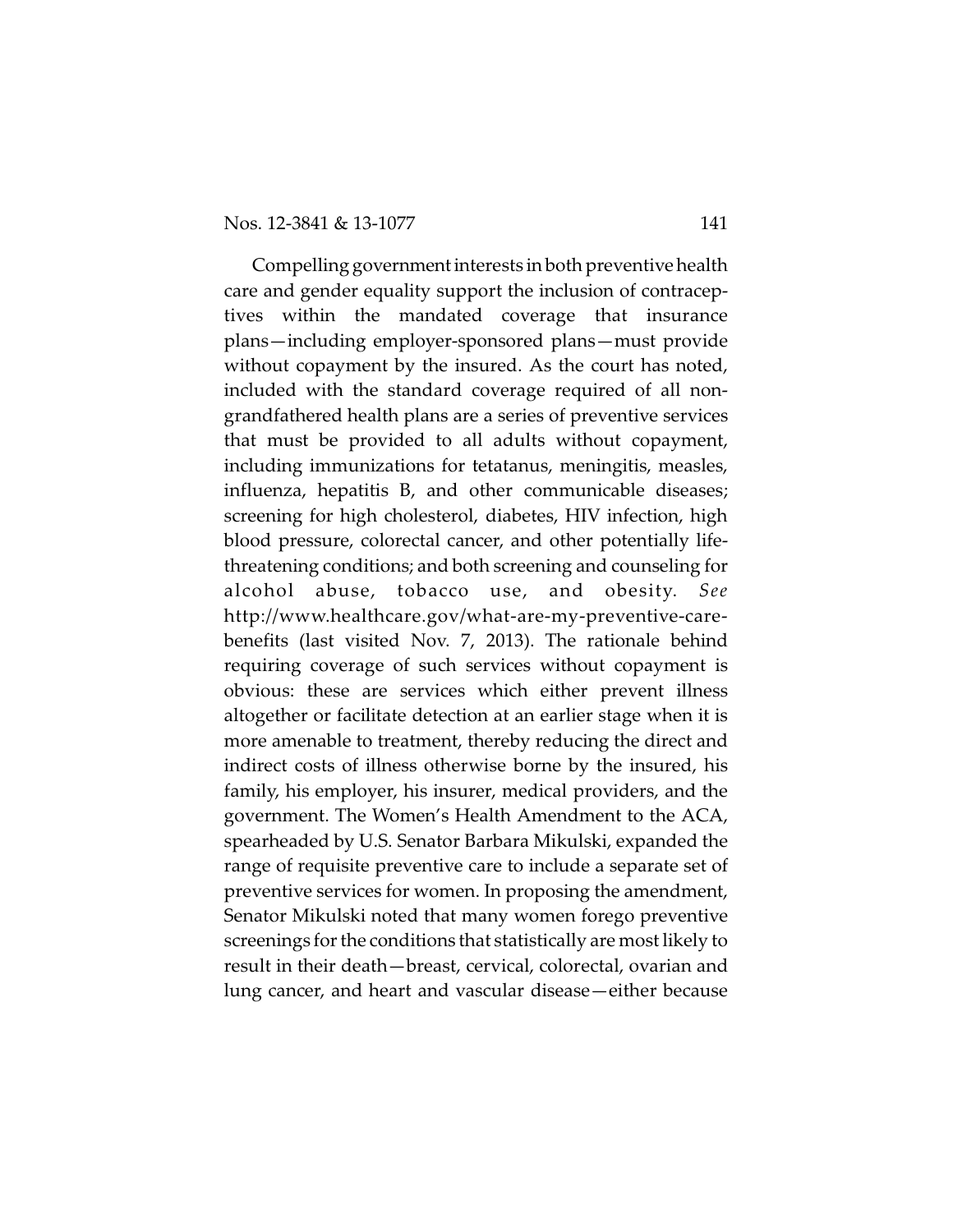they lack insurance, the services are not covered by their insurance plans, or because the large copayments required by their insurance companies for these screenings are beyond their financial means. "Women of childbearing age incur 68 percent more out of pocket health care costs than men," she pointed out. "My amendment guarantees access to critical preventive screening and care for women to combat their number one killers and provides it at no cost. This amendment eliminates a big barrier of high copayments." Press release: *Mikulski Puts Women First in Health Care Debate* (November 30, 2009), available at http://www.mikulski.senate.gov/media/ pressrelease/11-30-2009-2.cfm(last visited Nov. 7, 2013); *see also* Jessica Arons & Lindsay Rosenthal, Center for American Progress, *Facts About the Health Insurance Compensation Gap* (June 2012) ("Even with employer-based coverage, women have higher out-of-pocket medical costs than men. Overall, women of reproductive age spend 68 percent more out of pocket than men on health care, in part because their reproductive health care needs require more frequent health care visits and are not always adequately covered by their insurance. Among women insured by employer-based plans, oral contraceptives alone account for one-third of their total out-of-pocket health care spending."), available at http://www.americanprogress.org/issues/healthcare/news/ 2012/06/01/11666/facts-about-the-health-insurance-compensa tion-gap/ (last visited Nov. 7, 2013). As the court has noted, with the passage of the Women's Health Amendment, a panel of experts convened by the Institute of Medicine determined based on evidence-based criteria what preventive services were necessary to promote and protect women's health and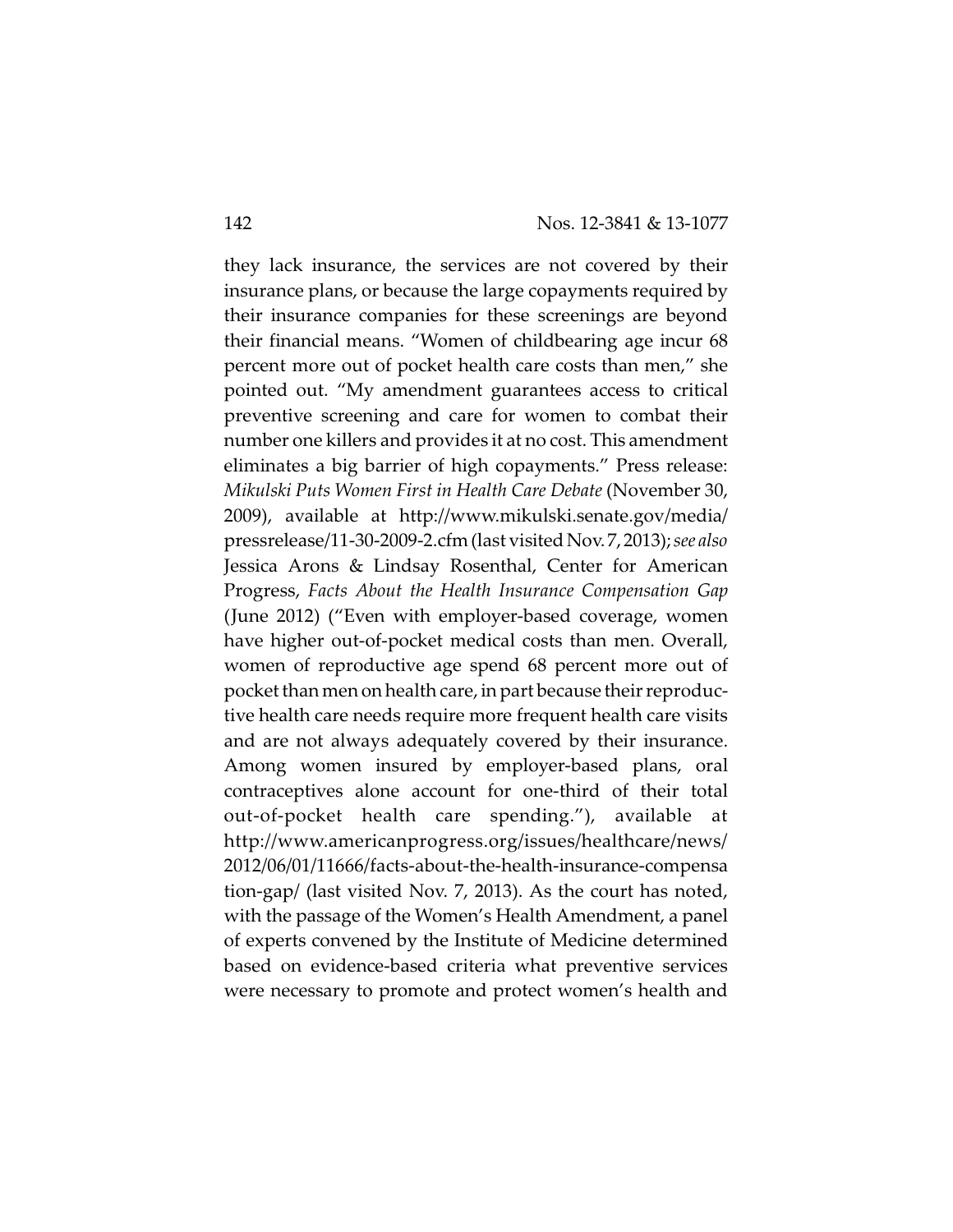therefore ought to be included—at no additional cost to the insured individual—in the standard health coverage required of all non-grandfathered insurance plans. Covered services now include, in addition to contraception: breast cancer mammography, genetic screening, and chemoprevention counseling; screening for a variety of sexually-transmitted diseases including chlamydia, gonorrhea, syphilis, HIV, and human papillomavirus; and screenings for hepatitis B, cervical cancer, gestational diabetes, osteoporosis, and urinary tract infections. *See* http://www.healthcare.gov/what-are-mypreventive-care-benefits (last visited Nov. 7, 2013); *see also* U.S. Dep't of Health & Human Servs., Health Resources & Servs. Admin., *Women's Preventive Services Guidelines*, available at http://www.hrsa. gov/womensguidelines/ (last visited Nov. 7, 2013).

It should come as no surprise that contraceptive care was included in the set of preventive services that the Institute of Medicine panel deemed essential to women's health. Ninetynine percent of American women aged 15 to 44 who have engaged in sex with men have used at least one form of birth control. Institute of Medicine, Committee on Preventive Services for Women, *Clinical Preventive Services for Women: Closing the Gaps*, 103 (2011), available at http://www. nap.edu/catalog.php?record\_id=13181; Guttmacher Institute, Fact Sheet: *Contraceptive Use in the United States*, at 1 (Aug. 2013), available at http://www.guttmacher.org/pubs/ fb\_contr\_usc.pdf (last visited Nov. 7, 2013); William D. Mosher & Jo Jones, Centers for Disease Control, Nat'l. Ctr. for Health Statistics, *Use of Contraception in the United States: 1928-2008*, 5, 15, & Table 1 (Aug. 2010), available at http://www.cdc.gov/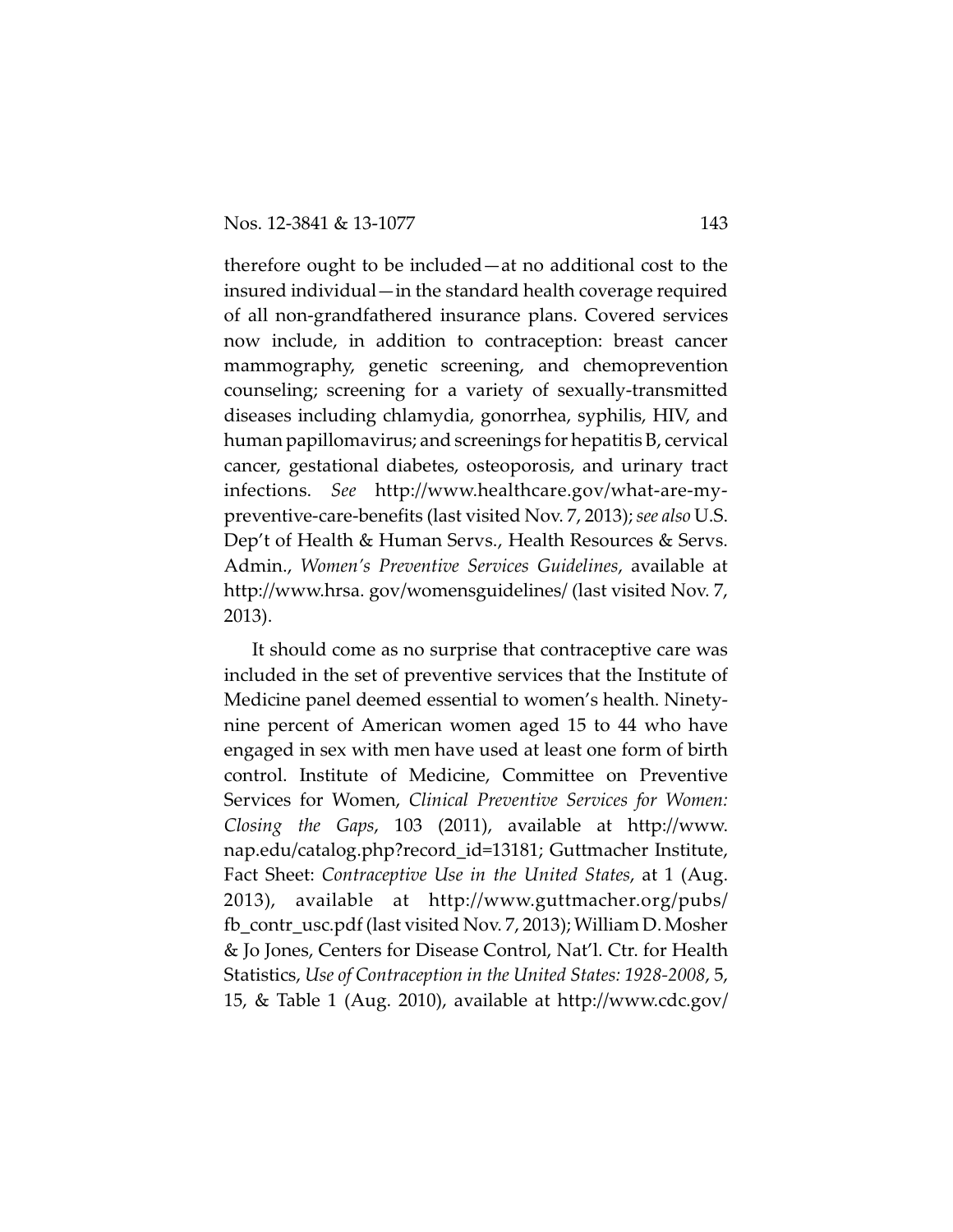nchs/data/series/sr\_23/sr23\_029.pdf (last visited Nov. 7, 2013. A woman's ability to control whether and when she will become pregnant has highly significant impacts on her health, her child's health, and the economic well-being of herself and her family. Unintended pregnancies pose risks to both mother and fetus in that a woman, neither planning to be pregnant nor realizing that she is, may both delay prenatal care and continue practices (including smoking and drinking) that endanger the health of the developing fetus. *Id.* at 103. Pregnancy is contraindicated altogether for women with certain health conditions. *Id.* at 103–04. Intervals between pregnancies also matter, as pregnancies commencing less than eighteen months after a prior delivery pose higher risks of pre-term births and low birth weight. *Id.* at 103. An unintended pregnancy may alsoput financial strain on the woman and her family, to the extent that the birth will require her to take time off from work, may cause her to quit work altogether if she does not have or cannot afford to pay for alternate childcare, and adds substantial, unplanned-for expenses to the family budget. Unintended pregnancies resulting in birth also impose large costs on the public fisc: In 2008, for example, 65 percent of births resulting from unintended pregnancies were paid for by public insurance programs (primarily Medicaid) and resulted in total estimated costs of \$12.5 billion. Guttmacher Institute, Fact Sheet*: Facts on Unintended Pregnancy in the United States* (Oct. 2013), available at http://www.guttmacher.org/pubs/ FB-Unintended-Pregnancy-US.html (last visited Nov. 7, 2013). Finally, unintended and unwanted pregnancies naturally account for the lion's share of induced abortions. Currently, nearly one-half (49 percent) of all pregnancies in the United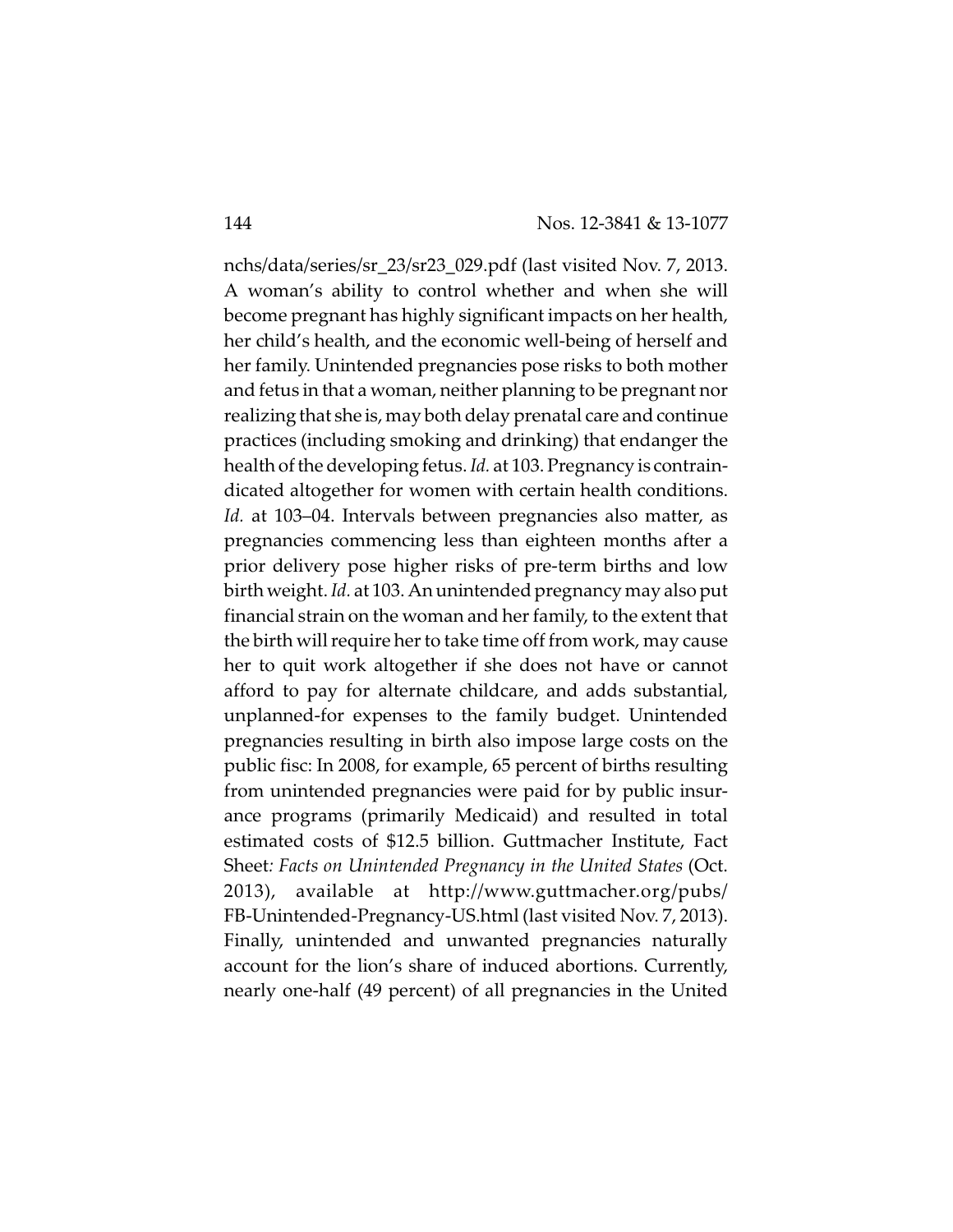States are unintended, and roughly 40 percent of those pregnancies (22 percent of all pregnancies) end in abortion, resulting in more than 1.2 million abortions annually as of 2008. Guttmacher Institute, *In Brief: Facts on Induced Abortion in the United States* (Oct. 2013), available at http://www. guttmacher.org/pubs/fb\_induced\_abortion.html (last visited Nov. 7, 2013). Abortions themselves have economic costs (roughly 20 percent are paid for by Medicaid, for example, *see id.*), and, as important, because many Americans oppose abortions on moral grounds, the government has a legitimate interest in reducing the abortion rate. *See Planned Parenthood of Se. Penn. v. Casey*, *supra*, 505 U.S. at 883, 112 S. Ct. at 2824 (state may express preference for childbirth over abortion); *Michael M. v. Superior Ct. of Sonoma Cnty.*, 450 U.S. 464, 470–71 & n.5, 101 S. Ct. 1200, 1205 & n.5 (1981) (noting that statutory rape law was justified by state's "strong interest" in preventing outof-wedlock teenage pregnancies and thereby, inter alia, reducing abortion rate); *Choose Life Illinois, Inc. v. White*, 547 F.3d 853, 868 (7th Cir. 2008) (Manion, J., concurring); *but see Gilardi*, 2013 WL 5854246, at \*12 (although government's asserted interests in abortion cases have been described as "legitimate and substantial," they have never been described as compelling). Ready access to contraception thus not only maximizes the ability of women to become pregnant only if and when they and their partners are prepared to shoulder the responsibilities of parenthood, but could well lower the rate of abortion. *See* Institute of Medicine, *Clinical Preventive Services for Women*, at 109 (eliminating or reducing out-of-pocket costs of contraception makes it more likely women will use more effective methods of contraception) (citing Debbie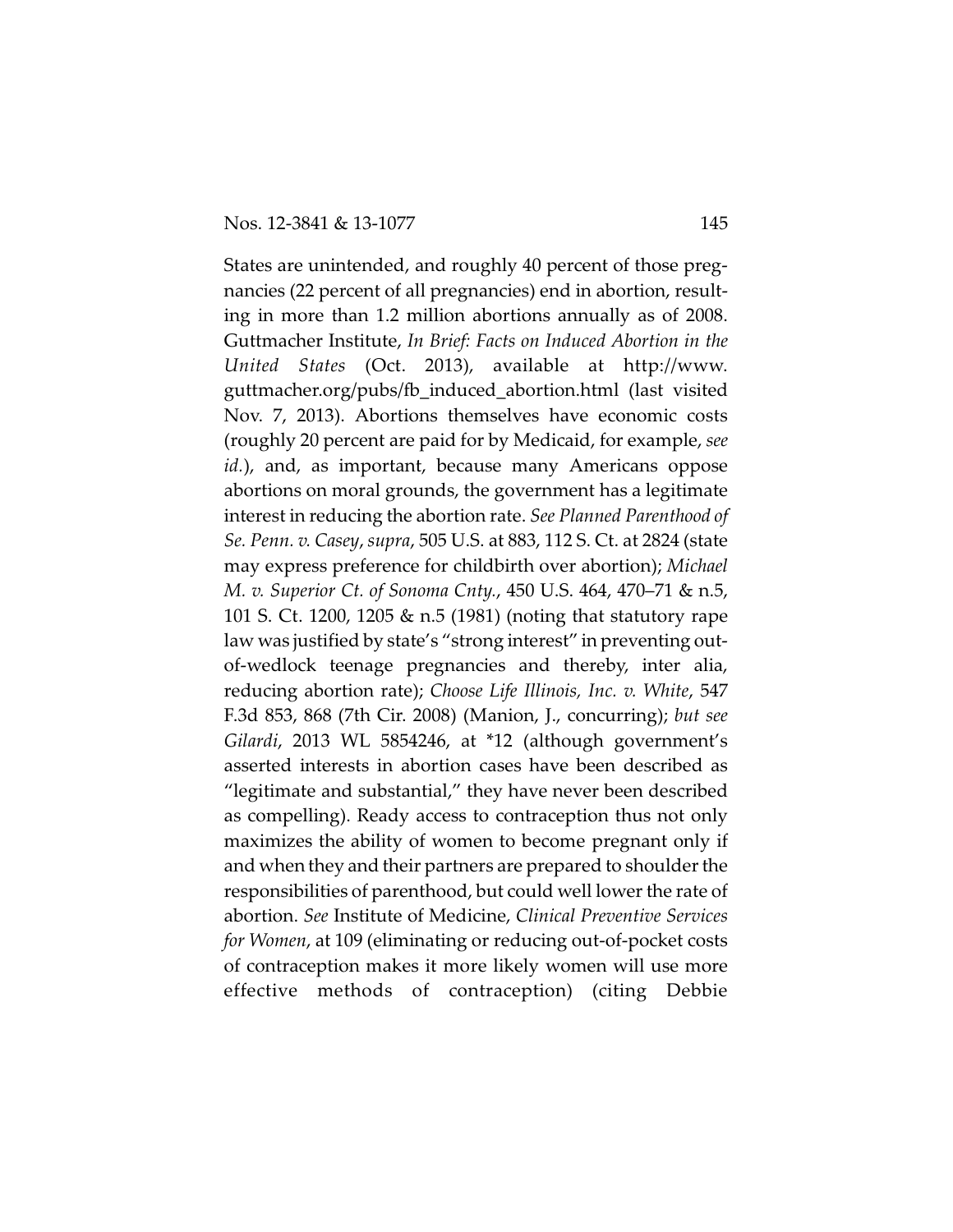Postlethwaite, et al., *A comparison of contraceptive procurement pre-and post-benefit changes*, CONTRACEPTION 76(5): 360–365 (2007)); Jeffrey F. Peipert, et al., *Preventing Unintended Pregnancies By Providing No-Cost Contraception*, 120 Obstetrics & Gynecology 1291 (Oct. 2012); Amy Deschner & Susan A. Cohen, *Contraceptive Use Is Key to Reducing Abortion Worldwide*, 6 GUTTMACHER REPORT ON PUBLIC POLICY No. 4 (Oct. 2003), available at http://www.guttmacher.org/pubs/tgr/06/4/ gr060407.html (last visited Nov. 7, 2013); John Bongaarts & Charles F. Westoff, *The Potential Role of Contraception in Reducing Abortion*, 31 STUDIES IN FAMILY PLANNING 193 (Sept. 2000).

The right to use contraception is, of course, constitutionally protected. *See Griswold v. Connecticut*, 381 U.S. 479, 485–86, 85 S. Ct. 1678, 1682 (1965) (state statute forbidding use of contraceptives impermissibly intrudes on right of marital privacy); *Eisenstadt v. Baird*, 405 U.S. 438, 453–55, 92 S. Ct. 1029, 1038–39 (1972) (state statute forbidding distribution of contraceptives to unmarried persons violates equal protection clause of Fourteenth Amendment). As the Court put it in *Eisenstadt*, "If the right of privacy means anything, it is the right of the individual, married or single, to be free from unwarranted governmental intrusion into matters so fundamentally affecting a person as the decision whether to bear or beget a child." *Id.* at 453, 92 S. Ct. at 1038.

I am also convinced that making contraceptive coverage part of the standardized insurance that non-grandfathered employers must provide to their employees is the least restrictive means of furthering these compelling interests. I have my doubts about the feasibility of creating, let alone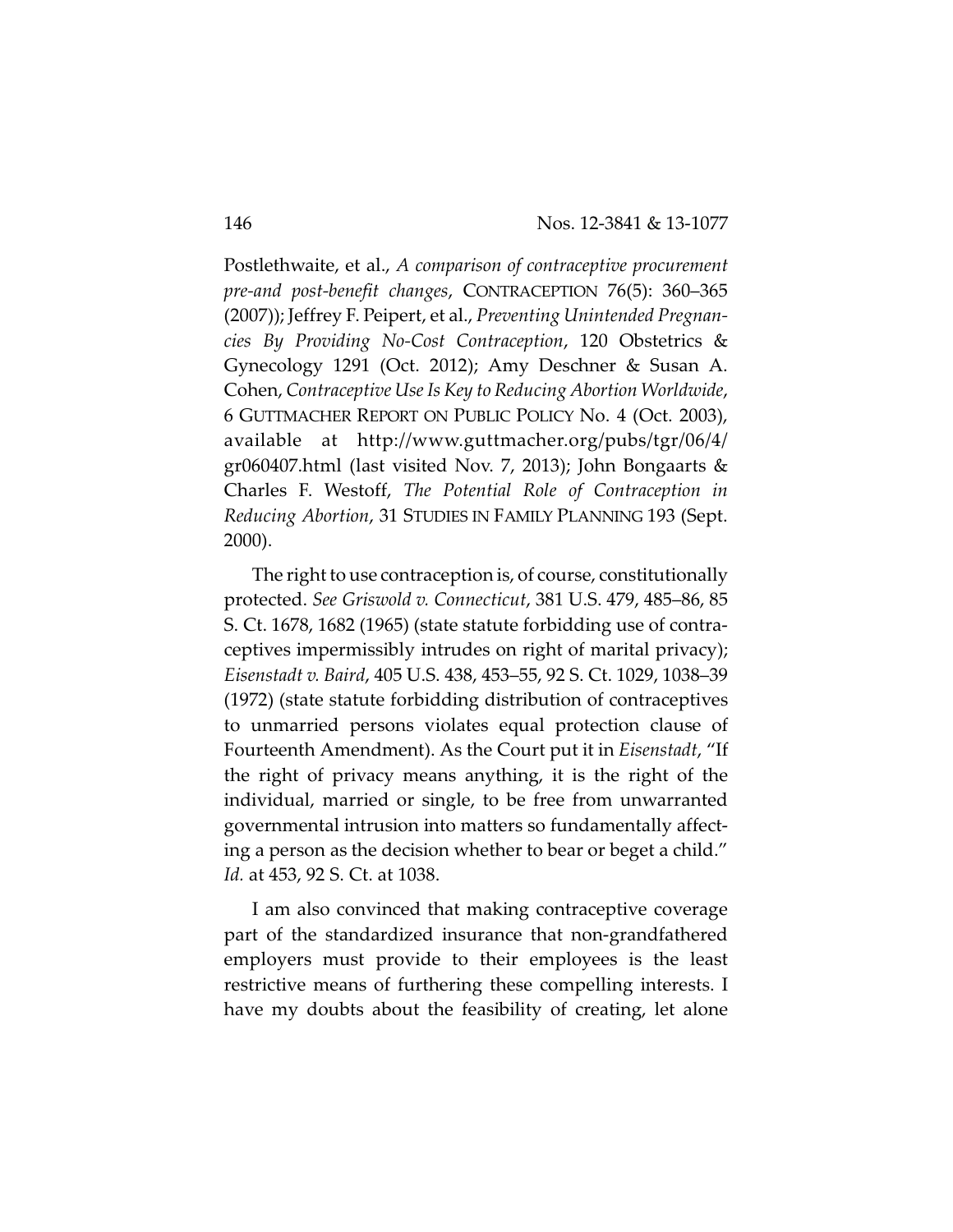enacting, apublicly-funded contraception plan, or establishing a system of tax credits to contraceptive manufacturers or the women who use contraception, given that it has taken more than 60 years to enact a health insurance reform effort on the scale of the Affordable Care Act, and given the controversies that inevitably surround the reproductive rights of women. At the very least, it is unlikely that any such plan will be established in the near future. Putting that aside, we must consider that the entire point of the Women's Health Amendment to the ACA was to redress a history of gender-based inequalities in healthcare and health insurance. Carving out from the standard insurance coverage mandated by the ACA a type of healthcare that a panel of experts has determined to be vital to the health needs of women, and saying that it must be provided for separately, reinforces the very disparities that motivated the Amendment. Additional transaction costs surely will attend the creation of a separate plan devoted to contraception, be it a public option or a set of tax incentives, and the segregation of this form of healthcare from standard insurance coverage will stigmatize both these services and the employees who wish to access them.<sup>15</sup> This could hardly be more inconsistent with the intent underlying the Women's Health Amendment. *Cf. Romer v. Evans*, *supra*, 517 U.S. at 630–31, 116 S. Ct. at

<sup>15</sup> A woman would either have to enroll in a government program dedicated to providing contraceptive insurance coverage, establish a relationship with a government-subsidized contraceptive manufacturer, or claim credits for the purchase of contraception on her income tax return. Each alternative, aside from imposing extra burdens on her to obtain contraceptive coverage, singles her out as a sexually-active woman who wishes to use contraception.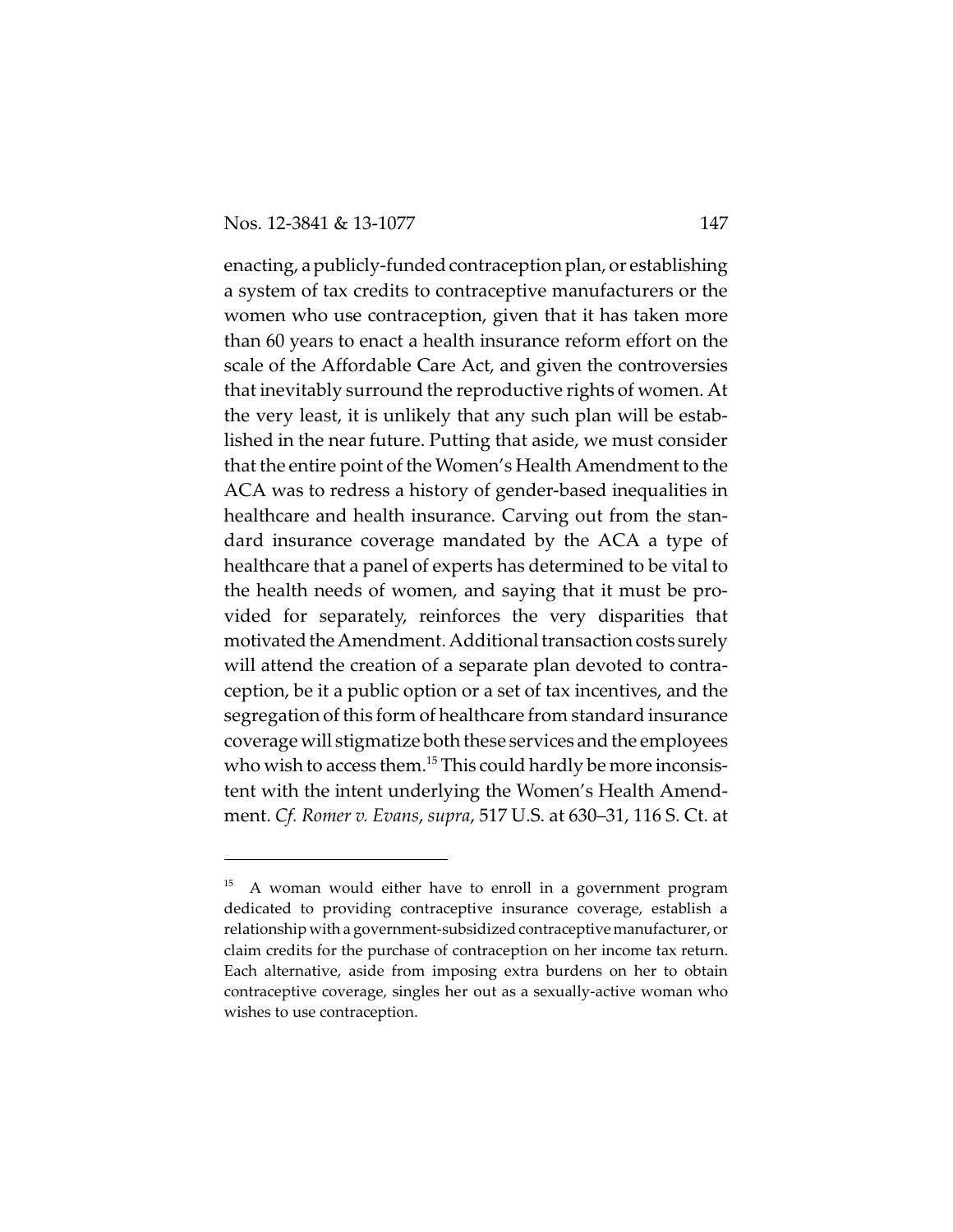1626–27 (observing that state constitutional provision foreclosing to gays and lesbians the protections of nondiscrimination laws imposes a unique disability on that class of individuals); *United States v. Windsor*, 133 S. Ct. 2675, 2693 (2013) (reasoning that denying federal recognition to same-sex marriages authorized by state law "impose[s] a disadvantage, a separate status, and so a stigma on all who enter same-sex marriages made lawful by the unquestioned authority of the States").

Nor can we view the contraception provisions of the ACA in isolation. As I have now pointed out several times, the contraception mandate is merely one requirement in a comprehensive set of requirements that the statute imposes on all health plans, and as I have discussed, there are any number of medical services that health plans cover and medical choices that an insured might make to which a particular employer might object on religious grounds. Logically, the court's decision to relieve Korte & Luitjohan Contractors and Grote Industries of the contraception mandate cannot be limited to contraception alone. The relevant question, then, is not whether the government feasibly may ensure access to contraceptive care through other means, but whether it may feasibly ensure access to all types of care to which employers might object on religious grounds. The answer to that is obvious: it is not feasible to expect the government to establish a public insurance option that picks up responsibility for the crazy-quilt of individual services that any individual employer might find incompatible with his individual religious beliefs.

The Supreme Court remarked in *Lee* that "[r]eligious beliefs can be accommodated, but there is a point at which accommodation would 'radically restrict the operational latitude of the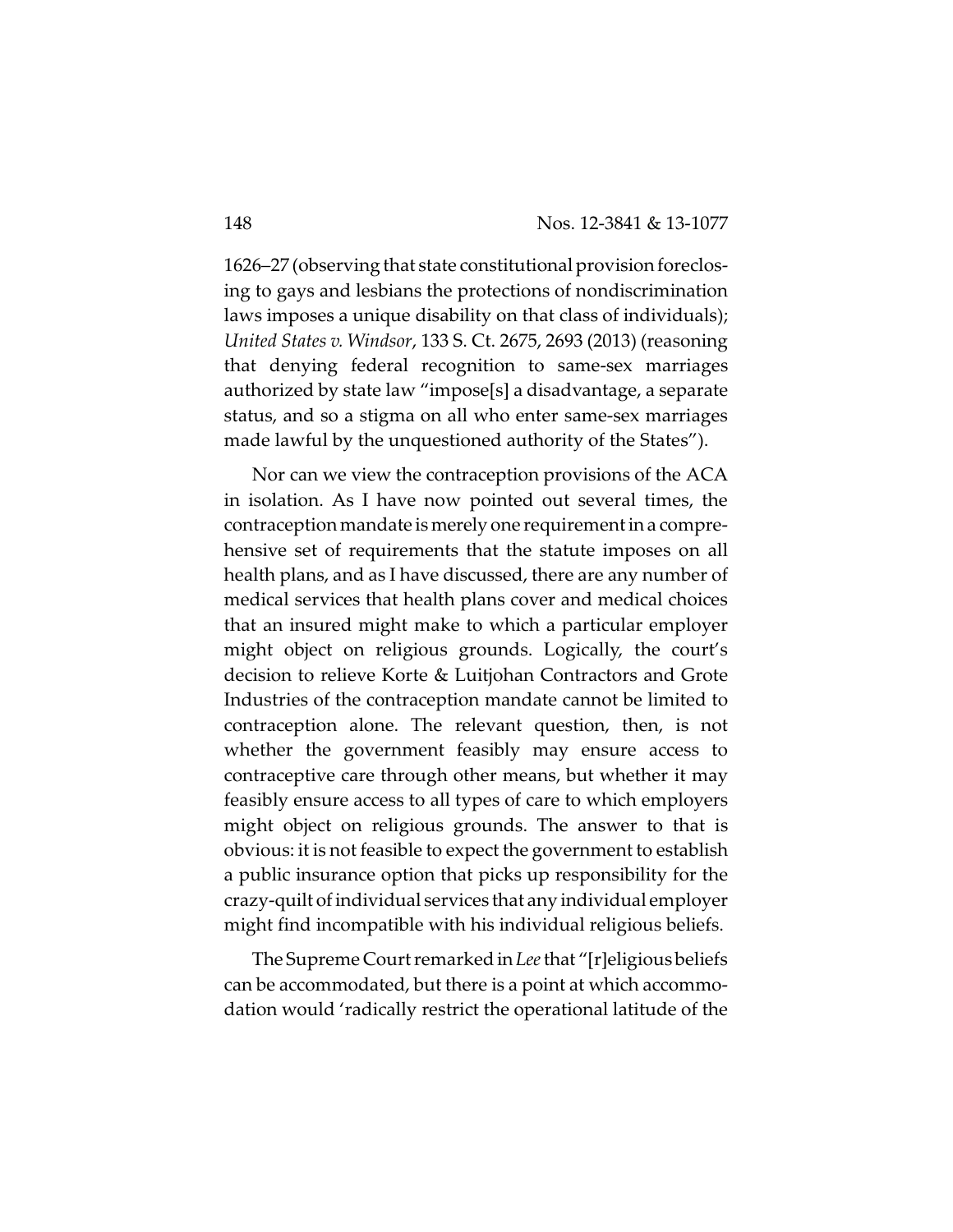legislature.'" 455 U.S. at 259, 102 S. Ct. at 1056 (quoting *Braunfeld*, 366 U.S. at 606, 81 S. Ct. at 1147) (additional citations omitted). In a pluralistic society with many religions and even more variants of religious beliefs, it would be impossible to move toward a system of universal healthcare that relies substantially on employer-sponsored health insurance while permitting corporate owners with objections to particular types of health services or specific decisions about how to use those services to exclude them from workplace health plans. Even if the government chose instead to pursue universal healthcare through the means of an entirely publicly-funded, single-payer system of health insurance, corporate owners as taxpayers would still be facilitating contraception and other healthcare services to which they object. The decision in *Lee* makes clear that the government would not be required to accommodate religious-based objections where the program in question is funded through general revenues. Indeed, the Kortes' counsel conceded at oral argument that even an employer tax dedicated to a public program underwriting contraception might be upheld under *Lee*'s analysis. Taxpayer funding facilitates contraception just as much as any other means of financing. Granted, by making the government the middleman, taxpayer financing separates a corporate owner from his employee's use of contraception. But as I have already pointed out, in the context of employer-financing of insurance, the corporate form, the health plan's separate identity, third-party administration of the health plan, and the private choices of employees and their physicians, similarly place corporate owners at a remove from an employee's decision to use contraception. Insisting on an exception in one setting but not the other makes no sense,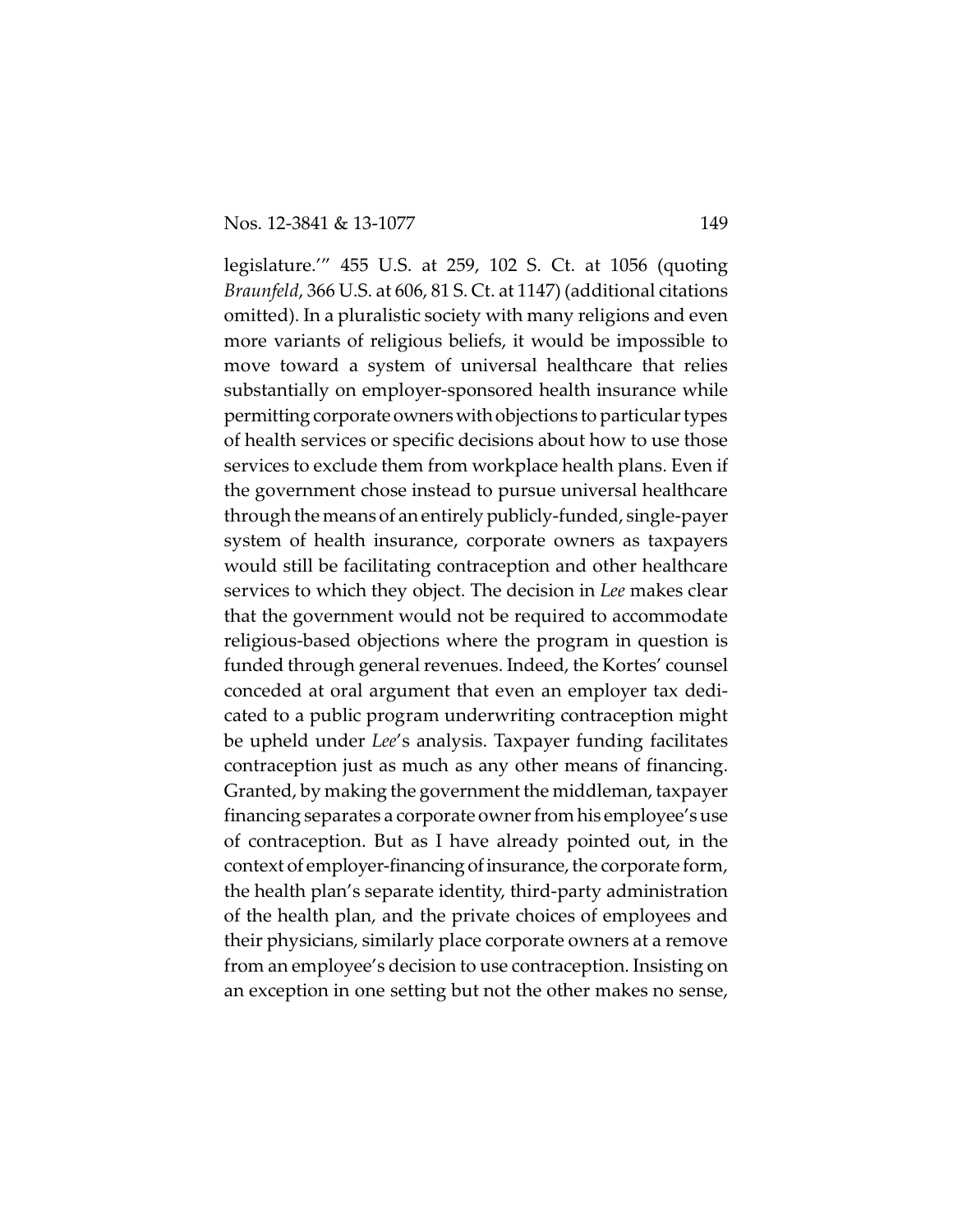when in both cases corporate owners are lending support to a type of healthcare they find objectionable, but in neither case are they in any meaningful sense a party to an individual's decision to use that service.

The exemptions already provided for in the ACA neither undermine the compelling nature of the government's interests in broadening Americans' access to healthcare and ensuring that women have comprehensive healthcare nor do they make religious-based exemptions any more reasonable or feasible. First, given the financial burdens associated with workplace health plans, exempting employers with fewer than 50 fulltime employees from the obligation to provide insurance is an entirely practical, logical, and justifiable accommodation to the financial needs of small employers, particularly in the first phase of a national effort to expand access to healthcare. Individuals who work for those employers, like part-time employees, self-employed individuals, and unemployed individuals are steered to the insurance exchanges established under the ACA, where the government offers subsidies to those who cannot shoulder the full cost of insurance on their own. Likewise, grandfathering existing workplace health plans follows a time-honored and common-sensical path in expediting the implementation of a new, complex, and potentially burdensome regulation. Employees participating in those plans by definition already have health insurance, so the accommodation to employers represented by this exemption does not unduly burden employees nor undermine the central goal of the legislation. Existing plans will lose the benefit of this exemption as they make major changes to their health plans that, inter alia, reduce benefits or increase costs to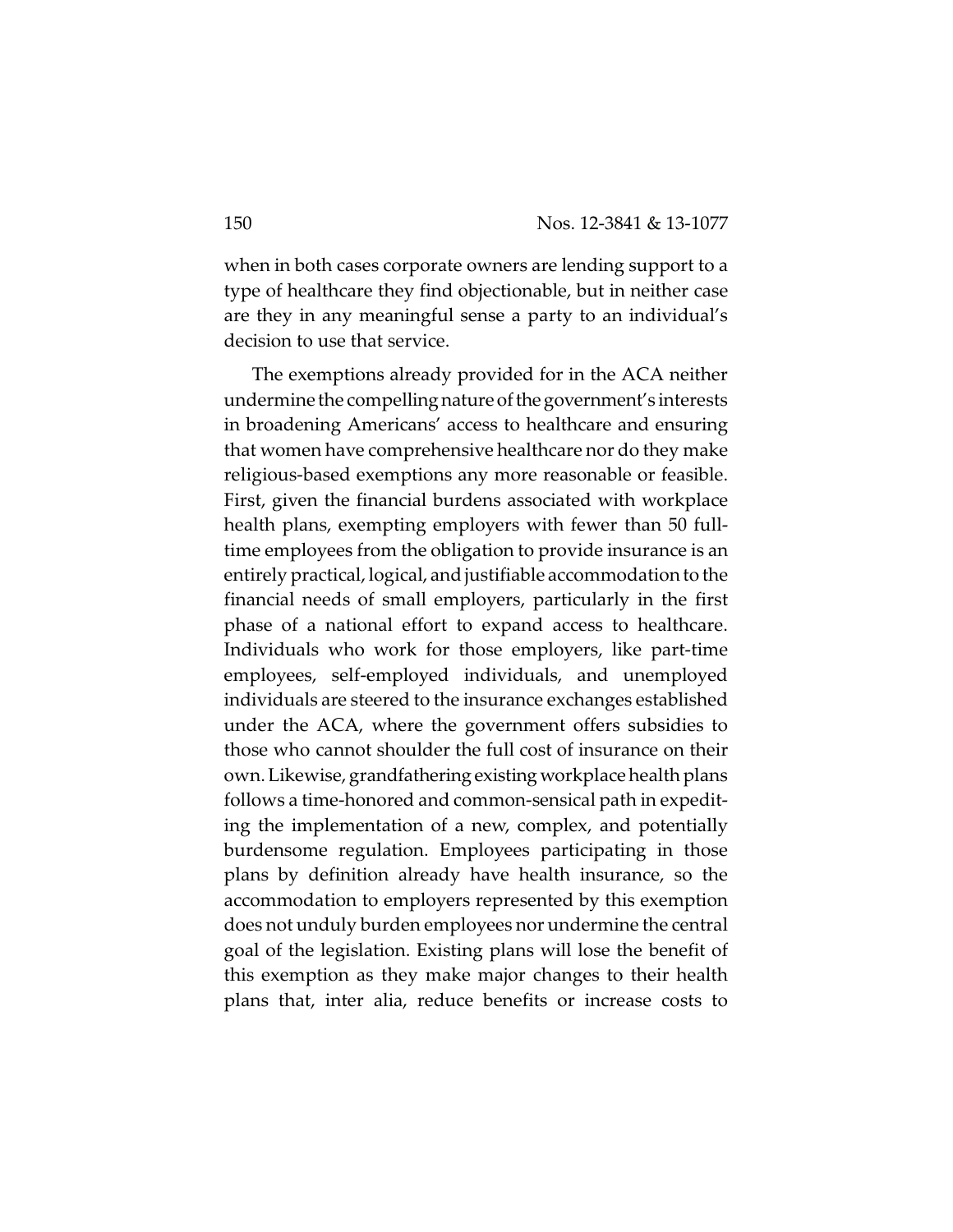employees. 45 C.F.R. § 147.140(g). There is no reason to think this will take long for most employers,<sup>16</sup> given the cost and complexity of insuring a broad range of healthcare and the market forces which prompt employers to make such revisions on a regular basis; and, again, in the absence of such changes, employees remain covered by the grandfathered plans, so the goal of access to health insurance is served. Odds are, many of these grandfathered plans already cover contraceptive care to some degree. *See* Institute of Medicine, *Clinical Preventive Services for Women*, 49, 108–09 (as of 2010, 85% of large and 62% of small health plans covered contraception) (citing Gary Claxton, et al., Kaiser Family Found., ANNUAL SURVEY OF EMPLOYER HEALTH BENEFITS, 186 (2010), available at http:// kaiser familyfoundation.files.wordpress.com/2013/04/8085.pdf (last visited Nov. 7, 2013)); *see also* Guttmacher Institute, STATE POLICIES IN BRIEF, *Insurance Coverage of Contraceptives* (surveying state laws which require insurers to cover contraceptives), available at http://www.guttmacher.org/statecenter/spibs/ spib\_ICC.pdf (last visited Nov. 7, 2013). Finally, the fact that the ACA contains an exemption for religious employers—which is the *sole* permanent exemption from the contraception mandate, *see Gilardi*, 2013 WL 5854246, at \*33 (Edwards, J., concurring in part & dissenting in part)—by no means demonstrates that an exemption is required for any

 $16$  The government's mid-range estimate is that "66 percent of small employer plans and 45 percent of large employer plans will relinquish their grandfather status by the end of 2013." Interim Final Rules for Group Health Plans and Health Insurance Coverage Relating to Status as a Grandfathered Health Plan Under the Patient Protection and Affordable Care Act, 75 Fed. Reg. 34,538, at 34,552 (June 17, 2010).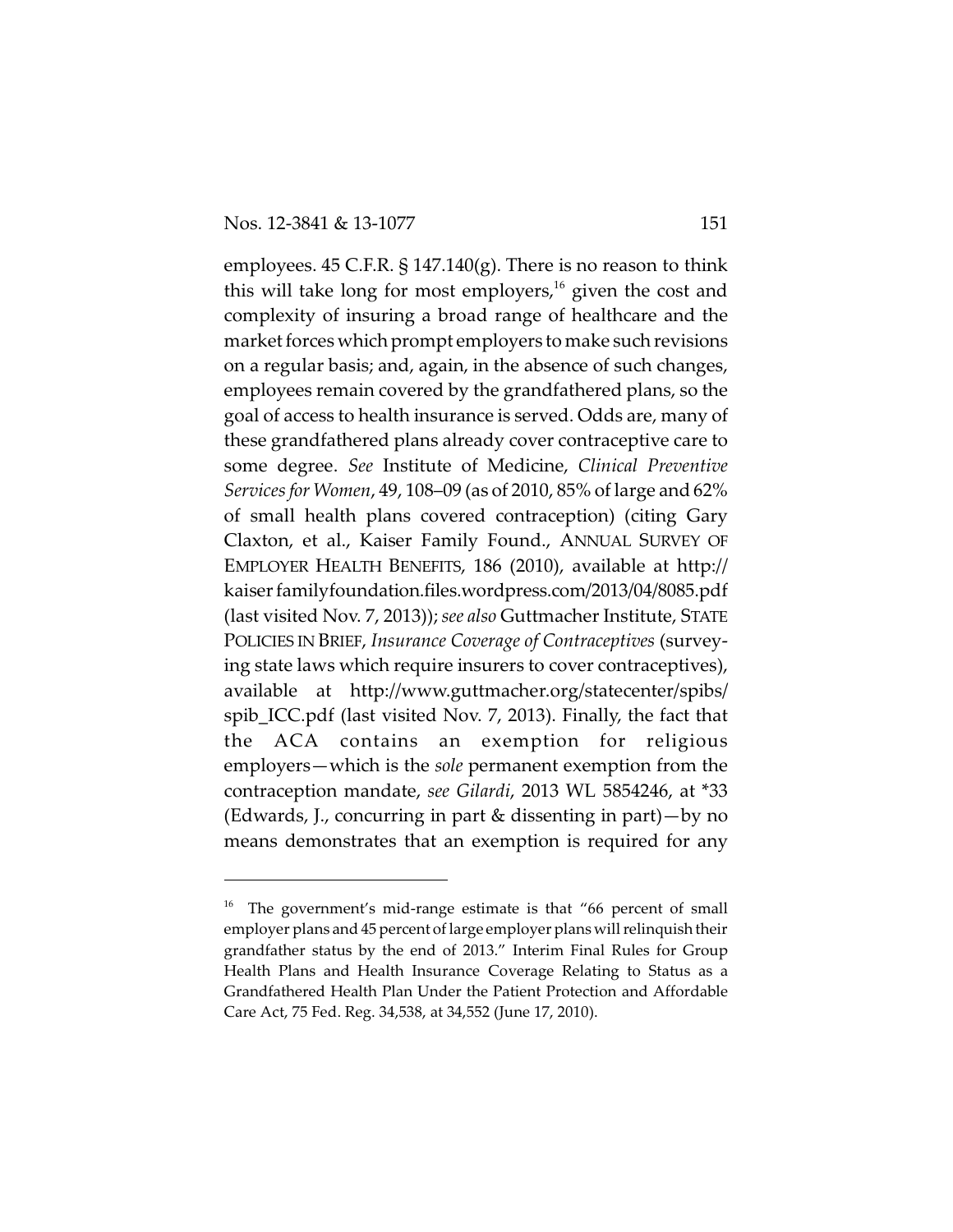employer with a potential religious objection to contraception or any other type of healthcare. That type of exemption is a feature common to any number of federal statutes, including Title VII of the Civil Rights Act of 1964, 42 U.S.C. § 2000e-1(a), and the Americans with Disabilities Act of 1990*,* 42 U.S.C. §§ 12113(d), 12187; *see Gilardi*, 2013 WL 5854246, at \*33–\*34 (Edwards, J., concurring in part & dissenting in part). And there is a demonstrable difference between a not-for-profit employer whose mission is expressly defined by religious goals and a secular corporation whose business is commerce for profit.

**7.**

Speaking for the Court in *Lyng v. Nw. Indian Cemetery Protective Ass'n*, Justice O'Connor had this to say about the limited reach of the free exercise clause:

However much we might wish that it were otherwise, government simply could not operate if it were required to satisfy every citizen's religious needs and desires. A broad range of government activities—from social welfare programs to foreign aid to conservation projects—will always be considered essential to the spiritual well-being of some citizens, often on the basis of sincerely held religious beliefs. Others will find the same activities deeply offensive, and perhaps incompatible with their own search for spiritual fulfillment and with the tenets of their religion. The First Amendment must apply to all citizens alike, and it can give to none of them a veto over public programs that do not prohibit the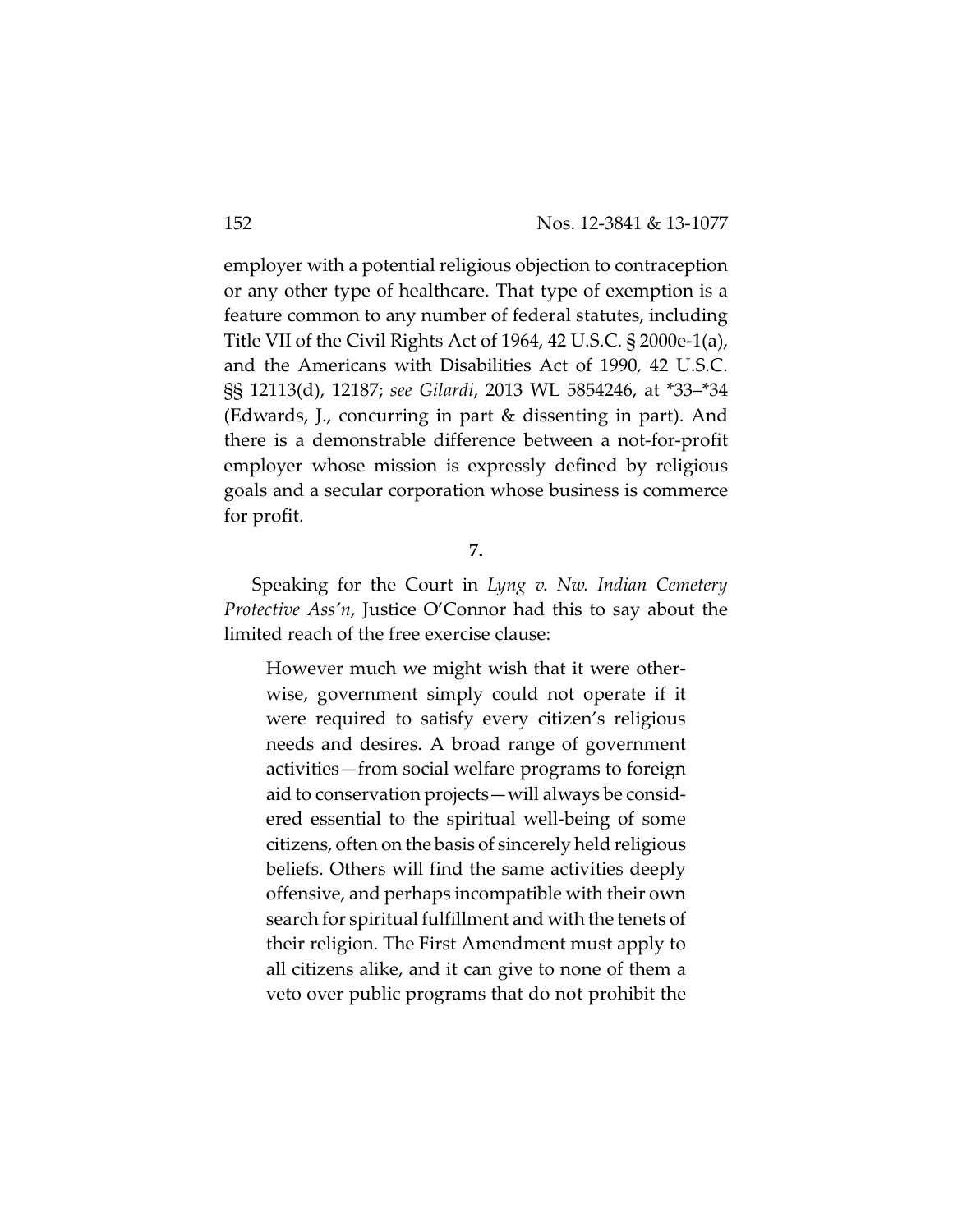free exercise of religion. The Constitution does not, and courts cannot, offer to reconcile the various competing demands on government, many of them rooted in sincere religious belief, that inevitably arise in so diverse a society as ours. That task, to the extent it is feasible, is for the legislatures and other institutions.

485 U.S. at 452, 108 S. Ct. at 1327 (citation omitted).

What the plaintiffs seek accommodation for here is a demand on their conduct, rather than their religious beliefs; and the Court has always recognized that "the freedom to act, even where the action is in accord with one's religious convictions, is not totally free from legislative restrictions." *Braunfeld*, 366 U.S. at 603, 81 S. Ct. at 1146 (citing *Cantwell v. Connecticut*, 310 U.S. 296, 303–04, 306, 60 S. Ct. 900, 903–04 (1940)); *see also*, *e.g.*, *Employ. Div. v. Smith*, *supra*, 494 U.S. at 878–80, 110 S. Ct. at 1600; *Bowen v. Roy*, *supra*, 476 U.S. at 699, 106 S. Ct. at 2152; *Wisconsin v. Yoder*, *supra*, 406 U.S. at 219–20, 92 S. Ct. at 1535; *Baird v. State Bar of Ariz.*, 401 U.S. 1, 5–6, 91 S. Ct. 702, 705–06 (1971); *Sch. Dist. of Abington Twp., Pennsylvania v. Schempp*, 374 U.S. 203, 217–18, 83 S. Ct. 1560, 1569 (1963); *Sherbert v. Verner*, *supra*, 374 U.S. at 402–03, 83 S. Ct. at 1793; *United States v. Ballard*, 322 U.S. 78, 86, 64 S. Ct. 882, 886 (1944). Furthermore, the conduct for which the Kortes and the Grotes seek an exemption is their conduct as corporate owners in the commercial world; moreover, it is also conduct that implicates the rights of third parties—their employees. The reach of the free exercise clause in this setting is quite limited, whereas the government's interests in pursuing the uniform application of